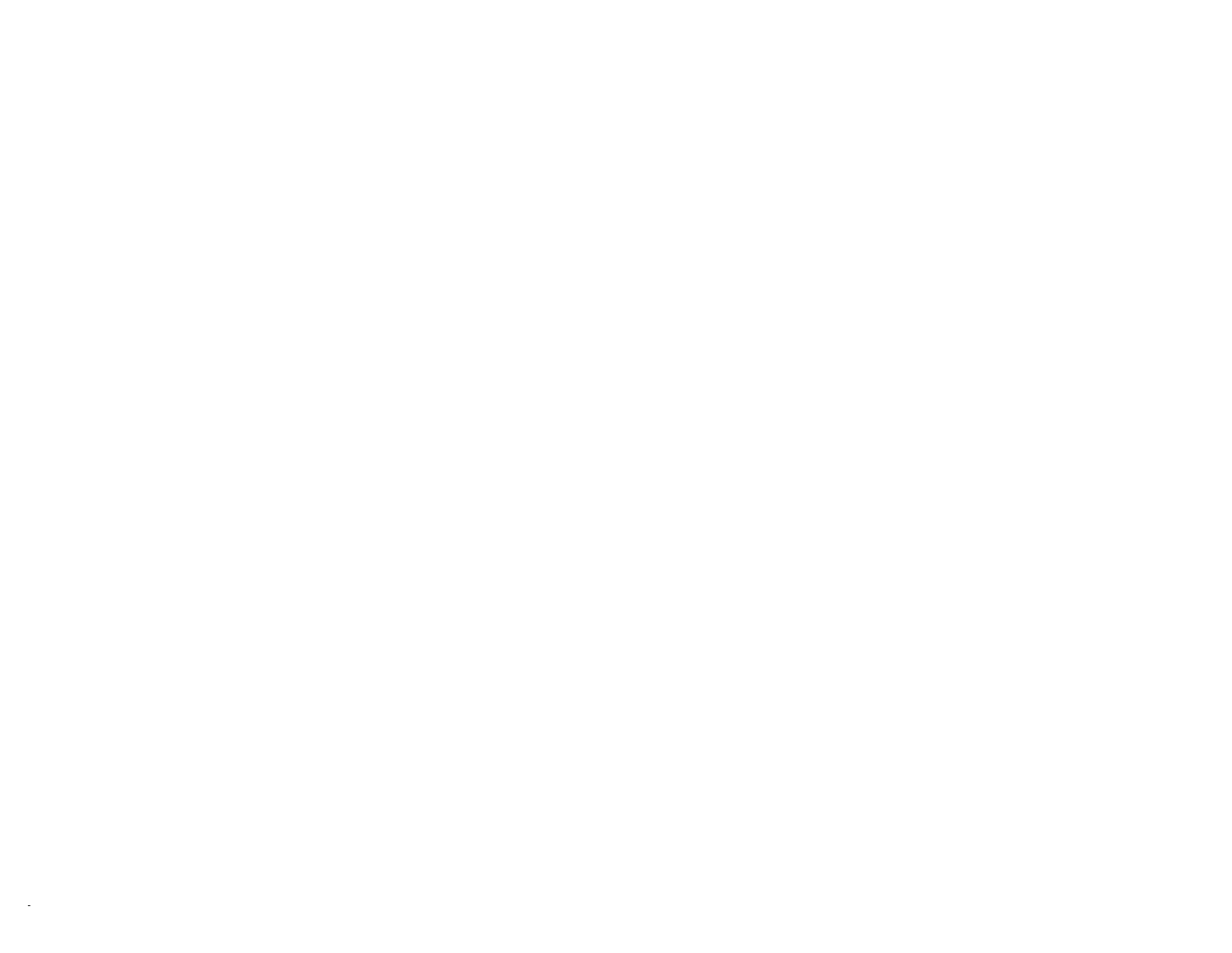|                    | Licence Business Name                                                                             | <b>Address</b>                                                                 | <b>Licence Type/Sub</b>                    |                                                    |
|--------------------|---------------------------------------------------------------------------------------------------|--------------------------------------------------------------------------------|--------------------------------------------|----------------------------------------------------|
| 14 678286          |                                                                                                   | David Chen Barrister and Solicitor 5811 Cooney Rd Unit 603 Richmond BC V6X 3M1 | Service Use                                |                                                    |
| 14 678215          | Lifewise Financial Group Inc                                                                      | 21900 Westminster Hwy Unit 210 Richmond BC V6V 0A8                             | Service Use                                |                                                    |
| 14 678054          | <b>Custom Precision Homes Inc.</b>                                                                | 12811 Clarke PI Unit 170 Richmond BC V6V 2H9                                   | <b>Inter-Municipal Business</b><br>Licence | <b>General Contractor</b>                          |
| 14 678052          | Custom Precision Homes Inc                                                                        | 12811 Clarke PI Unit 170 Richmond BC V6V 2H9                                   | Service Use                                | <b>General Contractor</b>                          |
| 14 678003          | <b>Caleye Corporation</b>                                                                         | 4380 No 3 Rd Unit 1230 Richmond BC V6X 3V7                                     | Mercantile Use                             | <b>Retail Trading</b>                              |
| 14 677719          | Journey Pacific (Canada)<br>Holiday Inc.                                                          | 7900 Westminster Hwy Unit 120 Richmond BC V6X 1A5                              | Service Use                                | <b>Travel Agency</b>                               |
|                    | 14 677212 L & T Travel Leisure Goods Ltd                                                          | 8580 Alexandra Rd Unit 1125 Richmond BC V6X 4B3                                | Assembly Use Group 1                       | <b>Food Service</b><br>Establishment, Take-<br>Out |
| 15 996670 Wei Cui  |                                                                                                   | 4509 Fisher Crt Richmond BC V6X 3V4                                            | Service Use                                | <b>General Contractor</b>                          |
| <b>Issue Date:</b> |                                                                                                   | <b>January 9, 2015</b>                                                         |                                            |                                                    |
|                    | 14 669287 New Start Investment Corp                                                               | 5811 Cooney Rd Unit 305 Richmond BC V6X 3M1                                    | Service Use                                |                                                    |
| <b>Issue Date:</b> |                                                                                                   | <b>January 12, 2015</b>                                                        |                                            |                                                    |
|                    | 14 678338 R & B Generations Inc                                                                   | 5811 Cooney Rd Unit 305 Richmond BC V6X 3M1                                    | Service Use                                |                                                    |
| <b>Issue Date:</b> |                                                                                                   | <b>January 13, 2015</b>                                                        |                                            |                                                    |
| 15 690027          | Randolph Paskall                                                                                  | 624 MIDVALE ST COQUITLAM BC V3J 6M2                                            | Service Use                                | <b>Gas Contractor</b>                              |
| 15 996816          | <b>Beauty Bean Fashions</b>                                                                       | 8140 Colonial Dr Unit 204 Richmond BC V7C 4T7                                  | Service Use                                | Home Occupation                                    |
| 15 996852          | <b>BoGo Consulting Co</b>                                                                         | 5811 No 3 Rd Unit 302 Richmond BC V6X 4L7                                      | Service Use                                | Home Occupation                                    |
| 15 996833          | The Click Team                                                                                    | 7491 No 1 Rd Unit 29 Richmond BC V7C 1T7                                       | Service Use                                | Home Occupation                                    |
| 15 996784          | <b>Best Time International</b><br>Education, Culture & Business<br><b>Consulting Services Ltd</b> | 10240 Ryan Rd Unit 312 Richmond BC V7A 4R1                                     | Service Use                                | Home Occupation                                    |
| 15 996780          | Watkins Brothers Plumbing and<br>Gas                                                              | 34825 ARMSTRONG AVE ABBOTSFORD BC V2S 7Y9                                      | Service Use                                | <b>Plumbing Contractor</b>                         |
| 14 662394          | Hair Obsessed                                                                                     | 12240 2nd Ave Unit 130 Richmond BC V7E 3L8                                     | Service Use                                |                                                    |
| 15 679017          | New Dragon Investments Ltd                                                                        | 10240 No 1 Rd Richmond BC V7E 1S2                                              | Service Use                                | Home Occupation                                    |
| 14 678536          | <b>Next Vacation Ltd</b>                                                                          | 8700 McKim Way Unit 1193 Richmond BC V6X 4A5                                   | Service Use                                | <b>Travel Agency</b>                               |
| 14 677388          | <b>BMO Bank of Montreal</b>                                                                       | 6971 Elmbridge Way Unit 165 Richmond BC V7C 0A5                                | Service Use                                |                                                    |
| 14 659848          | S C HO Acupuncture & TCM<br>Centre Incorporated                                                   | 8788 McKim Way Unit 1170 Richmond BC V6X 4E2                                   | Service Use                                | <b>Therapeutic Touch</b><br>Treatments             |
| 14 674011          | Niuniu Spicy Food                                                                                 | 8888 Odlin Cr Unit 2205 Richmond BC V6X 3Z8                                    | Assembly Use Group 1                       | <b>Food Service</b><br>Establishment, Take-<br>Out |
|                    | 15 996834 Loong Wa Fisheries Ltd                                                                  | 10651 Odlin Rd Unit 8 Richmond BC V6X 1E3                                      | Service Use                                | Home Occupation                                    |
|                    | 15 679028 Peacock Painting Ltd                                                                    | 3880 Lamond Ave Richmond BC V7E 1E1                                            | Service Use                                | <b>General Contractor</b>                          |
| <b>Issue Date:</b> |                                                                                                   | <b>January 14, 2015</b>                                                        |                                            |                                                    |
| 15 690105          | New Look Mechanical Ltd                                                                           | 5069 LORRAINE AVE BURNABY BC V5G 2S3                                           | Service Use                                | <b>Plumbing Contractor</b>                         |
| 15 690109          | Pro Check Building Inspections                                                                    | 6877 Lucas Rd Richmond BC V7C 4T9                                              | Service Use                                | Home Occupation                                    |
| 15 690193          | <b>Skyline Glass Limited</b>                                                                      | 4140 Tyson PI Richmond BC V7C 4T5                                              | Service Use                                | <b>General Contractor</b>                          |
| 15 690194          | Skyline Glass Limited                                                                             | 4140 Tyson PI Richmond BC V7C 4T5                                              | <b>Inter-Municipal Business</b><br>Licence | <b>General Contractor</b>                          |
|                    |                                                                                                   |                                                                                |                                            |                                                    |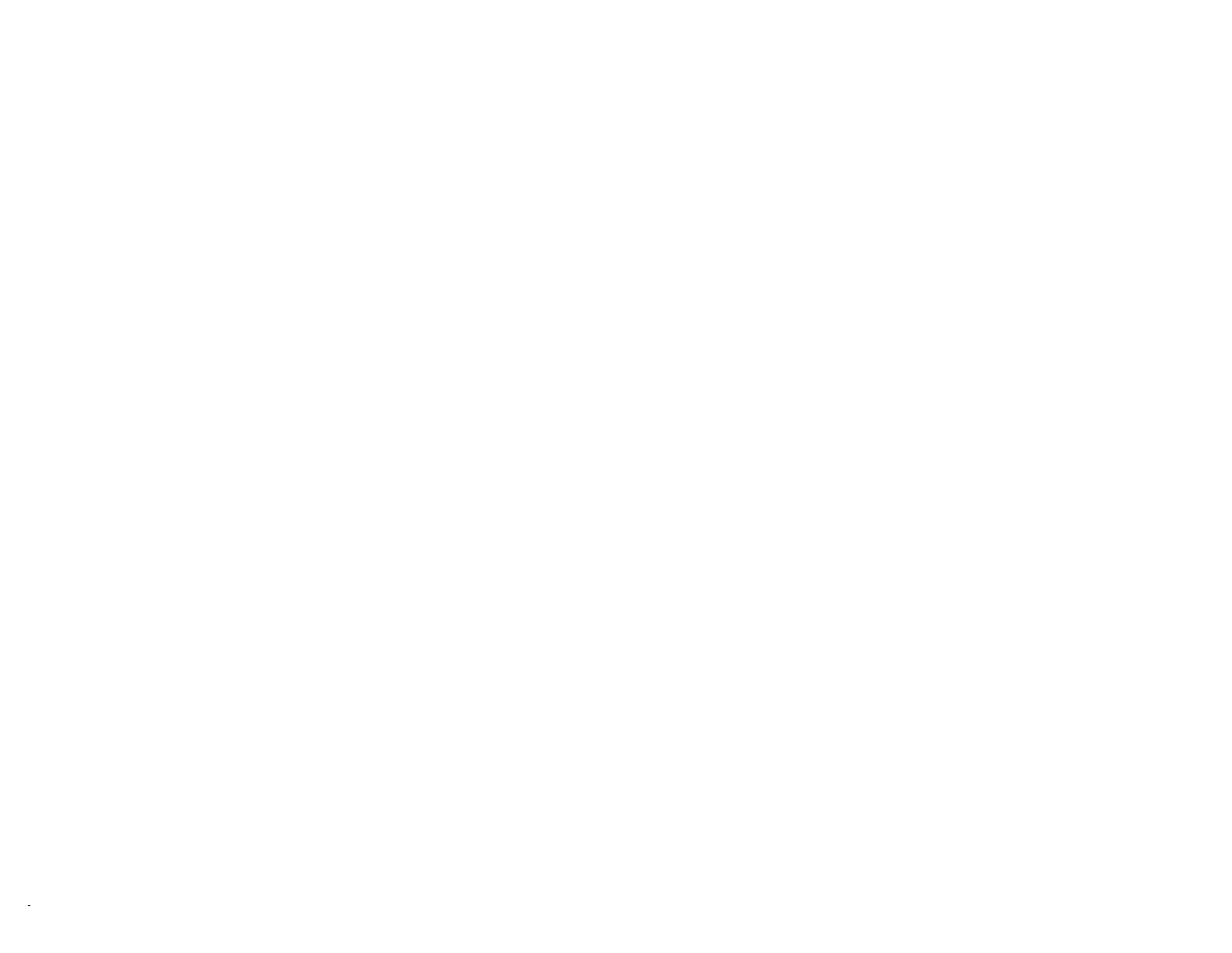|                    | Licence Business Name                                                     | <b>Address</b>                                     | <b>Licence Type/Sub</b>                    |                                                    |
|--------------------|---------------------------------------------------------------------------|----------------------------------------------------|--------------------------------------------|----------------------------------------------------|
| 15 690206          | Hai Do Fitness                                                            | 8280 Lansdowne Rd Unit 1008 Richmond BC V6X 0B2    | Service Use                                | Home Occupation                                    |
| 15 690086          | <b>Tealirious Tea Shoppe</b>                                              | 6888 Alderbridge Way Unit 1008 Richmond BC V6X 0A7 | Service Use                                |                                                    |
| 15 690287          | PTG Transport Ltd                                                         | 16080 Portside Rd Richmond BC V6W 1M1              | Service Use                                |                                                    |
| 14 678346          | Sunkii                                                                    | 8700 McKim Way Unit 2198 Richmond BC V6X 4A5       | Mercantile Use                             | <b>Retail Trading</b>                              |
| 15 690219          | Nutricana Naturals                                                        | 9631 Aquila Rd Richmond BC V7A 3R1                 | Service Use                                | Home Occupation                                    |
| 15 690081          | Frame Me Photo's                                                          | 22411 Westminster Hwy Richmond BC V6V 1B6          | Service Use                                | Home Occupation                                    |
| 14 678642          | Sarah Lin CGA                                                             | 5028 Kwantlen St Unit 1201 Richmond BC V6X 4K2     | Service Use                                | Home Occupation                                    |
| 14 678348          | Sunkii                                                                    | 8700 McKim Way Unit 2198 Richmond BC V6X 4A5       | Mercantile Use                             | <b>Wholesale Trading</b>                           |
| 14 676389          | Treasure Resources Group Inc                                              | 11020 No 5 Rd Unit 203 Richmond BC V7A 4E7         | Service Use                                |                                                    |
| 14 674 640         | Canada Dragon Flying<br>International Film Limited                        | 8877 Odlin Cr Unit 200 Richmond BC V6X 3Z7         | Service Use                                |                                                    |
| 14 667907          | <b>GCD Design</b>                                                         | 3851 Jacombs Rd Unit 120 Richmond BC V6V 2H7       | Service Use                                |                                                    |
| 14 667861          | <b>Billion Venture International</b>                                      | 11566 Eburne Way Unit 140 Richmond BC V6V 2G7      | Mercantile Use                             | <b>Wholesale Trading</b>                           |
| 14 665405          | <b>Subway Restaurant</b>                                                  | 2700 Sweden Way Richmond BC V6V 2W8                | Assembly Use Group 1                       | <b>Food Service</b><br>Establishment, Take-<br>Out |
| 14 678637          | <b>NGC North America</b><br><b>Transmission Equipment Group</b><br>Co Ltd | 10551 Shellbridge Way Unit 140 Richmond BC V6X 2W9 | Service Use                                |                                                    |
| <b>Issue Date:</b> |                                                                           | <b>January 15, 2015</b>                            |                                            |                                                    |
|                    | 14 677884 G & R Ginseng Trading Ltd                                       | 4600 No 3 Rd Unit 103 Richmond BC V6X 2C2          | Mercantile Use                             | <b>Retail Trading</b>                              |
| 14 678310          | Sweet Konayuki                                                            | 6211 Buswell St Unit 140 Richmond BC V6Y 4C3       | Assembly Use Group 1                       | Food Service                                       |
|                    |                                                                           |                                                    |                                            | Establishment                                      |
| 14 671 665         | Beard Papa's Sweets Cafe                                                  | 5951 No 3 Rd Unit 100 Richmond BC V6X 2E3          | Assembly Use Group 1                       | Food Service<br>Establishment                      |
| 15 690261          | Intek Communications Inc                                                  | 9 HERITAGE RD MARKHAM ON L3P 1M3                   | Service Use                                | <b>General Contractor</b>                          |
| <b>Issue Date:</b> |                                                                           | <b>January 16, 2015</b>                            |                                            |                                                    |
| 15 690266          | Ian Douglas                                                               | 8391 Fairdell Cr Richmond BC V7C 1W5               | Service Use                                | <b>General Contractor</b>                          |
| 14 676940          | CiCi Turner Fashion Style                                                 | 4311 Hazelbridge Way Unit 1805 Richmond BC V6X 3L7 | Mercantile Use                             | <b>Retail Trading</b>                              |
| 14 678316          | Top Star Education Ltd                                                    | 3631 No 3 Rd Unit 266 Richmond BC V6X 2B9          | Assembly Use Group 3                       | <b>Education Institution</b>                       |
| 14 678371          | Top Star Education Ltd                                                    | 3631 No 3 Rd Unit 266 Richmond BC V6X 2B9          | Service Use                                |                                                    |
| 15 690239          | <b>B &amp; K Construction</b>                                             | 145 SCHOOLHOUSE ST UNIT 23 COQUITLAM BC V3K<br>6V9 | Service Use                                | <b>General Contractor</b>                          |
| 15 690240          | Sophisticated Adventure<br>Consulting                                     | 4751 No 4 Rd Richmond BC V6X 2M5                   | Service Use                                | Home Occupation                                    |
| <b>Issue Date:</b> |                                                                           | <b>January 19, 2015</b>                            |                                            |                                                    |
| 15 690365          | Scope Education Consulting Corp                                           | 10200 Algonquin Dr Richmond BC V7A 3A4             | Service Use                                | Home Occupation                                    |
| 15 690366          | Tammy Jin PREC                                                            | 3388 Newmore Ave Richmond BC V7C 1M6               | Service Use                                | Home Occupation                                    |
| 15 690372          | J S Munday Trucking                                                       | 5541 DONOVAN AVE BURNABY BC V5E 2N4                | Service Use                                |                                                    |
| 15 690433          | Java U Express S8282                                                      | 3880 Grant McConachie Way Richmond BC V7B 0A5      | Mercantile Use                             | <b>Retail Trading</b>                              |
| 15 690465          | Sanco Projects Ltd                                                        | 4731 CULLODEN ST VANCOUVER BC V5X 1X8              | Service Use                                | <b>General Contractor</b>                          |
| 15 690323          | <b>Protection Plus Security Services</b><br>(BC) Ltd                      | 9388 McKim Way Unit 450 Richmond BC V6X 0J7        | <b>Inter-Municipal Business</b><br>Licence | <b>General Contractor</b>                          |
| 15 690469          | Miix Furniture Inc                                                        | 9595 Ash St Richmond BC V7A 2B2                    | Service Use                                | Home Occupation                                    |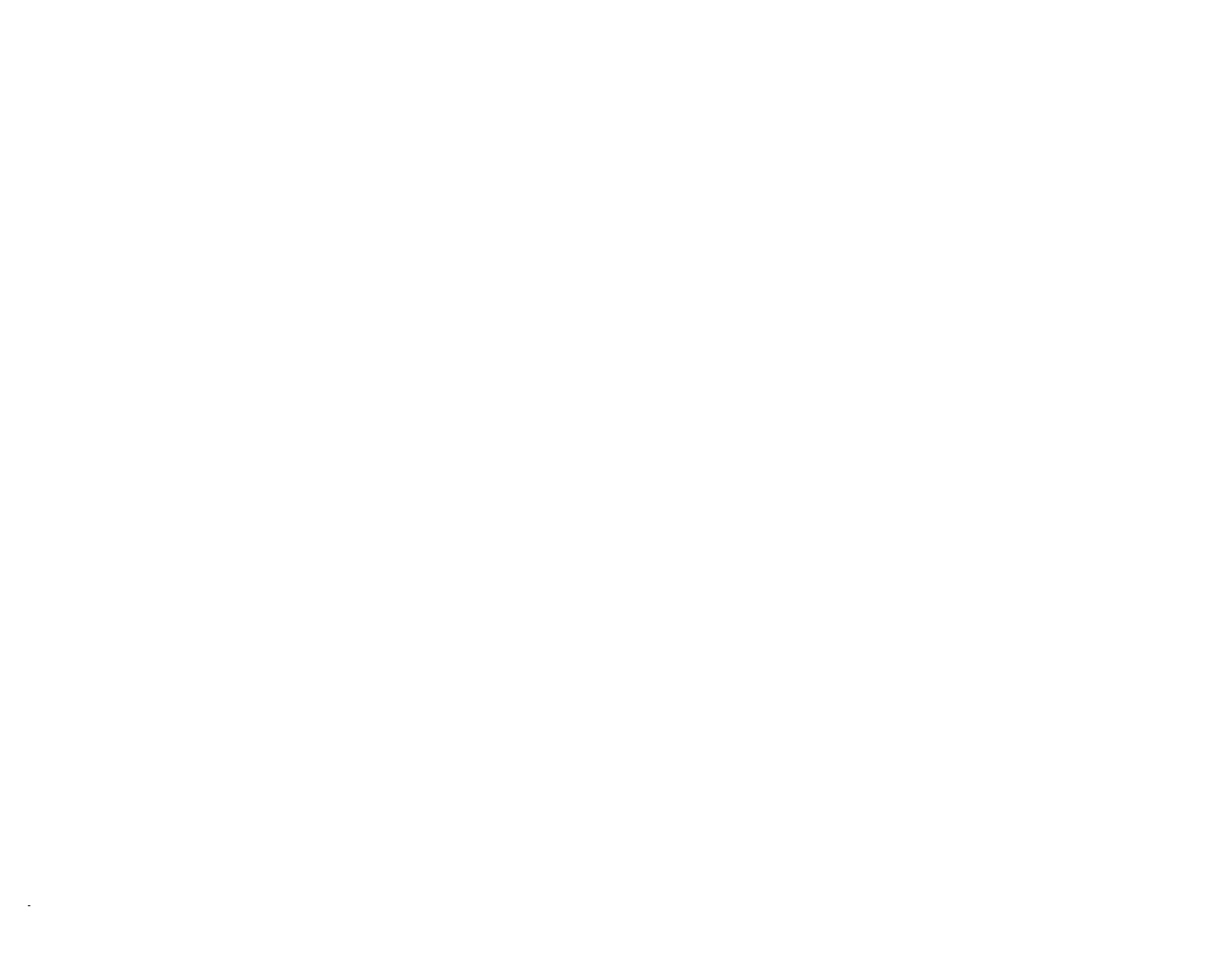|                    | <b>Licence Business Name</b>                         | <b>Address</b>                                    | <b>Licence Type/Sub</b>                    |                                             |
|--------------------|------------------------------------------------------|---------------------------------------------------|--------------------------------------------|---------------------------------------------|
| 15 690457          | Genesis West Contracting Ltd                         | 548 MARLOW ST COQUITLAM BC V3J 5M8                | Service Use                                | <b>Gas Contractor</b>                       |
| 15 690363          | Scope Financial Service Inc                          | 3388 Newmore Ave Richmond BC V7C 1M6              | Service Use                                | Home Occupation                             |
| 15 690327          | Himalaya Communications Ltd                          | 3431 Lockhart Rd Richmond BC V7C 1M4              | Service Use                                | Home Occupation                             |
| 15 690321          | <b>Protection Plus Security Services</b><br>(BC) Ltd | 9388 McKim Way Unit 450 Richmond BC V6X 0J7       | Service Use                                | <b>General Contractor</b>                   |
| 15 690125          | Scope Education Consulting Corp                      | 3388 Newmore Ave Richmond BC V7C 1M6              | Service Use                                | Home Occupation                             |
| 15 690113          | Frontline Machinery Ltd                              | 43779 PROGRESS WAY CHILLIWACK BC V2R 0E6          | Service Use                                | <b>General Contractor</b>                   |
| 13 654281          | Amy In Home Tutor Services                           | 7437 Moffatt Rd Unit 218 Richmond BC V6Y 3V9      | Service Use                                | Home Occupation                             |
| 07 378853          | Asian Pacific Trading Corp                           | 14271 Knox Way Unit 120 Richmond BC V6V 2Z4       | Mercantile Use                             | <b>Wholesale Trading</b>                    |
| 15 690344          | Apex Limousine Incorporated                          | 12553 61A AVE SURREY BC V3X 2E2                   | Vehicle for Hire                           | Class B - Limousine                         |
| <b>Issue Date:</b> |                                                      | <b>January 20, 2015</b>                           |                                            |                                             |
| 15 690296          | Canada Cowin Immigration                             | 9731 Snowdon Ave Richmond BC V7A 2M2              | Service Use                                | Home Occupation                             |
| 15 690522          | Liese Jim Consulting Ltd                             | 8180 Jones Rd Unit 120 Richmond BC V6Y 3Z6        | Service Use                                | Home Occupation                             |
| 15 996659          | Katherine Sun CGA                                    | 10151 No 3 Rd Unit 215 Richmond BC V7A 4R6        | Service Use                                |                                             |
| 15 690513          | Cody Ye                                              | 7400 Moffatt Rd Unit 204 Richmond BC V6Y 3G3      | Service Use                                | <b>General Contractor</b>                   |
| 14 678376          | <b>Explorer Land Surveying Inc</b>                   | 12860 Clarke PI Unit 230 Richmond BC V6V 2H1      | Service Use                                |                                             |
| 14 672557          | Woodywoods Investment Inc                            | 4000 No 3 Rd Unit 3085 Richmond BC V6X 0J8        | Mercantile Use                             | <b>Retail Trading</b>                       |
| 14 674547          | Vancouver Sound and Lights                           | 11568 Eburne Way Unit 135 Richmond BC V6V 0A7     | Service Use                                |                                             |
| 14 678787          | Canadalin Consulting Inc                             | 4000 No 3 Rd Unit 2100 Richmond BC V6X 0J8        | Service Use                                |                                             |
| 15 996662          | Kelly Masuhara RMT                                   | 7340 Westminster Hwy Unit 230 Richmond BC V6X 1A1 | Service Use                                | <b>Registered Massage</b><br>Therapy Clinic |
| <b>Issue Date:</b> |                                                      | <b>January 21, 2015</b>                           |                                            |                                             |
| 14 676806          | Vancouver Jia Construction Ltd                       | 7800 Alderbridge Way Richmond BC V6X 2A5          | <b>Inter-Municipal Business</b><br>Licence | <b>General Contractor</b>                   |
| 15 690622          | OT Works!                                            | 1517 LONDON ST NEW WESTMINSTER BC V3M 3C5         | Service Use                                |                                             |
| 15 690609          | K K Electrical & Renovation<br>Services              | 10400 Caithcart Rd Richmond BC V6X 1N2            | <b>Inter-Municipal Business</b><br>Licence | <b>Electrical Contractor</b>                |
| 15 690608          | K K Electrical & Renovation<br>Services              | 10400 Caithcart Rd Richmond BC V6X 1N2            | Service Use                                | <b>Electrical Contractor</b>                |
| 14 677083          | Gablex Kitchen and Bath                              | 7800 Alderbridge Way Richmond BC V6X 2A5          | Mercantile Use                             | <b>Retail Trading</b>                       |
| 14 676805          | Vancouver Jia Construction Ltd                       | 7800 Alderbridge Way Richmond BC V6X 2A5          | Service Use                                | <b>General Contractor</b>                   |
| 14 667380          | Great Himalaya Foods Inc                             | 1999 Savage Rd Unit 131 Richmond BC V6V 0A4       | Industrial/Manufacturing<br>Use            |                                             |
| 14 666005          | DC Insulation Services Ltd                           | 5880 Dover Cr Unit 402 Richmond BC V7C 5P5        | <b>Inter-Municipal Business</b><br>Licence | <b>General Contractor</b>                   |
|                    | 14 665424 DC Insulation Services Ltd                 | 5880 Dover Cr Unit 402 Richmond BC V7C 5P5        | Service Use                                | <b>General Contractor</b>                   |
| 13 650970          | Driftwood Brewing Company Inc                        | 3771 Jacombs Rd Unit 190 Richmond BC V6V 2L9      | Mercantile Use                             | <b>Wholesale Trading</b>                    |
| 14 678242          | Jia Jia Nail Polish Bar                              | 4540 No 3 Rd Unit 1335 Richmond BC V6X 4E4        | Service Use                                |                                             |
| <b>Issue Date:</b> |                                                      | <b>January 22, 2015</b>                           |                                            |                                             |
|                    | 15 690623 L & Tutor Education                        | 8400 Anderson Rd Unit 111 Richmond BC V6Y 1S6     | Service Use                                | Home Occupation                             |
| 15 690631          | <b>Tilemaster &amp; Renovations</b>                  | 2155 E 54TH AVE VANCOUVER BC V5P 1Y5              | Service Use                                | <b>General Contractor</b>                   |
| 15 996773          | Suntel Networks Incorporated                         | 4540 No 3 Rd Unit 1325 Richmond BC V6X 4E4        | Mercantile Use                             | <b>Retail Trading</b>                       |
|                    |                                                      |                                                   |                                            |                                             |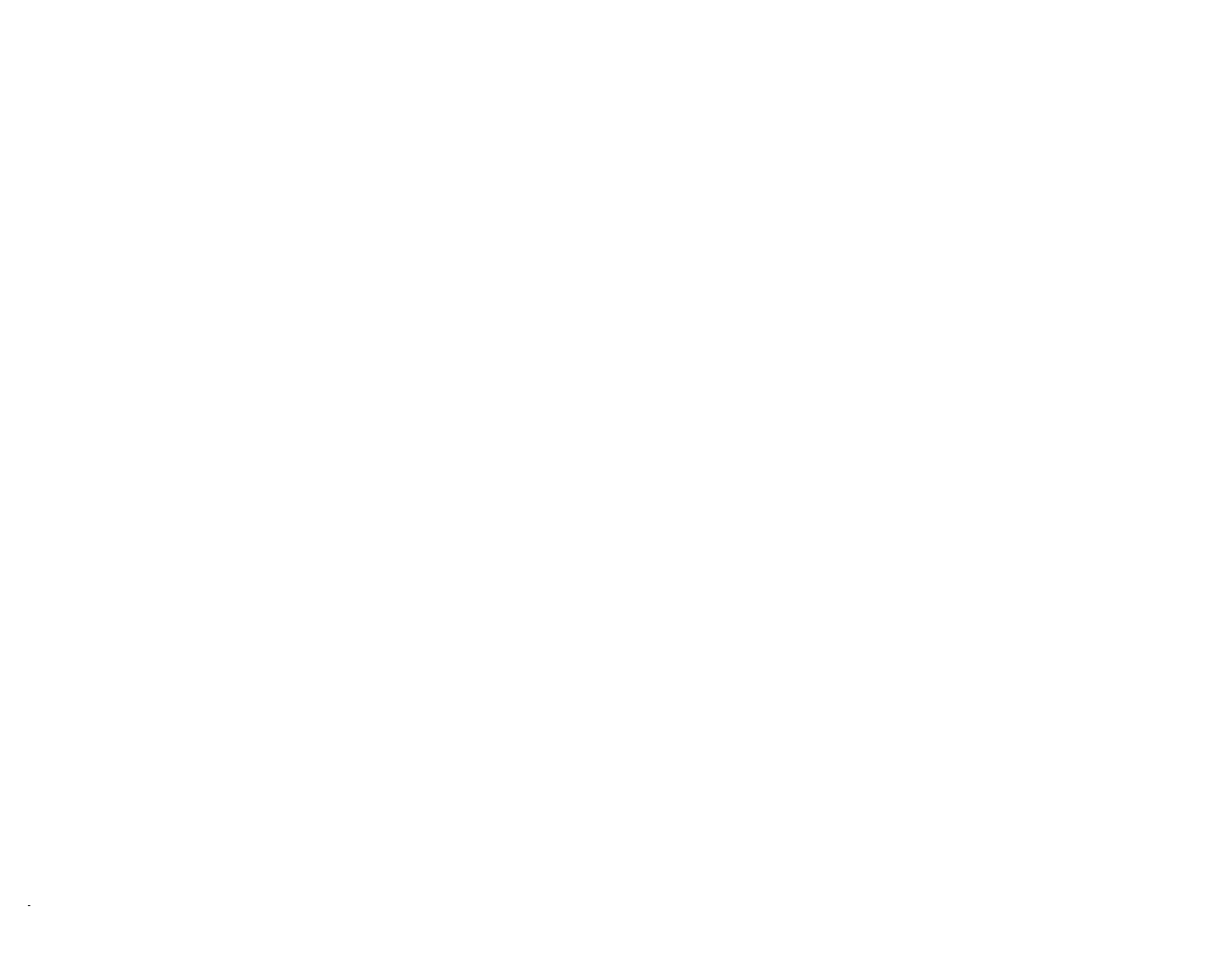|                    | Licence Business Name                                 | <b>Address</b>                                                          | <b>Licence Type/Sub</b>                    |                                                    |
|--------------------|-------------------------------------------------------|-------------------------------------------------------------------------|--------------------------------------------|----------------------------------------------------|
| 15 996743          | Dereck Hamada Inc Chartered<br>Accountant             | 6081 No 3 Rd Unit 724 Richmond BC V6Y 2B2                               | Service Use                                |                                                    |
| 15 690737          | M & A Consulting Services                             | 9851 Waller Crt Richmond BC V7E 5S9                                     | Service Use                                | Home Occupation                                    |
| 15 690714          | Energy to Lead Consulting Inc                         | 12333 English Ave Unit 37 Richmond BC V7E 6T2                           | Service Use                                | Home Occupation                                    |
| 15 690708          | <b>Fast Lane Traffic Services Ltd</b>                 | 32594 DOWNES RD ABBOTSFORD BC V4X 1X3                                   | Service Use                                | <b>General Contractor</b>                          |
| 14 671703          | The Bubble Tea Shop                                   | 4651 No 3 Rd Unit 105 Richmond BC V6X 2C4                               | Assembly Use Group 1                       | <b>Food Service</b><br>Establishment               |
| 15 690619          |                                                       | Celesta Zither Culture College Ltd 10540 Anahim Dr Richmond BC V7A 3C5  | Service Use                                | Home Occupation                                    |
| 14 668222          |                                                       | Brain Freeze Frozen Dessert Bar 14511 Steveston Hwy Richmond BC V6W 1K2 | Assembly Use Group 1                       | <b>Food Service</b><br>Establishment, Take-<br>Out |
| 15 679019          | Sun & He Enterprises Ltd                              | 10451 Shellbridge Way Unit 150 Richmond BC V6X 2W8                      | Service Use                                |                                                    |
| 15 679011          | Y Yang CGA                                            | 13988 Maycrest Way Unit 160 Richmond BC V6V 3C3                         | Service Use                                |                                                    |
| 14 678739          | Church's Chicken                                      | 11580 Cambie Rd Richmond BC V6X 1L5                                     | Assembly Use Group 1                       | <b>Food Service</b><br>Establishment               |
| 14 678723          | Le Reve Beauty Spa                                    | 9780 Cambie Rd Unit 108 Richmond BC V6X 1K4                             | Service Use                                |                                                    |
| 15 690643          | <b>Bestgo Express</b>                                 | 14300 Riverport Way Unit 307 Richmond BC V6W 0A4                        | Service Use                                | Home Occupation                                    |
| <b>Issue Date:</b> |                                                       | <b>January 23, 2015</b>                                                 |                                            |                                                    |
|                    | 15 690770 GRP Construction Ltd                        | 20621 97 B AVE LANGLEY BC V1M 2K9                                       | Service Use                                | <b>General Contractor</b>                          |
| <b>Issue Date:</b> |                                                       | <b>January 26, 2015</b>                                                 |                                            |                                                    |
|                    | 15 690621 Massage Minute                              | 5110 ANN ST VANCOUVER BC V5R 4J7                                        | Service Use                                | <b>Therapeutic Touch</b><br>Treatments             |
| 15 690777          | Justashot Photography                                 | 8711 Jones Rd Unit 11 Richmond BC V6Y 1L7                               | Service Use                                | Home Occupation                                    |
| 15 679000          | Navidata Inc                                          | 8120 Granville Ave Unit 209 Richmond BC V6Y 1P3                         | Service Use                                |                                                    |
| <b>Issue Date:</b> |                                                       | <b>January 27, 2015</b>                                                 |                                            |                                                    |
|                    | 15 690849 C A V Enterprise Inc                        | 8280 Westminster Hwy Unit 1104 Richmond BC V6X 3W3                      | <b>Inter-Municipal Business</b><br>Licence | <b>General Contractor</b>                          |
| 15 691598          | East Eagle Holiday (Canada)<br>Corp                   | 8620 Jones Rd Unit 316 Richmond BC V6Y 3Z4                              | Service Use                                | <b>Travel Agency</b>                               |
| 15 691597          | <b>Tanny Maintenance Service</b>                      | 6100 Tiffany Blvd Unit 38 Richmond BC V7C 5A8                           | Service Use                                | Home Occupation                                    |
| 14 665665          | West Coast Hunting and<br>Shooting Club               | 4140 No 3 Rd Unit 130 Richmond BC V6X 2C2                               | Service Use                                |                                                    |
| 15 690848          | C A V Enterprise Inc                                  | 8280 Westminster Hwy Unit 1104 Richmond BC V6X 3W3                      | Service Use                                | <b>General Contractor</b>                          |
| 15 679027          | Airheart International Travel                         | 4000 No 3 Rd Unit 2150 Richmond BC V6X 0J8                              | Service Use                                | <b>Travel Agency</b>                               |
| 15 690139          | <b>Fraser Community Health</b><br>Service Centre Corp | 8151 Anderson Rd Unit 160 Richmond BC V6Y 2V9                           | Mercantile Use                             | <b>Retail Trading</b>                              |
| <b>Issue Date:</b> |                                                       | <b>January 28, 2015</b>                                                 |                                            |                                                    |
| 15 691 629         | Evan Durand                                           | 4167 W 12TH AVE VANCOUVER BC V6R 2P5                                    | Service Use                                | <b>General Contractor</b>                          |
| 15 996827          | Boson Health Food                                     | 8711 Beckwith Rd Unit 230 Richmond BC V6X 1V4                           | Service Use                                |                                                    |
| 15 690775          | Viva Building Supply Ltd                              | 12500 Vickers Way Unit 200 Richmond BC V6V 1H9                          | Mercantile Use                             | <b>Wholesale Trading</b>                           |
| 15 691716          | <b>Buildart Development Ltd</b>                       | 1030 W GEORGIA ST UNIT 1918 VANCOUVER BC V6E<br>2Y3                     | Service Use                                | <b>General Contractor</b>                          |
| 15 996844          | Vertical Source Inc                                   | 5166 Sapphire PI Richmond BC V7C 4Z9                                    | Service Use                                |                                                    |
| 15 691609          | Antique Gallery Tea House                             | 11673 7th Ave Unit 212 Richmond BC V7E 4X3                              | Service Use                                | Home Occupation                                    |
| September 7, 2016  |                                                       |                                                                         | Page 5 of 57                               |                                                    |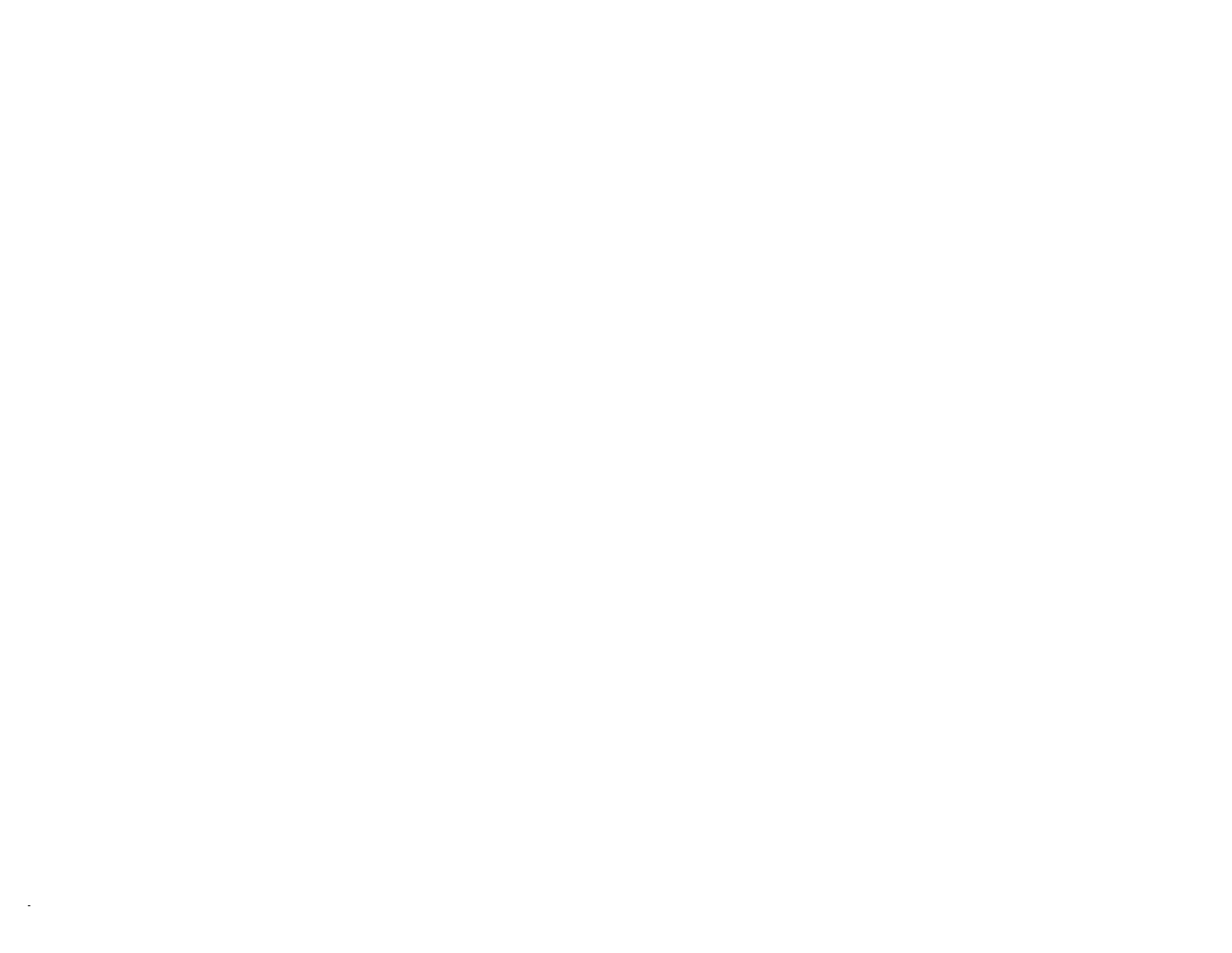|                    | Licence Business Name                                  | <b>Address</b>                                                 | <b>Licence Type/Sub</b> |                                      |
|--------------------|--------------------------------------------------------|----------------------------------------------------------------|-------------------------|--------------------------------------|
| 15 691604          | Bricks4kidz                                            | 161 GEORGIA ST UNIT 715 VANCOUVER BC V6B 0K9                   | Assembly Use Group 3    | <b>Education Institution</b>         |
| 14 653791          | Belle Spa and Cosmetic Centre                          | 12420 No 1 Rd Unit 180 Richmond BC V7E 6N2                     | Service Use             |                                      |
| 15 691719          | CommuniQi Acupuncture &<br><b>Wellness Clinic</b>      | 7331 Heather St Unit 53 Richmond BC V6Y 4M3                    | Service Use             | Home Occupation                      |
| 15 690277          | London Drugs Limited -<br><b>Insurance Department</b>  | 5971 No 3 Rd Richmond BC V6X 2E3                               | Service Use             |                                      |
| 14 669862          | Yuan Chen Premium Tea<br>Collection                    | 8338 Capstan Way Unit 1218 Richmond BC V6X 4B5                 | Mercantile Use          | Retail Trading                       |
| 14 672579          | <b>CORE Fitness Studio</b>                             | 4200 No 3 Rd Unit 135 Richmond BC V6X 2C2                      | Assembly Use Group 3    | <b>Health Studio</b>                 |
| 14 674987          | Green Mountain International<br><b>Trading Company</b> | 11300 No 5 Rd Unit 135 Richmond BC V7A 5J7                     | Service Use             |                                      |
| 14 676790          | SO'O Salon                                             | 3779 Sexsmith Rd Unit 2127 Richmond BC V6X 3Z9                 | Service Use             |                                      |
| 15 690181          | College Works Painting Canada<br>West Inc              | 11871 Horseshoe Way Unit 1115 Richmond BC V7A 5H5              | Service Use             | <b>General Contractor</b>            |
| 15 690275          | London Drugs Limited -<br><b>Insurance Department</b>  | 11666 Steveston Hwy Unit 3200 Richmond BC V7A 5J3              | Service Use             |                                      |
| <b>Issue Date:</b> |                                                        | <b>January 30, 2015</b>                                        |                         |                                      |
| 15 691793          | Intuitive Rehabilitation Services                      | 5628 VEDDER RD CHILLIWACK BC V2R 3M7                           | Service Use             |                                      |
| 15 691794          | <b>Spectrum Skyworks</b>                               | 1455 SPITFIRE PL PORT COQUITLAM BC V3C 6L4                     | Service Use             | <b>General Contractor</b>            |
| 15 691771          | <b>Twinlode Canada</b>                                 | 55 NORTHFIELD DR E UNIT 201 WATERLOO ON N2K<br>3T <sub>6</sub> | Service Use             | <b>General Contractor</b>            |
| <b>Issue Date:</b> |                                                        | <b>February 1, 2015</b>                                        |                         |                                      |
| 14 674789          | Jiangnan Soy Sauce Duck<br>Restaurant                  | 8260 Westminster Hwy Unit 1600 Richmond BC V6X 3Y2             | Assembly Use Group 1    | <b>Food Service</b><br>Establishment |
| 15 691933          | Megha Goyal                                            | 9831 Tuttle Ave Richmond BC V6X 3N4                            | Service Use             | Home Occupation                      |
| <b>Issue Date:</b> |                                                        | <b>February 2, 2015</b>                                        |                         |                                      |
| 15 691739          | <b>Xteriors Only Painting</b>                          | 4900 Francis Rd Unit 1303 Richmond BC V7C 4R5                  | Service Use             | <b>General Contractor</b>            |
| 15 692026          | <b>Gama Construction Company Inc</b>                   | 300 GRANTON DR UNIT 1 RICHMOND HILL ON L4B<br>1H7              | Service Use             | <b>General Contractor</b>            |
| 15 691991          | Lick                                                   | 3880 Grant McConachie Way Richmond BC V7B 0A5                  | Mercantile Use          | Retail Trading                       |
| 15 691990          | <b>Flight Stop</b>                                     | 3880 Grant McConachie Way Richmond BC V7B 0A5                  | Mercantile Use          | <b>Retail Trading</b>                |
| 15 691971          | Norsco Management Ltd                                  | 20881 YEOMANS CR LANGLEY BC V1M 2P8                            | Service Use             | <b>General Contractor</b>            |
| 15 691989          | <b>Marshall Rousso</b>                                 | 3880 Grant McConachie Way Richmond BC V7B 0A5                  | Mercantile Use          | <b>Retail Trading</b>                |
| <b>Issue Date:</b> |                                                        | February 3, 2015                                               |                         |                                      |
|                    | 12 629752 Ekon Wealth Management Inc                   | 6081 No 3 Rd Unit 929 Richmond BC V6Y 2B2                      | Service Use             |                                      |
| 15 679024          | Jakin ID Technology Inc                                | 11800 Voyageur Way Unit 200 Richmond BC V6X 3G9                | Mercantile Use          | <b>Wholesale Trading</b>             |
| 15 692016          | New Life Landscaping                                   | 6800 Lynas Lane Unit 51 Richmond BC V7C 5E2                    | Service Use             | <b>General Contractor</b>            |
| 15 692020          | JEM Insulating                                         | 31688 CHARLOTTE AVE ABBOTSFORD BC V2T 3Z9                      | Service Use             | <b>General Contractor</b>            |
| 15 692048          | 680837 BC Ltd                                          | 6742 LAKEVIEW AVE BURNABY BC V5E 2P4                           | Service Use             | <b>General Contractor</b>            |
| 15 692049          | <b>Nutrimax Trading Company</b>                        | 7322 Heather St Unit 8 Richmond BC V6Y 2P6                     | Service Use             | Home Occupation                      |
| 15 996718          | Helen Lu Professional Inc                              | 3779 Sexsmith Rd Unit 1228 Richmond BC V6X 3Z9                 | Service Use             |                                      |
| <b>Issue Date:</b> |                                                        | February 4, 2015                                               |                         |                                      |

 $\blacksquare$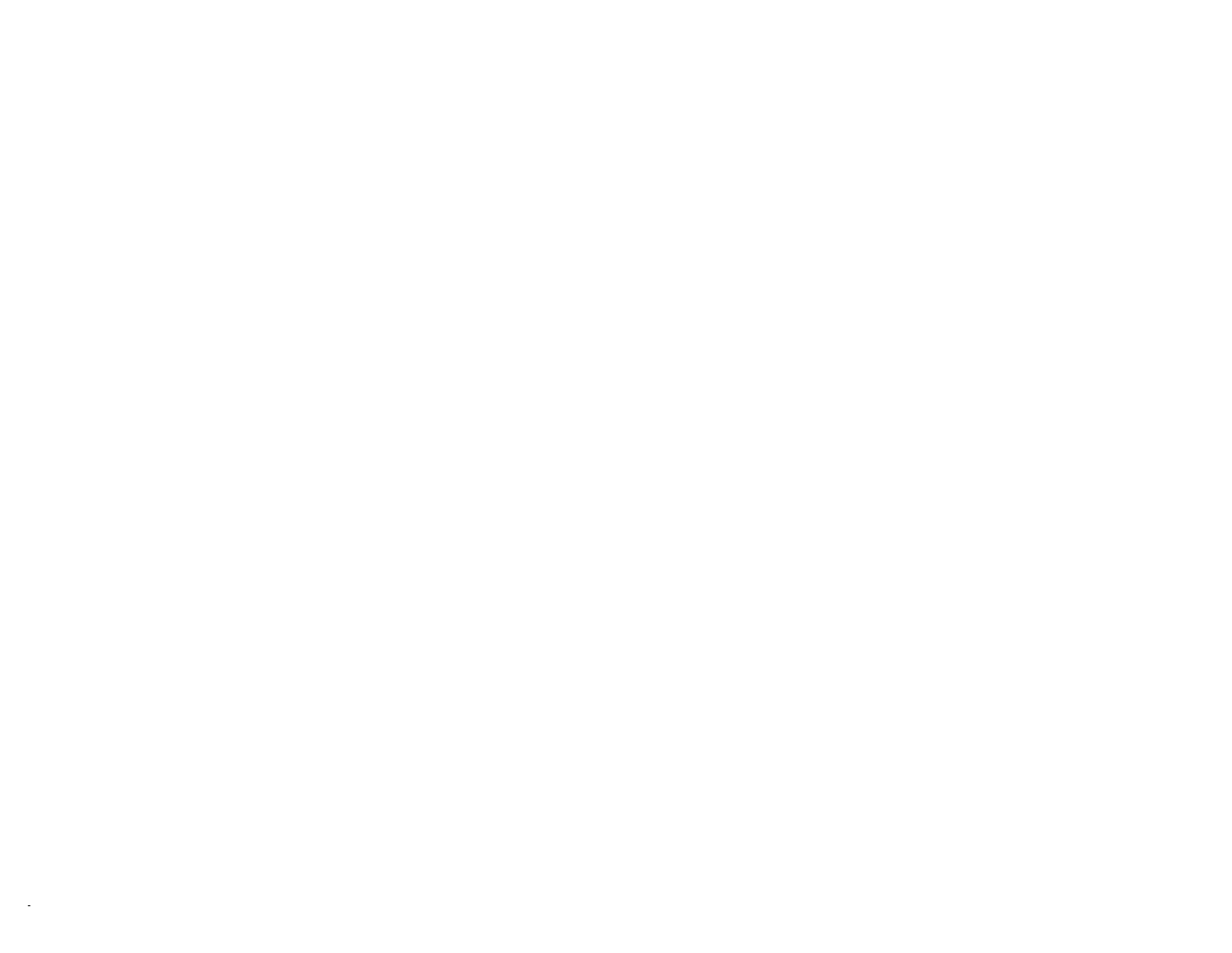|                    | <b>Licence Business Name</b>                                 | <b>Address</b>                                     | <b>Licence Type/Sub</b>                    |                              |
|--------------------|--------------------------------------------------------------|----------------------------------------------------|--------------------------------------------|------------------------------|
| 15 692024          | Yeehoo                                                       | 4151 Hazelbridge Way Unit 3360 Richmond BC V6X 4J7 | Mercantile Use                             | <b>Retail Trading</b>        |
| 15 692100          | Golden Empire International<br><b>Trading Ltd</b>            | 9580 Kirkmond Cr Richmond BC V7E 1M8               | Service Use                                | Home Occupation              |
| 15 692145          | Chaerea Jewellery                                            | 4151 Hazelbridge Way Richmond BC V6X 4J7           | Mercantile Use                             | <b>Retail Trading</b>        |
| 15 692083          | <b>Applied FS Consulting</b>                                 | 7500 Abercrombie Dr Unit 223 Richmond BC V6Y 3J9   | Service Use                                | Home Occupation              |
| 14 677445          | Kapok Furniture Inc                                          | 11600 Bridgeport Rd Unit 5 Richmond BC V6X 1T2     | Mercantile Use                             | Second-Hand Dealer           |
| 15 692078          | <b>Greenisland Window Fashions</b><br>Company                | 9339 Alberta Rd Unit 36 Richmond BC V6Y 4E3        | Service Use                                | Home Occupation              |
| 15 692074          | Jamee General Services                                       | 8700 Westminster Hwy Unit 307 Richmond BC V6X 1A8  | Service Use                                | Home Occupation              |
| <b>Issue Date:</b> |                                                              | <b>February 5, 2015</b>                            |                                            |                              |
| 15 690630          | <b>Maple Power Health Products</b><br>Development Inc.       | 10451 Shellbridge Way Unit 150 Richmond BC V6X 2W8 | Service Use                                |                              |
| 15 996820          | Architect 57 Inc                                             | 11871 Horseshoe Way Unit 2115 Richmond BC V7A 5H5  | Service Use                                |                              |
| 15 996674          | Newchieve Enterprises Inc                                    | 13988 Maycrest Way Unit 125 Richmond BC V6V 3C3    | Service Use                                |                              |
| 15 996666          | La Bella                                                     | 4151 Hazelbridge Way Unit 2480 Richmond BC V6X 4J7 | Mercantile Use                             | <b>Retail Trading</b>        |
| 15 692088          | Amy's Doterra                                                | 4151 Hazelbridge Way Richmond BC V6X 4J7           | Mercantile Use                             | <b>Retail Trading</b>        |
| 15 690525          | AIGO Technology Inc                                          | 7695 St Albans Rd Unit 24 Richmond BC V6Y 3W8      | <b>Inter-Municipal Business</b><br>Licence | <b>Electrical Contractor</b> |
| 15 690524          | AIGO Technology Inc                                          | 7695 St Albans Rd Unit 24 Richmond BC V6Y 3W8      | Service Use                                | <b>Electrical Contractor</b> |
| 15 690508          | <b>Grand Pacific Construction</b><br>Design & Consultant Ltd | 8600 Cambie Rd Unit 225 Richmond BC V6X 4J9        | Service Use                                | <b>General Contractor</b>    |
| 15 690485          | Math4me Learning Inc                                         | 6910 No 3 Rd Unit 7 Richmond BC V6Y 2C5            | Assembly Use Group 3                       | <b>Education Institution</b> |
| 15 690400          | SG 2000 Home Spa                                             | 8888 Odlin Cr Unit 1135 Richmond BC V6X 3Z8        | Mercantile Use                             | <b>Retail Trading</b>        |
| 15 690370          | SDAE Investment (Canada) Co<br>Ltd                           | 10451 Shellbridge Way Unit 135 Richmond BC V6X 2W8 | Service Use                                |                              |
| 15 690320          | China Jingdezhen Porcelain<br><b>Boutique</b>                | 5441 No 3 Rd Richmond BC V6X 2C7                   | Mercantile Use                             | <b>Retail Trading</b>        |
| 15 690130          | Architect 57 Inc                                             | 11871 Horseshoe Way Unit 2115 Richmond BC V7A 5H5  | <b>Inter-Municipal Business</b><br>Licence | <b>General Contractor</b>    |
| 14 675313          | <b>Redpoint Fitness Studio</b>                               | 2680 Shell Rd Unit 143 Richmond BC V6X 4C9         | Assembly Use Group 3                       | <b>Health Studio</b>         |
| 15 690518          | Sun-Forest Corporation                                       | 2639 Viking Way Unit 280 Richmond BC V6V 3B7       | Service Use                                |                              |
| 15 692257          | <b>Avos Construction Ltd</b>                                 | 1346 E 62ND AVE VANCOUVER BC V5X 2H5               | Service Use                                | <b>General Contractor</b>    |
| <b>Issue Date:</b> |                                                              | February 6, 2015                                   |                                            |                              |
|                    | 13 649614 0930795 BC Ltd                                     | 1028 Page St Richmond BC V6V 2Y3                   | Mercantile Use                             | <b>Wholesale Trading</b>     |
| <b>Issue Date:</b> |                                                              | <b>February 10, 2015</b>                           |                                            |                              |
| 15 692371          | <b>ADAI Promotions Inc</b>                                   | 7831 Garden City Rd Unit 29 Richmond BC V6Y 4A3    | Service Use                                | Home Occupation              |
| 15 692382          | PS Baked Goods                                               | 4151 Hazelbridge Way Richmond BC V6X 4J7           | Mercantile Use                             | <b>Retail Trading</b>        |
| 15 692385          | Tom Harris Cellular Ltd                                      | 4151 Hazelbridge Way Richmond BC V6X 4J7           | Mercantile Use                             | <b>Retail Trading</b>        |
| 15 692390          | Home Motor                                                   | 11751 Bridgeport Rd Unit 200 Richmond BC V6X 1T5   | Mercantile Use                             | <b>Retail Trading</b>        |
| 15 692395          | IAG Enterprises Ltd                                          | 233 1ST ST UNIT 410 NORTH VANCOUVER BC V7M<br>1B3  | Service Use                                | <b>General Contractor</b>    |
| 15 692398          | TNW Crane & Transport Ltd                                    | 8591 Westminster Hwy Unit 216 Richmond BC V6X 3E2  | Service Use                                | <b>Delivery Services</b>     |
| 15 692324          | Inetsurfing Information<br>Technology                        | 7100 Lynnwood Dr Unit 44 Richmond BC V7C 5S8       | Service Use                                | Home Occupation              |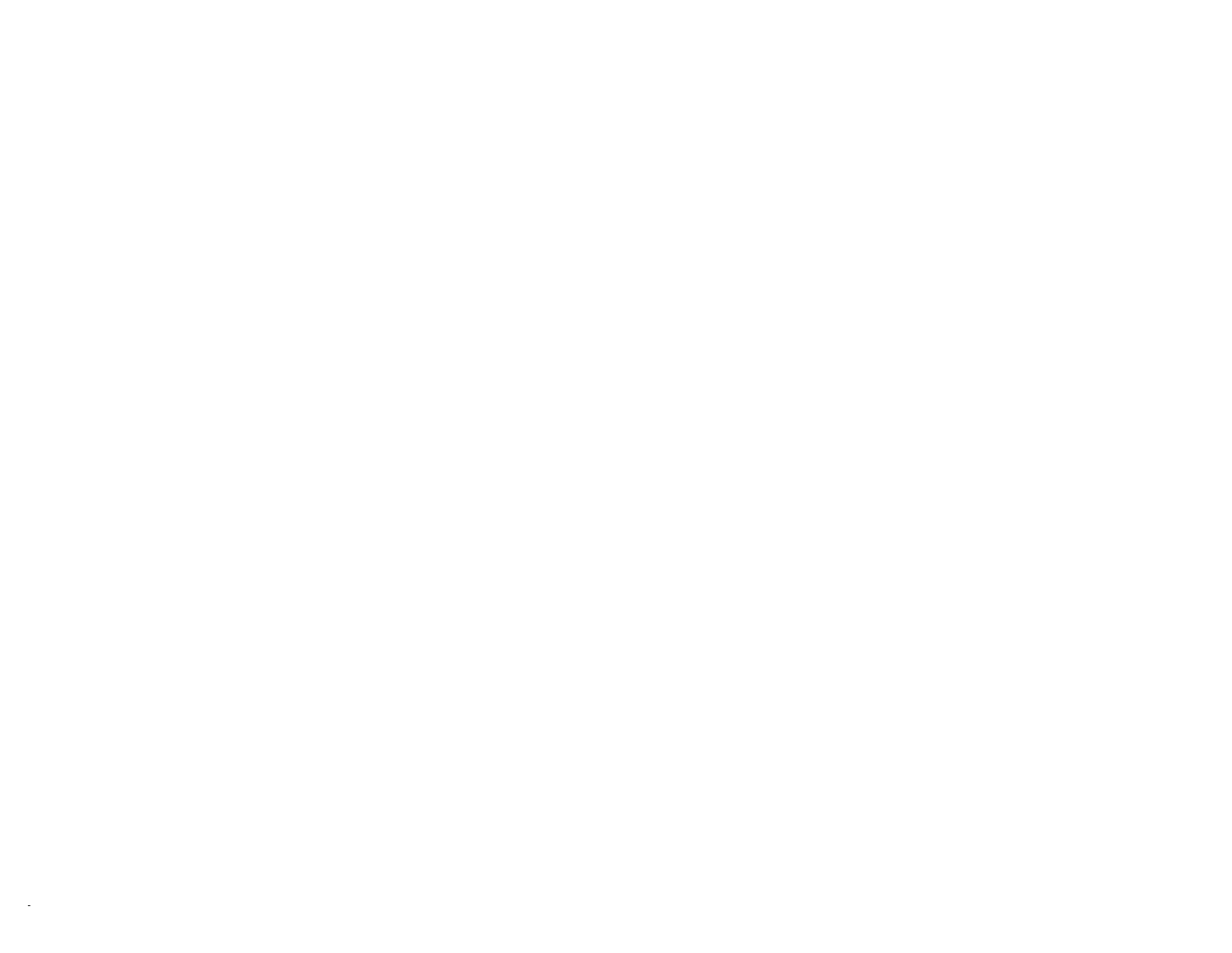|                    | <b>Licence Business Name</b>                                | <b>Address</b>                                                         | <b>Licence Type/Sub</b>         |                                      |
|--------------------|-------------------------------------------------------------|------------------------------------------------------------------------|---------------------------------|--------------------------------------|
| 15 679001          | <b>Pinnacle Flooring</b>                                    | 11460 Voyageur Way Unit 2 Richmond BC V6X 3E1                          | Mercantile Use                  | <b>Wholesale Trading</b>             |
| 15 690632          | <b>Global Staffing Inc</b>                                  | 12860 Clarke PI Unit 210 Richmond BC V6V 2H1                           | Service Use                     |                                      |
| 15 690618          | CSL Equipment (Vancouver) Ltd                               | 11960 Hammersmith Way Unit 110 Richmond BC V7A 5C9                     | Mercantile Use                  | <b>Wholesale Trading</b>             |
| 14 665323          | Pacific Ropes Contracting Ltd                               | 12051 Horseshoe Way Unit 110 Richmond BC V7A 4V4                       | Service Use                     | <b>General Contractor</b>            |
| 15 690332          | Alloygator Canada Ltd                                       | 10780 Cambie Rd Richmond BC V6X 1K8                                    | Mercantile Use                  | <b>Retail Trading</b>                |
| 15 690470          | Miix Furniture Inc                                          | 6871 Elmbridge Way Unit 101 Richmond BC V7C 5A4                        | Service Use                     |                                      |
| 14 665641          | Kongee Dinesty                                              | 9020 Capstan Way Unit 150 Richmond BC V6X 3V9                          | Assembly Use Group 1            | <b>Food Service</b><br>Establishment |
|                    | 15 692269 Polar Bear Travel Ltd                             | 8200 Colonial Dr Unit 2 Richmond BC V7C 5B6                            | Service Use                     | Home Occupation                      |
| <b>Issue Date:</b> |                                                             | <b>February 11, 2015</b>                                               |                                 |                                      |
| 15 690819          | Vanfertile Investment<br>Management                         | 10451 Shellbridge Way Unit 150 Richmond BC V6X 2W8                     | Service Use                     |                                      |
| 15 692507          |                                                             | Oakwood Pacific Construction Ltd 3241 HARWOOD AVE COQUITLAM BC V3E 1T7 | Service Use                     | <b>General Contractor</b>            |
| 15 692450          | Maple Leaf Tree Movers (2015)<br>Ltd                        | 14571 Westminster Hwy Richmond BC V6V 1A4                              | Service Use                     | <b>General Contractor</b>            |
| 15 692428          | Milton Ho Studio                                            | 5900 Dover Cr Unit 213 Richmond BC V7C 5R4                             | Service Use                     | Home Occupation                      |
| 15 692411          | Elite Home Finishing Supplies Inc                           | 6199 Birch St Unit 15 Richmond BC V6Y 0E4                              | Service Use                     | Home Occupation                      |
| 15 690752          | DanQ Wealth Management<br>Limited                           | 4940 No 3 Rd Unit 301 Richmond BC V6X 3A5                              | Service Use                     |                                      |
| 15 690369          | SDAE Development (Canada)<br>Co Ltd                         | 10451 Shellbridge Way Unit 135 Richmond BC V6X 2W8                     | Service Use                     | <b>General Contractor</b>            |
| 14 676470          | <b>Cannect Business and Travel</b><br><b>Consulting Ltd</b> | 8211 Ackroyd Rd Unit 152 Richmond BC V6X 3K8                           | Service Use                     |                                      |
|                    | 15 692414 Spirit Motors Co                                  | 6199 Birch St Unit 15 Richmond BC V6Y 0E4                              | Service Use                     | Home Occupation                      |
| <b>Issue Date:</b> |                                                             | <b>February 12, 2015</b>                                               |                                 |                                      |
| 15 692474          | <b>Elegant Floral Design</b>                                | 4151 Hazelbridge Way Richmond BC V6X 4J7                               | Mercantile Use                  | <b>Retail Trading</b>                |
| 15 690841          | Dr Anne Widya Inc                                           | 4651 No 3 Rd Unit 110 Richmond BC V6X 2C4                              | Service Use                     |                                      |
| 15 692585          | Paojung Enterprises (Canada)                                | 4151 Hazelbridge Way Richmond BC V6X 4J7                               | Mercantile Use                  | Retail Trading                       |
| 15 692584          | Carson Air Ltd                                              | 5360 Airport Rd Richmond BC V7B 1B4                                    | Service Use                     |                                      |
| 15 692581          | Tumi                                                        | 3880 Grant McConachie Way Richmond BC V7B 0A5                          | Mercantile Use                  | <b>Retail Trading</b>                |
| 15 692580          | Wildwood Interiors Inc                                      | 175 SCHOOLHOUSE ST UNIT 2 COQUITLAM BC V3K<br>4X8                      | Service Use                     | <b>General Contractor</b>            |
| 15 692576          | <b>Dolfio Services</b>                                      | 4151 Hazelbridge Way Richmond BC V6X 4J7                               | Mercantile Use                  | <b>Retail Trading</b>                |
| 14 668185          | L'Adoree                                                    | 8080 Leslie Rd Unit 130 Richmond BC V6X 4A8                            | Assembly Use Group 1            | Food Service<br>Establishment        |
|                    | 15 692325 CTC Milestone Enterprises Ltd                     | 13986 Cambie Rd Unit 288 Richmond BC V6V 2K3                           | Industrial/Manufacturing<br>Use |                                      |
| 15 690828          | H & R Block Canada Inc                                      | 4651 No 3 Rd Richmond BC V6X 2C4                                       | Service Use                     |                                      |
| 15 690795          | Vancouver Water Enterprises<br>Canada Co Ltd                | 13988 Maycrest Way Unit 125 Richmond BC V6V 3C3                        | Service Use                     |                                      |
| 15 690132          | H J Produce Inc                                             | 13100 Mitchell Rd Unit 100 Richmond BC V6V 1M8                         | Mercantile Use                  | <b>Wholesale Trading</b>             |
| 14 672008          | Dirty Tails Dog Grooming                                    | 8060 Anderson Rd Richmond BC V6Y 1S4                                   | Mercantile Use                  | <b>Retail Trading</b>                |
| 14 672007          | Dirty Tails Dog Grooming                                    | 8060 Anderson Rd Richmond BC V6Y 1S4                                   | Service Use                     | Animal Grooming<br>Services          |
| 15 691630          | <b>G&amp;E Studio Vancouver Inc</b>                         | 13988 Cambie Rd Unit 368 Richmond BC V6V 2K4                           | Service Use                     |                                      |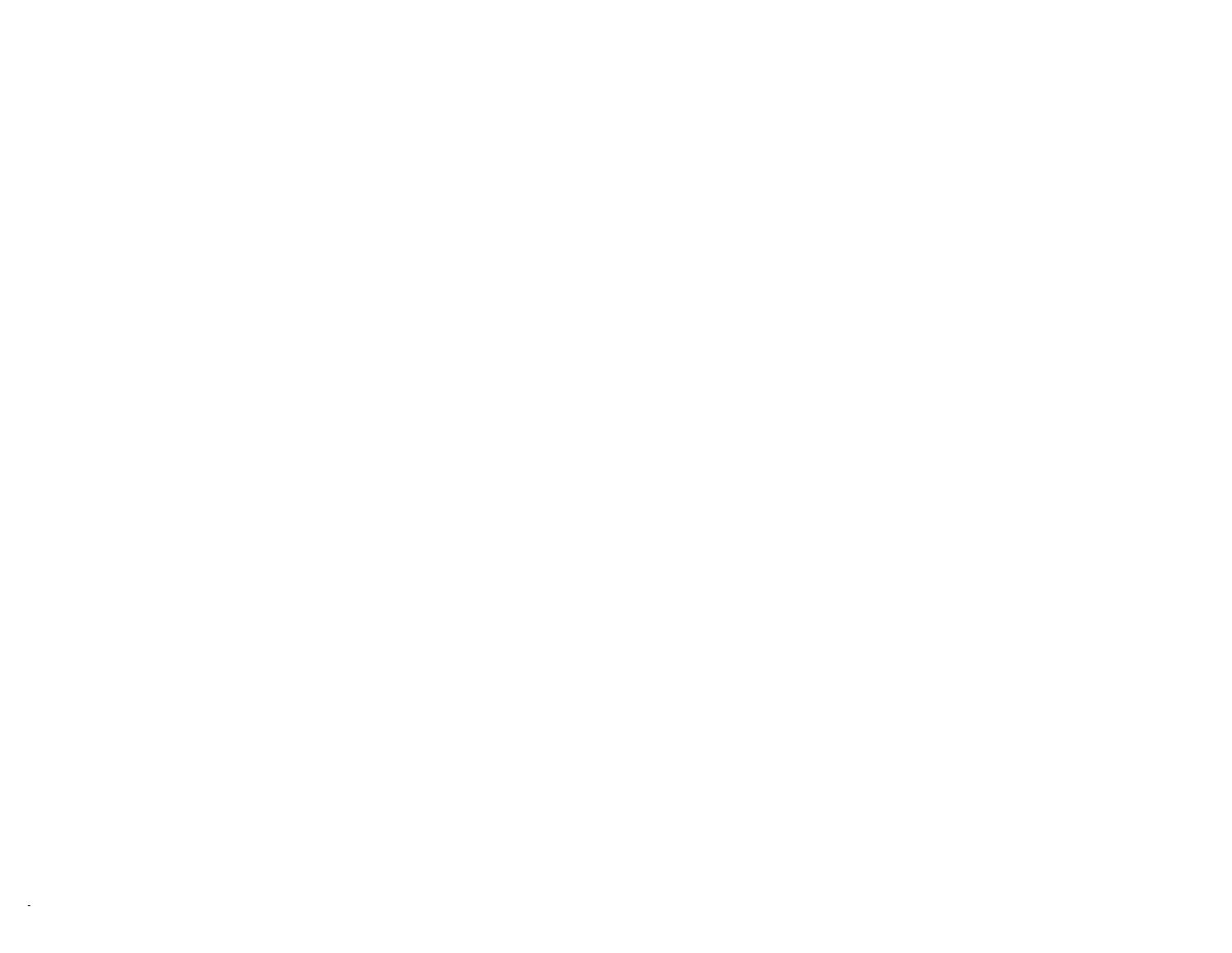|                    | <b>Licence Business Name</b>                                  | <b>Address</b>                                     | <b>Licence Type/Sub</b> |                                                    |
|--------------------|---------------------------------------------------------------|----------------------------------------------------|-------------------------|----------------------------------------------------|
| <b>Issue Date:</b> |                                                               | <b>February 13, 2015</b>                           |                         |                                                    |
| 15 692144          | Fuyuan Richway Biomat Center                                  | 3700 No 3 Rd Unit 2120 Richmond BC V6X 3X2         | Mercantile Use          | <b>Retail Trading</b>                              |
| 15 692577          | 3Q Little Journalist Club                                     | 4851 Larkspur Ave Richmond BC V7C 2J1              | Service Use             | Home Occupation                                    |
| 15 690842          | Shine Valley Lamb Soup                                        | 3700 No 3 Rd Unit 1070 Richmond BC V6X 3X2         | Assembly Use Group 1    | <b>Food Service</b><br>Establishment, Take-<br>Out |
| 15 679008          | Kar & Ma Products Ltd                                         | 6133 Buswell St Unit 100 Richmond BC V6Y 0B2       | Service Use             |                                                    |
| 15 692643          | Libra Construction & Design Ltd                               | 34995 DELAIR RD ABBOTSFORD BC V2S 7S4              | Service Use             | <b>General Contractor</b>                          |
| <b>Issue Date:</b> |                                                               | <b>February 16, 2015</b>                           |                         |                                                    |
| 14 667500          | CSC Auto Spa Club Inc                                         | 5720 Minoru Blvd Unit 120 Richmond BC V6X 2A9      | Service Use             |                                                    |
| 14 674256          | KUNLUN TCM &<br><b>ACUPUNCTURE CLINIC</b>                     | 8171 Park Rd Unit 210 Richmond BC V6Y 1S9          | Service Use             |                                                    |
| 15 692671          | <b>Burke Plumbing Ltd</b>                                     | PO BOX 64614 COMO LAKE COQUITLAM BC V3J 7V7        | Service Use             | <b>Plumbing Contractor</b>                         |
| 15 692685          | MindRight Counselling                                         | 9388 Odlin Rd Unit 126 Richmond BC                 | Service Use             | Home Occupation                                    |
| 15 692698          | Cedar Grove Excavating Ltd                                    | 26692 58 AVE LANGLEY BC V4W 1B6                    | Service Use             | <b>General Contractor</b>                          |
| 15 692706          | Sing Hing Appliance Company                                   | 9111 No 5 Rd Unit 22 Richmond BC V7A 4N3           | Service Use             | Home Occupation                                    |
| 15 996742          | <b>Preston Mobility Inc</b>                                   | 13071 Vanier PI Unit 128 Richmond BC V6V 2J1       | Service Use             |                                                    |
| <b>Issue Date:</b> |                                                               | <b>February 17, 2015</b>                           |                         |                                                    |
| 15 691796          | Jenny J Guo Inc                                               | 6081 No 3 Rd Unit 610 Richmond BC V6Y 2B2          | Service Use             |                                                    |
| 15 692720          | East-West International<br>Consulting                         | 7700 Willowfield Dr Richmond BC V7C 4S7            | Service Use             | Home Occupation                                    |
| 15 692817          | Cannon Design Architecture Inc                                | 2170 WHITEHAVEN RD GRAND ISLAND NY 14072 USA       | Service Use             | <b>General Contractor</b>                          |
| 14 676794          | Ma Belle: Moiselle Beauty                                     | 3080 St Edwards Dr Unit 105 Richmond BC V6X 4C4    | Service Use             |                                                    |
| 15 691720          | Canada Oxbridge Education<br>Consulting & Service Co Ltd      | 10451 Shellbridge Way Unit 150 Richmond BC V6X 2W8 | Service Use             |                                                    |
|                    | 15 691752 Green Mountain Education<br>Company                 | 11300 No 5 Rd Unit 135 Richmond BC V7A 5J7         | Service Use             |                                                    |
| 15 690712          | New Fulcrum Education Centre                                  | 8351 Alexandra Rd Unit 260 Richmond BC V6X 3P3     | Assembly Use Group 3    | <b>Education Institution</b>                       |
| 15 692721          | <b>Trideca Building Maintenance</b>                           | 10200 Bird Rd Richmond BC V6X 1N6                  | Service Use             | Home Occupation                                    |
| <b>Issue Date:</b> |                                                               | <b>February 18, 2015</b>                           |                         |                                                    |
| 14 667900          | Keystone Education Inc                                        | 4400 Hazelbridge Way Unit 500 Richmond BC V6X 3R8  | Assembly Use Group 3    | <b>Education Institution</b>                       |
| 15 690738          | Carlsen Auto Parts Co Ltd                                     | 2700 Simpson Rd Unit 140 Richmond BC V6X 2P9       | Mercantile Use          | <b>Wholesale Trading</b>                           |
| 15 692014          | H G L Investments Ltd                                         | 4940 No 3 Rd Unit 219 Richmond BC V6X 3A5          | Service Use             |                                                    |
|                    | 15 692873 Ananda Healing Centre                               | 5540 Smith Dr Richmond BC V6V 2K8                  | Service Use             | Home Occupation                                    |
|                    | 15 692928 Xu Ri Landscaping                                   | 6771 KERR ST VANCOUVER BC V5S 3C7                  | Service Use             | <b>General Contractor</b>                          |
| <b>Issue Date:</b> |                                                               | <b>February 19, 2015</b>                           |                         |                                                    |
|                    | 14 653390 The Garage Door Depot and<br><b>Tailored Living</b> | 2560 Shell Rd Unit 1043 Richmond BC V6X 0B8        | Mercantile Use          | <b>Wholesale Trading</b>                           |
| 15 692978          | SW Construction Inc                                           | 2955 156TH ST UNIT 36 SURREY BC V3Z 2W8            | Service Use             | <b>General Contractor</b>                          |
| 15 692950          | <b>Idream Homes Ltd</b>                                       | 8860 Scotchbrook Rd Richmond BC V6Y 2M3            | Service Use             | <b>General Contractor</b>                          |
| 15 692896          | Inder Jit Aulakh                                              | 528 E 57TH AVE VANCOUVER BC V5X 1S9                | Service Use             | <b>General Contractor</b>                          |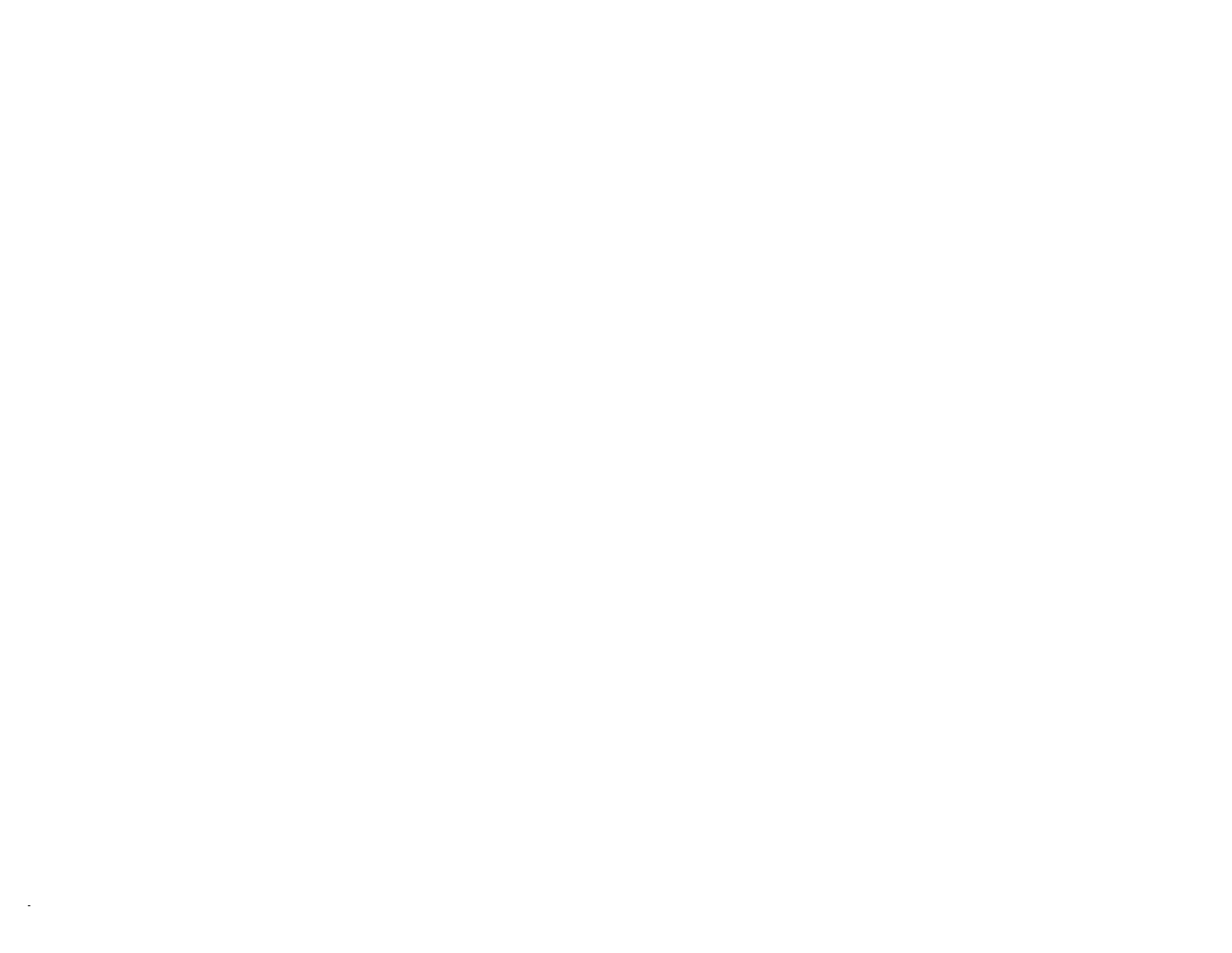|                    | <b>Licence Business Name</b>               | <b>Address</b>                                                               | <b>Licence Type/Sub</b>         |                            |
|--------------------|--------------------------------------------|------------------------------------------------------------------------------|---------------------------------|----------------------------|
| 15 692887          | Oceanbreeze Pet Services                   | 6077 London Rd Unit 209 Richmond BC V7E 0A7                                  | Service Use                     | Professional Dog<br>Walker |
|                    | 15 692882 Herina Jewellery Company         | 6271 Granville Cr Richmond BC V7C 2V3                                        | Service Use                     | Home Occupation            |
| 15 692722          | Meow Handmade                              | 4000 No 3 Rd Unit 3175 Richmond BC V6X 0J8                                   | Mercantile Use                  | <b>Retail Trading</b>      |
| 14 678780          | Viceroy Green Construction Inc             | 12211 Horseshoe Way Richmond BC V7A 4V4                                      | Service Use                     |                            |
| 15 692068          | Thorne & Thorne Barristers &<br>Solicitors | 6081 No 3 Rd Unit 904 Richmond BC V6Y 2B2                                    | Service Use                     |                            |
| <b>Issue Date:</b> |                                            | <b>February 23, 2015</b>                                                     |                                 |                            |
| 15 693088          | Lakhinder Dhami                            | 5777 McCallan Rd Richmond BC V7C 2H3                                         | Service Use                     | <b>General Contractor</b>  |
| 15 693093          | Can-Am Test Prep Academy                   | 5080 Oliver Dr Richmond BC V6V 2S8                                           | Service Use                     | Home Occupation            |
| 15 693165          | Jetline Contracting Ltd                    | 55 BROADWAY UNIT 208 VANCOUVER BC V5Y 1P1                                    | Service Use                     | <b>General Contractor</b>  |
| 15 693188          | A T M (Arc-Tig-Mig)                        | 3390 SCHOOL AVE UNIT 3 VANCOUVER BC                                          | Service Use                     | <b>General Contractor</b>  |
| 15 693070          | Hold Dream Construction Ltd                | 6535 122ND ST SURREY BC V3W 1H6                                              | Service Use                     | <b>General Contractor</b>  |
| 15 693065          | Kerry's Cleaning Service                   | 658 E 21 AVE VANCOUVER BC V5V 1R7                                            | Service Use                     |                            |
| 14 678434          |                                            | Sanyang International Trading Ltd 4000 No 3 Rd Unit 5145 Richmond BC V6X 0J8 | Service Use                     |                            |
| 15 693172          | Shawn Mercer                               | 5211 Lapwing Cr Richmond BC V7E 4E5                                          | Service Use                     | Home Occupation            |
| 15 693071          | <b>Rune Revelations</b>                    | 10871 Mortfield Rd Unit 306 Richmond BC V7A 2W1                              | Service Use                     | Home Occupation            |
| <b>Issue Date:</b> |                                            | <b>February 24, 2015</b>                                                     |                                 |                            |
| 15 692409          | Canada Hendry Industrial Group<br>Limited  | 12191 Hammersmith Way Unit 1105 Richmond BC V7A<br>5H <sub>2</sub>           | Industrial/Manufacturing<br>Use |                            |
| 15 693320          | Key Construction Development               | 9291 McBurney Dr Richmond BC V6Y 3C5                                         | Service Use                     | <b>General Contractor</b>  |
| 15 693287          | 1010541 BC Ltd                             | 5460 Woodwards Rd Richmond BC V7E 1H1                                        | Service Use                     | <b>General Contractor</b>  |
| 15 693284          | CY Developments Ltd                        | 9399 Odlin Rd Unit 133 Richmond BC V6X 0J6                                   | Service Use                     | <b>General Contractor</b>  |
| 15 693283          | Maan Made Enterprises Ltd                  | 12255 Barnes Dr Richmond BC V6V 1H7                                          | Service Use                     | <b>General Contractor</b>  |
| 15 692668          | Golden Victoria Publishing Ltd             | 10451 Shellbridge Way Unit 150 Richmond BC V6X 2W8                           | Service Use                     |                            |
| 15 692434          | B & L Realty Inc                           | 10451 Shellbridge Way Unit 150 Richmond BC V6X 2W8                           | Service Use                     |                            |
| 14 65 6453         | Mega Glass Studio Inc                      | 11300 River Rd Unit 100 Richmond BC V6X 1Z5                                  | Industrial/Manufacturing<br>Use |                            |
| 15 692308          | Batchelors' Datamedia Ltd                  | 23000 Fraserwood Way Unit 110 Richmond BC V6V 3C7                            | Mercantile Use                  | <b>Wholesale Trading</b>   |
| 15 692146          | Pony E-Store                               | 10451 Shellbridge Way Unit 150 Richmond BC V6X 2W8                           | Service Use                     |                            |
| 15 692084          | <b>B &amp; N Translation Service</b>       | 6081 No 3 Rd Unit 917 Richmond BC V6Y 2B2                                    | Service Use                     |                            |
| 14 676314          | A-Solomons College                         | 8260 Granville Ave Unit 240 Richmond BC V6Y 1P3                              | Service Use                     |                            |
| 14 675298          | Fullmax Doors and Windows Ltd              | 11300 River Rd Unit 100 Richmond BC V6X 1Z5                                  | Industrial/Manufacturing<br>Use |                            |
| 14 664991          | Platinum Stones Ltd                        | 8791 Beckwith Rd Richmond BC V6X 1V4                                         | Mercantile Use                  | <b>Wholesale Trading</b>   |
| 15 692407          | <b>IFortune Insurance Service Inc</b>      | 5900 No 3 Rd Unit 800 Richmond BC V6X 3P7                                    | Service Use                     |                            |
| 15 692663 H & M    |                                            | 6060 Minoru Blvd Unit 2236 Richmond BC V6Y 2V7                               | Mercantile Use                  | <b>Retail Trading</b>      |
| <b>Issue Date:</b> |                                            | <b>February 25, 2015</b>                                                     |                                 |                            |
| 15 693411          | Janice Ruan                                | 6099 Dunsmuir Cr Richmond BC V7C 5T7                                         | Service Use                     | Home Occupation            |
| 15 693365          | <b>Edge Steel Fabricators Ltd</b>          | 19320 94 AVE UNIT 2 SURREY BC V4N 4E4                                        | Service Use                     | <b>General Contractor</b>  |
| 07 365439          | <b>Blue Diamond Contracting Ltd</b>        | 15100 Knox Way Unit 125 Richmond BC V6V 3A6                                  | Service Use                     | <b>General Contractor</b>  |
|                    |                                            |                                                                              |                                 |                            |

 $\blacksquare$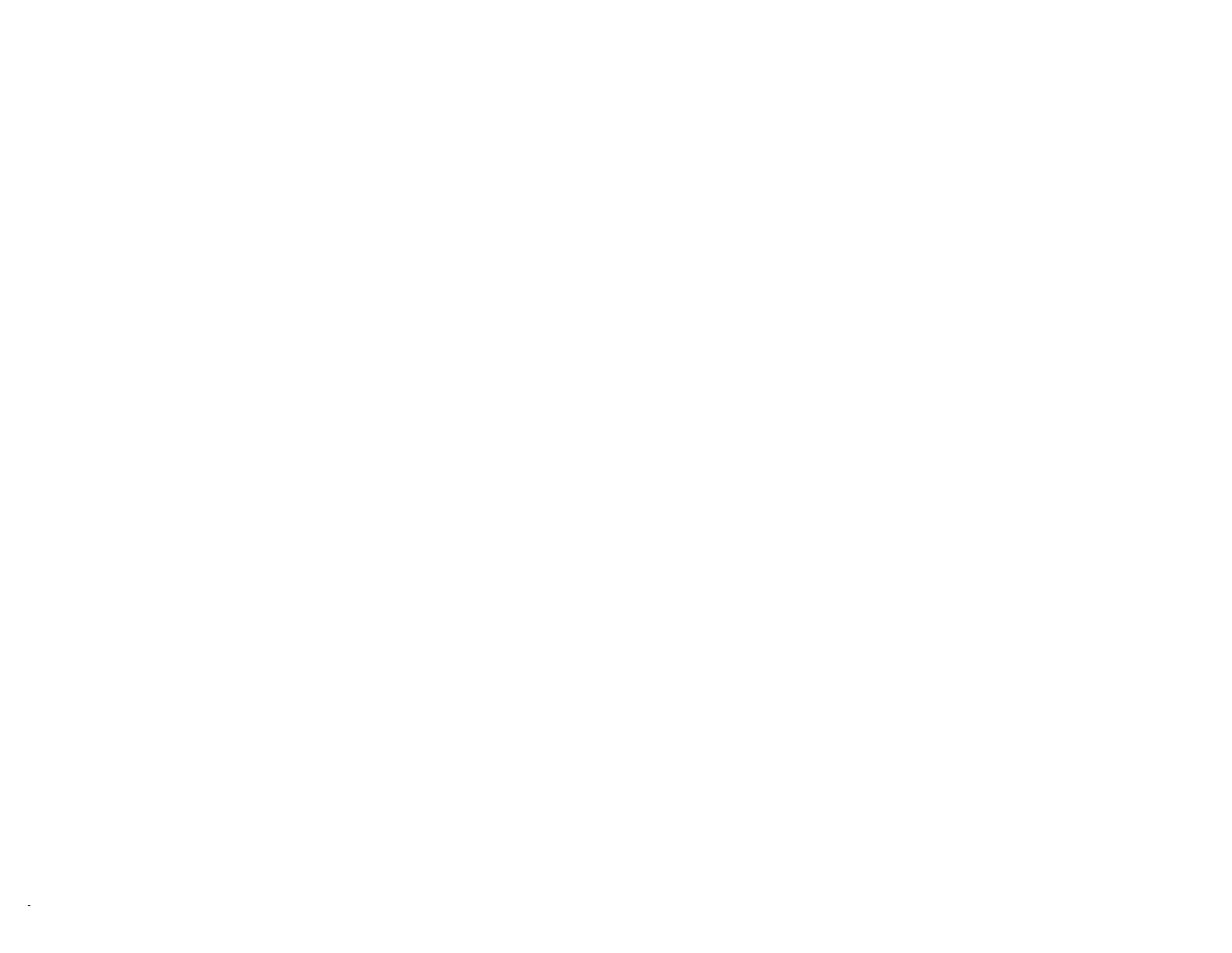|                    | Licence Business Name                                      | <b>Address</b>                                     | <b>Licence Type/Sub</b>         |                                      |
|--------------------|------------------------------------------------------------|----------------------------------------------------|---------------------------------|--------------------------------------|
| <b>Issue Date:</b> |                                                            | <b>February 26, 2015</b>                           |                                 |                                      |
| 15 694291          | Hudson Irrigation                                          | 18146 70A AVE SURREY BC V3S 6Z1                    | Service Use                     | <b>General Contractor</b>            |
| 15 692631          | Cornerstone International Group<br><b>Advisors Limited</b> | 5811 Cooney Rd Unit 305 Richmond BC V6X 3M1        | Service Use                     |                                      |
| 15 692506          | Richmond 3Q Boys and Girls<br>Club                         | 7080 River Rd Unit 131 Richmond BC V6X 1X5         | Assembly Use Group 3            | <b>Education Institution</b>         |
| 15 692406          | Eye Level Center of Richmond<br>North                      | 8291 Ackroyd Rd Unit 110 Richmond BC V6X 3K5       | Assembly Use Group 3            | <b>Education Institution</b>         |
| 15 692348          | Steveston Design & Tile Co Ltd                             | 3400 Moncton St Unit 100 Richmond BC V7E 3A2       | Mercantile Use                  | <b>Retail Trading</b>                |
| 15 692170          | Home Quarters Furnishings Inc                              | 7080 River Rd Unit 121 Richmond BC V6X 1X5         | Service Use                     |                                      |
| 15 691773          | Unique Trucking Ltd                                        | 13320 Mitchell Rd Richmond BC V6V 1M8              | Service Use                     |                                      |
| 15 996792          | Canada Kitchenonline Enterprise<br>Ltd                     | 5400 Airport Rd Richmond BC V7B 1B4                | Assembly Use Group 1            | <b>Food Service</b><br>Establishment |
| 15 692389          | Superwit Canada Inc                                        | 6081 No 3 Rd Unit 706 Richmond BC V6Y 2B2          | Service Use                     |                                      |
| <b>Issue Date:</b> |                                                            | <b>February 27, 2015</b>                           |                                 |                                      |
|                    | 15 694339 Teetobag Trading Company                         | 12188 Mellis Dr Richmond BC V6X 3T1                | Service Use                     | Home Occupation                      |
| <b>Issue Date:</b> |                                                            | <b>March 2, 2015</b>                               |                                 |                                      |
|                    | 15 690853 Quest Research Canada Ltd                        | 11568 Eburne Way Unit 129 Richmond BC V6V 0A7      | Industrial/Manufacturing<br>Use |                                      |
| 15 694374          | <b>Mac Clean Janitorial Services</b>                       | 10540 Kilby Dr Richmond BC V6X 3Z1                 | Service Use                     | Home Occupation                      |
| 15 694414          | <b>DHG Commercial &amp; Technical</b><br>Service           | 20820 87 AVE UNIT 138 LANGLEY BC V1M 3W5           | Service Use                     | <b>Electrical Contractor</b>         |
| 15 694417          | Smart and Efficient Home<br>Solutions Ltd                  | 33286 S FRASER HWY UNIT 3 ABBOTSFORD BC V2S<br>2B4 | Service Use                     | <b>Plumbing Contractor</b>           |
| <b>Issue Date:</b> |                                                            | <b>March 3, 2015</b>                               |                                 |                                      |
|                    | 15 692727 Taotaolane Media Group Inc                       | 8700 McKim Way Unit 2198 Richmond BC V6X 4A5       | Service Use                     |                                      |
| 15 694523          | <b>CNCA Holdings Inc</b>                                   | 6111 No 1 Rd Unit 13 Richmond BC V7C 1T4           | Service Use                     | Home Occupation                      |
| 15 694507          | <b>CDSJ</b> Investment                                     | 6080 Minoru Blvd Unit 1008 Richmond BC V6Y 4A7     | Service Use                     | Home Occupation                      |
| 15 694431          | Poplar Landscaping                                         | 6011 Otter PI Richmond BC V7C 2T7                  | Service Use                     | <b>General Contractor</b>            |
| 15 692726          | Justrust Education and<br>Immigration Consulting Group Inc | 8700 McKim Way Unit 2198 Richmond BC V6X 4A5       | Service Use                     |                                      |
| 15 691 688         | <b>General Auto Services Inc.</b>                          | 2691 Viscount Way Unit 102 Richmond BC V6V 2R5     | Service Use                     |                                      |
| 14 660053          | Prism E-Commerce Corp                                      | 12838 Clarke PI Unit 143 Richmond BC V6V 2H6       | Mercantile Use                  | <b>Wholesale Trading</b>             |
| 15 694436          | 313 Tours                                                  | 22071 Garratt Dr Richmond BC V6V 2P2               | Service Use                     | Home Occupation                      |
| <b>Issue Date:</b> |                                                            | <b>March 4, 2015</b>                               |                                 |                                      |
|                    | 13 634419 London Drugs Limited                             | 11191 Horseshoe Way Unit 8 Richmond BC V7A 4S5     | Service Use                     |                                      |
| 15 694497          | <b>Clintar Landscape Management</b>                        | 4340 Hermitage Dr Richmond BC V7E 4N4              | Service Use                     | <b>General Contractor</b>            |
| 15 694517          | Mikaela Mooney RMT                                         | 10871 Mortfield Rd Unit 201 Richmond BC V7A 2W1    | Service Use                     | Home Occupation                      |
| 15 694569          | Yu Wa Jade Ltd                                             | 4000 No 3 Rd Unit 3080 Richmond BC V6X 0J8         | Mercantile Use                  | <b>Retail Trading</b>                |
|                    | 15 694617 Jeff Allester Engineering Ltd                    | 1525 WEST 75TH AVE VANCOUVER BC V6P 6Z7            | Service Use                     |                                      |
| <b>Issue Date:</b> |                                                            | <b>March 5, 2015</b>                               |                                 |                                      |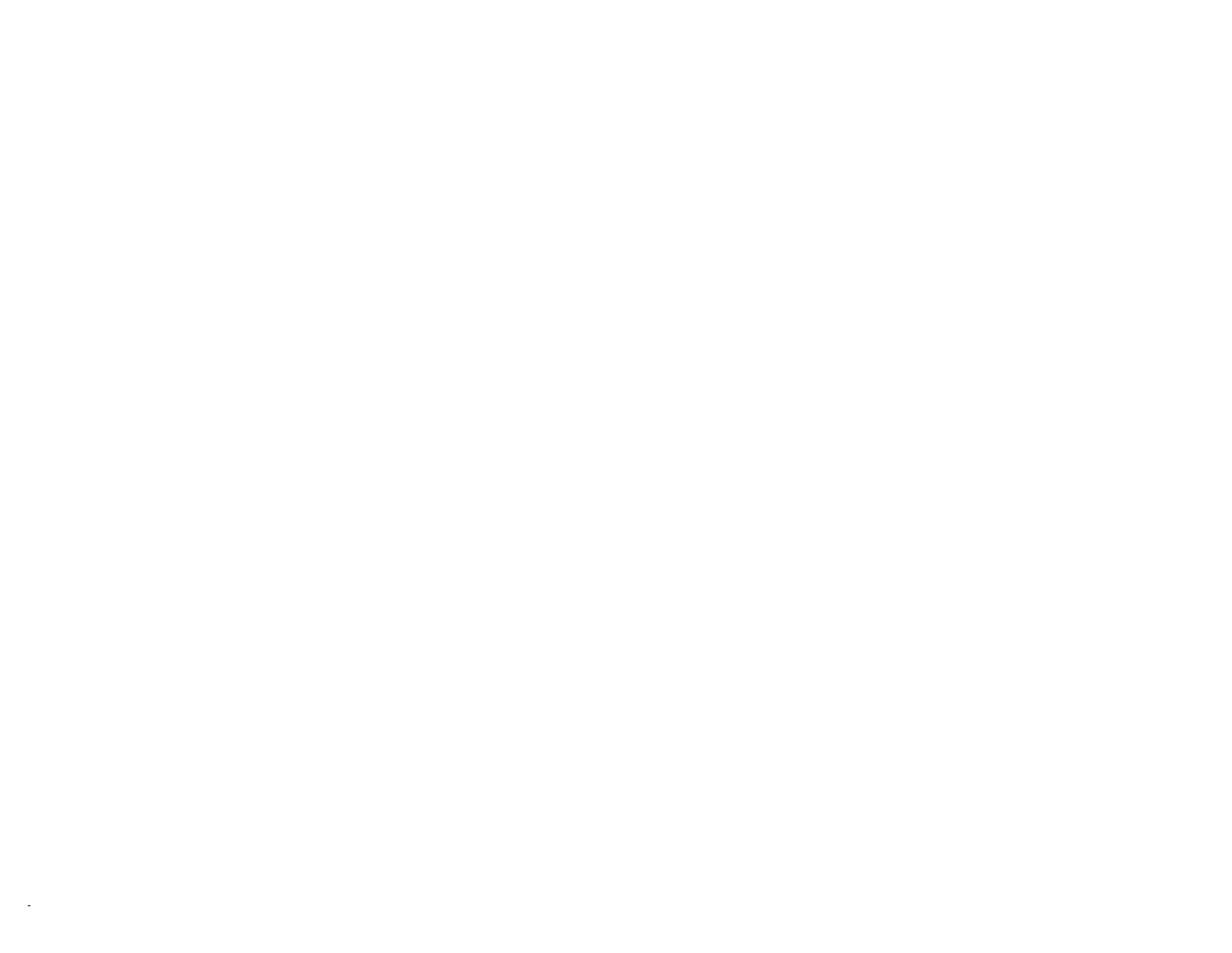|                    | Licence Business Name                                | <b>Address</b>                                              | <b>Licence Type/Sub</b>                    |                                                    |
|--------------------|------------------------------------------------------|-------------------------------------------------------------|--------------------------------------------|----------------------------------------------------|
| 15 690434          | Lina Chan Chinese Medical<br>Accupuncture Clinic     | 4540 No 3 Rd Unit 1105 Richmond BC V6X 4E4                  | Service Use                                |                                                    |
| 15 694656          | Aigoout Travel Ltd                                   | 4000 No 3 Rd Unit 2185 Richmond BC V6X 0J8                  | Service Use                                | <b>Travel Agency</b>                               |
| 15 694690          | 0964347 BC Ltd                                       | 9651 McBurney Dr Richmond BC V6Y 3C5                        | Service Use                                | <b>General Contractor</b>                          |
| 15 694687          | <b>Tryst Homes Ltd</b>                               | 479 E 54TH AVE VANCOUVER BC V5X 1L3                         | Service Use                                | <b>General Contractor</b>                          |
| 15 694664          | <b>Hero Construction Home</b><br>Renovation          | 5500 Cooney Rd Unit 203 Richmond BC V6X 3E5                 | <b>Inter-Municipal Business</b><br>Licence | <b>General Contractor</b>                          |
| 15 694663          | <b>Hero Construction Home</b><br>Renovation          | 5500 Cooney Rd Unit 203 Richmond BC V6X 3E5                 | Service Use                                | <b>General Contractor</b>                          |
| 15 692962          | Webstar System Consulting Inc                        | 4871 Shell Rd Unit 2145 Richmond BC V6X 3Z6                 | Service Use                                |                                                    |
| 15 692762          | JIB Consulting Inc                                   | 8351 Alexandra Rd Unit 230 Richmond BC V6X 3P3              | Service Use                                |                                                    |
| 15 690647          | <b>TSS Academy</b>                                   | 4991 No 5 Rd Richmond BC V6X 2V5                            | Assembly Use Group 3                       | <b>Health Studio</b>                               |
| 14 677676          | Sino Freight Ltd                                     | 6871 Elmbridge Way Unit 105 Richmond BC V7C 5A4             | Service Use                                |                                                    |
| 15 692594          | <b>Global Commission</b><br>Development Consultant   | 12551 Vickers Way Unit 250 Richmond BC V6V 2N4              | Service Use                                |                                                    |
| 15 693030 Evilnut  |                                                      | 11300 No 5 Rd Unit 135 Richmond BC V7A 5J7                  | Service Use                                |                                                    |
| <b>Issue Date:</b> |                                                      | <b>March 9, 2015</b>                                        |                                            |                                                    |
| 15 694270          | <b>Trans-Interlink Business</b><br>Agencies Ltd      | 8700 McKim Way Unit 2181 Richmond BC V6X 4A5                | Service Use                                |                                                    |
| 15 694781          | Care-Full Cleaning Inc                               | 240 SALTER ST UNIT 122 NEW WESTMINSTER BC<br><b>V3M 0C1</b> | Service Use                                |                                                    |
| 15 694742          | Canaway International Trading<br>Corporation         | 3360 Trutch Ave Richmond BC V7C 5W8                         | Service Use                                | Home Occupation                                    |
| 15 694524          | <b>IFortune Educational Consulting</b><br><b>Inc</b> | 5900 No 3 Rd Unit 800 Richmond BC V6X 3P7                   | Service Use                                |                                                    |
| 15 693218          | <b>Westcoast Darts</b>                               | 8531 Alexandra Rd Unit 113 Richmond BC V6X 1C3              | Vending Machine Use                        | \$.25 or More                                      |
| 15 693216          | <b>Westcoast Darts</b>                               | 8531 Alexandra Rd Unit 113 Richmond BC V6X 1C3              | Mercantile Use                             | Retail Trading                                     |
| 15 691968          | Blue Charmmy Trading Co Ltd                          | 20800 Westminster Hwy Unit 3138 Richmond BC V6V 2W3         | Mercantile Use                             | <b>Wholesale Trading</b>                           |
| 14 669513          | Lejin (Canada) Energy Group Ltd                      | 8700 McKim Way Unit 1033 Richmond BC V6X 4A5                | Service Use                                |                                                    |
|                    | 15 694702 672200 BC Ltd                              | 10711 Bamberton Dr Richmond BC V7A 1K6                      | Service Use                                | <b>General Contractor</b>                          |
| <b>Issue Date:</b> |                                                      | March 10, 2015                                              |                                            |                                                    |
| 15 694860          | J HM Studio                                          | 9399 Tomicki Ave Unit 406 Richmond BC V6X 0H6               | Service Use                                | Home Occupation                                    |
| 15 694341          | <b>Zen Exterior Services Ltd</b>                     | 11311 Kingsgrove Ave Richmond BC V7A 3B2                    | Service Use                                | Home Occupation                                    |
| 15 694737          | <b>Deras Construction Ltd</b>                        | 1548 JOHNSTON RD UNIT 204 WHITE ROCK BC V4B<br>3Z8          | Service Use                                | <b>General Contractor</b>                          |
| 15 694831          | Hydroland Mechanical Ltd                             | 9753 151A ST SURREY BC V3R 8W8                              | Service Use                                | <b>Plumbing Contractor</b>                         |
|                    | 15 694832 S1 Electric Ltd                            | 9311 No 2 Rd Richmond BC V7E 2C9                            | Service Use                                | <b>Electrical Contractor</b>                       |
|                    | 15 694834 S1 Electric Ltd                            | 9311 No 2 Rd Richmond BC V7E 2C9                            | <b>Inter-Municipal Business</b><br>Licence | <b>Electrical Contractor</b>                       |
|                    | 15 694857 Ania W Design                              | 4580 Blair Dr Richmond BC V6X 4C1                           | Service Use                                | Home Occupation                                    |
| <b>Issue Date:</b> |                                                      | <b>March 11, 2015</b>                                       |                                            |                                                    |
|                    | 15 694328 Juice and Smothies Bar                     | 3880 Grant McConachie Way Richmond BC V7B 0A5               | Assembly Use Group 1                       | <b>Food Service</b><br>Establishment, Take-<br>Out |
|                    | 13 643747 Happy Veggie World                         | 8231 Cambie Rd Unit 105 Richmond BC V6X 1J8                 | Mercantile Use                             | <b>Retail Trading</b>                              |
| September 7, 2016  |                                                      |                                                             | Page 12 of 57                              |                                                    |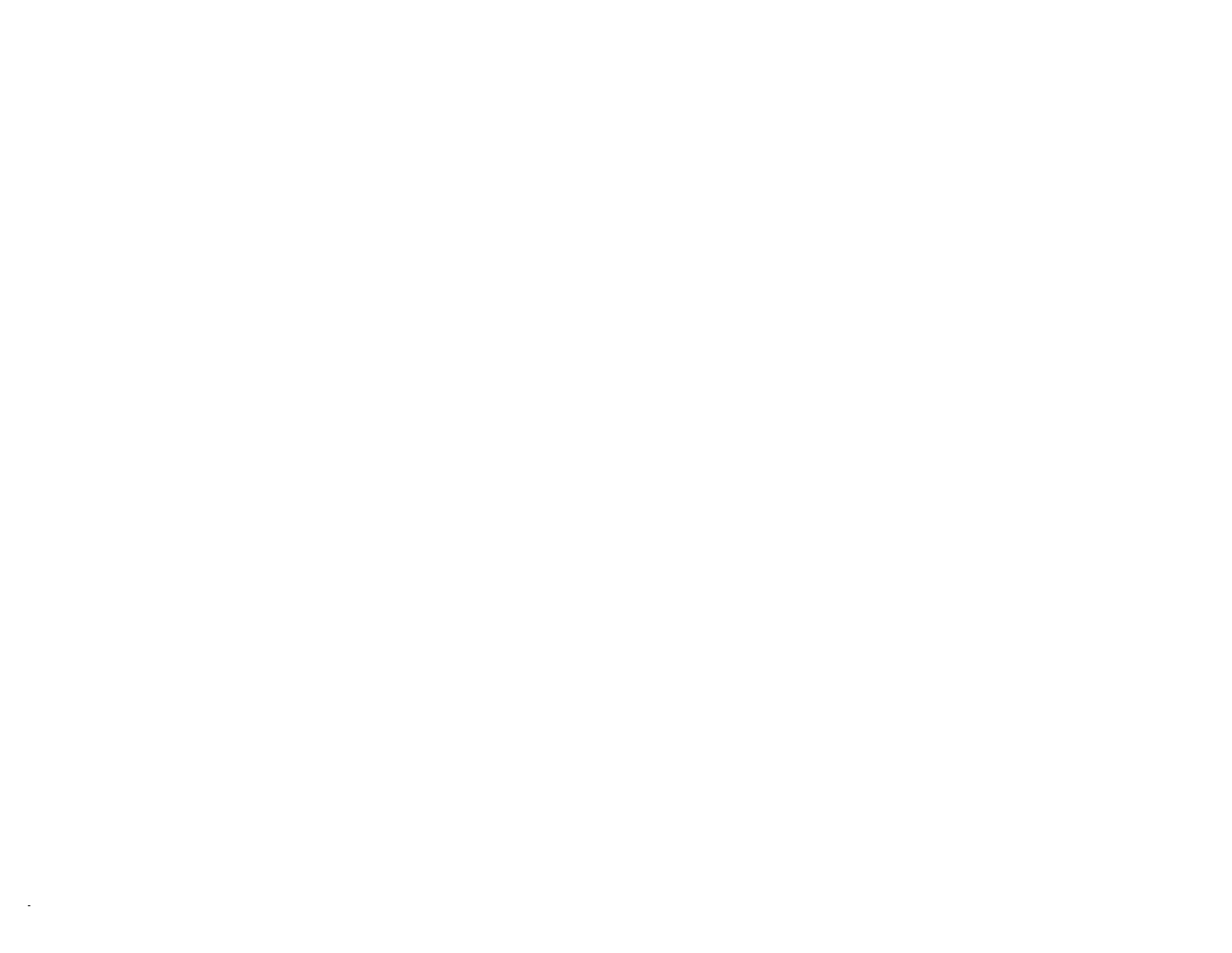|                                                                                                               | <b>Licence Business Name</b>                                                                                                                                                                                           | <b>Address</b>                                                                                                                                                                                                                                                                                                                                                                                             | <b>Licence Type/Sub</b>                                                                                                                                            |                                                                                                                                                         |
|---------------------------------------------------------------------------------------------------------------|------------------------------------------------------------------------------------------------------------------------------------------------------------------------------------------------------------------------|------------------------------------------------------------------------------------------------------------------------------------------------------------------------------------------------------------------------------------------------------------------------------------------------------------------------------------------------------------------------------------------------------------|--------------------------------------------------------------------------------------------------------------------------------------------------------------------|---------------------------------------------------------------------------------------------------------------------------------------------------------|
| <b>Issue Date:</b>                                                                                            |                                                                                                                                                                                                                        | March 12, 2015                                                                                                                                                                                                                                                                                                                                                                                             |                                                                                                                                                                    |                                                                                                                                                         |
| 15 694943<br>15 694968                                                                                        | <b>Barrieau Enterprises</b><br>Peakway Contracting Limited<br>15 694983 G Watt Electric                                                                                                                                | 2090 1ST AVE W UNIT 206 VANCOUVER BC V6J 1G8<br>1867 PARKWAY BLVD COQUITLAM BC V3E 3L4<br>33602 8TH AVE MISSION BC V2V 2H7                                                                                                                                                                                                                                                                                 | Service Use<br>Service Use<br>Service Use                                                                                                                          | <b>General Contractor</b><br><b>Electrical Contractor</b>                                                                                               |
| <b>Issue Date:</b>                                                                                            |                                                                                                                                                                                                                        | March 13, 2015                                                                                                                                                                                                                                                                                                                                                                                             |                                                                                                                                                                    |                                                                                                                                                         |
| 15 694933<br>15 694952<br>15 694932<br>15 694876<br>15 694874<br>15 693230<br><b>Issue Date:</b><br>15 690062 | Zen's Moving Ltd<br>President's Choice Financial<br>International Tentnology Corp<br><b>Efficient Construction</b><br><b>Efficient Construction</b><br>Lotosave<br>14 674561 Anytime Fitness<br>LaLa Organic Juice Ltd | 9780 McBurney Dr Richmond BC V6Y 3C6<br>4651 No 3 Rd Richmond BC V6X 2C4<br>15427 66 AVE SURREY BC V3S 2A1<br>3128 FLINT ST UNIT 206 PORT COQUITLAM BC V3B<br>4J1<br>3128 FLINT ST UNIT 206 PORT COQUITLAM BC V3B<br>4J1<br>3751 Jacombs Rd Unit 245 Richmond BC V6V 2R4<br>4151 Hazelbridge Way Unit 1356 Richmond BC V6X 4J7<br><b>March 16, 2015</b><br>3671 Viking Way Unit 12 Richmond BC V6V 2J5     | Service Use<br>Service Use<br>Service Use<br>Service Use<br>Service Use<br>Service Use<br>Assembly Use Group 3<br>Mercantile Use                                   | Home Occupation<br><b>General Contractor</b><br><b>Plumbing Contractor</b><br><b>Gas Contractor</b><br><b>Health Studio</b><br><b>Wholesale Trading</b> |
| 15 692869<br>15 695068<br>15 695099<br>14 674685                                                              | Collingwood Law Office<br>Zee's Plumbing Inc<br>BJ Plastering & Consultants Ltd<br>Hi Tech Auto Clinic                                                                                                                 | 3631 No 3 Rd Unit 260 Richmond BC V6X 2B9<br>8820 No 1 Rd Unit 102 Richmond BC V7C 4C1<br>13461 15A AVE SURREY BC V4A 6S7<br>12171 Bridgeport Rd Unit 1 Richmond BC V6V 1J4                                                                                                                                                                                                                                | Service Use<br>Service Use<br>Service Use<br>Service Use                                                                                                           | <b>Plumbing Contractor</b><br><b>General Contractor</b>                                                                                                 |
| <b>Issue Date:</b>                                                                                            |                                                                                                                                                                                                                        | <b>March 17, 2015</b>                                                                                                                                                                                                                                                                                                                                                                                      |                                                                                                                                                                    |                                                                                                                                                         |
| 15 695063<br>15 694292                                                                                        | Elaine Beauty Spa Inc<br>Clintar Landscape Management                                                                                                                                                                  | 8300 Capstan Way Unit 1071 Richmond BC V6X 4B7<br>4340 Hermitage Dr Richmond BC V7E 4N4                                                                                                                                                                                                                                                                                                                    | Service Use<br><b>Inter-Municipal Business</b><br>Licence                                                                                                          | <b>General Contractor</b>                                                                                                                               |
| 15 695190<br>15 694998<br>15 694681<br>15 693187<br>15 690749<br>13 646181                                    | 1024994 BC Ltd<br><b>Biolance Health Service Inc.</b><br>Wing Shing Medicated Co Ltd<br><b>SSE Academic</b><br>Serscha Studio Ltd<br>14 656372 0757765 BC Ltd<br>Rising Sun Cold Storage Ltd                           | 22788 Westminster Hwy Unit 10 Richmond BC V6V 0B1<br>8120 No 2 Rd Unit 184 Richmond BC V7C 5J8<br>4000 No 3 Rd Unit 2045 Richmond BC V6X 0J8<br>8011 Leslie Rd Unit 102 Richmond BC V6X 1E4<br>5400 Minoru Blvd Unit 100 Richmond BC V6X 2A9<br>2560 Shell Rd Unit 1058 Richmond BC V6X 0B8<br>2071 No 6 Rd Richmond BC V6V 1P3<br>15 996656 South Ridge Sand and Gravel Ltd 12680 Mitchell Rd Richmond BC | Service Use<br>Mercantile Use<br>Mercantile Use<br>Service Use<br>Service Use<br>Service Use<br>Industrial/Manufacturing<br>Use<br>Industrial/Manufacturing<br>Use | <b>General Contractor</b><br><b>Retail Trading</b><br><b>Retail Trading</b>                                                                             |
|                                                                                                               | 15 693270 Kangle Beauty & Wellness<br>Company                                                                                                                                                                          | 6211 Buswell St Unit 105 Richmond BC V6Y 4C3                                                                                                                                                                                                                                                                                                                                                               | Service Use                                                                                                                                                        |                                                                                                                                                         |
| <b>Issue Date:</b>                                                                                            |                                                                                                                                                                                                                        | <b>March 18, 2015</b>                                                                                                                                                                                                                                                                                                                                                                                      |                                                                                                                                                                    |                                                                                                                                                         |
| 15 695101 Subway                                                                                              |                                                                                                                                                                                                                        | 3675 Westminster Hwy Unit 105 Richmond BC V7C 5V2                                                                                                                                                                                                                                                                                                                                                          | Assembly Use Group 1                                                                                                                                               | <b>Food Service</b><br>Establishment, Take-<br>Out                                                                                                      |
|                                                                                                               | 15 695318 My Away Office                                                                                                                                                                                               | 7460 Moffatt Rd Unit 19 Richmond BC V6Y 3S1                                                                                                                                                                                                                                                                                                                                                                | Service Use                                                                                                                                                        | Home Occupation                                                                                                                                         |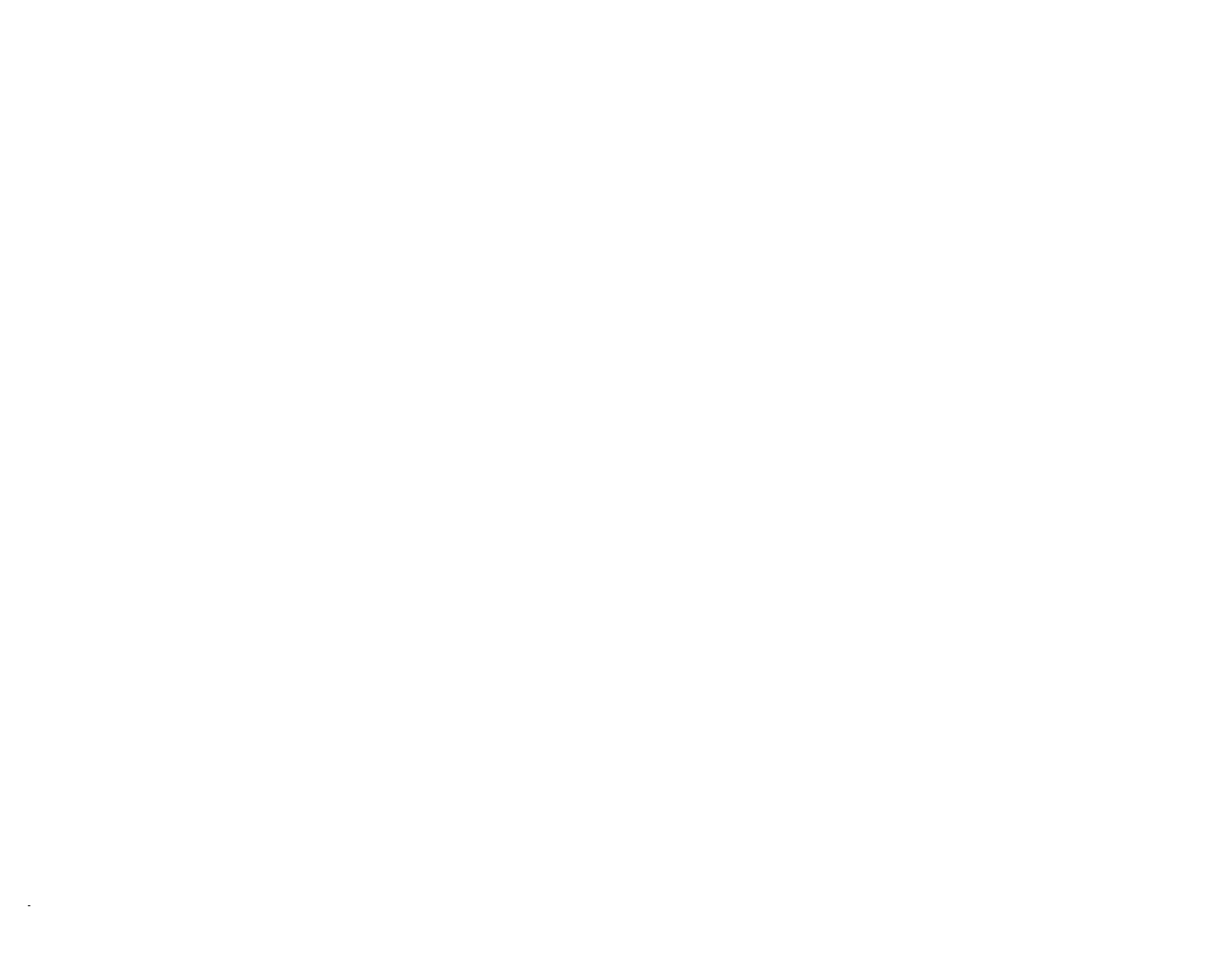|                    | Licence Business Name                     | <b>Address</b>                                     | <b>Licence Type/Sub</b>         |                                                    |
|--------------------|-------------------------------------------|----------------------------------------------------|---------------------------------|----------------------------------------------------|
| <b>Issue Date:</b> |                                           | <b>March 19, 2015</b>                              |                                 |                                                    |
| 15 695333          | Mitty Myth International Trading<br>Ltd   | 8111 Anderson Rd Unit 1502 Richmond BC V6Y 3Z8     | Service Use                     | Home Occupation                                    |
| 15 695408          | G6 Idea Media Ltd                         | 6233 Katsura St Unit 806 Richmond BC V6Y 4K1       | Service Use                     | Home Occupation                                    |
| 15 695390          | Golden Field Forest Products Ltd          | 10788 Bonavista PI Richmond BC V7E 5B8             | Service Use                     | Home Occupation                                    |
| 15 695358          | Larry's Labour Services                   | 19071 FORD RD UNIT B106 PITT MEADOWS BC V3Y<br>2M3 | Service Use                     | <b>General Contractor</b>                          |
| 15 695330          | Doxa Construction Ltd                     | 7511 Belair Dr Richmond BC V7A 1B7                 | Service Use                     | <b>General Contractor</b>                          |
| 15 690787          | Pepper Lunch                              | 5951 No 3 Rd Unit 150 Richmond BC V6X 2E3          | Assembly Use Group 1            | <b>Food Service</b><br>Establishment               |
| 15 679014          | Jiale International Holdings Ltd          | 4000 No 3 Rd Unit 1180 Richmond BC V6X 0J8         | Service Use                     |                                                    |
| 14 677999          | SOP International Recycling Inc           | 5900 No 6 Rd Unit 110 Richmond BC V6V 1T1          | Industrial/Manufacturing<br>Use |                                                    |
| 14 674741          | Swordfish Cafe                            | 11871 Horseshoe Way Unit 1101 Richmond BC V7A 5H5  | Assembly Use Group 1            | <b>Food Service</b><br>Establishment               |
| 15 694515          | King Marine Supply Ltd                    | 11568 Eburne Way Unit 145 Richmond BC V6V 0A7      | Mercantile Use                  | Wholesale Trading                                  |
| 15 695366          | <b>ASSA ABLOY Entrance Systems</b>        | 2285 QUEEN ST UNIT 105 ABBOTSFORD BC V2T 6J3       | Service Use                     | <b>General Contractor</b>                          |
| <b>Issue Date:</b> |                                           | <b>March 23, 2015</b>                              |                                 |                                                    |
| 15 695454          | One Man's Films                           | 3711 Robson Crt Unit 14 Richmond BC V7C 5T8        | Service Use                     | Home Occupation                                    |
| 15 695552          | SJS Plumbing & Mechanical Ltd             | 10982 139A ST SURREY BC V3R 3E5                    | Service Use                     | <b>Plumbing Contractor</b>                         |
| 15 695546          | Vancouver Meet Love                       | 8111 Anderson Rd Unit 802 Richmond BC V6Y 3Z8      | Service Use                     | Home Occupation                                    |
| 15 695542          | Endless Rhythm Consulting Ltd             | 7831 Westminster Hwy Unit 810 Richmond BC V6X 4J4  | Service Use                     | Home Occupation                                    |
| 15 695540          |                                           | 10066 Fundy Dr Richmond BC V7E 5M7                 | Service Use                     | Home Occupation                                    |
| 15 695526          | Canadian TCM Publishing House             | 8333 Jones Rd Unit 379 Richmond BC V6Y 3W9         | Service Use                     | Home Occupation                                    |
| 15 695465          | Smart and Efficient Home<br>Solutions Ltd | 33286 S FRASER HWY UNIT 3 ABBOTSFORD BC V2S<br>2B4 | Service Use                     | <b>Gas Contractor</b>                              |
| 15 695259          | Estea Cafe (Aberdeen)                     | 4000 No 3 Rd Unit 135 Richmond BC V6X 0J8          | Assembly Use Group 1            | <b>Food Service</b><br>Establishment, Take-<br>Out |
| 15 695470          | Kai Soon Enterprises                      | 10259 Bryson Dr Richmond BC V6X 1K5                | Service Use                     | Home Occupation                                    |
| <b>Issue Date:</b> |                                           | March 24, 2015                                     |                                 |                                                    |
| 15 695065          | <b>Neutronics Solutions</b>               | 10691 Shellbridge Way Unit 130 Richmond BC V6X 2W8 | Service Use                     |                                                    |
| 15 695619          | <b>Get Smart Homes</b>                    | 1677 CHICKADEE PL COQUITLAM BC V3E 3C5             | Service Use                     | <b>General Contractor</b>                          |
| 15 690383          | <b>Hopkings Education Group</b>           | 8211 Ackroyd Rd Unit 280 Richmond BC V6X 3K8       | Service Use                     |                                                    |
| 13 654521          | Watch It!                                 | 6060 Minoru Blvd Unit 1836 Richmond BC V6Y 2V7     | Mercantile Use                  | <b>Retail Trading</b>                              |
|                    | 15 692082 The Core Academy Richmond       | 8181 Cambie Rd Unit 6615 Richmond BC V6X 3X9       | Assembly Use Group 3            | <b>Education Institution</b>                       |
| <b>Issue Date:</b> |                                           | <b>March 25, 2015</b>                              |                                 |                                                    |
|                    | 13 650297 AJB Services                    | 2531 Vauxhall PI Unit 3 Richmond BC V6V 1Z5        | Mercantile Use                  | Wholesale Trading                                  |
| 13 650298          | <b>AJB Services</b>                       | 2531 Vauxhall PI Unit 3 Richmond BC V6V 1Z5        | Service Use                     |                                                    |
| 15 695320          | 168 Tour Ltd                              | 7511 No 4 Rd Unit 32 Richmond BC V6Y 4K4           | Vehicle for Hire                | Vehicle For Hire<br>Office                         |
| 15 695321          | 168 Tour Ltd                              | 7511 No 4 Rd Unit 32 Richmond BC V6Y 4K4           | Vehicle for Hire                | Class I - Charter<br>Minibus                       |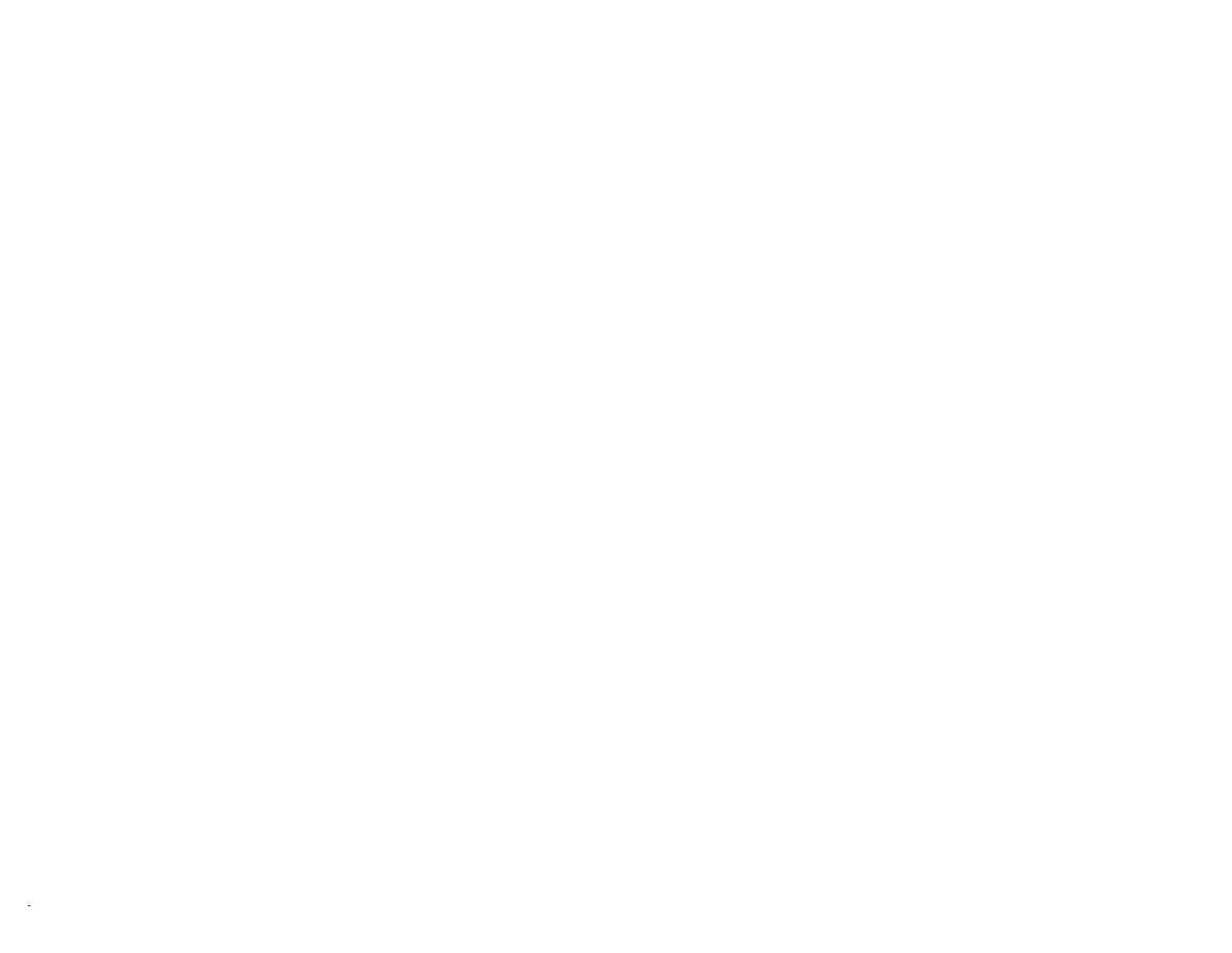|                    | Licence Business Name                         | <b>Address</b>                                     | <b>Licence Type/Sub</b>                    |                              |
|--------------------|-----------------------------------------------|----------------------------------------------------|--------------------------------------------|------------------------------|
| 15 695571          | CTS Company                                   | 12331 McNeely Dr Unit 21 Richmond BC V6V 2S3       | Service Use                                | Home Occupation              |
| 15 695617          | Evergreen Vending And Coffee<br>Service       | 33527 KETCH PL ABBOTSFORD BC V2S 8B3               | Vending Machine Use                        | \$.25 or More                |
| 15 695623          | ImmiCanada Consulting                         | 8651 Westminster Hwy Unit 323 Richmond BC V6X 3E3  | Service Use                                | Home Occupation              |
| 15 695658          | Best Look Stucco Ltd                          | 14046 88 AVE SURREY BC V3W 3L6                     | Service Use                                | <b>General Contractor</b>    |
| 15 695673          | Minds Aligned Group                           | 4280 Moncton St Unit 123 Richmond BC V7E 6T4       | Service Use                                | Home Occupation              |
| <b>Issue Date:</b> |                                               | <b>March 26, 2015</b>                              |                                            |                              |
|                    | 15 695697 HKJ Farmers Market                  | 5591 Williams Rd Richmond BC V7E 1K2               | Service Use                                |                              |
| <b>Issue Date:</b> |                                               | <b>March 27, 2015</b>                              |                                            |                              |
|                    | 15 696616 Moonlight Marine                    | 6911 Graybar Rd Richmond BC V6W 1H3                | Service Use                                |                              |
| <b>Issue Date:</b> |                                               | <b>March 30, 2015</b>                              |                                            |                              |
| 15 693101          | Taxes & Me                                    | 7811 Steveston Hwy Unit 3 Richmond BC V7A 1L9      | Service Use                                |                              |
| 15 694914          | <b>Hildbrandt Tattoo Supply</b>               | 13980 Maycrest Way Unit 113 Richmond BC V6V 3C2    | Mercantile Use                             | <b>Wholesale Trading</b>     |
| 15 696554          | <b>Emmanuel Services Enterprise</b><br>Inc    | 5113 Garden City Rd Unit 2206 Richmond BC V6X 4H5  | Service Use                                | Home Occupation              |
| 15 696560          | <b>ETR Contracting</b>                        | 5988 Blanshard Dr Unit 20 Richmond BC V7C 5W6      | Service Use                                | Home Occupation              |
| 15 696619          | JL OT Design Solutions Inc                    | 9351 Lasko St Richmond BC V7E 5W8                  | Service Use                                | Home Occupation              |
| 15 69 6627         | <b>FYD Consultants Ltd</b>                    | 10951 Mortfield Rd Unit 208 Richmond BC V7A 2W5    | Service Use                                | Home Occupation              |
| 15 696632          | Doan Fitness                                  | 4049 FARRINGTON ST BURNABY BC V5H 1C6              | Service Use                                |                              |
| 15 696633          | <b>Freddie's Cleaning Services</b>            | 8460 Ackroyd Rd Unit 129 Richmond BC V6X 3E9       | Service Use                                | Home Occupation              |
| 15 696635          | Abundance Design &<br><b>Construction Ltd</b> | 2723 E KENT AVE UNIT 34 VANCOUVER BC V5S 3T9       | Service Use                                | <b>General Contractor</b>    |
| 15 696688          | <b>PCI Developments Corp</b>                  | 1030 GEORGIA ST UNIT 1700 VANCOUVER BC V6E<br>2Y3  | Service Use                                | <b>General Contractor</b>    |
| 14 678403          | Oxygen Yoga & Fitness<br>Steveston            | 10151 No 3 Rd Unit 112 Richmond BC V7A 4R6         | Assembly Use Group 3                       | <b>Health Studio</b>         |
| <b>Issue Date:</b> |                                               | <b>March 31, 2015</b>                              |                                            |                              |
| 15 696750          | Cedarsite Developments Ltd                    | 4931 Cabot Dr Richmond BC V7C 4J5                  | Service Use                                | <b>General Contractor</b>    |
| 15 696735          | Greenfield IT Support Pros Inc                | 7831 Garden City Rd Unit 17 Richmond BC V6Y 4A3    | Service Use                                | Home Occupation              |
| 15 696689          | Kristoff the Plumber                          | 11998 COTTONWOOD CRT DELTA BC V4E 3K5              | Service Use                                | <b>Plumbing Contractor</b>   |
| 15 693060          | Kernels Popcorn                               | 6551 No 3 Rd Unit 1514 Richmond BC V6Y 2B6         | Mercantile Use                             | <b>Retail Trading</b>        |
| 15 696757          | Mussell Crane Mfg                             | PO BOX 253 STN MAIN CHILLIWACK BC V2P 6J1          | Service Use                                | <b>General Contractor</b>    |
| <b>Issue Date:</b> |                                               | April 1, 2015                                      |                                            |                              |
|                    | 15 696784 Nu-Phase Electric Ltd               | 12311 No 2 Rd Unit 3 Richmond BC V7E 2G3           | Service Use                                | <b>Electrical Contractor</b> |
| 15 696872          | <b>Altraction Holdings</b>                    | 10451 Shellbridge Way Unit 150 Richmond BC V6X 2W8 | Service Use                                |                              |
| 15 696826          | Isolate Insulation                            | 2710 272 A ST ALDERGROVE BC V4W 4A5                | Service Use                                | <b>General Contractor</b>    |
| 15 696795          | 1032090 BC Ltd                                | 8891 Cullen Cr Richmond BC V6Y 2W9                 | Service Use                                | Home Occupation              |
| 15 696785          | Nu-Phase Electric Ltd                         | 12311 No 2 Rd Unit 3 Richmond BC V7E 2G3           | <b>Inter-Municipal Business</b><br>Licence | <b>Electrical Contractor</b> |
| 15 696758          | All About Me @ Courtyard<br>Gardens           | 5700 Andrews Rd Unit 133 Richmond BC V7E 6N7       | Service Use                                | Home Occupation              |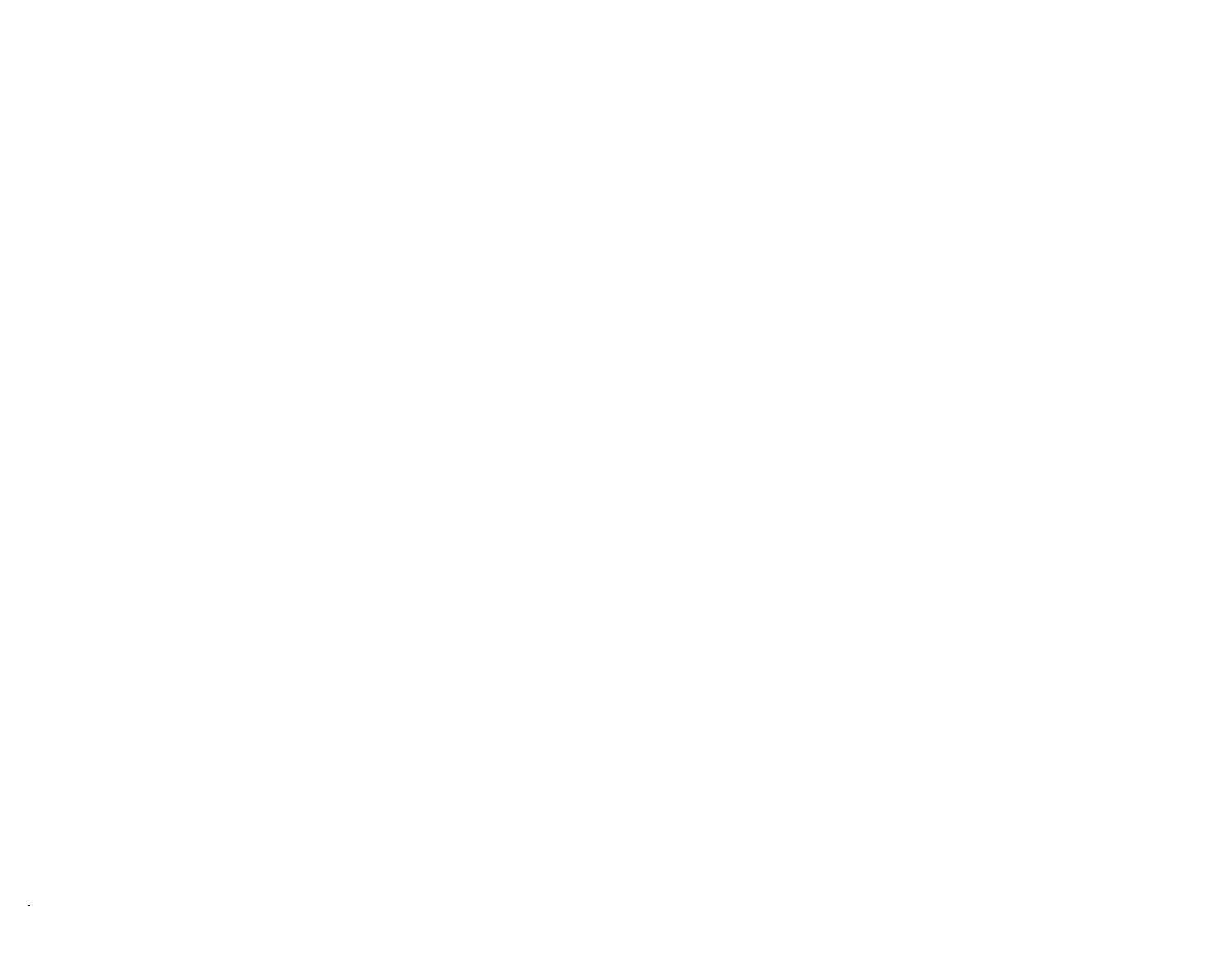|                    | Licence Business Name                                           | <b>Address</b>                                         | <b>Licence Type/Sub</b>                    |                                      |
|--------------------|-----------------------------------------------------------------|--------------------------------------------------------|--------------------------------------------|--------------------------------------|
| 15 696755          | Westcoast Hole In One Mini Putt<br>Inc                          | 9831 Greenlees Rd Richmond BC V7A 1V2                  | Service Use                                | <b>General Contractor</b>            |
| 15 696708          | <b>Elcan Construction Ltd</b>                                   | 5271 Steveston Hwy Richmond BC V7E 2K5                 | <b>Inter-Municipal Business</b><br>Licence | <b>General Contractor</b>            |
| 15 696707          | <b>Elcan Construction Ltd</b>                                   | 5271 Steveston Hwy Richmond BC V7E 2K5                 | Service Use                                | <b>General Contractor</b>            |
| 15 696706          | A1 Mainland Roofing                                             | PO BOX 195 SURREY BC V3T 4W8                           | Service Use                                | <b>General Contractor</b>            |
| 15 696793          | Mei Jia International Home<br>Support & Nanny Services          | 6451 Williams Rd Richmond BC V7E 1K6                   | Service Use                                | Home Occupation                      |
| <b>Issue Date:</b> |                                                                 | April 2, 2015                                          |                                            |                                      |
|                    | 14 676463 Imperial Ballroom                                     | 7900 River Rd Unit 1 Richmond BC V6X 1X7               | Assembly Use Group 3                       | <b>Health Studio</b>                 |
| <b>Issue Date:</b> |                                                                 | <b>April 7, 2015</b>                                   |                                            |                                      |
| 15 697009          | Centralpower Group Ltd                                          | 11260 Westminster Hwy Richmond BC V6X 1B3              | Service Use                                | <b>Electrical Contractor</b>         |
| 15 697039          | Fenwork Mechanical Ltd                                          | 2084 MAJESTIC CRES ABBOTSFORD BC V2T 3G1               | Service Use                                | <b>Plumbing Contractor</b>           |
| 15 697010          | Centralpower Group Ltd                                          | 11260 Westminster Hwy Richmond BC V6X 1B3              | <b>Inter-Municipal Business</b><br>Licence | <b>Electrical Contractor</b>         |
| 15 697000          | LE VIP International Service Ltd                                | 7831 Garden City Rd Unit 9 Richmond BC V6Y 4A3         | Service Use                                | Home Occupation                      |
| 15 692301          | Buddha Mind Inc                                                 | 4000 No 3 Rd Unit 2060 Richmond BC V6X 0J8             | Mercantile Use                             | Retail Trading                       |
| 15 696970          | <b>Sungod Construction Ltd</b>                                  | PO BOX 75325 WHITE ROCK BC V4B 5L5                     | Service Use                                | <b>General Contractor</b>            |
| <b>Issue Date:</b> |                                                                 | April 8, 2015                                          |                                            |                                      |
| 14 671774          | 0982498 BC Ltd                                                  | 4000 No 3 Rd Unit 6085 Richmond BC V6X 0J8             | Service Use                                |                                      |
| 15 695422          | Gary O'Doherty Agency Ltd                                       | 11980 Hammersmith Way Unit 1185 Richmond BC V7A<br>0A4 | Mercantile Use                             | <b>Wholesale Trading</b>             |
| 15 696849          | Canadian Chinese International<br>Culture & Education Group Inc | 7091 Blundell Rd Unit 18 Richmond BC V6Y 1J5           | Service Use                                | Home Occupation                      |
| 15 696909          | G A Wolyniec Building<br>Development Inc                        | 5568 Wallace Rd Richmond BC V7E 2C5                    | Service Use                                | <b>General Contractor</b>            |
| 15 697059          | Paradise Two Drywall                                            | 597 E 57TH AVE VANCOUVER BC V5X 1T1                    | Service Use                                | <b>General Contractor</b>            |
| 15 697061          | United International Trading Inc                                | 7080 No 3 Rd Unit 906 Richmond BC V6Y 0B5              | Service Use                                | Home Occupation                      |
| <b>Issue Date:</b> |                                                                 | <b>April 9, 2015</b>                                   |                                            |                                      |
| 15 690779          | J&S Sales BC Inc                                                | 11782 River Rd Unit 110 Richmond BC V6X 1Z7            | Mercantile Use                             | <b>Wholesale Trading</b>             |
| 15 697178          | Esso                                                            | 7991 No 1 Rd Richmond BC V7C 1T7                       | Service Use                                | <b>Gas Station</b>                   |
| 15 697184          | Lo's Painting & Renovations Ltd                                 | 5351 Maple Rd Richmond BC V7E 1G2                      | Service Use                                | <b>General Contractor</b>            |
| 15 696847          | Pup'n Fid Pet Services                                          | 12871 Railway Ave Unit 115 Richmond BC V7E 6K3         | Service Use                                | Professional Dog<br>Walker           |
|                    | 15 697151 Elias Tkachuk Contracting Ltd                         | 1455 RUPERT ST NORTH VANCOUVER BC V7J 1G2              | Service Use                                | <b>General Contractor</b>            |
| <b>Issue Date:</b> |                                                                 | April 10, 2015                                         |                                            |                                      |
|                    | 14 677727 Cantonese BBQ Restaurant                              | 8388 Capstan Way Unit 1438 Richmond BC V6X 4A7         | Assembly Use Group 1                       | <b>Food Service</b><br>Establishment |
| 15 690136          | Phoenix Tactical Ltd                                            | 4000 No 3 Rd Unit 2200 Richmond BC V6X 0J8             | Mercantile Use                             | <b>Retail Trading</b>                |
| 15 693300          | Gia Foods Ltd                                                   | 1700 No 6 Rd Unit 110 Richmond BC V6V 1W3              | Service Use                                |                                      |
| 15 694773          | Cancork Floor Inc                                               | 1700 No 6 Rd Unit 110 Richmond BC V6V 1W3              | Service Use                                |                                      |
|                    | 15 695592 Fortuna Lottery Centre                                | 8200 Ackroyd Rd Richmond BC V6X 1B5                    | Mercantile Use                             | <b>Retail Trading</b>                |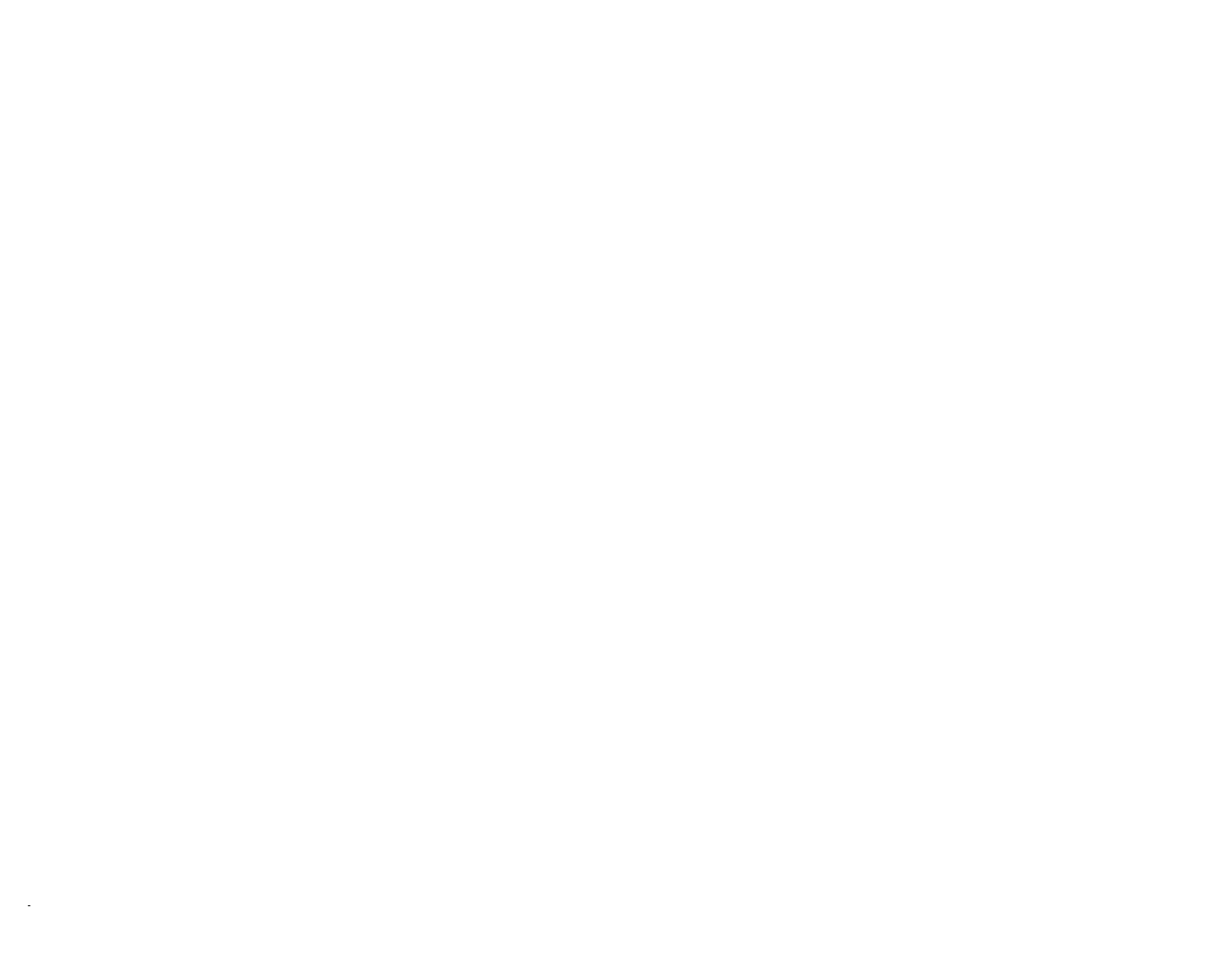|                    | <b>Licence Business Name</b>                             | <b>Address</b>                                    | <b>Licence Type/Sub</b> |                                      |
|--------------------|----------------------------------------------------------|---------------------------------------------------|-------------------------|--------------------------------------|
| 15 697220          | Zoncent International                                    | 4000 No 3 Rd Unit 2110 Richmond BC V6X 0J8        | Service Use             |                                      |
|                    | 15 697224 GPL Development Ltd                            | 3745 COMMERCIAL ST VANCOUVER BC V5N 4G1           | Service Use             | <b>General Contractor</b>            |
| <b>Issue Date:</b> |                                                          | April 13, 2015                                    |                         |                                      |
| 15 692022          | Healthvue Medical Clinic                                 | 12420 No 1 Rd Unit 100 Richmond BC V7E 6N2        | Service Use             |                                      |
| 15 697354          | Kenstruction                                             | 185 Sedgewick Court Kamloops, BC V2E 2C3          | Service Use             | <b>General Contractor</b>            |
| 15 697345          | <b>Opex Small Business</b><br>Goup/Opex Group            | 23160 Willett Ave Richmond BC V6V 1G1             | Service Use             | Home Occupation                      |
| 15 694724          | Cooledge Lighting Inc                                    | 13551 Commerce Pkwy Unit 120 Richmond BC V6V 2L1  | Service Use             |                                      |
| 15 691969          | Chatime                                                  | 9100 Blundell Rd Unit 450 Richmond BC V6Y 3X9     | Assembly Use Group 1    | <b>Food Service</b><br>Establishment |
| 15 690364          | Canada 001 Holding Corp                                  | 11590 Cambie Rd Unit 260 Richmond BC V6X 3Z5      | Service Use             |                                      |
| 14 665320          | Loewen Window Centre Of<br>Vancouver                     | 21320 Gordon Way Unit 115 Richmond BC V6W 1J8     | Mercantile Use          | <b>Wholesale Trading</b>             |
| 15 697330          | Westcoast Plaster & Stucco Ltd                           | 9460 Blundell Rd Richmond BC V6Y 1K6              | Service Use             | <b>General Contractor</b>            |
| <b>Issue Date:</b> |                                                          | April 14, 2015                                    |                         |                                      |
| 15 696924          | Westside Holding Ltd                                     | 6388 No 5 Rd Richmond BC V6Y 2T9                  | Service Use             | Home Occupation                      |
| 15 697423<br>Inc   | Canadian International Trading                           | 4220 Lancelot Dr Richmond BC V7C 4S3              | Service Use             | Home Occupation                      |
| <b>Issue Date:</b> |                                                          | April 15, 2015                                    |                         |                                      |
| 15 696563          | <b>Tercel Telecom Ltd</b>                                | 2931 Viking Way Unit 8 Richmond BC V6V 1Y1        | Mercantile Use          | <b>Wholesale Trading</b>             |
| 15 697568          | Spring Lily Canada                                       | 6733 Buswell St Unit 4 Richmond BC                | Service Use             | Home Occupation                      |
| 15 697537          | Plum Flower International Ltd                            | 5860 Dover Cr Unit 111 Richmond BC V7C 5S6        | Service Use             | Home Occupation                      |
| 15 697511          | Jinrong Construction Ltd                                 | 4778 CANADA WAY BURNABY BC V5G 1L5                | Service Use             | <b>General Contractor</b>            |
| 15 697510          | <b>AMA Creative</b>                                      | 8180 Lansdowne Rd Unit 701 Richmond BC V6X 0A1    | Service Use             | Home Occupation                      |
| 15 697500          | Urban Fireplaces Ltd                                     | 17 FAWCETT RD UNIT 328 COQUITLAM BC V3K 6V2       | Service Use             | <b>Gas Contractor</b>                |
| 15 697497          | Geo Bunda Cross Culture<br><b>Educational Consulting</b> | 9491 McBurney Dr Richmond BC V6Y 3C5              | Service Use             | Home Occupation                      |
| 15 697492          | Maredi Home & Properties Inc                             | 7331 Heather St Unit 39 Richmond BC V6Y 4M3       | Service Use             | <b>General Contractor</b>            |
| 15 697441          | <b>KJ Limousine Services</b>                             | 7833 Ash St Unit 1 Richmond BC V6Y 4L8            | Vehicle for Hire        | Class I - Charter<br>Minibus         |
| 15 695520          | Jin Yuan Holding Ltd                                     | 3771 Jacombs Rd Unit 220 Richmond BC V6V 2L9      | Service Use             |                                      |
| 15 695427          | <b>Bodwell Realty Ltd</b>                                | 8211 Ackroyd Rd Unit 220 Richmond BC V6X 3K8      | Service Use             |                                      |
| 15 694711          | <b>Reading Gate</b>                                      | 4400 Hazelbridge Way Unit 230 Richmond BC V6X 3R8 | Assembly Use Group 3    | <b>Education Institution</b>         |
| 15 692311          | Infiniti Floors and Home Decor<br>Ltd                    | 12620 Bridgeport Rd Unit 205 Richmond BC V6V 1J5  | Mercantile Use          | Retail Trading                       |
| 15 690165          | Metroson Trading Ltd                                     | 8328 Capstan Way Unit 1126 Richmond BC V6X 4B6    | Service Use             |                                      |
| 14 665830          | Mr Lube Canada LP                                        | 6900 Graybar Rd Unit 2330 Richmond BC V6W 0A5     | Service Use             |                                      |
|                    | 15 697440 KJ Limousine Services                          | 7833 Ash St Unit 1 Richmond BC V6Y 4L8            | Vehicle for Hire        | Vehicle For Hire<br>Office           |
| <b>Issue Date:</b> |                                                          | April 16, 2015                                    |                         |                                      |
| 15 697600          | <b>Expert Plumbers Ltd</b>                               | 8460 Demorest Dr Richmond BC V7A 4M1              | Service Use             | <b>Plumbing Contractor</b>           |
| 15 697605          | <b>Platinum Holdings</b>                                 | 10040 Palmberg Rd Richmond BC V6W 1C6             | Service Use             | <b>General Contractor</b>            |
|                    |                                                          |                                                   |                         |                                      |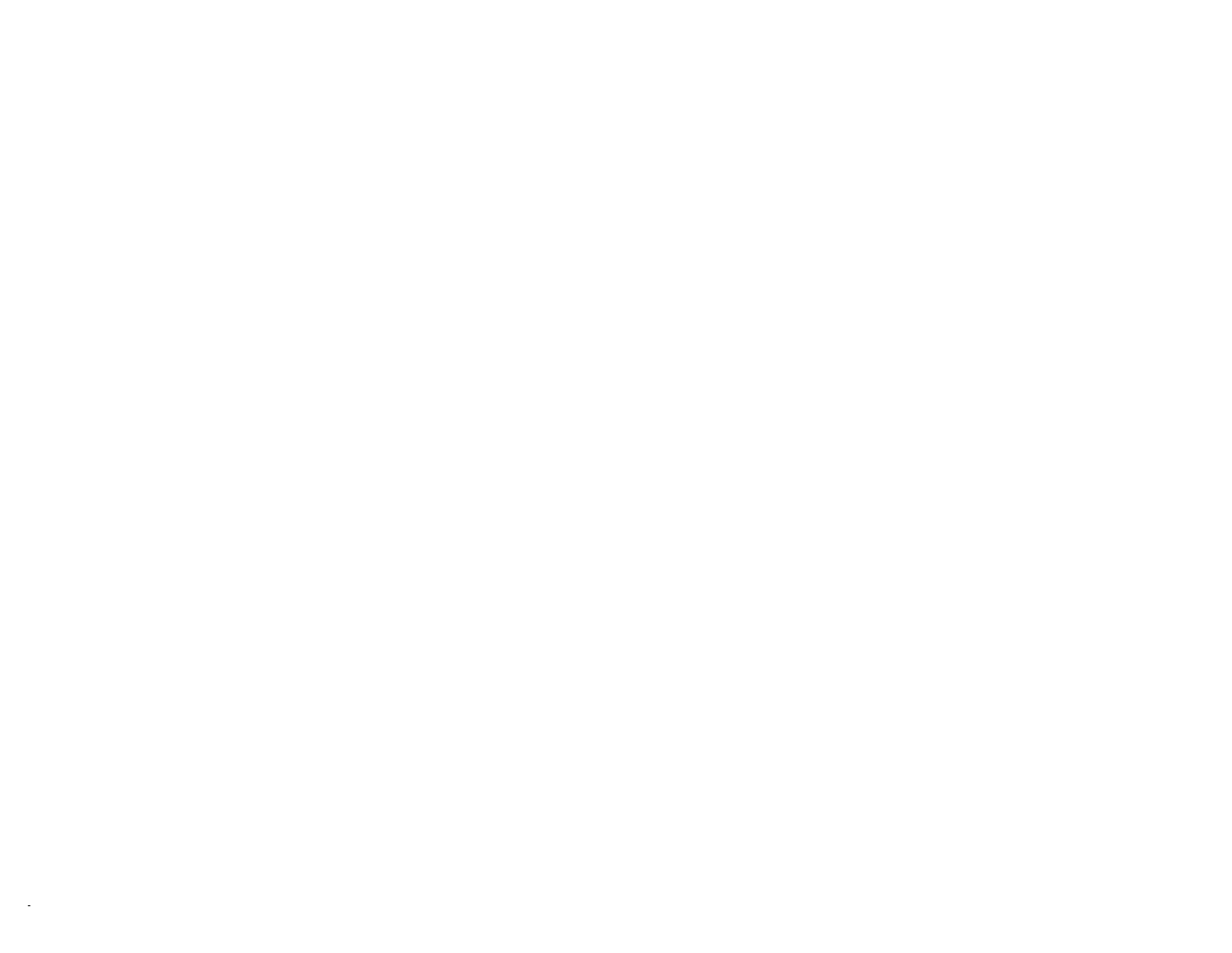|                    | Licence Business Name                                               | <b>Address</b>                                              | <b>Licence Type/Sub</b> |                                                    |
|--------------------|---------------------------------------------------------------------|-------------------------------------------------------------|-------------------------|----------------------------------------------------|
|                    | 15 697588 Comphy (Canada) Winery Co Ltd                             | 7600 Moffatt Rd Unit 303 Richmond BC V6Y 3V1                | Service Use             | Home Occupation                                    |
|                    | 15 697577 C & Z Food                                                | 1338 HAMES CR UNIT 10 COQUITLAM BC V3E 0J2                  | Service Use             | <b>General Contractor</b>                          |
| 15 697545          | Andornot Consulting Inc                                             | 808 NELSON ST UNIT 1700 VANOCUVER BC V7E 6N5                | Service Use             |                                                    |
| 15 690794          | Flat Six Motorwerks Inc                                             | 7800 River Rd Richmond BC V6X 1X7                           | Service Use             |                                                    |
| <b>Issue Date:</b> |                                                                     | April 17, 2015                                              |                         |                                                    |
|                    | 15 697636 1 Clearwater                                              | 325 YATES RD KELOWNA BC V1V 1P2                             | Service Use             | <b>General Contractor</b>                          |
| <b>Issue Date:</b> |                                                                     | April 20, 2015                                              |                         |                                                    |
| 15 697188          | Lingbridge Communications Ltd                                       | 5811 Cooney Rd Unit 305 Richmond BC V6X 3M1                 | Service Use             |                                                    |
| 15 697736          | Harder Landscape Maintenance                                        | 9600 Aquila Rd Richmond BC V7A 3P9                          | Service Use             | <b>General Contractor</b>                          |
| 15 697720          | WestPark                                                            | 4280 Bayview St Richmond BC V7E 6S7                         | Service Use             | Parking Enforcement<br><b>Business</b>             |
| 15 697717          | WestPark                                                            | 4111 Bayview St Richmond BC V7E 6T5                         | Service Use             | <b>Parking Enforcement</b><br><b>Business</b>      |
| 15 697699          | <b>GMB Services Inc</b>                                             | 4620 Bonavista Dr Richmond BC V7E 5E5                       | Service Use             | Home Occupation                                    |
| 15 697696          | Rockport Property Services Ltd                                      | 1833 COAST MERIDIAN RD UNIT 53 PORT COQUITLAM<br>BC V3C 6G5 | Service Use             | <b>General Contractor</b>                          |
| 14 675029          | Jet Motor Cars Inc                                                  | 4780 Vanguard Rd Richmond BC V6X 2P8                        | Service Use             |                                                    |
| 15 697681          | Ron Burke                                                           | 9726 Kilby Dr Richmond BC V6X 3W7                           | Service Use             | <b>General Contractor</b>                          |
| 15 697678          | Pointsun Health Products Ltd                                        | 3371 Bentinck PI Richmond BC V7C 4H3                        | Service Use             | Home Occupation                                    |
| 15 697661          | Ashlu Homes Services                                                | 8060 Jones Rd Unit 316 Richmond BC V6Y 4K5                  | Service Use             | <b>General Contractor</b>                          |
| 15 697638          | <b>Wallteck Construction Ltd</b>                                    | 1790 KING GEORGE BLVD SURREY BC V4A 5A1                     | Service Use             | <b>General Contractor</b>                          |
| 15 695402          | Pacific Ying Zhen Ltd                                               | 7900 Westminster Hwy Unit 138 Richmond BC V6X 1A5           | Service Use             |                                                    |
| 15 695292          | <b>Bole Education Services Limited</b>                              | 7080 River Rd Unit 131 Richmond BC V6X 1X5                  | Assembly Use Group 3    | <b>Education Institution</b>                       |
| 15 694649          | ALFA                                                                | 6940 No 3 Rd Richmond BC V6Y 2C5                            | Service Use             |                                                    |
| 15 692628          | Huamulan Developments Inc                                           | 4940 No 3 Rd Unit 218 Richmond BC V6X 3A5                   | Service Use             |                                                    |
| 14 678253          | Pinku Japan The Store                                               | 4151 Hazelbridge Way Unit 2820 Richmond BC V6X 4J7          | Mercantile Use          | <b>Retail Trading</b>                              |
| 15 692608          | Strike                                                              | 4151 Hazelbridge Way Unit 3260 Richmond BC V6X 4J7          | Assembly Use Group 1    | <b>Food Service</b><br>Establishment, Take-<br>Out |
| 14 673787 TIXE     |                                                                     | 8960 River Dr Unit 1 Richmond BC V6X 1Y8                    | Assembly Use Group 3    | Commercial<br>Entertainment                        |
| 14 668317          | <b>Ctrip Travel</b>                                                 | 4751 Garden City Rd Unit 208 Richmond BC V6X 3M7            | Service Use             |                                                    |
| 13 632046          | Digital World Photovideo Ltd                                        | 8188 Saba Rd Unit 160 Richmond BC V6Y 4B2                   | Service Use             |                                                    |
|                    | 15 696763 Edifier Leadership Academy                                | 13511 Crestwood PI Unit 9 Richmond BC V6V 2E9               | Service Use             |                                                    |
| <b>Issue Date:</b> |                                                                     | April 21, 2015                                              |                         |                                                    |
| 14 673788 TIXE     |                                                                     | 8960 River Dr Unit 1 Richmond BC V6X 1Y8                    | Assembly Use Group 1    | <b>Food Service</b><br>Establishment               |
| <b>Issue Date:</b> |                                                                     | April 22, 2015                                              |                         |                                                    |
| 15 697146          | Clear Ocean Seafood Ltd                                             | 21331 Gordon Way Unit 2145 Richmond BC V6W 1J9              | Mercantile Use          | <b>Wholesale Trading</b>                           |
| 15 697147          | Yuyosoft Inovations Inc                                             | 5811 Cooney Rd Unit 400 Richmond BC V6X 3M1                 | Service Use             |                                                    |
| 15 693279          | Poly Culture North America<br><b>Investment Corporation Limited</b> | 8120 Granville Ave Unit 335 Richmond BC V6Y 1P3             | Service Use             |                                                    |
|                    |                                                                     |                                                             |                         |                                                    |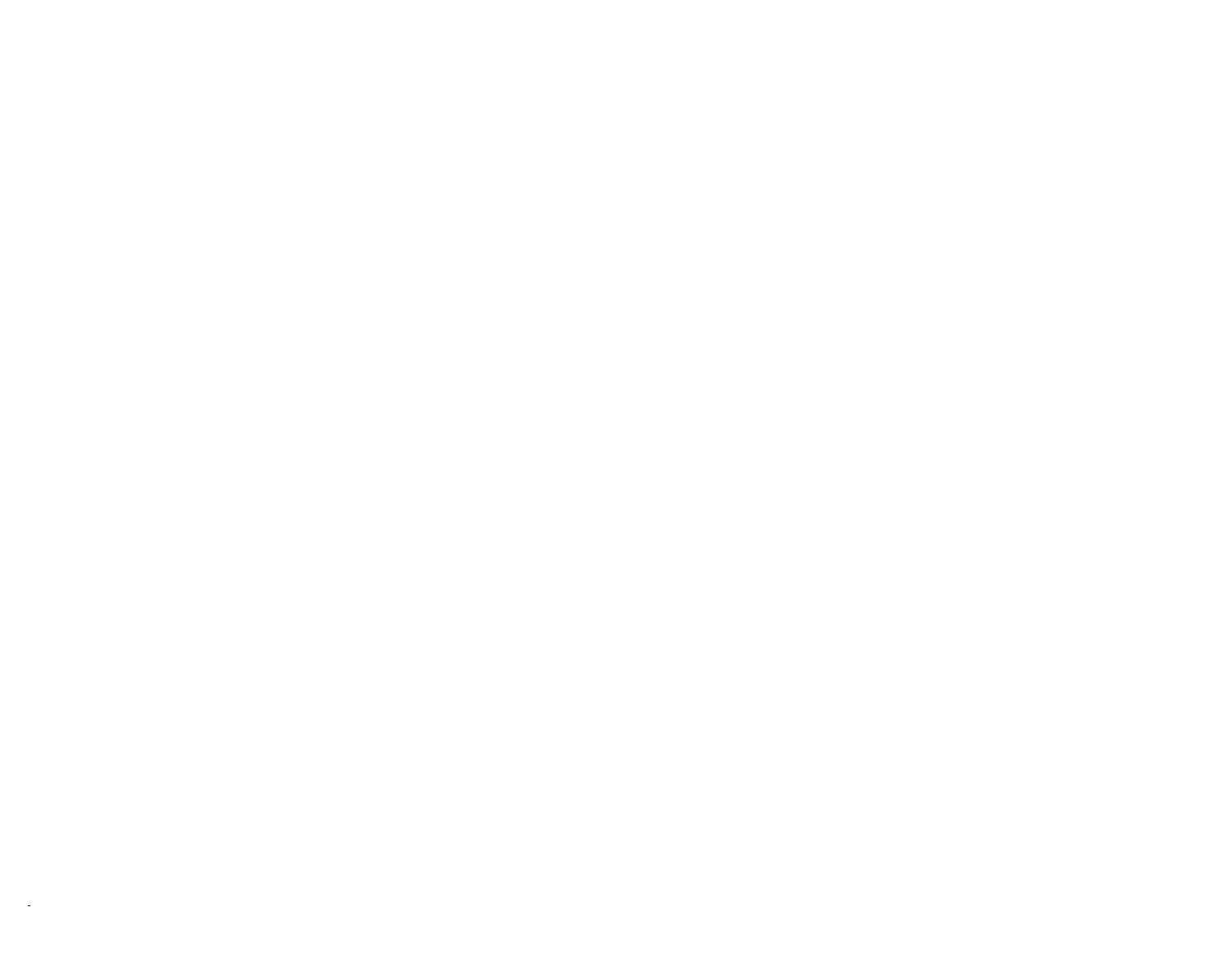|                    | <b>Licence Business Name</b>                 | <b>Address</b>                                                  | <b>Licence Type/Sub</b>         |                              |
|--------------------|----------------------------------------------|-----------------------------------------------------------------|---------------------------------|------------------------------|
|                    | 15 697488 Blitz Disposal Inc                 | 3873 McKay PI Richmond BC V6Y 3R6                               | Service Use                     | Home Occupation              |
| <b>Issue Date:</b> |                                              | April 23, 2015                                                  |                                 |                              |
| 15 697790          | <b>Stance Production</b>                     | 10000 Fisher Gate Unit 6 Richmond BC V6X 3W8                    | Service Use                     | Home Occupation              |
| 15 697791          | <b>UPeak International Consulting</b><br>Co  | 8500 Lansdowne Rd Unit 220 Richmond BC V6X 3G4                  | Service Use                     | Home Occupation              |
| 15 698121          | Fraser Shading Systems Inc                   | 5219 192 ST UNIT 101 SURREY BC V3S 4P6                          | Service Use                     | <b>General Contractor</b>    |
| <b>Issue Date:</b> |                                              | April 24, 2015                                                  |                                 |                              |
| 15 696761          | Acubility Acupuncture Clinic Inc             | 6061 Gilbert Rd Richmond BC V7C 3V3                             | Service Use                     |                              |
| 15 697060          | Top Vision Immigration<br>Consulting Inc     | 10691 Shellbridge Way Unit 150 Richmond BC V6X 2W8              | Service Use                     |                              |
| 15 698191          | Gurjeet Chhina                               | 6040 Udy Rd Richmond BC V7C 2X9                                 | Service Use                     | <b>General Contractor</b>    |
| 15 698152          | Ray Johnson Plumbing &<br><b>Heating Ltd</b> | 1121 COMMERCIAL WAY UNIT 104 SQUAMISH BC V8B<br>0S <sub>5</sub> | Service Use                     | <b>Plumbing Contractor</b>   |
| 15 697975          | Radiance Imports                             | 9633 No 4 Rd Unit 9 Richmond BC V7A 2Z1                         | Service Use                     | Home Occupation              |
| 15 697955          | <b>Status Mechanical Ltd</b>                 | 8115 210 ST LANGLEY BC V2Y OK2                                  | Service Use                     | <b>Gas Contractor</b>        |
| 15 697848          | J T S Food Corporation                       | 14231 Burrows Rd Unit 4 Richmond BC V6V 1K9                     | Mercantile Use                  | <b>Wholesale Trading</b>     |
| 15 697136          | <b>B FU Travel</b>                           | 5911 Minoru Blvd Unit 111 Richmond BC V6X 4C7                   | Service Use                     | <b>Travel Agency</b>         |
| 14 676744          | <b>Boat Fresh Fisheries Ltd</b>              | 3771 Jacombs Rd Unit 545 Richmond BC V6V 2L9                    | Mercantile Use                  | Wholesale Trading            |
| 15 697035          | Sportstown Soccer Shop                       | 11700 Steveston Hwy Unit 120 Richmond BC V7A 1N6                | Mercantile Use                  | <b>Retail Trading</b>        |
| 15 696638          | BC Carpet King (2015) Corp                   | 12271 Bridgeport Rd Richmond BC V6V 1J4                         | Mercantile Use                  | <b>Retail Trading</b>        |
| 15 695315          | Sun Hing Trading Ltd                         | 4651 Shell Rd Unit 120 Richmond BC V6X 3M3                      | Mercantile Use                  | <b>Wholesale Trading</b>     |
| 15 693064          | Wing Quon NHP Production Inc                 | 6660 Graybar Rd Unit 125 Richmond BC V6W 1H9                    | Industrial/Manufacturing<br>Use |                              |
| 15 692416          | Pacific Top Team Richmond                    | 11600 Bridgeport Rd Unit 6 Richmond BC V6X 1T2                  | Assembly Use Group 3            | <b>Health Studio</b>         |
| 15 690815          | Jimale Law Corporation                       | 12235 No 1 Rd Unit 200 Richmond BC V7E 1T6                      | Service Use                     |                              |
| 14 676749          | <b>Boat Fresh Fisheries Ltd</b>              | 3771 Jacombs Rd Unit 545 Richmond BC V6V 2L9                    | Industrial/Manufacturing<br>Use |                              |
| 15 696794          | Sihai Mineral Holdings Ltd                   | 12520 Horseshoe Way Unit 118 Richmond BC V7A 5K3                | Service Use                     |                              |
| <b>Issue Date:</b> |                                              | April 27, 2015                                                  |                                 |                              |
| 15 699039          | Quadra Pacific Homes Inc                     | 7899 HEATHER ST VANCOUVER BC V6P 3R7                            | Service Use                     | <b>General Contractor</b>    |
| 15 699052          | Tanda Homes Ltd                              | 13481 WATERFORD PLACE SURREY BC V3W 6V2                         | Service Use                     | <b>General Contractor</b>    |
| 15 698974          | Dragon Force Pictures (Canada)<br>Ltd        | 3880 Westminster Hwy Unit 129 Richmond BC V7C 5S1               | Service Use                     | Home Occupation              |
|                    | 15 698212 AOO Productions Canada Inc         | 2400 BOUNDARY RD BURNABY BC V5M 3Z3                             | Service Use                     |                              |
| 15 698211          | Digital World Production Inc                 | 8188 Saba Rd Unit 160 Richmond BC V6Y 4B2                       | Service Use                     |                              |
| 15 699058          | Canuck Roofing Ltd                           | 9771 CAPELLA DR RICHMOND BC V6X 3N4                             | Service Use                     | <b>General Contractor</b>    |
| <b>Issue Date:</b> |                                              | April 28, 2015                                                  |                                 |                              |
| 15 693033          | Lululemon Canada Inc                         | 6551 No 3 Rd Unit 1576 Richmond BC V6Y 2B6                      | Mercantile Use                  | <b>Retail Trading</b>        |
| 15 694969          | Vancouver Lions Gate College<br>Inc          | 4380 No 3 Rd Unit 1277 Richmond BC V6X 3V7                      | Assembly Use Group 3            | <b>Education Institution</b> |
| 15 696989          | Jean-Francois Carrier                        | 12520 Horseshoe Way Unit 148 Richmond BC V7A 5K3                | Mercantile Use                  | <b>Wholesale Trading</b>     |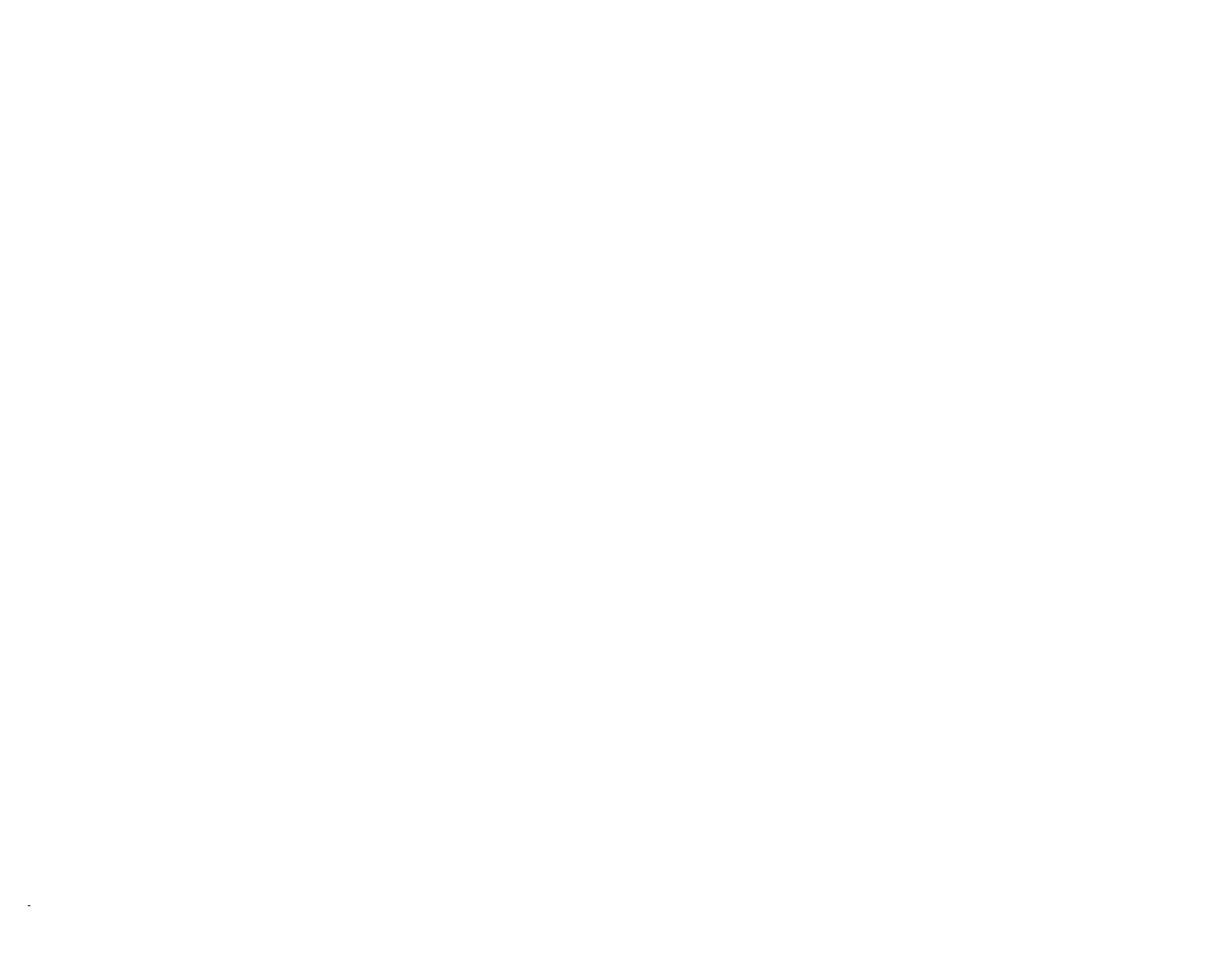|                                                                                         | Licence Business Name                                                                                                                                                              | <b>Address</b>                                                                                                                                                                                                                                                                                                                                                       | <b>Licence Type/Sub</b>                                                                         |                                                                                                                                                                                |
|-----------------------------------------------------------------------------------------|------------------------------------------------------------------------------------------------------------------------------------------------------------------------------------|----------------------------------------------------------------------------------------------------------------------------------------------------------------------------------------------------------------------------------------------------------------------------------------------------------------------------------------------------------------------|-------------------------------------------------------------------------------------------------|--------------------------------------------------------------------------------------------------------------------------------------------------------------------------------|
| <b>Issue Date:</b>                                                                      |                                                                                                                                                                                    | April 29, 2015                                                                                                                                                                                                                                                                                                                                                       |                                                                                                 |                                                                                                                                                                                |
| 14 677795                                                                               | 15 699212 Quickrock Interiors<br><b>Blair Fraser Exhibits Ltd</b>                                                                                                                  | 12055 Greenland Dr Unit 35 Richmond BC V6V 2E1<br>2250 CHRISTOPHERSON RD UNIT 10 SURREY BC<br>V4A 3L3                                                                                                                                                                                                                                                                | Service Use<br>Service Use                                                                      | <b>General Contractor</b>                                                                                                                                                      |
| 15 699193<br>15 699195                                                                  | Imperial Pacific Contracting Ltd<br>Imperial Pacific Contracting Ltd                                                                                                               | 7271 Frobisher Dr Richmond BC V7C 4P8<br>7271 Frobisher Dr Richmond BC V7C 4P8                                                                                                                                                                                                                                                                                       | Service Use<br><b>Inter-Municipal Business</b><br>Licence                                       | <b>General Contractor</b><br><b>General Contractor</b>                                                                                                                         |
| <b>Issue Date:</b>                                                                      |                                                                                                                                                                                    | April 30, 2015                                                                                                                                                                                                                                                                                                                                                       |                                                                                                 |                                                                                                                                                                                |
| 15 697448<br>15 699279<br>15 699281<br>15 697529<br>15 697003<br>14 677732              | <b>Nutrisense Vitamin Centre</b><br>Z X Z Renovation<br>M R D Service Co<br>Dr Patrick Lok<br>Lily Yuan Art Studio<br><b>Big Bear Construction Service Ltd</b>                     | 4380 No 3 Rd Unit 1050 Richmond BC V6X 3V7<br>14300 Riverport Way Unit 410 Richmond BC V6W 0A4<br>4240 Garden City Rd Richmond BC V6X 2K1<br>4651 No 3 Rd Unit 110 Richmond BC V6X 2C4<br>8010 Saba Rd Unit 220 Richmond BC V6Y 4B2<br>3331 Viking Way Unit 1 Richmond BC V6V 1X7                                                                                    | Mercantile Use<br>Service Use<br>Service Use<br>Service Use<br>Service Use<br>Service Use       | <b>Retail Trading</b><br><b>General Contractor</b><br><b>General Contractor</b><br><b>General Contractor</b>                                                                   |
| 15 695240<br>15 697071                                                                  | Shishang Decoration Inc<br>Flying Parcel Services Inc                                                                                                                              | 3331 Viking Way Unit 1 Richmond BC V6V 1X7<br>11782 River Rd Unit 144 Richmond BC V6X 1Z7                                                                                                                                                                                                                                                                            | Mercantile Use<br>Service Use                                                                   | <b>Wholesale Trading</b>                                                                                                                                                       |
| <b>Issue Date:</b>                                                                      |                                                                                                                                                                                    | May 1, 2015                                                                                                                                                                                                                                                                                                                                                          |                                                                                                 |                                                                                                                                                                                |
|                                                                                         | 15 695945 H J Produce Inc                                                                                                                                                          | 13100 Mitchell Rd Unit 100 Richmond BC V6V 1M8                                                                                                                                                                                                                                                                                                                       | Mercantile Use                                                                                  | <b>Wholesale Trading</b>                                                                                                                                                       |
| <b>Issue Date:</b>                                                                      |                                                                                                                                                                                    | May 5, 2015                                                                                                                                                                                                                                                                                                                                                          |                                                                                                 |                                                                                                                                                                                |
| 15 697999<br>15 699376<br>15 698015<br>15 697775<br>15 697430                           | Neo Samurai Agency<br>Sam Bear Photography Studio<br>Kemp Transport Inc<br>The Fingerprint Room Inc<br>White Swan Winery Inc                                                       | 5811 Cooney Rd Unit 305 Richmond BC V6X 3M1<br>9333 Sills Ave Unit 36 Richmond BC V6Y 4K8<br>7080 River Rd Unit 209 Richmond BC V6X 1X5<br>11871 Horseshoe Way Unit 1131 Richmond BC V7A 5H5<br>4000 No 3 Rd Unit 5090 Richmond BC V6X 0J8                                                                                                                           | Service Use<br>Service Use<br>Service Use<br>Service Use<br>Service Use                         | Home Occupation                                                                                                                                                                |
| 15 69 6573<br>15 695448<br>15 691811                                                    | Axiom Pro Shop<br>Wirtz Beverage Canada Inc<br>Cryopeak                                                                                                                            | 6631 Elmbridge Way Unit 160 Richmond BC V7C 4N1<br>13151 Vanier PI Unit 170 Richmond BC V6V 2J1<br>13571 Verdun PI Unit 110 Richmond BC V6V 1W5                                                                                                                                                                                                                      | Mercantile Use<br>Mercantile Use<br>Industrial/Manufacturing<br>Use                             | <b>Retail Trading</b><br><b>Wholesale Trading</b>                                                                                                                              |
| 15 690833<br>15 696947<br>15 698176                                                     | <b>Luxmore Realty</b><br>Bene (Moffatt) Development Ltd<br>T L C Clinic<br>14 671897 Tantra Fitness (Richmond) Inc                                                                 | 5811 Cooney Rd Unit 101 Richmond BC V6X 3M1<br>6700 No 3 Rd Unit 200 Richmond BC V6Y 2C3<br>4400 Hazelbridge Way Unit 440 Richmond BC V6X 3R8<br>9111 Beckwith Rd Unit 1040 Richmond BC V6X 1V7                                                                                                                                                                      | Service Use<br>Service Use<br>Service Use<br>Assembly Use Group 3                               | <b>General Contractor</b>                                                                                                                                                      |
| <b>Issue Date:</b>                                                                      |                                                                                                                                                                                    | May 6, 2015                                                                                                                                                                                                                                                                                                                                                          |                                                                                                 |                                                                                                                                                                                |
| 15 699658<br>15 699388<br>15 699494<br>15 699601<br>15 699666<br>15 699640<br>15 699653 | Cole Haan Company Store LLC<br><b>TNT Mechanical</b><br>iKosherbake<br>Robertson Forming Ltd<br><b>Cosmetics Company Store</b><br>Under Armour Retail Inc<br>Banana Republic #1571 | 7899 Templeton Station Rd Unit 1038 Richmond V7B 0B7 Mercantile Use<br>646 ARNOLD RD ABBOTSFORD BC V3G 1S4<br>8591 Blundell Rd Unit 26 Richmond BC V6Y 1K2<br>7310 196 ST LANGLEY BC V4N 3E8<br>7899 Templeton Station Rd Unit 1080 Richmond V7B 0B7<br>7899 Templeton Station Rd Unit 1093 Richmond V7B 0B7<br>7899 Templeton Station Rd Unit 1086 Richmond V7B 0B7 | Service Use<br>Service Use<br>Service Use<br>Mercantile Use<br>Mercantile Use<br>Mercantile Use | <b>Retail Trading</b><br><b>Plumbing Contractor</b><br>Home Occupation<br><b>General Contractor</b><br><b>Retail Trading</b><br><b>Retail Trading</b><br><b>Retail Trading</b> |
| September 7, 2016                                                                       |                                                                                                                                                                                    |                                                                                                                                                                                                                                                                                                                                                                      | Page 20 of 57                                                                                   |                                                                                                                                                                                |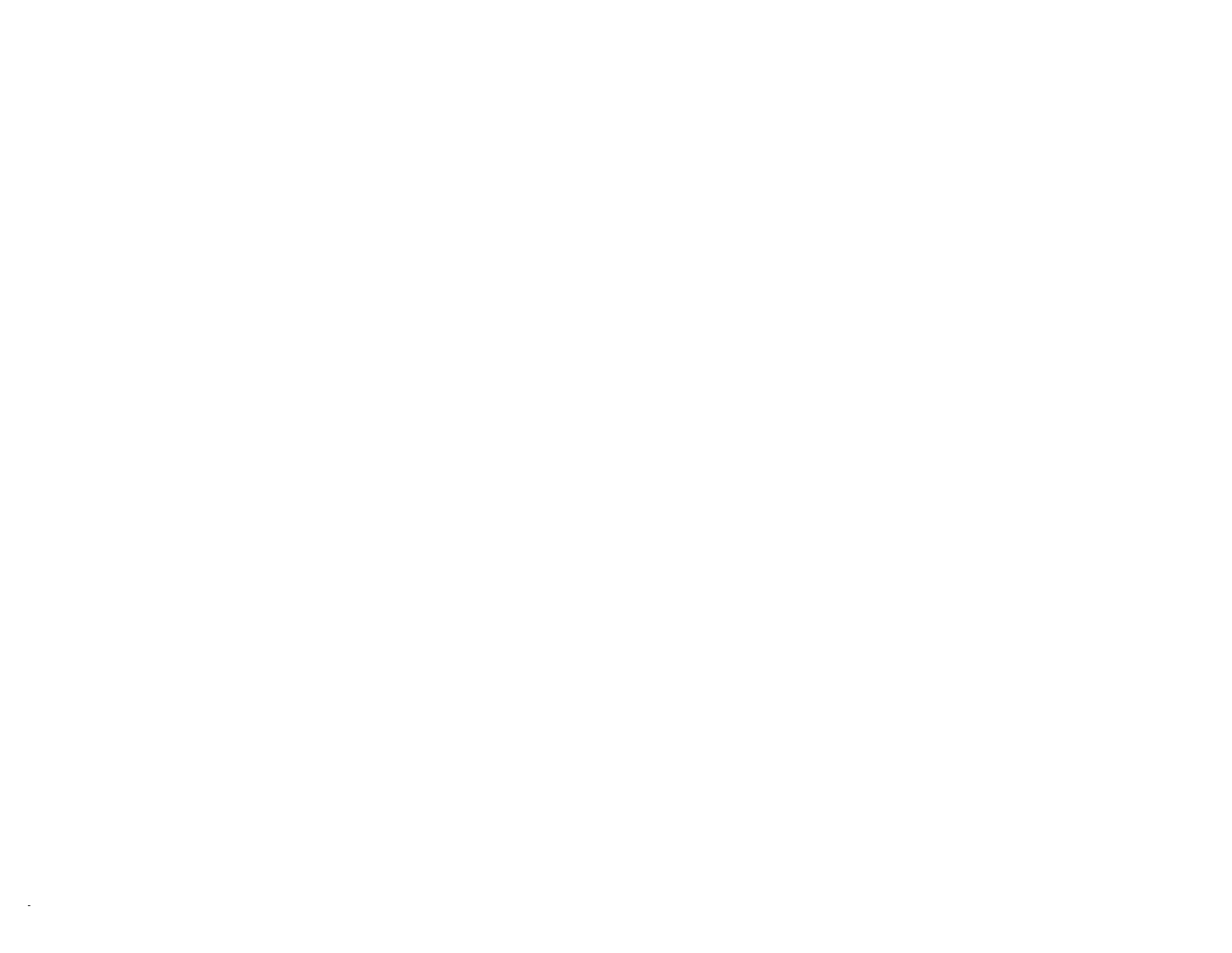|                    | <b>Licence Business Name</b>                                       | <b>Address</b>                                                | <b>Licence Type/Sub</b>                    |                                      |
|--------------------|--------------------------------------------------------------------|---------------------------------------------------------------|--------------------------------------------|--------------------------------------|
| 15 699662          | Tumi                                                               | 7899 Templeton Station Rd Unit 1039 Richmond V7B 0B7          | Mercantile Use                             | Retail Trading                       |
| 15 699353          | Starlight Design & Marketing Ltd                                   | 10711 Shepherd Dr Unit 1 Richmond BC V6X 4E7                  | Service Use                                | Home Occupation                      |
| 15 699143          | The Sharing Farm Society                                           | 2771 Westminster Hwy Richmond BC V7C 1A8                      | Mercantile Use                             | Roadside Stand                       |
| 15 699645          | Gap #2571                                                          | 7899 Templeton Station Rd Unit 1087 Richmond V7B 0B7          | Mercantile Use                             | <b>Retail Trading</b>                |
| 15 698195          | Lindt & Sprungli (Canada) Inc                                      | 7899 Templeton Station Rd Unit 1023 Richmond V7B 0B7          | Mercantile Use                             | <b>Retail Trading</b>                |
| 15 699337          | 51 Apply Education &<br><b>Immigration Consultation</b><br>Company | 7380 Minoru Blvd Unit 6 Richmond BC V6Y 1Z5                   | Service Use                                | Home Occupation                      |
| 15 693038          | Tommy Hilfiger #752                                                | 7899 Templeton Station Rd Unit 1007 Richmond V7B 0B7          | Mercantile Use                             | <b>Retail Trading</b>                |
| 15 699349          | <b>YY</b> International Trading                                    | 5860 Dover Cr Unit 416 Richmond BC V7C 5S6                    | Service Use                                | Home Occupation                      |
| 15 699112          | Providence Air Ambulance Ltd                                       | 5360 Airport Rd Unit 309 Richmond BC V7B 1B4                  | Service Use                                |                                      |
| 15 699145          | The Sharing Farm Society                                           | 2771 Westminster Hwy Richmond BC V7C 1A8                      | Mercantile Use                             | <b>Farmers Market</b>                |
| 15 699339          | Huiteng Trade Ltd                                                  | 8411 Spires Rd Richmond BC V6Y 1W1                            | Service Use                                | Home Occupation                      |
| 15 699344          | Hardip Sidhu                                                       | 3611 Vinmore Ave Richmond BC V7C 1S4                          | Service Use                                | <b>General Contractor</b>            |
| 15 699346          | Greatwest Landscaping &<br>Fencing Ltd                             | 15199 69TH AVE SURREY BC V3S 3L6                              | Service Use                                | <b>General Contractor</b>            |
| 15 699347          | Hardip Sidhu                                                       | 3611 Vinmore Ave Richmond BC V7C 1S4                          | <b>Inter-Municipal Business</b><br>Licence | <b>General Contractor</b>            |
| 15 693034          | Calvin Klein #418                                                  | 7899 Templeton Station Rd Unit 1005 Richmond V7B 0B7          | Mercantile Use                             | <b>Retail Trading</b>                |
| <b>Issue Date:</b> |                                                                    | May 8, 2015                                                   |                                            |                                      |
| 15 699128          | Sea Clippers Limited                                               | 4400 Hazelbridge Way Unit 610 Richmond BC V6X 3R8             | Service Use                                |                                      |
| 15 699865          | <b>Watch Station Outlet</b>                                        | 7899 Templeton Station Rd Unit 1032 Richmond V7B 0B7          | Mercantile Use                             | <b>Retail Trading</b>                |
| 15 699862          | Fossil Canada Inc                                                  | 7899 Templeton Station Rd Unit 1011 Richmond V7B 0B7          | Mercantile Use                             | <b>Retail Trading</b>                |
| 15 699755          | Miko Nail                                                          | 12071 McNeely Dr Richmond BC V6V 2T3                          | Service Use                                | Home Occupation                      |
| 15 699872          | <b>CNC Cleaning Service</b>                                        | 8200 Colonial Dr Unit 111 Richmond BC V7C 5B6                 | Service Use                                | Home Occupation                      |
| 15 699173          | Go-Grill                                                           | 3880 Grant McConachie Way Richmond BC V7B 0A5                 | Assembly Use Group 1                       | <b>Food Service</b><br>Establishment |
| 15 697934          | <b>Biopep Solutions Inc</b>                                        | 13071 Vanier PI Unit 220 Richmond BC V6V 2J1                  | Service Use                                |                                      |
| 15 694597          | Sky Bodycare                                                       | 3779 Sexsmith Rd Unit 1138 Richmond BC V6X 3Z9                | Service Use                                |                                      |
| 14 672448          | <b>Twinkle Cube Cafe</b>                                           | 4231 Hazelbridge Way Unit 270 Richmond BC V6X 3L7             | Vending Machine Use                        | \$.25 or More                        |
| 14 672445          | <b>Twinkle Cube Cafe</b>                                           | 4231 Hazelbridge Way Unit 270 Richmond BC V6X 3L7             | Assembly Use Group 1                       | <b>Food Service</b><br>Establishment |
| 15 699707          | Lui Contracting                                                    | 3711 Robson Crt Unit 89 Richmond BC V7C 5T8                   | Service Use                                | <b>General Contractor</b>            |
| 15 699075          | Markwell Home Imporovement<br>Incorporated                         | 10451 Shellbridge Way Unit 150 Richmond BC V6X 2W8            | Service Use                                |                                      |
| <b>Issue Date:</b> |                                                                    | May 11, 2015                                                  |                                            |                                      |
|                    | 15 700027 Atom Construction Ltd                                    | 8711 Cooper Rd Richmond BC V6Y 2M6                            | Service Use                                | <b>General Contractor</b>            |
| 15 698207          | Canadaibo                                                          | 8700 McKim Way Unit 1081 Richmond BC V6X 4A5                  | Service Use                                |                                      |
| 15 699963          | 778 Plumbing & Heating Ltd                                         | 2817 ST CATHERINE ST PORT COQUITLAM BC V3B<br>5H3             | Service Use                                | <b>Plumbing Contractor</b>           |
| 15 699965          | 778 Plumbing & Heating Ltd                                         | 2817 ST CATHERINE ST PORT COQUITLAM BC V3B<br>5H <sub>3</sub> | Service Use                                | Gas Contractor                       |
| 15 699997          | <b>Stealth Technical Services</b>                                  | 10660 Anahim Dr Richmond BC V7A 3C5                           | Service Use                                | <b>General Contractor</b>            |
| 15 699998          | <b>Stealth Technical Services</b>                                  | 10660 Anahim Dr Richmond BC V7A 3C5                           | <b>Inter-Municipal Business</b><br>Licence | <b>General Contractor</b>            |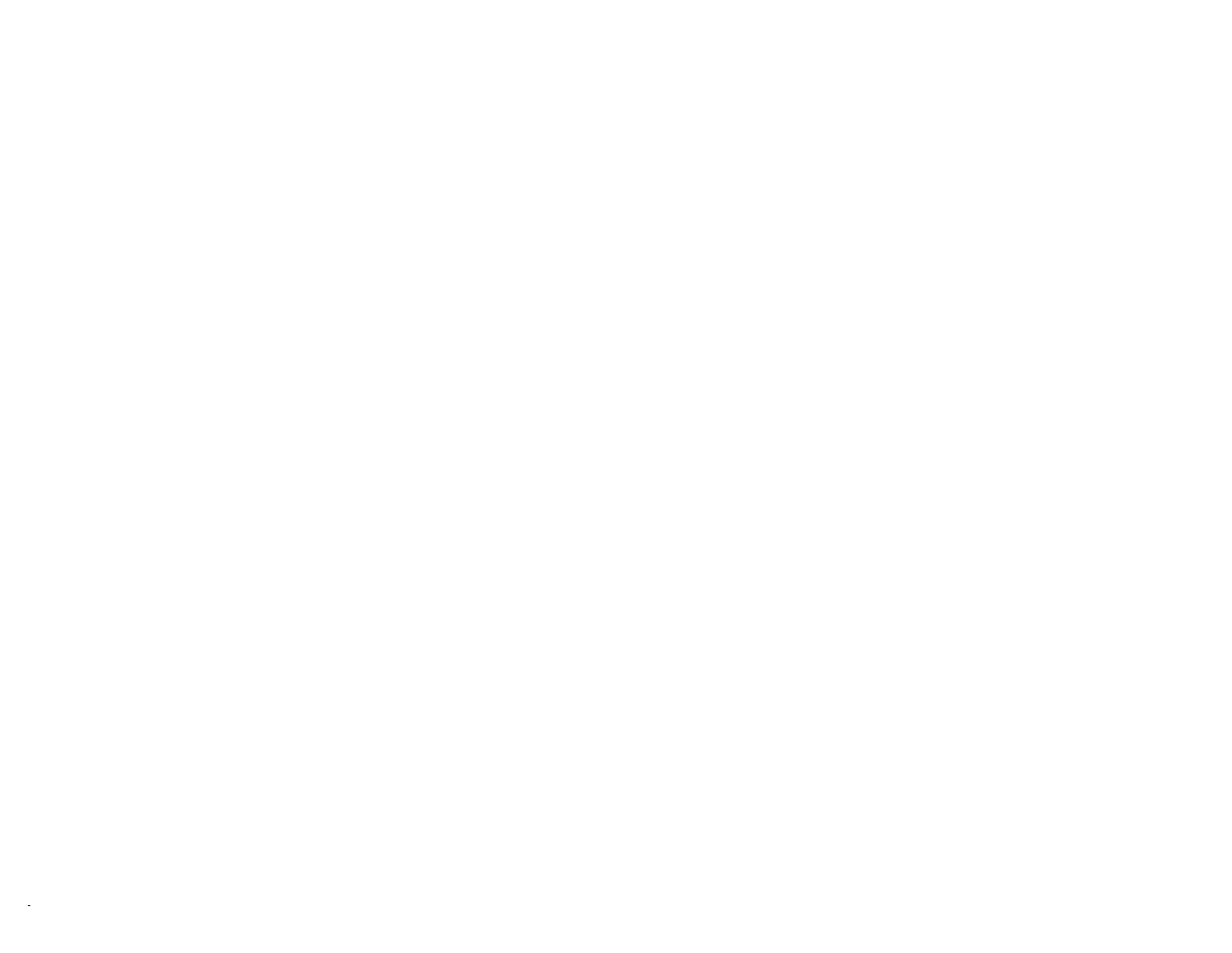| <b>Licence Business Name</b>                                                | <b>Address</b>                                           | <b>Licence Type/Sub</b>         |                                      |
|-----------------------------------------------------------------------------|----------------------------------------------------------|---------------------------------|--------------------------------------|
| <b>Issue Date:</b>                                                          | May 12, 2015                                             |                                 |                                      |
| 15 698120 Margaret Chan                                                     | 12520 Horseshoe Way Unit 108 Richmond BC V7A 5K3         | Service Use<br>Service Use      | <b>General Contractor</b>            |
| 15 700052 A Plus Awnings Ltd<br><b>Issue Date:</b>                          | 18503 97TH AVE UNIT 21 SURREY BC V4N 3N9<br>May 13, 2015 |                                 |                                      |
|                                                                             |                                                          |                                 |                                      |
| 15 694433 1029 Cafe                                                         | 9231 Beckwith Rd Richmond BC V6X 1V7                     | Assembly Use Group 1            | <b>Food Service</b><br>Establishment |
| Zuri Fashion Inc<br>15 697297                                               | 6551 No 3 Rd Unit 1438 Richmond BC V6Y 2B6               | Mercantile Use                  | <b>Retail Trading</b>                |
| 15 697950<br><b>Recharge Fitness</b>                                        | 4751 Shell Rd Unit 9 Richmond BC V6X 3H4                 | Assembly Use Group 3            | <b>Health Studio</b>                 |
| 15 699000<br><b>Enyoung Financial Services Ltd</b>                          | 8351 Alexandra Rd Unit 250 Richmond BC V6X 3P3           | Service Use                     |                                      |
| 15 699911<br>Kincore Rehab Services                                         | 3600 BEDWELL BAY RD BELCARRA BC V3H 4R5                  | Service Use                     |                                      |
| 15 700104<br>Peter Kliewer                                                  | 6651 No 6 Rd Richmond BC V6W 1C7                         | Mercantile Use                  | Roadside Stand                       |
| <b>Issue Date:</b>                                                          | May 14, 2015                                             |                                 |                                      |
| 15 700237 Cressey Gilbert Holdings Ltd                                      | 555 W 8TH AVE UNIT 200 WEST VANCOUVER BC V5Z<br>1C6      | Service Use                     | <b>General Contractor</b>            |
| Powerwell Publicity & Display<br>13 640705<br>Production Co Ltd             | 2633 Simpson Rd Unit 2035 Richmond BC V6X 0B9            | Industrial/Manufacturing<br>Use |                                      |
| LLL Integrated Natural Health Ltd<br>15 697754                              | 8191 Saba Rd Unit 140 Richmond BC V6Y 4B4                | Service Use                     |                                      |
| 15 700229 Arding Construction Ltd                                           | 5065 6TH AVE DELTA BC V4M 1L3                            | Service Use                     | <b>General Contractor</b>            |
| <b>Issue Date:</b>                                                          | May 15, 2015                                             |                                 |                                      |
| 15 700316 Abtek Door Services Ltd                                           | 860 RUTHERFORD RD MAPLE ON L6A 1S2                       | Service Use                     | <b>General Contractor</b>            |
| 15 700321 Valley West Insulation (2014) Ltd                                 | 5350 272ND ST UNIT 100 LANGLEY BC V4W 1S3                | Service Use                     | <b>General Contractor</b>            |
| <b>Issue Date:</b>                                                          | May 19, 2015                                             |                                 |                                      |
| Midland Appliance Ltd<br>15 697420                                          | 2800 Viking Way Unit 110 Richmond BC V6V 1N5             | Service Use                     |                                      |
| 15 697842 Trust In Link International<br><b>Consulting Ltd</b>              | 3751 Shell Rd Unit 180 Richmond BC V6X 2W2               | Service Use                     |                                      |
| JVP Auto Group Inc<br>15 699426                                             | 8700 McKim Way Unit 2203 Richmond BC V6X 4A5             | Service Use                     |                                      |
| Law Office of BS LOH<br>15 699586                                           | 8700 McKim Way Unit 3128 Richmond BC V6X 4A5             | Service Use                     |                                      |
| Jiahua International Educational<br>15 700085<br>& Immigration Services Inc | 5811 Cooney Rd Unit 305 Richmond BC V6X 3M1              | Service Use                     |                                      |
| 15 700267 Lazy B Egg Ranch                                                  | 6600 No 6 Rd Richmond BC V6W 1C8                         | Mercantile Use                  | Roadside Stand                       |
| <b>Issue Date:</b>                                                          | May 20, 2015                                             |                                 |                                      |
| 15 700450 Cozy Toes Mobile Footcare<br>Nursing and Consulting               | 10360 Seacote Rd Richmond BC V7A 4B2                     | Service Use                     | Home Occupation                      |
| Domivision Enterprise Inc<br>15 700529                                      | 9600 Herbert Rd Richmond BC V7A 1T3                      | Service Use                     | Home Occupation                      |
| 15 700525<br>Twin Eagle Landscape Services<br>Ltd                           | 13931 115TH AVE SURREY BC V3R 5Y3                        | Service Use                     | <b>General Contractor</b>            |
| 1029020 BC Ltd<br>15 700510                                                 | 11751 Dewsbury Dr Richmond BC V6X 2Y9                    | Service Use                     | <b>General Contractor</b>            |
| 15 700496<br><b>JMC Seafood International</b>                               | 7051 Blundell Rd Unit 405 Richmond BC V6Y 1J5            | Service Use                     | Home Occupation                      |
| 15 700453<br><b>Barclay Brown Art Services</b>                              | 9333 Alberta Rd Unit 108 Richmond BC V6Y 4E4             | Service Use                     | Home Occupation                      |
| <b>Tru-Point Construction Ltd</b><br>15 700416                              | 6592 176TH ST UNIT 103 SURREY BC V3S 4G5                 | Service Use                     | <b>General Contractor</b>            |
|                                                                             |                                                          |                                 |                                      |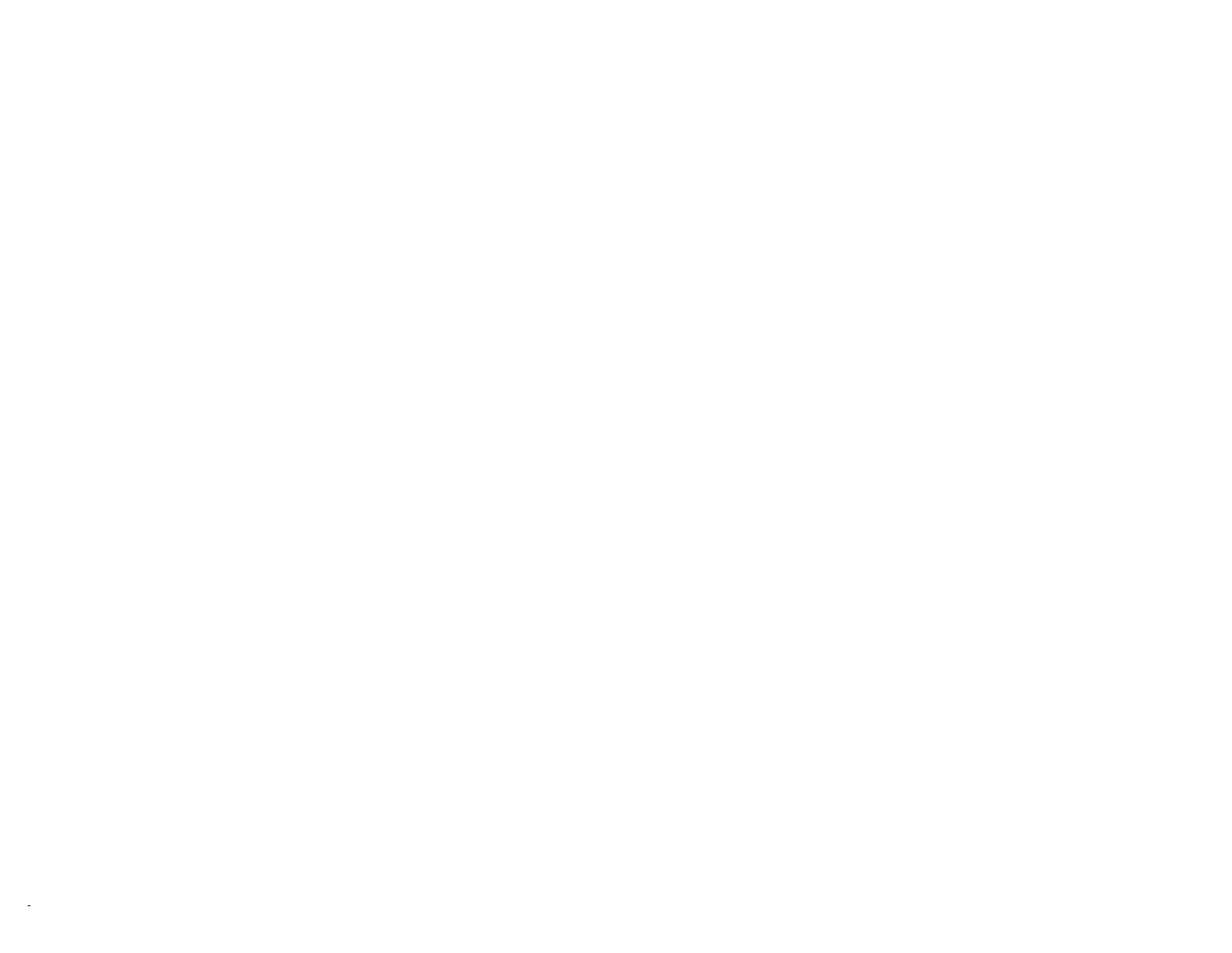| <b>Licence Business Name</b>                                            | <b>Address</b>                                     | <b>Licence Type/Sub</b>                    |                              |
|-------------------------------------------------------------------------|----------------------------------------------------|--------------------------------------------|------------------------------|
| 15 700112 Monte Carlo Furniture Limited                                 | 5300 No 3 Rd Unit 960 Richmond BC V6X 2X9          | Mercantile Use                             | <b>Retail Trading</b>        |
| Vancouver Battery Corp<br>15 699334                                     | 5300 No 3 Rd Unit 822 Richmond BC V6X 2X9          | Mercantile Use                             | Retail Trading               |
| 15 700473 MJW Construction                                              | 6691 Gainsborough Dr Richmond BC V7E 3Z2           | Service Use                                | <b>General Contractor</b>    |
| <b>Issue Date:</b>                                                      | May 22, 2015                                       |                                            |                              |
| <b>Pro Classic Construction Inc</b><br>15 700633                        | 11475 Williams Rd Richmond BC V7A 1J3              | Service Use                                | <b>General Contractor</b>    |
| Hands on Homes Ltd<br>15 700638                                         | 1115 E KEITH RD NORTH VANCOUVER BC V7L 1X4         | Service Use                                | <b>General Contractor</b>    |
| 15 700707<br>J P Cleaning Service                                       | 22380 Sharpe Ave Unit 15 Richmond BC V6V 0A1       | Service Use                                | Home Occupation              |
| <b>General Sprinkler Systems</b><br>15 700706                           | 8350 11TH AVE UNIT 102C BURNABY BC V3N 2P4         | Service Use                                | <b>Sprinkler Contractor</b>  |
| 15 700698<br><b>Headquarters Gear</b>                                   | 12311 No 2 Rd Unit 41 Richmond BC V7E 2G3          | Service Use                                | Home Occupation              |
| 15 700672 A + D Coastal Plumbing and<br>Heating Inc                     | 12010 MCINTYRE CRT MAPLE RIDGE BC V2X 8M8          | Service Use                                | <b>Plumbing Contractor</b>   |
| Pro Classic Construction Inc<br>15 700634                               | 11475 Williams Rd Richmond BC V7A 1J3              | <b>Inter-Municipal Business</b><br>Licence | <b>General Contractor</b>    |
| 15 700582 Chun-Sheng Wang                                               | 7233 Heather St Unit 34 Richmond BC V6Y 4J8        | <b>Inter-Municipal Business</b><br>Licence | <b>General Contractor</b>    |
| 15 700580<br>Chun-Sheng Wang                                            | 7233 Heather St Unit 34 Richmond BC V6Y 4J8        | Service Use                                | <b>General Contractor</b>    |
| 15 693385<br>Enzymes Komplete                                           | 3511 Viking Way Unit 4 Richmond BC V6V 1W1         | Mercantile Use                             | <b>Wholesale Trading</b>     |
| 15 700521<br><b>Vivision Collection</b>                                 | 5300 No 3 Rd Space 11 Richmond BC V6X 2X9          | Mercantile Use                             | <b>Retail Trading</b>        |
| 15 700591<br>Scali & Durante Furniture<br>Manufacturers Enterprises Ltd | 7664 WINSTON ST BURNABY BC V5A 2H4                 | Service Use                                | <b>General Contractor</b>    |
| Pacific Gateway Giftshop<br>15 699834                                   | 3500 Cessna Dr Richmond BC V7B 1C7                 | Mercantile Use                             | <b>Retail Trading</b>        |
| Good Habits Foods Inc<br>15 695519                                      | 12171 Bridgeport Rd Unit 6 Richmond BC V6V 1J4     | Industrial/Manufacturing<br>Use            |                              |
| <b>Global Education Language</b><br>15 694625<br>Institute Inc          | 8181 Cambie Rd Unit 6630 Richmond BC V6X 3X9       | Assembly Use Group 3                       | <b>Education Institution</b> |
| Donnelly & Associates Event<br>15 700694<br>Marketing Inc               | 9021 SHAUGHNESSY ST VANCOUVER BC V6P 6R9           | Service Use                                |                              |
| <b>Issue Date:</b>                                                      | May 26, 2015                                       |                                            |                              |
| Jkam Dream Homes<br>15 700811                                           | 9699 Sills Ave Unit 23 Richmond BC V6Y 0C8         | Service Use                                | Home Occupation              |
| 15 700838 HCMA Architecture & Design                                    | 675 W HASTINGS ST UNIT 400 VANCOUVER BC V6B<br>1N2 | Service Use                                |                              |
| <b>Issue Date:</b>                                                      | May 27, 2015                                       |                                            |                              |
| 15 701681<br>Smith Sheet Metal Works Ltd                                | 2593 KINGSWAY AVE PORT COQUITLAM BC V3C 1T5        | Service Use                                | <b>General Contractor</b>    |
| 15 701712 Ontime Drywall Ltd                                            | 3520 Bamfield Dr Richmond BC V6X 3B5               | Service Use                                | <b>General Contractor</b>    |
| 15 701665 Echo Glazing SB                                               | 8720 No 1 Rd Unit 301 Richmond BC V7C 4L5          | Service Use                                | <b>General Contractor</b>    |
| 15 700108 Catway Travel Agency Ltd                                      | 8700 McKim Way Unit 2073 Richmond BC V6X 4A5       | Service Use                                | <b>Travel Agency</b>         |
| Echo Glazing SB<br>15 701666                                            | 8720 No 1 Rd Unit 301 Richmond BC V7C 4L5          | <b>Inter-Municipal Business</b><br>Licence | <b>General Contractor</b>    |
| <b>Issue Date:</b>                                                      | May 28, 2015                                       |                                            |                              |
| Rock Star Pressure Washing<br>15 700866                                 | 11540 King Rd Richmond BC V7A 3B6                  | Service Use                                | Home Occupation              |
| 15 700878<br>BeauTouch Art Inc                                          | 4000 No 3 Rd Unit 4065 Richmond BC V6X 0J8         | Service Use                                |                              |
| Moshe Paper and Packaging Ltd<br>14 658911                              | 6631 Elmbridge Way Unit 140 Richmond BC V7C 4N1    | Mercantile Use                             | <b>Wholesale Trading</b>     |
|                                                                         |                                                    |                                            |                              |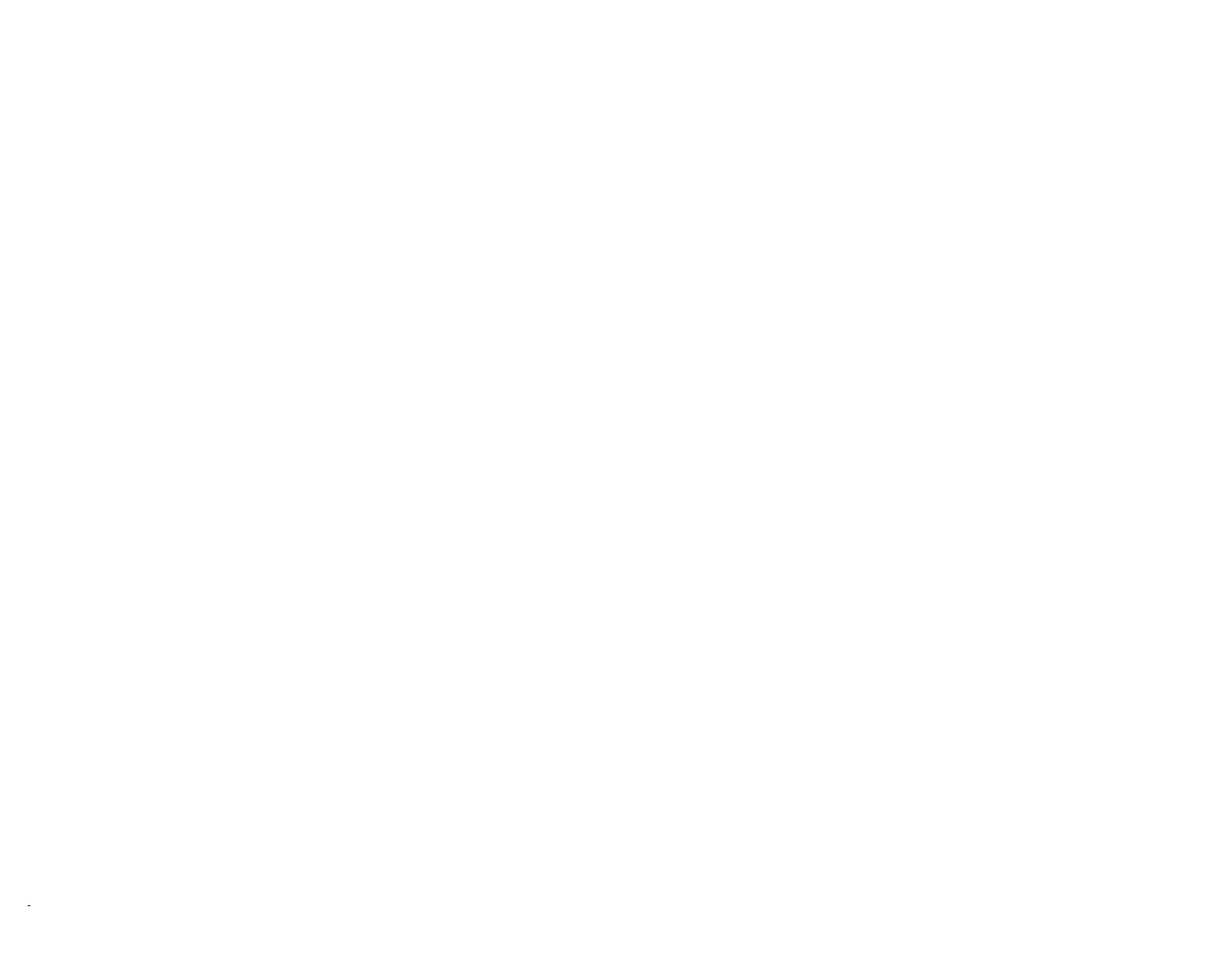| Licence Business Name                                                 | <b>Address</b>                                               | <b>Licence Type/Sub</b>         |                                      |
|-----------------------------------------------------------------------|--------------------------------------------------------------|---------------------------------|--------------------------------------|
| <b>Issue Date:</b>                                                    | May 29, 2015                                                 |                                 |                                      |
| 15 699857<br>Blubird                                                  | 6551 No 3 Rd Unit 1660 Richmond BC V6Y 2B6                   | Mercantile Use                  | <b>Retail Trading</b>                |
| Fan and Family Antiques and<br>15 697614<br>Handcrafts                | 4311 Hazelbridge Way Unit 1745 Richmond BC V6X 3L7           | Mercantile Use                  | Second-Hand Dealer                   |
| <b>Issue Date:</b>                                                    | June 1, 2015                                                 |                                 |                                      |
| 15 701970<br>Vanglo Sustainable Construction<br>Group Ltd             | 2200 ONTARIO ST VANCOUVER BC V5T 2X2                         | Service Use                     | <b>General Contractor</b>            |
| Jim Galbraith Trucking Ltd<br>15 700881                               | 10625 HARROGATE DR DELTA BC V4C 8E2                          | Service Use                     | <b>General Contractor</b>            |
| Centerline Wall and Ceiling Ltd<br>15 701761                          | 8661 201ST ST UNIT 200 LANGLEY BC V2Y 0G9                    | Service Use                     | <b>General Contractor</b>            |
| Kalorway Global Trading Group<br>15 701816                            | 6411 Gilbert Rd Unit 122 Richmond BC V7C 3V8                 | Service Use                     | Home Occupation                      |
| 15 701841<br><b>Metta Student Services</b>                            | 5891 Musgrave Cr Richmond BC V7C 5N5                         | Service Use                     | Home Occupation                      |
| 15 701888<br>Dulex Building Solutions Inc                             | 255 NEWPORT DR UNIT 251 PORT MOODY BC V3H<br>5H1             | Service Use                     | <b>General Contractor</b>            |
| 15 701945<br>Terra Nova Speech and<br><b>Language Services</b>        | 11240 Bridgeport Rd Unit 206 Richmond BC V6X 1T2             | Service Use                     |                                      |
| <b>Anxiang Electrical Service</b><br>15 700790                        | 12311 McNeely Dr Unit 28 Richmond BC V6V 2S2                 | Service Use                     | <b>Electrical Contractor</b>         |
| Mr Pin Wang<br>15 701918                                              | 5911 Alderbridge Way Richmond BC V6X 4C6                     | <b>Residential Use</b>          | Hotel                                |
| 15 700771<br>Fang Home Development Ltd                                | 15317 ROYAL AVE WHITE ROCK BC V4B 1M7                        | Service Use                     | <b>General Contractor</b>            |
| McWood Homes Ltd<br>15 700760                                         | 6547 KEMPSON CRES DELTA BC V4E 1R6                           | Service Use                     | <b>General Contractor</b>            |
| Vancouver Airport Serviced<br>15 700749<br>Apartments & Condos Co Ltd | 7371 Westminster Hwy Unit 1003 Richmond BC V6X 0B4           | Service Use                     | Home Occupation                      |
| 15 700430<br>Geoff Lawlor Architecture Inc                            | 7080 River Rd Unit 233 Richmond BC V6X 1X5                   | Service Use                     |                                      |
| <b>E Exit Entertainment Group</b><br>15 700314                        | 9111 Beckwith Rd Unit 1010 Richmond BC V6X 1V7               | Assembly Use Group 3            | Commercial<br>Entertainment          |
| 15 690839<br>Friends Machining Ltd                                    | 5930 No 6 Rd Unit 311 Richmond BC V6V 1Z1                    | Industrial/Manufacturing<br>Use |                                      |
| Orbit Distribution Systems Ltd<br>13 641427                           | 7271 Nelson Rd Richmond BC V6W 1G3                           | Service Use                     |                                      |
| Somartech<br>15 700793                                                | 2126 KINGSWAY VANCOUVER BC V5N 2T5                           | Service Use                     | <b>General Contractor</b>            |
| One Stop Traffic Control Ltd<br>15 700791                             | PO BOX 37054 6495 VICTORIA DR VANCOUVER BC<br><b>V5P 4W7</b> | Service Use                     | <b>General Contractor</b>            |
| <b>Issue Date:</b>                                                    | <b>June 2, 2015</b>                                          |                                 |                                      |
| <b>Christmas Confessions</b><br>15 702030                             | 1950 FRANKLIN ST VANCOUVER BC V5L 1R2                        | Service Use                     |                                      |
| 15 702055<br><b>GLD Intl Trading Inc</b>                              | 8131 Ryan Rd Unit 153 Richmond BC V7A 2E4                    | Service Use                     | Home Occupation                      |
| Taste Vino Volo Canada Inc<br>15 700882                               | 3211 Grant McConachie Way Richmond BC                        | Assembly Use Group 1            | Food Service<br>Establishment        |
| 15 697635 Stacy's Cookies and Catering                                | 5360 Airport Rd Unit 100 Richmond BC V7B 1B4                 | Assembly Use Group 1            | <b>Food Service</b><br>Establishment |
| FS Financial Strategies Inc<br>11 587919                              | 6211 No 3 Rd Unit 115 Richmond BC V6Y OC2                    | Service Use                     |                                      |
| 15 699485<br>Mingde College                                           | 4940 No 3 Rd Unit 116 Richmond BC V6X 3A5                    | Assembly Use Group 3            | <b>Education Institution</b>         |
| 15 702160<br>Robin's Jeans                                            | 7899 Templeton Station Rd Unit 1037 Richmond V7B 0B7         | Mercantile Use                  | <b>Retail Trading</b>                |
| <b>Issue Date:</b>                                                    | <b>June 3, 2015</b>                                          |                                 |                                      |
| 15 702148<br><b>PBL Vacations</b>                                     | 6159 Dunsmuir Cr Richmond BC V7C 5T7                         | Service Use                     | <b>Travel Agency</b>                 |
| 15 702172 Home Quarters Furnishings Inc                               | 3820 Youngmore Rd Richmond BC V7C 1R6                        | Service Use                     | <b>General Contractor</b>            |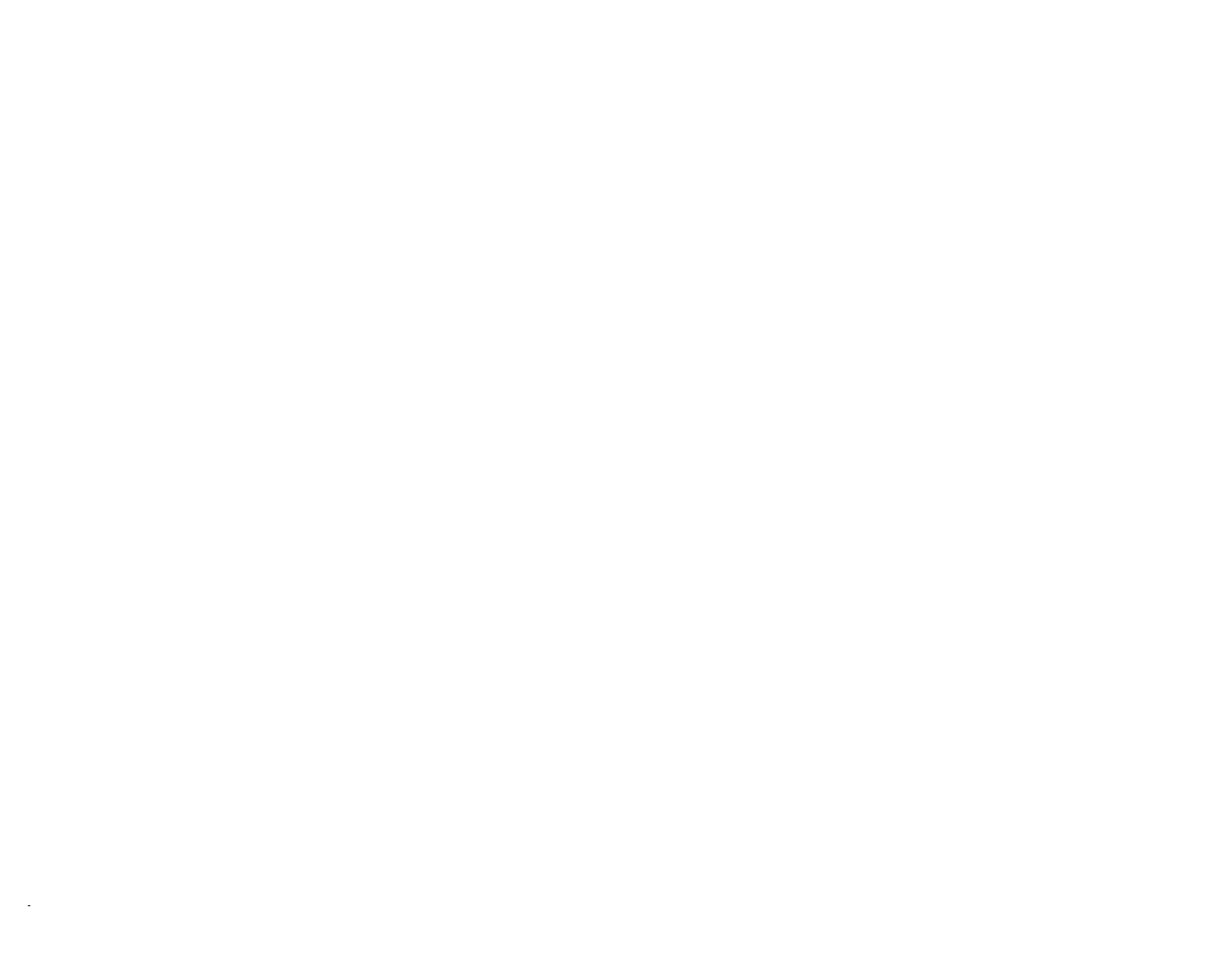| <b>Licence Business Name</b>                                               | <b>Address</b>                                                                    | <b>Licence Type/Sub</b>                    |                                                        |
|----------------------------------------------------------------------------|-----------------------------------------------------------------------------------|--------------------------------------------|--------------------------------------------------------|
| <b>Issue Date:</b>                                                         | <b>June 4, 2015</b>                                                               |                                            |                                                        |
| 15 702251<br>Tom's Business<br>15 702398<br>Aurora Creative Jewellery      | 7931 Eperson Rd Richmond BC V7C 2K5<br>10460 No 3 Rd Unit 23 Richmond BC V7A 4W5  | Service Use<br>Service Use                 | Home Occupation<br>Home Occupation                     |
| 15 702334<br><b>WCS Construction Ltd</b><br>15 702329<br>Two Hands For You | 8484 162ND ST UNIT 110 SURREY BC V4N 1B4<br>13540 Blundell Rd Richmond BC V6W 1B5 | Service Use<br>Service Use                 | <b>General Contractor</b><br><b>General Contractor</b> |
| 15 702257<br>Plasma Records Inc                                            | 10591 Odlin Rd Richmond BC V6X 1E3                                                | Service Use                                | Home Occupation                                        |
| 15 694710<br>B C King's Auto Lease Ltd                                     | 4380 No 3 Rd Unit 1185 Richmond BC V6X 3V7                                        | Service Use                                |                                                        |
| 15 702267<br><b>AON Enterprises Inc</b>                                    | 8460 Granville Ave Unit 1803 Richmond BC V6Y 4E7                                  | Service Use                                | Home Occupation                                        |
| <b>Issue Date:</b>                                                         | <b>June 8, 2015</b>                                                               |                                            |                                                        |
| 15 702476<br>Jeff Morrow Contracting                                       | 3372 FLEMING ST VANCOUVER BC V5N 3V5                                              | Service Use                                | <b>General Contractor</b>                              |
| 15 702525<br>Diamond Parking/DPS#4859                                      | 4351 No 3 Rd Richmond BC V6X 3A7                                                  | Service Use                                | <b>Parking Enforcement</b><br><b>Business</b>          |
| 15 702531<br>JRD Development Ltd                                           | 11632 82ND AVE DELTA BC V4C 2C4                                                   | Service Use                                | <b>General Contractor</b>                              |
| <b>Living Water Plus</b><br>15 690442                                      | 8888 Odlin Cr Unit 1325 Richmond BC V6X 3Z8                                       | Mercantile Use                             | <b>Retail Trading</b>                                  |
| 15 702438<br><b>TJ Contracting</b>                                         | 11140 Blundell Rd Richmond BC V6Y 1L3                                             | Service Use                                | <b>General Contractor</b>                              |
| Definition 3 Event & Marketing<br>15 702474<br>Ltd                         | 4191 No 4 Rd Unit 2 Richmond BC V6X 2M2                                           | Service Use                                | Home Occupation                                        |
| <b>Issue Date:</b>                                                         | <b>June 9, 2015</b>                                                               |                                            |                                                        |
| 15 694726 Cooledge Lighting Inc                                            | 13511 Commerce Pkwy Unit 150 Richmond BC V6V 2J8                                  | Industrial/Manufacturing<br>Use            |                                                        |
| Gasb.Skillplus Mechanical and<br>15 702542<br>Heating Inc                  | 8200 Colonial Dr Unit 313 Richmond BC V7C 5B6                                     | Service Use                                | <b>Gas Contractor</b>                                  |
| Gasb.Skillplus Mechanical and<br>15 702543<br>Heating Inc                  | 8200 Colonial Dr Unit 313 Richmond BC V7C 5B6                                     | <b>Inter-Municipal Business</b><br>Licence | <b>Gas Contractor</b>                                  |
| <b>Bushido Supplements</b><br>15 702545                                    | 9251 No 4 Rd Richmond BC V7A 2Y8                                                  | Service Use                                | Home Occupation                                        |
| 15 702546<br>TDNC Design & Construction Ltd                                | 1046 AUSTIN AVE UNIT 206 COQUITLAM BC V3K 3P3                                     | Service Use                                | <b>General Contractor</b>                              |
| 15 702555<br>Pegasus Enterprise Ltd                                        | 6211 Rekis Ave Richmond BC V7E 5H1                                                | Service Use                                | Home Occupation                                        |
| <b>Issue Date:</b>                                                         | <b>June 10, 2015</b>                                                              |                                            |                                                        |
| The Style Travel Inc<br>15 694496                                          | 8271 Westminster Hwy Unit 5 Richmond BC V6X 1A7                                   | Service Use                                | <b>Travel Agency</b>                                   |
| HouseMaster Construction &<br>15 702697<br>Management Co Ltd               | 4737 GRASSMERE ST BURNABY BC V5G 2N8                                              | Service Use                                | <b>General Contractor</b>                              |
| Jillian Nicole Designs<br>15 702643                                        | 5751 Gannet Crt Richmond BC V7E 3W7                                               | Service Use                                | Home Occupation                                        |
| 15 702637<br><b>WJL Pacific Contracting Inc</b>                            | 5431 McColl Cr Richmond BC V6V 2L6                                                | Service Use                                | <b>General Contractor</b>                              |
| 15 702636<br>Ako's Harmony Cuisine                                         | 8500 Lansdowne Rd Unit 209 Richmond BC V6X 3G4                                    | Service Use                                | Home Occupation                                        |
| 15 700853<br>Viewpoint Media Inc                                           | 4000 No 3 Rd Unit 6030 Richmond BC V6X 0J8                                        | Service Use                                |                                                        |
| 15 697451<br>Wiser International Education<br>Group Ltd                    | 10451 Shellbridge Way Unit 200 Richmond BC V6X 2W8                                | Assembly Use Group 3                       | <b>Education Institution</b>                           |
| 15 700541<br>Maisie Kids                                                   | 4000 No 3 Rd Unit 2270 Richmond BC V6X 0J8                                        | Mercantile Use                             | <b>Retail Trading</b>                                  |
| <b>Issue Date:</b>                                                         | <b>June 11, 2015</b>                                                              |                                            |                                                        |
| 15 702750<br>Goodfellas Junk Removal                                       | 8660 Francis Rd Richmond BC V6Y 1A6                                               | Service Use                                | Home Occupation                                        |
| 15 702796<br><b>KNC Investments Inc.</b>                                   | 11653 Williams Rd Richmond BC V7A 1J3                                             | Service Use                                | <b>General Contractor</b>                              |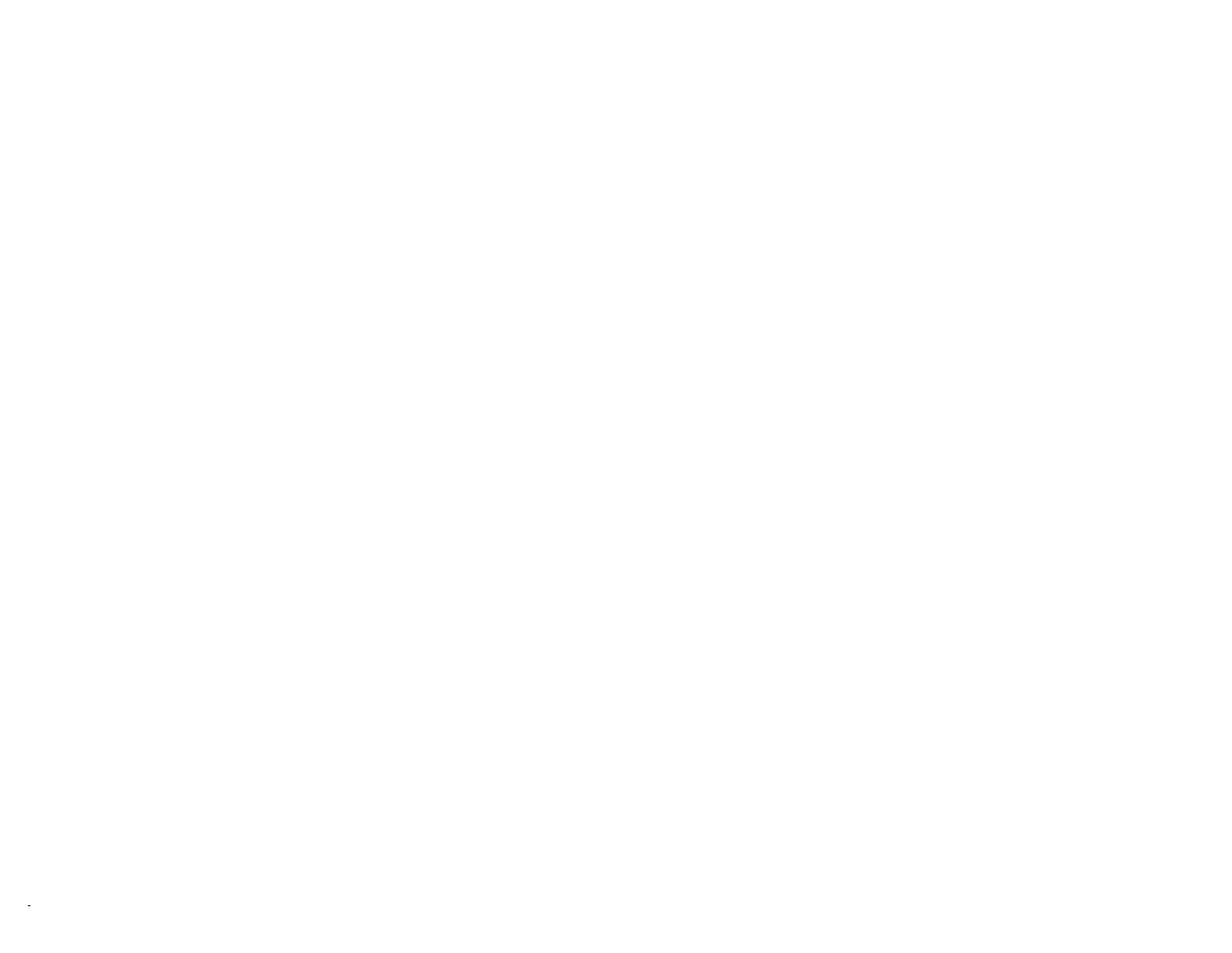|                    | <b>Licence Business Name</b>                           | <b>Address</b>                                                     | <b>Licence Type/Sub</b>                    |                                                    |
|--------------------|--------------------------------------------------------|--------------------------------------------------------------------|--------------------------------------------|----------------------------------------------------|
| 15 702823          | Anytime Dispatch Service                               | 11511 Steveston Hwy Unit 22 Richmond BC V7A 1N8                    | Service Use                                | Home Occupation                                    |
| 15 702760          | Queen City Taxi Ltd                                    | 5525 IMPERIAL ST BURNABY BC V5J 1E8                                | Vehicle for Hire                           | Class D - Airport<br>Taxicab                       |
| 15 702642          | Pepper Pot                                             | 1660 MCPHERSON DR PORT COQUITLAM BC V3C<br>6C9                     | Assembly Use Group 1                       | <b>Food Service</b><br>Establishment, Take-<br>Out |
| 15 702560          | Gypsy Trunk Gourmet Fare-Food<br>Truck                 | 18688 56A AVE SURREY BC V3S 7Y2                                    | Assembly Use Group 1                       | <b>Food Peddlers</b>                               |
| 15 702512          | Beljam's Waffles                                       | 18777 68A AVE UNIT 77 SURREY BC V4N 0Z7                            | Assembly Use Group 1                       | <b>Food Service</b><br>Establishment, Take-<br>Out |
| 15 690473          | 1024295 BC Ltd                                         | 12855 Clarke PI Unit 190 Richmond BC V6V 2H9                       | Service Use                                |                                                    |
| 15 702737          | Unduhtable Studio Inc                                  | 5626 OAKGLEN DR BURNABY BC V5H 3M5                                 | Service Use                                | <b>General Contractor</b>                          |
| <b>Issue Date:</b> |                                                        | <b>June 12, 2015</b>                                               |                                            |                                                    |
|                    | 15 702859 Mr Tube Steak                                | 155 W KENT AVE N VANCOUVER BC V5X 2X4                              | Assembly Use Group 1                       | <b>Food Peddlers</b>                               |
| <b>Issue Date:</b> |                                                        | <b>June 15, 2015</b>                                               |                                            |                                                    |
| 15 702873          | <b>BMG Insurance Brokers</b>                           | 4360 Agar Dr Richmond BC V7B 1A3                                   | Service Use                                |                                                    |
| 15 702980          | Kennon Construction Ltd                                | 3266 E PENDER ST VANCOUVER BC V5K 2C6                              | Service Use                                | <b>General Contractor</b>                          |
| 15 702967          | Oriental Dawn Building Solution<br>Inc                 | 5217 Hollyfield Ave Richmond BC V7E 4T7                            | Service Use                                | <b>General Contractor</b>                          |
| 15 702930          | <b>Whonnock Roofing Ltd</b>                            | PO BOX 335 MAPLE RIDGE BC V2X 7G2                                  | Service Use                                | <b>General Contractor</b>                          |
| 15 702871          | <b>DLU Trade &amp; Consulting</b><br>Company           | 6319 Blundell Rd Richmond BC V7C 1H7                               | Service Use                                | Home Occupation                                    |
| 15 702829          | Poly Investment Co Ltd                                 | 9171 No 1 Rd Richmond BC V7E 1R6                                   | <b>Inter-Municipal Business</b><br>Licence | <b>General Contractor</b>                          |
| 15 702827          | Poly Investment Co Ltd                                 | 9171 No 1 Rd Richmond BC V7E 1R6                                   | Service Use                                | <b>General Contractor</b>                          |
| 15 702209          | <b>EMW Consulting &amp; Services Inc</b>               | 4800 No 3 Rd Unit 204 Richmond BC V6X 3A6                          | Service Use                                |                                                    |
| 15 699088          | Wendy's Auctions (Canada) Ltd                          | 7080 River Rd Unit 228 Richmond BC V6X 1X5                         | Service Use                                |                                                    |
| 15 694607          | <b>EZ Furniture Ltd</b>                                | 8040 Anderson Rd Richmond BC V6Y 1S4                               | Mercantile Use                             | <b>Retail Trading</b>                              |
| 15 702950          | <b>NPKS Construction Ltd</b>                           | 11836 75A AVE DELTA BC V4C 1J9                                     | Service Use                                | <b>General Contractor</b>                          |
| 15 702852          | Leaderup Trading & House<br>Development Ltd            | 11740 Pintail Dr Richmond BC V7E 4P5                               | Service Use                                | Home Occupation                                    |
| <b>Issue Date:</b> |                                                        | June 16, 2015                                                      |                                            |                                                    |
| 15 700632          | Sweet Paws Dog Grooming<br>Services                    | 3531 Bayview St Unit 105 Richmond BC V7E 5W3                       | Service Use                                | Animal Grooming<br>Services                        |
|                    | 15 703015 Fenton Davis                                 | 4915 FENTON DR DELTA BC V6V 2H9                                    | Service Use                                | <b>General Contractor</b>                          |
|                    | 15 696939 Pioneer Motor Group                          | 21320 Westminster Hwy Unit 2118 Richmond BC V6V 2X5 Mercantile Use |                                            | Automobile Dealer                                  |
| <b>Issue Date:</b> |                                                        | <b>June 17, 2015</b>                                               |                                            |                                                    |
| 15 700393          | <b>Pansophy Education Centre</b><br>(Richmond)         | 8120 Granville Ave Unit 315 Richmond BC V6Y 1P3                    | Assembly Use Group 3                       | <b>Education Institution</b>                       |
| 15 703072          | 0805796 BC Ltd                                         | 11760 Thorpe Rd Richmond BC V6X 1J6                                | Service Use                                | <b>General Contractor</b>                          |
|                    | 15 703115 Troico Home Solutions &<br>Manufacturing Inc | 1308 KETCH CRT COQUITLAM BC V3K 6W1                                | Service Use                                | <b>General Contractor</b>                          |
| 15 694334          | Mon Amie Hair Salon Ltd                                | 5188 Westminster Hwy Unit 103 Richmond BC V7C 5S7                  | Service Use                                |                                                    |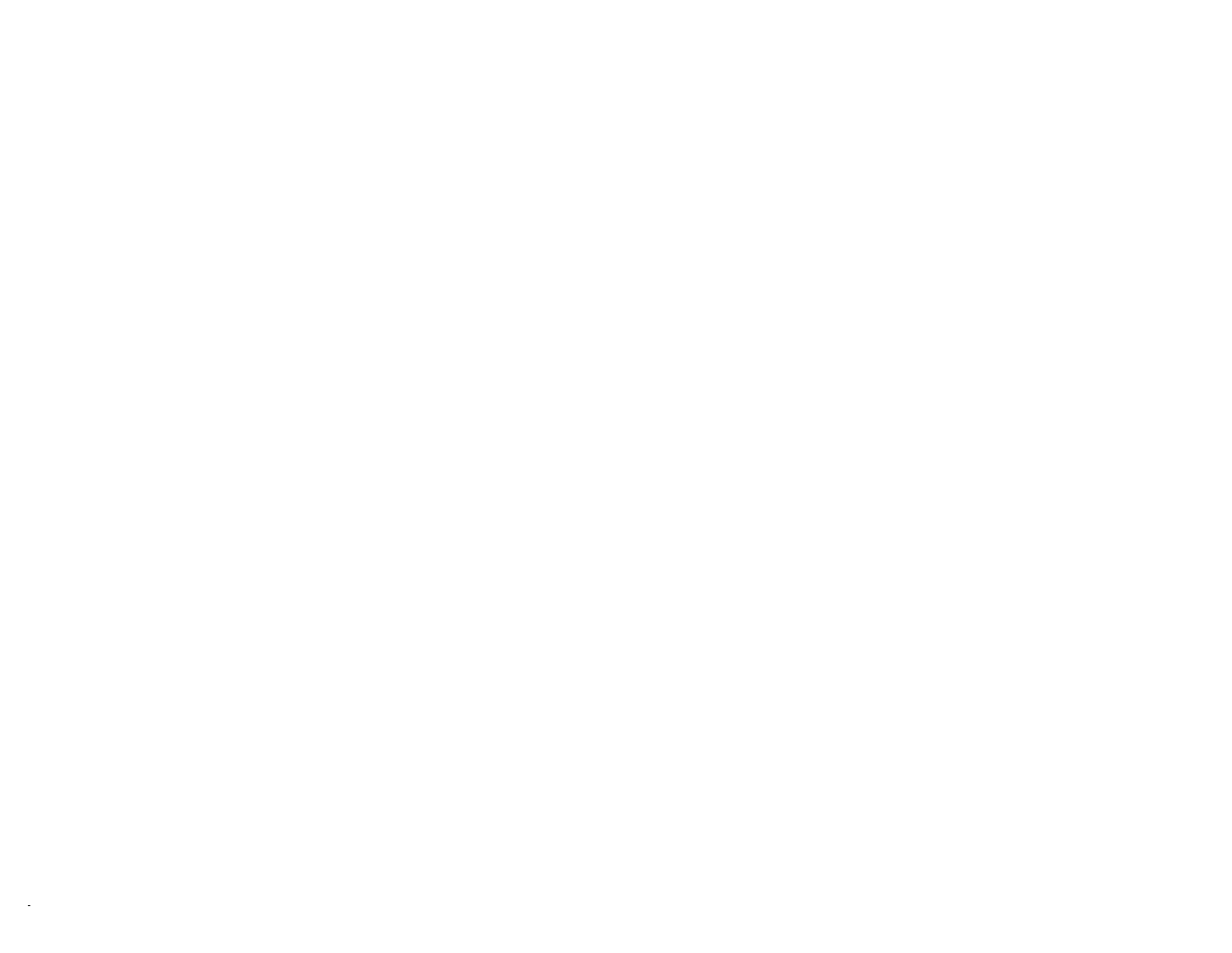|                        | Licence Business Name                                                       | <b>Address</b>                                                                                     | <b>Licence Type/Sub</b>                    |                                                        |
|------------------------|-----------------------------------------------------------------------------|----------------------------------------------------------------------------------------------------|--------------------------------------------|--------------------------------------------------------|
| <b>Issue Date:</b>     |                                                                             | June 18, 2015                                                                                      |                                            |                                                        |
| 15 703001              | Fuyuan Richway Biomat Center<br>15 703182 Crabtree & Evelyn                 | 3700 No 3 Rd Unit 2120 Richmond BC V6X 3X2<br>7899 Templeton Station Rd Unit 1103 Richmond V7B 0B7 | Mercantile Use<br>Mercantile Use           | <b>Retail Trading</b><br>Retail Trading                |
| 15 703249              | 15 703062 We Care Home Health Services<br>Skechers USA Canada Inc           | 10233 153 ST UNIT 301 SURREY BC V3R 0L7<br>7899 Templeton Station Rd Unit 1096 Richmond V7B 0B7    | Service Use<br>Mercantile Use              | Retail Trading                                         |
| 15 702998<br>15 702997 | No 5 Blueberry Farm<br>Fuyuan Richway Biomat Center                         | 11140 McKenzie Rd Richmond BC V7A 1M2<br>3700 No 3 Rd Unit 2120 Richmond BC V6X 3X2                | Mercantile Use<br>Mercantile Use           | Roadside Stand<br>Retail Trading                       |
| 15 702734              | Canada PEC Education Ltd                                                    | 8120 General Currie Rd Unit 32 Richmond BC V6Y 3V8                                                 | Service Use                                | Home Occupation                                        |
|                        | 15 703022 Gaius Design Associates<br>15 703031 R and L Bio-Pest Control Ltd | 4720 KINGSWAY UNIT 2660 BURNABY BC V5H 4N2<br>8502 165A ST SURREY BC V4N 3H2                       | Service Use<br>Service Use                 | <b>General Contractor</b><br><b>General Contractor</b> |
| <b>Issue Date:</b>     |                                                                             | June 19, 2015                                                                                      |                                            |                                                        |
|                        | 15 703146 0923155 BC Ltd                                                    | 10211 Amethyst Ave Richmond BC V7A 3A8                                                             | <b>Inter-Municipal Business</b><br>Licence | <b>General Contractor</b>                              |
| 15 703156              | 1015553 BC Ltd                                                              | 6086 Russ Baker Way Unit 110 Richmond BC V7B 1B4                                                   | Service Use                                | <b>General Contractor</b>                              |
| 15 703145              | 0923155 BC Ltd                                                              | 10211 Amethyst Ave Richmond BC V7A 3A8                                                             | Service Use                                | <b>General Contractor</b>                              |
| 15 701873              | Lintel Property Management Inc                                              | 8766 McKim Way Unit 2015 Richmond BC V6X 4G4                                                       | Service Use                                |                                                        |
| 15 701836              | AK Dire Automotive                                                          | 11800 River Rd Unit 120 Richmond BC V6X 1Z7                                                        | Service Use                                |                                                        |
| 15 700439              | Allysian Sciences Inc                                                       | 6351 Westminster Hwy Unit 201 Richmond BC V7C 4V4                                                  | Mercantile Use                             | <b>Wholesale Trading</b>                               |
| 15 703291              | <b>Comfort Keepers</b>                                                      | 1480 FOSTER ST WHITE ROCK BC V4B 3X7                                                               | Service Use                                |                                                        |
| <b>Issue Date:</b>     |                                                                             | <b>June 22, 2015</b>                                                                               |                                            |                                                        |
|                        |                                                                             |                                                                                                    |                                            |                                                        |
|                        | 15 703215 Royal Parking Services Ltd                                        | 8571 Alexandra Rd Richmond BC V6X 1C3                                                              | Service Use                                | Parking Enforcement<br><b>Business</b>                 |
| 15 702156              | Chris Lee Group                                                             | 8877 Odlin Cr Unit 205 Richmond BC V6X 3Z7                                                         | Service Use                                |                                                        |
|                        | 15 703342 USA-Canada Coast Immigration<br>Ltd                               | 11360 Mellis Dr Richmond BC V6X 1L7                                                                | Service Use                                | Home Occupation                                        |
| 15 703263              | Omni Furniture Ltd                                                          | 7240 Langton Rd Unit 7 Richmond BC V7C 4B2                                                         | Service Use                                | <b>General Contractor</b>                              |
| 15 703401              | Coach #7361                                                                 | 7899 Templeton Station Rd Richmond V7B 0B7                                                         | Mercantile Use                             | <b>Retail Trading</b>                                  |
| 15 702519              | Mega Global Marketing Inc                                                   | 5900 No 3 Rd Unit 500 Richmond BC V6X 3P7                                                          | Service Use                                |                                                        |
| 15 702487              | Guangzhou Xi Yang Yang Media<br>Co Ltd                                      | 5900 No 3 Rd Unit 500 Richmond BC V6X 3P7                                                          | Service Use                                |                                                        |
| 15 702158              | <b>Dynasty West Group</b>                                                   | 8877 Odlin Cr Unit 205 Richmond BC V6X 3Z7                                                         | Service Use                                |                                                        |
| 15 700652              | <b>Gold Phoenix International</b><br>Trading Ltd                            | 11880 Hammersmith Way Unit 185 Richmond BC V7A 5C8                                                 | Service Use                                |                                                        |
| 15 700456              | Vanfoodco Ltd                                                               | 11880 Hammersmith Way Unit 170 Richmond BC V7A 5C8                                                 | Service Use                                |                                                        |
| 15 700014              | All Inclusive Marketing Inc                                                 | 11180 Coppersmith PI Unit 238 Richmond BC V7A 5G8                                                  | Service Use                                |                                                        |
| 15 699417              | Hampton Park Real Estate Ltd                                                | 13700 Mayfield PI Unit 2205 Richmond BC V6V 2E4                                                    | Service Use                                |                                                        |
|                        | 15 697893 Swiss Touch Construction Ltd                                      | 2420 Shell Rd Unit 125 Richmond BC V6X 2P1                                                         | Industrial/Manufacturing<br>Use            |                                                        |
| 15 697658              | JNK Food Management Ltd                                                     | 12951 Bathgate Way Richmond BC V6V 1Y5                                                             | Mercantile Use                             | <b>Wholesale Trading</b>                               |
| 15 696798              | Ace Flooring Premium Tile &<br>Stone Ltd                                    | 2440 Shell Rd Richmond BC V6X 2P1                                                                  | Service Use                                |                                                        |
| 15 703340              | Gurminder Grewal J & G Trucking<br>Go-Immigration Consulting Co             | 10920 Roseland Gate Richmond BC V7A 2R2<br>5900 No 3 Rd Unit 500 Richmond BC V6X 3P7               | Service Use                                | Home Occupation                                        |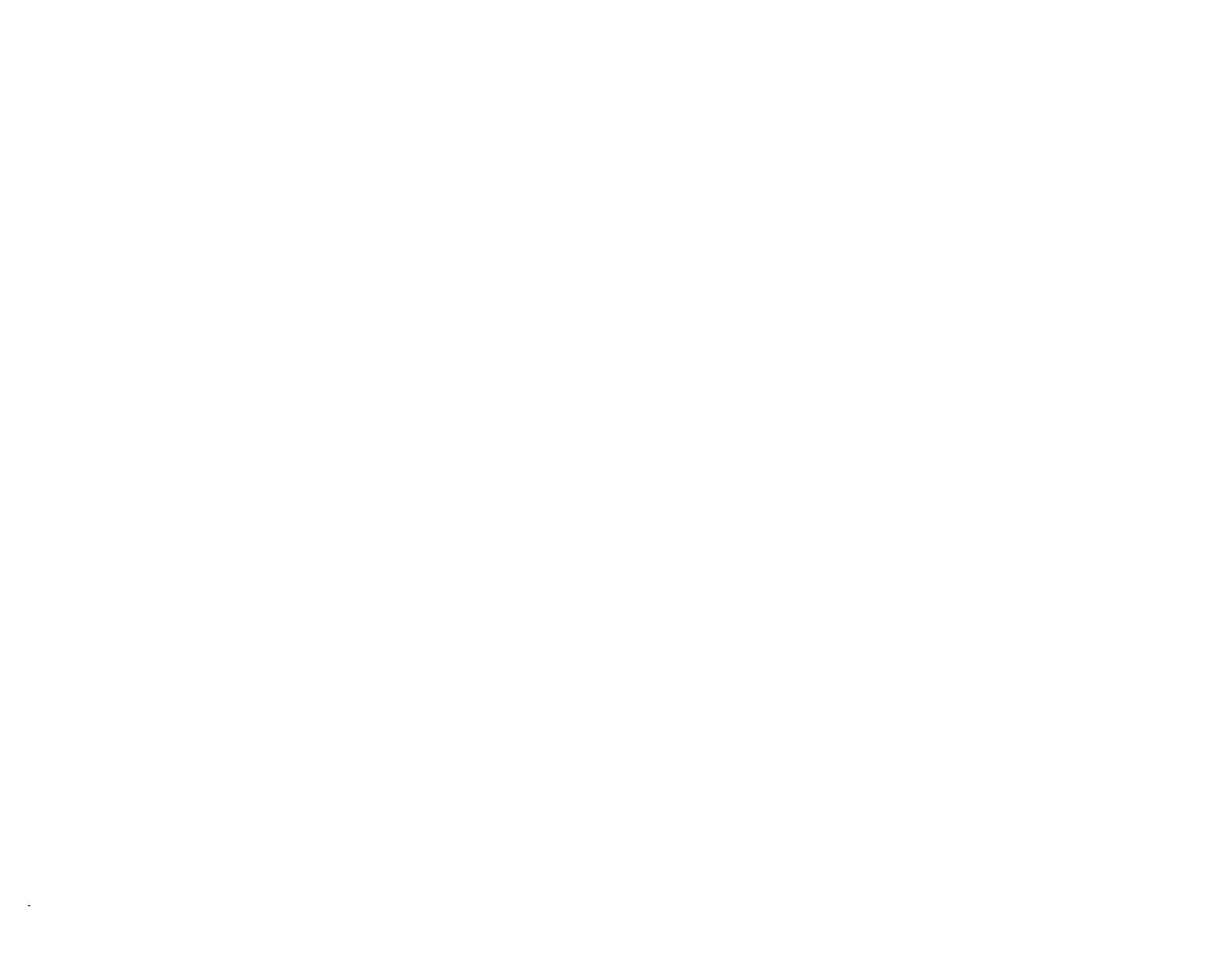|                    | <b>Licence Business Name</b>                                | <b>Address</b>                                       | <b>Licence Type/Sub</b>                    |                                                    |
|--------------------|-------------------------------------------------------------|------------------------------------------------------|--------------------------------------------|----------------------------------------------------|
| <b>Issue Date:</b> |                                                             | June 23, 2015                                        |                                            |                                                    |
| 15 703337          | Hanor Luxury Goods Cleaning                                 | 4000 No 3 Rd Unit 2115 Richmond BC V6X 0J8           | Service Use                                |                                                    |
| 15 703420          | <b>KRU Baby</b>                                             | 6111 Tiffany Blvd Unit 12 Richmond BC V7C 4Y7        | Service Use                                | Home Occupation                                    |
| <b>Issue Date:</b> |                                                             | <b>June 24, 2015</b>                                 |                                            |                                                    |
| 15 703427          | <b>Metric Civil Contactors Ltd</b>                          | 44335 YALE RD UNIT A2 CHILLIWACK BC V2R 4H2          | Service Use                                | <b>General Contractor</b>                          |
| 15 703586          | Yi Jia Decorations Ltd                                      | 5303 DOMINION ST BURNABY BC V5G 1E1                  | Service Use                                | <b>General Contractor</b>                          |
| 15 703582          | The Capilano Tea House and<br><b>Botanical Soda Company</b> | 7899 Templeton Station Rd Unit 1033 Richmond V7B 0B7 | Mercantile Use                             | <b>Retail Trading</b>                              |
| 15 702288          | <b>Eco Service Express Shop</b>                             | 6551 No 3 Rd Richmond BC V6Y 2B6                     | Service Use                                |                                                    |
| 15 703576          | World Kitchen Canada (EHI) Inc                              | 7899 Templeton Station Rd Unit 1030 Richmond V7B 0B7 | Mercantile Use                             | <b>Retail Trading</b>                              |
| 15 703607          | Vida Construction Ltd                                       | 8600 Doulton PI Richmond BC V7C 5A3                  | <b>Inter-Municipal Business</b><br>Licence | <b>General Contractor</b>                          |
| 15 703575          | <b>Meetech Construction</b>                                 | 7573 17TH AVE BURNABY BC V3N 1L6                     | Service Use                                | <b>General Contractor</b>                          |
| 15 703570          | United Design Co Ltd                                        | 10839 Granville Ave Richmond BC V6Y 1R5              | Service Use                                | Home Occupation                                    |
| 15 703605          | Vida Construction Ltd                                       | 8600 Doulton PL Richmond BC V7C 5A3                  | Service Use                                | <b>General Contractor</b>                          |
| 15 702916          | UNO International                                           | 6900 Graybar Rd Unit 3225 Richmond BC V6W 0A5        | Service Use                                |                                                    |
| 15 702822          | Accountable Mortgage<br><b>Investment Corp</b>              | 4000 No 3 Rd Unit 6245 Richmond BC V6X 0J8           | Service Use                                |                                                    |
| 15 702821          | Global Fortune Investment<br>Group Inc                      | 6081 No 3 Rd Unit 626 Richmond BC V6Y 2B2            | Service Use                                |                                                    |
| 15 702510          | Pink Ladies Event Planning Inc                              | 4611 Viking Way Unit 260 Richmond BC V6V 2K9         | Service Use                                |                                                    |
| 15 702106          | Wolf Totem                                                  | 3700 No 3 Rd Unit 2055 Richmond BC V6X 3X2           | Mercantile Use                             | <b>Retail Trading</b>                              |
| 15 699896          | VACEC                                                       | 8580 Alexandra Rd Unit 1110 Richmond BC V6X 4B3      | Service Use                                |                                                    |
| 15 699495          | <b>IGO Holiday Ltd</b>                                      | 8833 Odlin Cr Unit 220 Richmond BC V6X 3Z7           | Service Use                                | <b>Travel Agency</b>                               |
| 15 702797          | Andreas E Kuntze Law<br>Corporation                         | 6081 No 3 Rd Unit 828 Richmond BC V6Y 2B2            | Service Use                                |                                                    |
| <b>Issue Date:</b> |                                                             | June 25, 2015                                        |                                            |                                                    |
| 15 697984          | Hing Long Commercial Laundry<br>Ltd                         | 5660 Cedarbridge Way Richmond BC V6X 2A7             | Service Use                                |                                                    |
| 14 680963          | Yuanhui Construction Ltd                                    | 6878 SOUTHPOINT DR UNIT 64 BURNABY BC V3N 5E4        | Service Use                                | <b>General Contractor</b>                          |
| 15 694840          | Marjan Medical Laser Inc                                    | 4000 No 3 Rd Unit 1130 Richmond BC V6X 0J8           | Service Use                                |                                                    |
| 15 695528          | Wanxin International Trading                                | 3071 No 5 Rd Richmond BC V6X 2T4                     | Service Use                                |                                                    |
| 15 702954          | The Boss Bakery & Restaurant<br>Ltd                         | 8120 No 2 Rd Unit 180 Richmond BC V7C 5J8            | Assembly Use Group 1                       | <b>Food Service</b><br>Establishment, Take-<br>Out |
|                    | 15 703423 Health Plus                                       | 11786 River Rd Unit 116 Richmond BC V6X 3Z3          | Mercantile Use                             | Wholesale Trading                                  |
|                    | 15 703518 Rocky Global Trading Ltd                          | 4540 No 3 Rd Unit 1340 Richmond BC V6X 4E4           | Service Use                                |                                                    |
|                    | 15 697344 Rocky Global Trading Ltd                          | 4540 No 3 Rd Unit 1340 Richmond BC V6X 4E4           | Mercantile Use                             | <b>Retail Trading</b>                              |
| <b>Issue Date:</b> |                                                             | June 26, 2015                                        |                                            |                                                    |
|                    | 15 704589 Houzelf Tech Limited                              | 6780 Buswell St Unit 203 Richmond BC V6Y 2Y7         | Service Use                                | Home Occupation                                    |
| <b>Issue Date:</b> |                                                             | <b>June 29, 2015</b>                                 |                                            |                                                    |
|                    | 15 704587 Nextgen Developments Ltd                          | 14129 100A AVE SURREY BC V3T 1K6                     | Service Use                                | <b>General Contractor</b>                          |
| September 7, 2016  |                                                             |                                                      | Page 28 of 57                              |                                                    |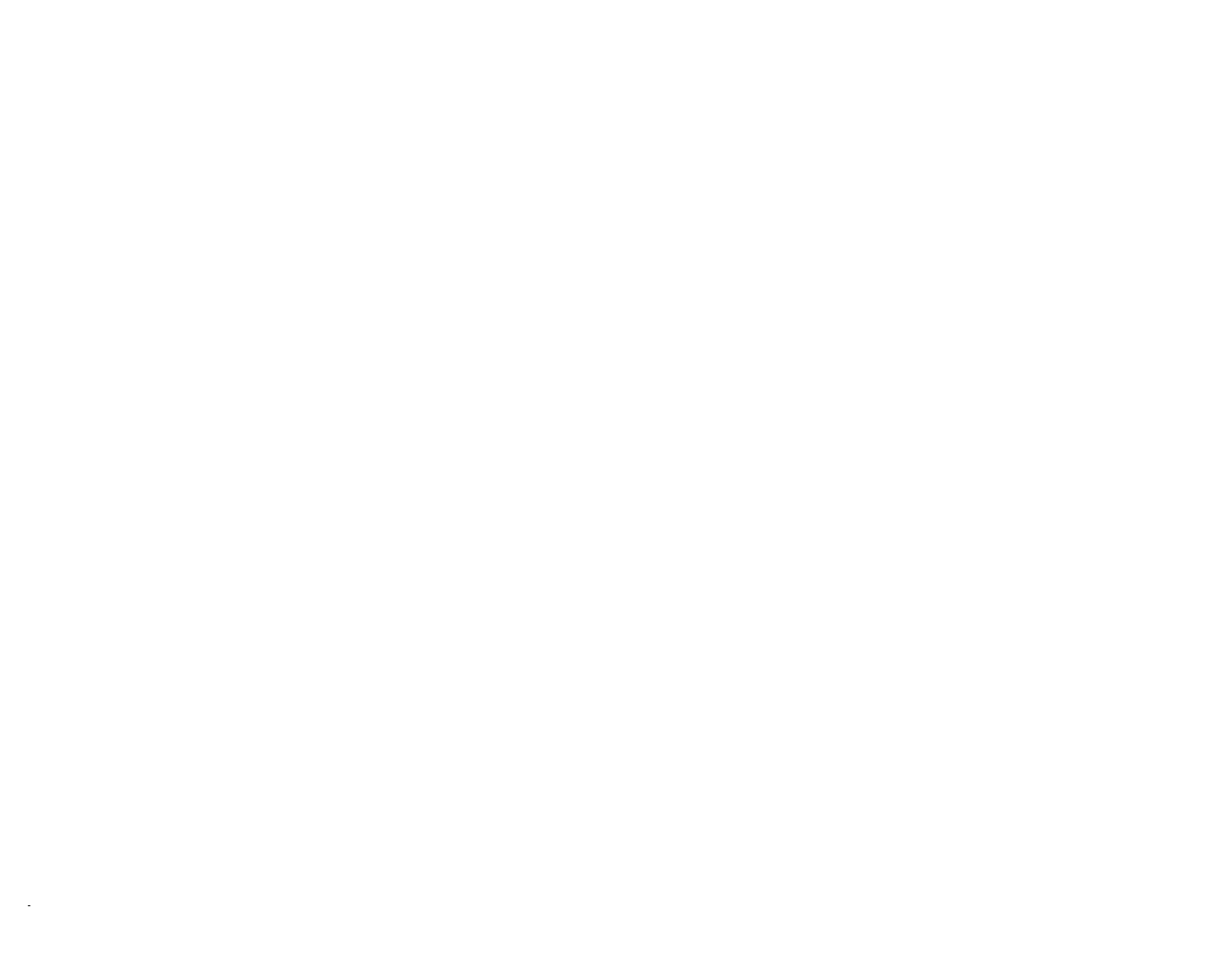|                    | <b>Licence Business Name</b>                           | <b>Address</b>                                        | <b>Licence Type/Sub</b> |                                               |
|--------------------|--------------------------------------------------------|-------------------------------------------------------|-------------------------|-----------------------------------------------|
| 15 704691          | Diamond Parking/DPS #4865                              | 8120 Granville Ave Richmond BC V6Y 1P3                | Service Use             | <b>Parking Enforcement</b><br><b>Business</b> |
| 15 704623          | Live West Irrigation and<br>Landscaping Lighting       | 6698 BRANDFORD AVE BURNABY BC V5E 2S1                 | Service Use             |                                               |
| 15 704618          | Mainland Technical Services Inc                        | 23171 Willett Ave Richmond BC V6V 3C6                 | Service Use             | Home Occupation                               |
| 15 704601          | <b>Fabulous Moments</b>                                | 10051 Shell Rd Richmond BC V7A 3W4                    | Service Use             | Home Occupation                               |
| 15 702260          | Parada One Design Corp                                 | 11120 Bridgeport Rd Unit 120 Richmond BC V6X 1T2      | Mercantile Use          | <b>Wholesale Trading</b>                      |
| 15 703197          | <b>Interior Space</b>                                  | 5900 No 3 Rd Unit 300 Richmond BC V6X 3P7             | Service Use             |                                               |
| 15 702889          | 4G Communications                                      | 4380 No 3 Rd Unit 1180 Richmond BC V6X 3V7            | Mercantile Use          | <b>Retail Trading</b>                         |
| 15 702738          | <b>CRDS Technology Group Inc</b>                       | 4611 Viking Way Unit 188 Richmond BC V6V 2K9          | Service Use             |                                               |
| 15 702732          | Reluxe Equipment Inc                                   | 5300 No 3 Rd Unit 830 Richmond BC V6X 2X9             | Mercantile Use          | <b>Retail Trading</b>                         |
| 15 704535          | 1040766 BC Ltd                                         | 9580 Saunders Rd Richmond BC V7A 2B4                  | Service Use             | <b>General Contractor</b>                     |
| 15 704615 Adverfly |                                                        | 22140 McLean Ave Richmond BC V6V 2P3                  | Service Use             | Home Occupation                               |
| <b>Issue Date:</b> |                                                        | <b>June 30, 2015</b>                                  |                         |                                               |
| 15 700287          | Rainbow Ice Cream                                      | 30 CAPILANO WAY UNIT 17 NEW WESTMINSTER BC<br>V3L 5M3 | Assembly Use Group 1    | <b>Food Peddlers</b>                          |
| 15 704754          | Mountain Warehouse Outdoor<br>(Canada) Limited         | 7899 Templeton Station Rd Unit 1014 Richmond V7B 0B7  | Mercantile Use          | <b>Retail Trading</b>                         |
| 15 704744          | <b>Everlight Construction &amp;</b><br>Development Ltd | 8080 Bowcock Rd Richmond BC V6Y 1B9                   | Service Use             | <b>General Contractor</b>                     |
| 15 704708          | Miss Techy Electronics                                 | 6220 Blundell Rd Unit 207 Richmond BC V7C 4P5         | Service Use             | Home Occupation                               |
| 15 704652          | Accurate Plg & Htg                                     | 10171 KENT RD CHILLIWACK BC V2P 5X5                   | Service Use             | <b>Plumbing Contractor</b>                    |
| 15 700851          | I Auto Haus Sales and Leasing                          | 10740 Cambie Rd Unit 610 Richmond BC V6X 1K8          | Mercantile Use          | Automobile Dealer                             |
| 15 704781          | Gaetz Built Homes Ltd                                  | 3888 Richmond St Richmond BC V7E 2W8                  | Service Use             | <b>General Contractor</b>                     |
| 15 704518          | Goldbrick Holdings Inc                                 | 11480 Thorpe Rd Richmond BC V6X 1J9                   | Service Use             | Home Occupation                               |
| <b>Issue Date:</b> |                                                        | <b>July 2, 2015</b>                                   |                         |                                               |
| 15 703066          | Yuno & Luka 2015 Shop                                  | 4000 No 3 Rd Unit 3160 Richmond BC V6X 0J8            | Mercantile Use          | <b>Retail Trading</b>                         |
| 14 663623          | Access Pacific Enterprises Ltd                         | 11280 Twigg PI Unit 128 Richmond BC V6V 0A6           | Mercantile Use          | <b>Wholesale Trading</b>                      |
|                    | 15 702472 Global RESP Corporation                      | 5811 Cooney Rd Unit 600 Richmond BC V6X 3M1           | Service Use             |                                               |
| <b>Issue Date:</b> |                                                        | <b>July 3, 2015</b>                                   |                         |                                               |
| 15 700317          | Time College Group Inc                                 | 3700 No 3 Rd Unit 1030 Richmond BC V6X 3X2            | Assembly Use Group 3    | <b>Education Institution</b>                  |
| 15 702608          | DC Skin & Laser Centre                                 | 5890 No 3 Rd Unit 130 Richmond BC V6X 3P6             | Service Use             |                                               |
|                    | 15 704877 Trim Interior Contracting Ltd                | 35 PARKSIDE DR HOLLAND LANDING ON L9N 1G2             | Service Use             | <b>General Contractor</b>                     |
|                    | 15 704878 All-Pro Services Ltd                         | 2552 DAVIES AVE PORT COQUITLAM BC V3C 2J9             | Service Use             | Gas Contractor                                |
|                    | 15 704895 Care Pest Control                            | 3888 NORTH FRASER WAY UNIT 1 BURNABY BC V5J<br>5H6    | Service Use             | <b>General Contractor</b>                     |
|                    | 15 704970 BC Finest Global                             | 9988 Aquila Rd Richmond BC V7A 3R2                    | Service Use             | Home Occupation                               |
|                    | 15 704976 Secure City Systems Ltd                      | 11892 232 ST MAPLE RIDGE BC V2X 6S9                   | Service Use             | <b>General Contractor</b>                     |
| <b>Issue Date:</b> |                                                        | <b>July 6, 2015</b>                                   |                         |                                               |
| 15 704873          | Ralph Lauren Canada LP                                 | 7899 Templeton Station Rd Unit 1001 Richmond V7B 0B7  | Mercantile Use          | <b>Retail Trading</b>                         |
| 15 705039          | <b>Tasty Rice Noodles</b>                              | 3779 Sexsmith Rd Unit 1118 Richmond BC V6X 3Z9        | Assembly Use Group 1    | <b>Food Service</b><br>Establishment          |
|                    |                                                        |                                                       |                         |                                               |

 $\overline{\phantom{0}}$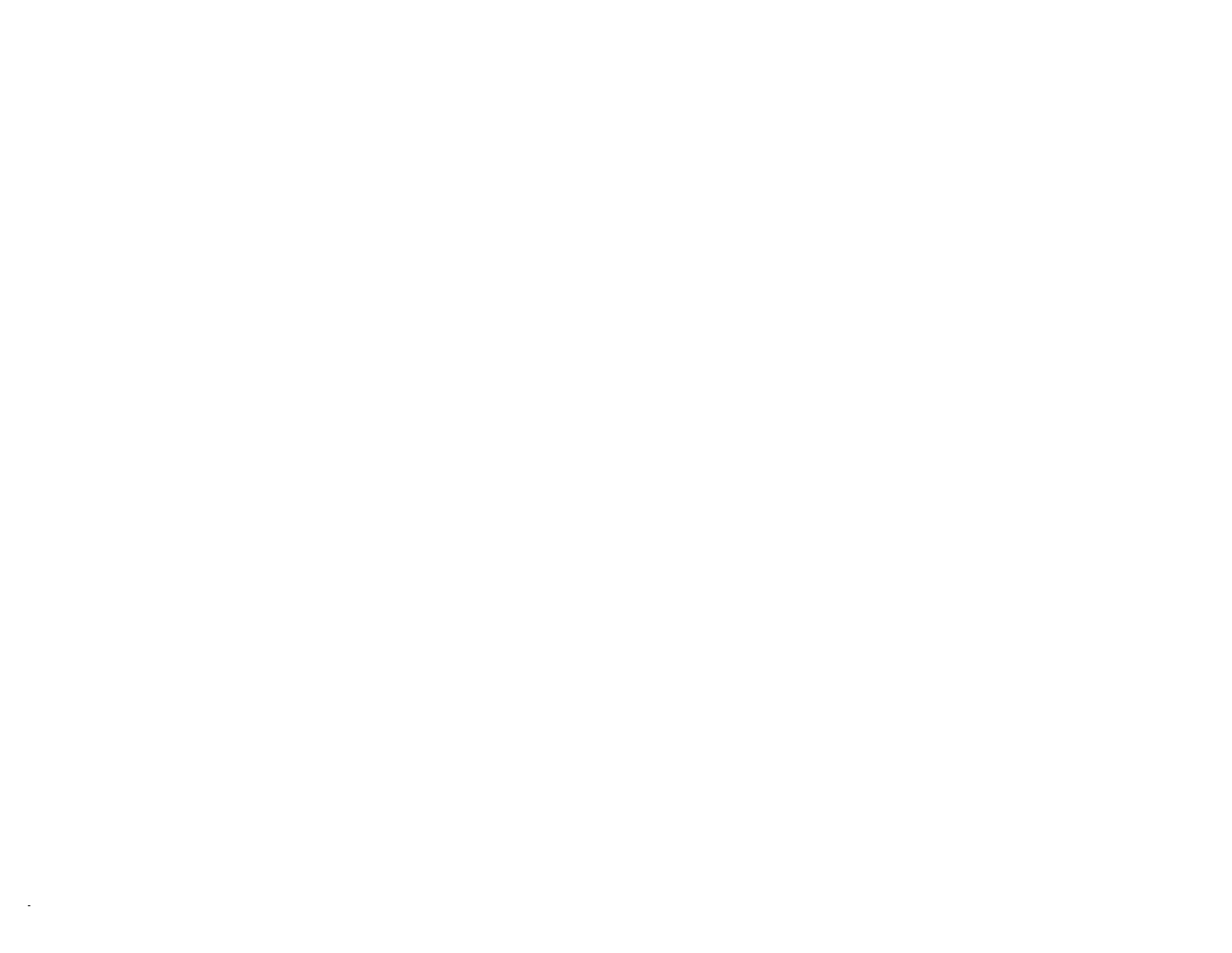|                    | <b>Licence Business Name</b>                                           | <b>Address</b>                                       | <b>Licence Type/Sub</b>             |                                                    |
|--------------------|------------------------------------------------------------------------|------------------------------------------------------|-------------------------------------|----------------------------------------------------|
| <b>Issue Date:</b> |                                                                        | <b>July 7, 2015</b>                                  |                                     |                                                    |
| 15 702744          | Xing Lin Acupunture &<br><b>Traditional Chinese Medicine</b><br>Clinic | 8171 Leslie Rd Unit 130 Richmond BC V6X 1E4          | Service Use                         |                                                    |
| 15 702745          | Union Bay Seafood Ltd                                                  | 2288 No 5 Rd Unit 170 Richmond BC V6X 2T1            | Industrial/Manufacturing<br>Use     |                                                    |
| 15 704187          | Wirtz Beverage Canada Inc                                              | 13151 Vanier PI Unit 170 Richmond BC V6V 2J1         | Mercantile Use                      | <b>Wholesale Trading</b>                           |
| <b>Issue Date:</b> |                                                                        | <b>July 8, 2015</b>                                  |                                     |                                                    |
| 15 703335          | Fangzhou Consulting Ltd                                                | 4000 No 3 Rd Unit 6245 Richmond BC V6X 0J8           | Service Use                         |                                                    |
| 15 705016          | <b>Stone Solutions</b>                                                 | 8511 Ackroyd Rd Unit 105 Richmond BC V6X 3E7         | Service Use                         | <b>General Contractor</b>                          |
| 15 705164          | 4U Financial Services Co                                               | 5635 Lackner Cr Richmond BC V7E 6A5                  | Service Use                         | Home Occupation                                    |
| 15 705192          | Dragon's Nest Moving Services                                          | 6780 Buswell St Unit 314 Richmond BC V6Y 2Y7         | Service Use                         | Home Occupation                                    |
| 15 705197          | Peoples Jewellers Outlet #5545                                         | 7899 Templeton Station Rd Unit 1060 Richmond V7B 0B7 | Mercantile Use                      | <b>Retail Trading</b>                              |
| <b>Issue Date:</b> |                                                                        | <b>July 9, 2015</b>                                  |                                     |                                                    |
| 15 705194          | Digital World Supplies Ltd                                             | 4000 No 3 Rd Unit 1195 Richmond BC V6X 0J8           | Service Use                         |                                                    |
| 15 705171          | <b>ALPATS Immigration Services</b>                                     | 9333 Sills Ave Unit 34 Richmond BC V6Y 4K8           | Service Use                         | Home Occupation                                    |
| 15 705250          | Jenpon Construction Group Ltd                                          | 196 W 44TH AVE VANCOUVER BC V5Y 2V4                  | Service Use                         | <b>General Contractor</b>                          |
| 15 705234          | Armani Outlet                                                          | 7899 Templeton Station Rd Unit 1002 Richmond V7B 0B7 | Mercantile Use                      | <b>Retail Trading</b>                              |
| 15 705213          | David Klaeboe                                                          | 11671 FRASER ST UNIT 507 MAPLE RIDGE BC V2X<br>6C4   | Service Use                         | <b>Plumbing Contractor</b>                         |
| 15 705206          | L & Z Faith Stone Ltd                                                  | 11393 Steveston Hwy Unit 30 Richmond BC V7A 1N8      | Service Use                         | <b>General Contractor</b>                          |
| 15 705205          | Jaiman Construction Ltd                                                | 3671 Rees Rd Richmond BC V6X 2S4                     | Service Use                         | <b>General Contractor</b>                          |
| 15 705169          | Khakh Landscaping                                                      | 14212 62A AVE SURREY BC V3X 0B6                      | Service Use                         | <b>General Contractor</b>                          |
| 15 695096          | Vancity Appliances Ltd                                                 | 2900 Simpson Rd Unit 3 Richmond BC V6X 2P9           | Mercantile Use                      | <b>Retail Trading</b>                              |
| 15 705146          | Henryson Development Ltd                                               | 8061 12TH AVE BURNABY BC V3N 2K9                     | Service Use                         | <b>General Contractor</b>                          |
| 15 703391          | Satisfaction Education Ltd                                             | 4000 No 3 Rd Unit 3210 Richmond BC V6X 0J8           | Assembly Use Group 3                | <b>Education Institution</b>                       |
| 15 702985          | <b>Thompson Rivers University</b>                                      | 8360 Bridgeport Rd Unit 202 Richmond BC V6X 3C7      | Assembly Use Group 3                | <b>Education Institution</b>                       |
| 15 702573          | SF Consulting Services Ltd                                             | 13680 Bridgeport Rd Unit 9 Richmond BC V6V 1V3       | Service Use                         |                                                    |
| <b>Issue Date:</b> |                                                                        | <b>July 10, 2015</b>                                 |                                     |                                                    |
|                    | 15 705126 Dinner By Bayan                                              | 7899 Templeton Station Rd Richmond V7B 0B7           | Assembly Use Group 1                | <b>Food Service</b><br>Establishment, Take-<br>Out |
|                    | 15 705270 National Electric                                            | 2995 140 ST SURREY BC V4P 2C3                        | Service Use                         | <b>Electrical Contractor</b>                       |
| 15 705283          | 1024994 BC Ltd                                                         | 22788 Westminster Hwy Unit 10 Richmond BC V6V 0B1    | Inter-Municipal Business<br>Licence | <b>General Contractor</b>                          |
| 15 705286          | Lynne Werker Architect                                                 | 825 HENDECOURT RD NORTH VANOUCER BC V7K<br>2X5       | Service Use                         |                                                    |
| 15 705321          | The Man in the High Castle                                             | 4210 PHILLIPS AVE BURNABY BC V5A 2X2                 | Service Use                         |                                                    |
| 15 705330          | Wongu Jeong Company                                                    | 6311 Danube Rd Richmond BC V7C 3H8                   | Service Use                         | Home Occupation                                    |
| 15 703531          | Heritage Canadian Bakery Inc                                           | 7899 Templeton Station Rd Unit 1204 Richmond V7B 0B7 | Assembly Use Group 1                | Food Service<br>Establishment, Take-<br>Out        |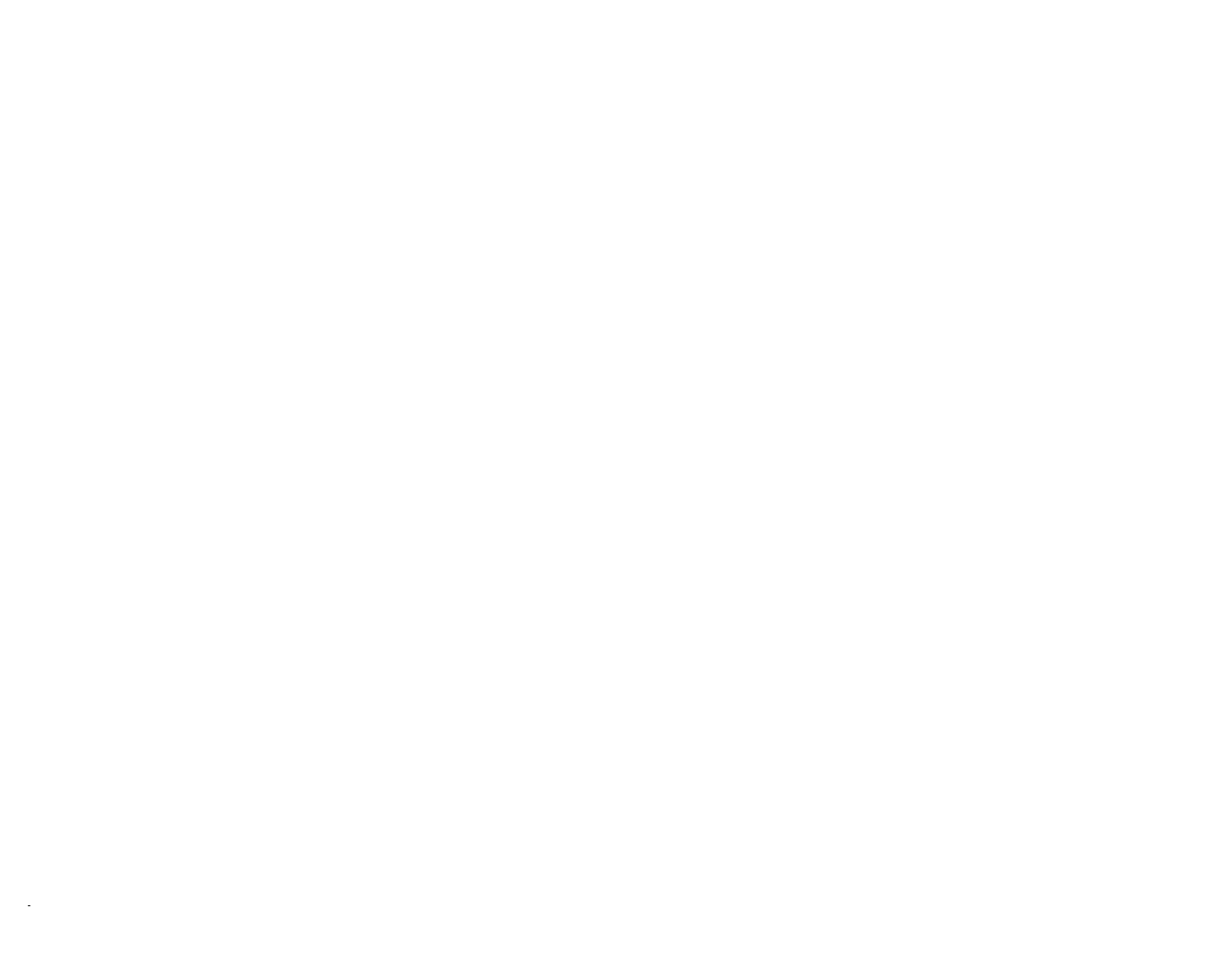|                    | <b>Licence Business Name</b>                                       | <b>Address</b>                                                               | <b>Licence Type/Sub</b>         |                                                    |
|--------------------|--------------------------------------------------------------------|------------------------------------------------------------------------------|---------------------------------|----------------------------------------------------|
| 15 705358          | Commander Warehouse<br><b>Equipment Ltd</b>                        | 930 W 1ST ST UNIT 119 NORTH VANCOUVER BC V7P<br>3N4                          | Service Use                     | <b>General Contractor</b>                          |
| 15 705354          | Kimberly N Changfoot Co                                            | 7360 Heather St Unit 6 Richmond BC V6Y 2P6                                   | Service Use                     | Home Occupation                                    |
| 15 705333          | Tony Razak                                                         | 1865 W 62ND AVE VANCOUVER BC V6P 2G3                                         | Service Use                     | <b>General Contractor</b>                          |
| 15 701880          | Grits Tools Ltd                                                    | 11171 Horseshoe Way Unit 14 Richmond BC V7A 4S5                              | Mercantile Use                  | <b>Wholesale Trading</b>                           |
| 15 703483          | Naaco Pops Up                                                      | 7899 Templeton Station Rd Unit 1204 Richmond V7B 0B7                         | Assembly Use Group 1            | <b>Food Service</b><br>Establishment, Take-<br>Out |
| 14 677633          |                                                                    | Purple Grape Wineworks (BC) Inc 6753 Graybar Rd Unit 120 Richmond BC V6W 1H7 | Industrial/Manufacturing<br>Use |                                                    |
| 15 690325          | Beans 2 Machines                                                   | 4100 Danforth Dr Richmond BC V6X 2X2                                         | Service Use                     | Home Occupation                                    |
| 15 697490          | <b>Champion Horse Blankets</b>                                     | 12520 Horseshoe Way Unit 143 Richmond BC V7A 5K3                             | Mercantile Use                  | <b>Wholesale Trading</b>                           |
| 15 701934          | Earth Wind & Spa                                                   | 12420 No 1 Rd Unit 180 Richmond BC V7E 6N2                                   | Service Use                     |                                                    |
| 15 702945          | Scorpio's M Dessert                                                | 8580 Alexandra Rd Unit 1200 Richmond BC V6X 4B3                              | Assembly Use Group 1            | <b>Food Service</b><br>Establishment, Take-<br>Out |
| 15 703139          | Nice Vice Creamery                                                 | 7899 Templeton Station Rd Unit 1069 Richmond V7B 0B7                         | Assembly Use Group 1            | <b>Food Service</b><br>Establishment               |
| 15 703399          | Whiskey Six BBQ Inc                                                | 7899 Templeton Station Rd Unit 1204 Richmond V7B 0B7                         | Assembly Use Group 1            | <b>Food Service</b><br>Establishment, Take-<br>Out |
| 15 703429          | 5entidosevens Inc                                                  | 7899 Templeton Station Rd Richmond V7B 0B7                                   | Assembly Use Group 1            | <b>Food Service</b><br>Establishment, Take-<br>Out |
| 15 703479          | Hugo's Churros/Hugo's Tacos                                        | 7899 Templeton Station Rd Unit 1204 Richmond V7B 0B7 Assembly Use Group 1    |                                 | <b>Food Service</b><br>Establishment, Take-<br>Out |
| <b>Issue Date:</b> |                                                                    | <b>July 13, 2015</b>                                                         |                                 |                                                    |
|                    | 15 705357 D T H Western Pacific<br><b>Construction Ltd</b>         | 3230 HARWOOD AVE COQUITLAM BC V3E 1T8                                        | Service Use                     | <b>General Contractor</b>                          |
| 15 705351          | Tian Jing                                                          | 6251 No 6 Rd Richmond BC V6W 1C7                                             | Service Use                     | <b>General Contractor</b>                          |
| 06 259138          | Hamza Demolition Ltd                                               | 11640 Aztec St Richmond BC V6X 1H8                                           | Service Use                     | <b>General Contractor</b>                          |
| 15 705359          | <b>Catalina's Cleaning Service</b>                                 | 1828 E 49TH AVE VANCOUVER BC V5P 1T3                                         | Service Use                     |                                                    |
| 15 705417          | Refined Wine Tasting Export Co                                     | 10420 Shepherd Dr Richmond BC V6X 4C3                                        | Service Use                     | Home Occupation                                    |
| 15 704709          | Neo Immigration Service Inc                                        | 5811 Cooney Rd Unit 305 Richmond BC V6X 3M1                                  | Service Use                     |                                                    |
| 15 699894          | L Remember Fashion                                                 | 4000 No 3 Rd Unit 2235 Richmond BC V6X 0J8                                   | Mercantile Use                  | <b>Retail Trading</b>                              |
| 14 677995          | Aspiration International<br>Education Ltd                          | 4000 No 3 Rd Unit 2210 Richmond BC V6X 0J8                                   | Service Use                     |                                                    |
|                    | 13 629735 Ming Yuan Lighting Ltd                                   | 3771 Jacombs Rd Unit 555 Richmond BC V6V 2L9                                 | Service Use                     |                                                    |
| 15 705361          | Vancouver PR-Card Renewal<br>and Citizenship Application<br>Centre | 5811 Cooney Rd Unit 305 Richmond BC V6X 3M1                                  | Service Use                     |                                                    |
| 15 705224 QPet     |                                                                    | 4000 No 3 Rd Unit 2245 Richmond BC V6X 0J8                                   | Mercantile Use                  | <b>Retail Trading</b>                              |
| <b>Issue Date:</b> |                                                                    | <b>July 14, 2015</b>                                                         |                                 |                                                    |
| 15 705331 Japadog  |                                                                    | 7899 Templeton Station Rd Unit 1204 Richmond V7B 0B7 Assembly Use Group 1    |                                 | <b>Food Service</b><br>Establishment, Take-<br>Out |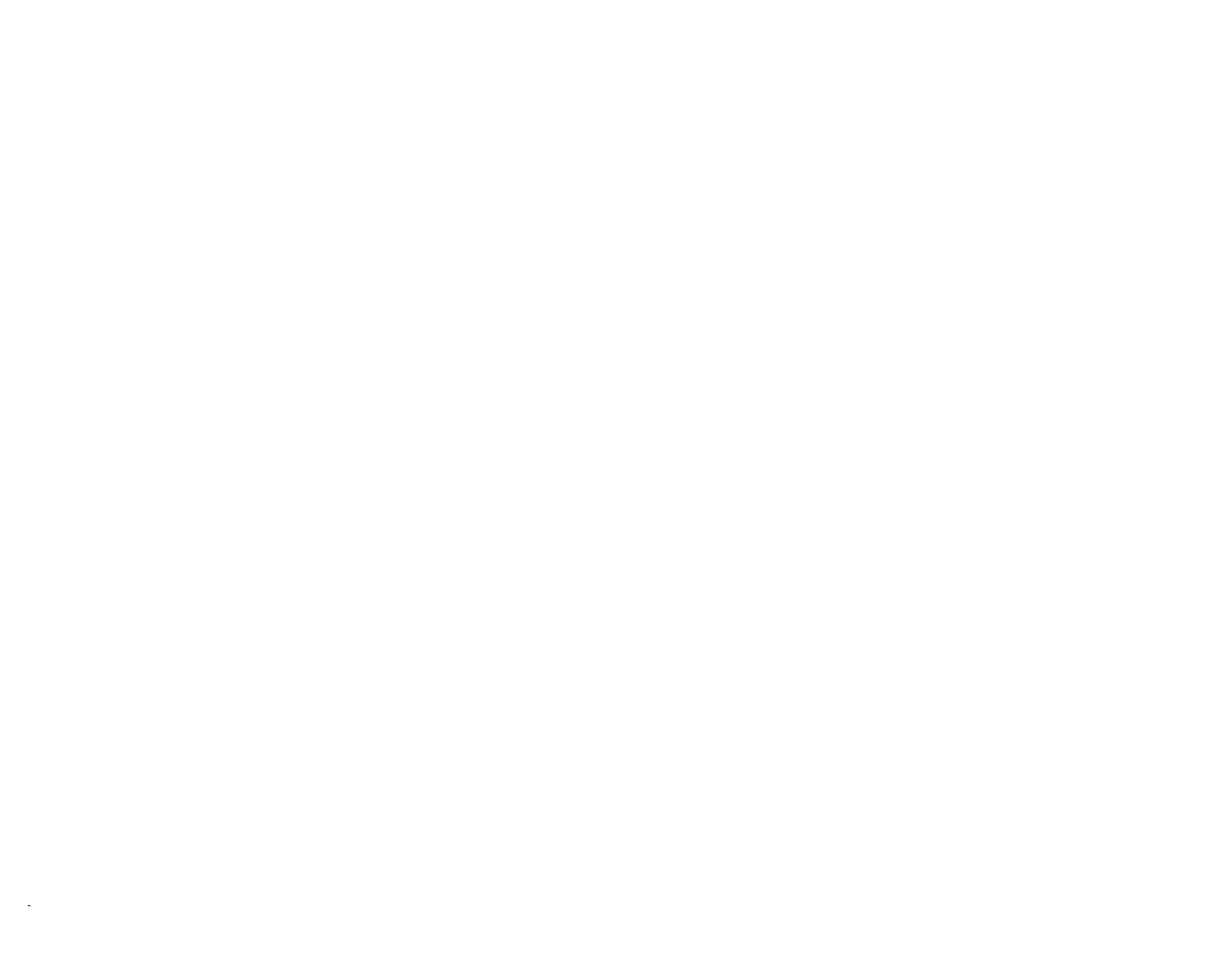|                    | <b>Licence Business Name</b>                                | <b>Address</b>                                                                  | <b>Licence Type/Sub</b>                    |                                                    |
|--------------------|-------------------------------------------------------------|---------------------------------------------------------------------------------|--------------------------------------------|----------------------------------------------------|
| 15 705578          | Desigual                                                    | 7899 Templeton Station Rd Unit 1026 Richmond V7B 0B7                            | Mercantile Use                             | <b>Retail Trading</b>                              |
| 15 705558          | Icon Drywall Inc                                            | 34334 FOREST TERRANCE UNIT 300 ABBOTSFORD<br>BC V2S 1G7                         | Service Use                                | <b>General Contractor</b>                          |
| 15 705535          | Altissima Plumbing & Gas Ltd                                | 3230 SADDLE ST ABBOTSFORD BC V2S 4X3                                            | Service Use                                | <b>Plumbing Contractor</b>                         |
| 15 705456          | Concept to Creation Construction                            | 12871 Railway Ave Unit 217 Richmond BC V7E 6K3                                  | Service Use                                | <b>General Contractor</b>                          |
| 15 705221          | Nike McArthurglen                                           | 7899 Templeton Station Rd Unit 1098 Richmond V7B 0B7                            | Mercantile Use                             | <b>Retail Trading</b>                              |
| 15 703469          | Vantosave Investment Inc                                    | 4000 No 3 Rd Unit 1150 Richmond BC V6X 0J8                                      | Mercantile Use                             | <b>Retail Trading</b>                              |
| 15 703130          | <b>Onsen Cosmetics</b>                                      | 6551 No 3 Rd Richmond BC V6Y 2B6                                                | Mercantile Use                             | Retail Trading                                     |
| 15 703070          | Canada Dongguan<br>(Americas) General Business<br>Group Inc | 13500 Maycrest Way Unit 235 Richmond BC V6V 2N8                                 | Service Use                                |                                                    |
| 15 705458          |                                                             | Concept to Creation Construction 12871 Railway Ave Unit 217 Richmond BC V7E 6K3 | <b>Inter-Municipal Business</b><br>Licence | <b>General Contractor</b>                          |
| <b>Issue Date:</b> |                                                             | <b>July 15, 2015</b>                                                            |                                            |                                                    |
| 15 690710          | <b>Smart Trading North America</b>                          | 12855 Clarke PI Unit 170 Richmond BC V6V 2H9                                    | Mercantile Use                             | <b>Wholesale Trading</b>                           |
| 15 705615          | <b>Fleck Contracting Ltd</b>                                | 757 E 38TH AVE VANCOUVER BC V5W 1H9                                             | Service Use                                | <b>General Contractor</b>                          |
| 15 705676          | Hugo Boss Canada Inc                                        | 7899 Templeton Station Rd Unit 1078 Richmond V7B 0B7                            | Mercantile Use                             | <b>Retail Trading</b>                              |
| 15 705649          | Geox Canada Inc                                             | 7899 Templeton Station Rd Unit 1020 Richmond V7B 0B7                            | Mercantile Use                             | Retail Trading                                     |
| 15 705626          | Trendy Group Sign & Printing Co<br>Ltd                      | 5532 JOYCE ST VANCOUVER BC V5R 4H6                                              | Service Use                                | <b>General Contractor</b>                          |
| 15 705618          | Smart Fix Asphalt Infrared Repair                           | 17458 103 AVE EDMONTON AB T5S 2C8                                               | Service Use                                | <b>General Contractor</b>                          |
| 15 705416          | <b>Ursids Boutique Corp</b>                                 | 4000 No 3 Rd Unit 2170 Richmond BC V6X 0J8                                      | Mercantile Use                             | <b>Retail Trading</b>                              |
| 15 704617          | Mr J                                                        | 8077 Alexandra Rd Unit 205 Richmond BC V6X 1C3                                  | Assembly Use Group 3                       | Commercial<br>Entertainment                        |
| 15 703604          | Marksam (Canada) Holdings Co<br>Ltd                         | 8833 Odlin Cr Unit 100 Richmond BC V6X 3Z7                                      | Service Use                                |                                                    |
| 15 700766          | Victoria Visa Services Ltd                                  | 4000 No 3 Rd Unit 5070 Richmond BC V6X 0J8                                      | Service Use                                |                                                    |
| 15 705593          | Think Kitchen                                               | 7899 Templeton Station Rd Unit 1016 Richmond V7B 0B7 Mercantile Use             |                                            | Retail Trading                                     |
| <b>Issue Date:</b> |                                                             | <b>July 16, 2015</b>                                                            |                                            |                                                    |
| 15 705737          | Levi Strauss & Co (Canada) Inc                              | 7899 Templeton Station Rd Unit 1104 Richmond V7B 0B7                            | Mercantile Use                             | Retail Trading                                     |
| 15 705783          | Abco Railings Ltd                                           | PO BOX 144 MAPLE RIDGE BC V2X 7E9                                               | Service Use                                | <b>General Contractor</b>                          |
| 15 705780          | <b>Efinity Consulting Ltd</b>                               | 8440 Dayton Crt Richmond BC V6Y 3H6                                             | <b>Inter-Municipal Business</b><br>Licence | <b>General Contractor</b>                          |
| 15 705779          | <b>Efinity Consulting Ltd</b>                               | 8440 Dayton Crt Richmond BC V6Y 3H6                                             | Service Use                                | Home Occupation                                    |
|                    | 15 705746 Spirit Enterprises Ltd                            | 8880 No 1 Rd Unit 113 Richmond BC V7C 4C3                                       | Service Use                                | <b>General Contractor</b>                          |
| 15 705610          | Viking Seafoods Ltd                                         | 12820 Trites Rd Richmond BC V7E 3R8                                             | Service Use                                |                                                    |
| 15 705492          | Simply Divine Catering Ltd                                  | 7899 Templeton Station Rd Unit 1204 Richmond V7B 0B7                            | Assembly Use Group 1                       | <b>Food Service</b><br>Establishment, Take-<br>Out |
| 15 705280          | Su Hui Da Money Exchange Ltd                                | 6620 No 3 Rd Richmond BC V6Y 2C2                                                | Service Use                                |                                                    |
| 15 704801          | L'Oliveraie Quality Whole Foods<br>Inc                      | 3771 Jacombs Rd Unit 330 Richmond BC V6V 2L9                                    | Service Use                                |                                                    |
| 15 702617          | Safetecton Inc                                              | 11771 Horseshoe Way Unit 1 Richmond BC V7A 4V4                                  | Service Use                                |                                                    |
| 15 699476          | Echello Inc                                                 | 12800 Bathgate Way Unit 8 Richmond BC V6V 1Z4                                   | Service Use                                |                                                    |
| 15 705777          | Riverside Ironwork Canada Inc                               | 1400 LLOYD AVE NORTH VANCOUVER BC V7P 3J9                                       | Service Use                                | <b>General Contractor</b>                          |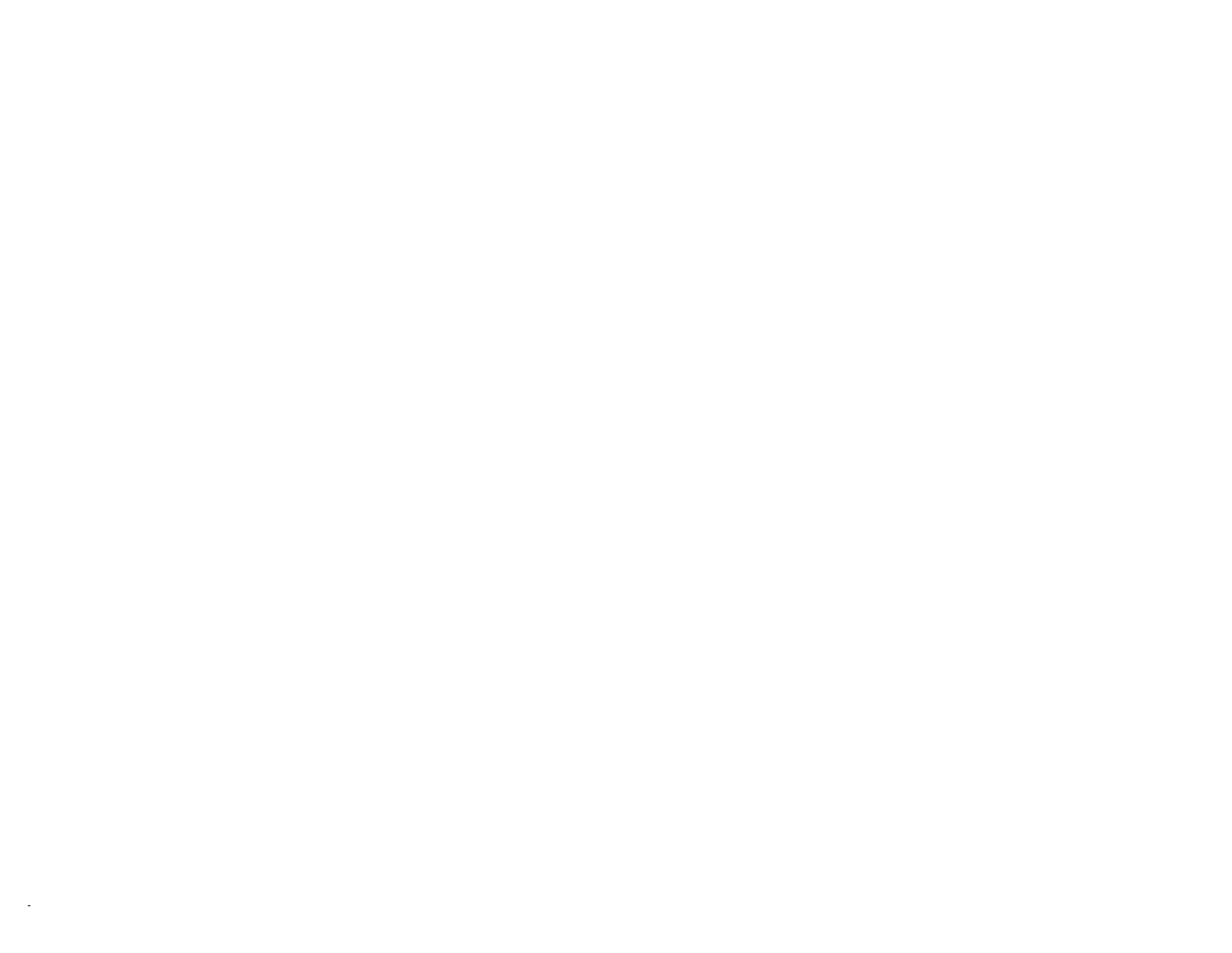| <b>Licence Business Name</b>                                                                                                                                        | <b>Address</b>                                                                                                                                           | <b>Licence Type/Sub</b>                                  |                                                                                              |
|---------------------------------------------------------------------------------------------------------------------------------------------------------------------|----------------------------------------------------------------------------------------------------------------------------------------------------------|----------------------------------------------------------|----------------------------------------------------------------------------------------------|
| <b>Issue Date:</b>                                                                                                                                                  | <b>July 17, 2015</b>                                                                                                                                     |                                                          |                                                                                              |
| 15 705812 Rachel Catherine Design<br>Mavi Jeans Inc<br>15 705848                                                                                                    | 12331 Phoenix Dr Unit 44 Richmond BC V7E 6C4<br>7899 Templeton Station Rd Unit 1070 Richmond V7B 0B7                                                     | Service Use<br>Mercantile Use                            | Home Occupation<br><b>Retail Trading</b>                                                     |
| <b>Issue Date:</b>                                                                                                                                                  | <b>July 20, 2015</b>                                                                                                                                     |                                                          |                                                                                              |
| 15 705875 Heatlist Age Consulting Inc<br><b>Fastrans Enterprise Ltd</b><br>15 705878<br>Christopher and Sukvinder Kang<br>15 705916<br>15 705919 Beachview Painting | 10700 Kilby Dr Richmond BC V6X 3Z1<br>8120 Jones Rd Unit 315 Richmond BC V6Y 4K7<br>4631 No 5 Rd Richmond BC V6X 2V5<br>12627 24TH AVE SURREY BC V4A 2E7 | Service Use<br>Service Use<br>Service Use<br>Service Use | Home Occupation<br>Home Occupation<br><b>General Contractor</b><br><b>General Contractor</b> |
| <b>Issue Date:</b>                                                                                                                                                  | <b>July 21, 2015</b>                                                                                                                                     |                                                          |                                                                                              |
| 15 699252 Anonymous Culture &<br>Communication Inc                                                                                                                  | 8260 Granville Ave Unit 240 Richmond BC V6Y 1P3                                                                                                          | Service Use                                              |                                                                                              |
| <b>AET Group Inc</b><br>15 705978<br>Eye Station Optical, The<br>15 702477<br>15 704457 WFG                                                                         | 531 WELLINGTON ST N KITCHENER ON N2H 5L6<br>8120 Westminster Hwy Richmond BC V6X 1A6<br>13955 Bridgeport Rd Unit 200 Richmond BC V6V 1J6                 | Service Use<br>Mercantile Use<br>Service Use             | <b>Retail Trading</b>                                                                        |
| <b>Issue Date:</b>                                                                                                                                                  | <b>July 22, 2015</b>                                                                                                                                     |                                                          |                                                                                              |
| 15 705236 Original Prema Chai Inc                                                                                                                                   | 7899 Templeton Station Rd Unit 1204 Richmond V7B 0B7                                                                                                     | Assembly Use Group 1                                     | <b>Food Service</b><br>Establishment, Take-<br>Out                                           |
| 15 706039<br>Western & International Student<br>Connection                                                                                                          | 7500 Abercrombie Dr Unit 202 Richmond BC V6Y 3J9                                                                                                         | Service Use                                              | Home Occupation                                                                              |
| 15 706045<br>Sam's Home Improvement                                                                                                                                 | 2724 MARA DR COQUITLAM BC V3C 5R9                                                                                                                        | Service Use                                              | <b>General Contractor</b>                                                                    |
| 15 706095 Regulated Electric Ltd                                                                                                                                    | 1015 FRASERVIEW ST UNIT 7 PORT COQUITLAM BC<br>V3C 5Z5                                                                                                   | Service Use                                              | <b>Electrical Contractor</b>                                                                 |
| <b>Issue Date:</b>                                                                                                                                                  | <b>July 23, 2015</b>                                                                                                                                     |                                                          |                                                                                              |
| 15 705109 Concordia Tree Care Inc                                                                                                                                   | 1897 W 10TH AVE VANCOUVER BC V6J 2A8                                                                                                                     | Service Use                                              | <b>General Contractor</b>                                                                    |
| 15 706176 J Crew Factory                                                                                                                                            | 7899 Templeton Station Rd Unit 1040 Richmond V7B 0B7                                                                                                     | Mercantile Use                                           | <b>Retail Trading</b>                                                                        |
| <b>Issue Date:</b>                                                                                                                                                  | <b>July 24, 2015</b>                                                                                                                                     |                                                          |                                                                                              |
| 15 699736 Marco Health Centre                                                                                                                                       | 4400 Hazelbridge Way Unit 100 Richmond BC V6X 3R8                                                                                                        | Service Use                                              | <b>Therapeutic Touch</b><br>Treatments                                                       |
| 15 706280<br>Guess Accessories (Store 4905)                                                                                                                         | 7899 Templeton Station Rd Unit 1013 Richmond V7B 0B7                                                                                                     | Mercantile Use                                           | <b>Retail Trading</b>                                                                        |
| Guess (Store 3972)<br>15 706278                                                                                                                                     | 7899 Templeton Station Rd Unit 1003 Richmond V7B 0B7                                                                                                     | Mercantile Use                                           | <b>Retail Trading</b>                                                                        |
| 15 706002 Educa-Services Center Inc                                                                                                                                 | 5891 Musgrave Cr Richmond BC V7C 5N5                                                                                                                     | Service Use                                              | Home Occupation                                                                              |
| Parm Building Maintenance<br>15 705969                                                                                                                              | 11777 73RD AVE DELTA BC V4C 1C1                                                                                                                          | Service Use                                              |                                                                                              |
| 15 705918 SL                                                                                                                                                        | 7899 Templeton Station Rd Unit 1055 Richmond V7B 0B7                                                                                                     | Mercantile Use                                           | <b>Retail Trading</b>                                                                        |
| 15 694288                                                                                                                                                           | KelvinKing Ginseng Company Ltd 4000 No 3 Rd Unit 3140 Richmond BC V6X 0J8                                                                                | Mercantile Use                                           | <b>Retail Trading</b>                                                                        |
| Abyss Online<br>14 673650                                                                                                                                           | 3411 No 3 Rd Unit 170 Richmond BC V6X 2B8                                                                                                                | Assembly Use Group 1                                     | <b>Food Service</b><br>Establishment, Take-<br>Out                                           |
| Abyss Online<br>14 673648                                                                                                                                           | 3411 No 3 Rd Unit 170 Richmond BC V6X 2B8                                                                                                                | Vending Machine Use                                      | <b>Amusement Centre</b>                                                                      |
| Ports 1961<br>15 705929                                                                                                                                             | 7899 Templeton Station Rd Unit 1056 Richmond V7B 0B7                                                                                                     | Mercantile Use                                           | <b>Retail Trading</b>                                                                        |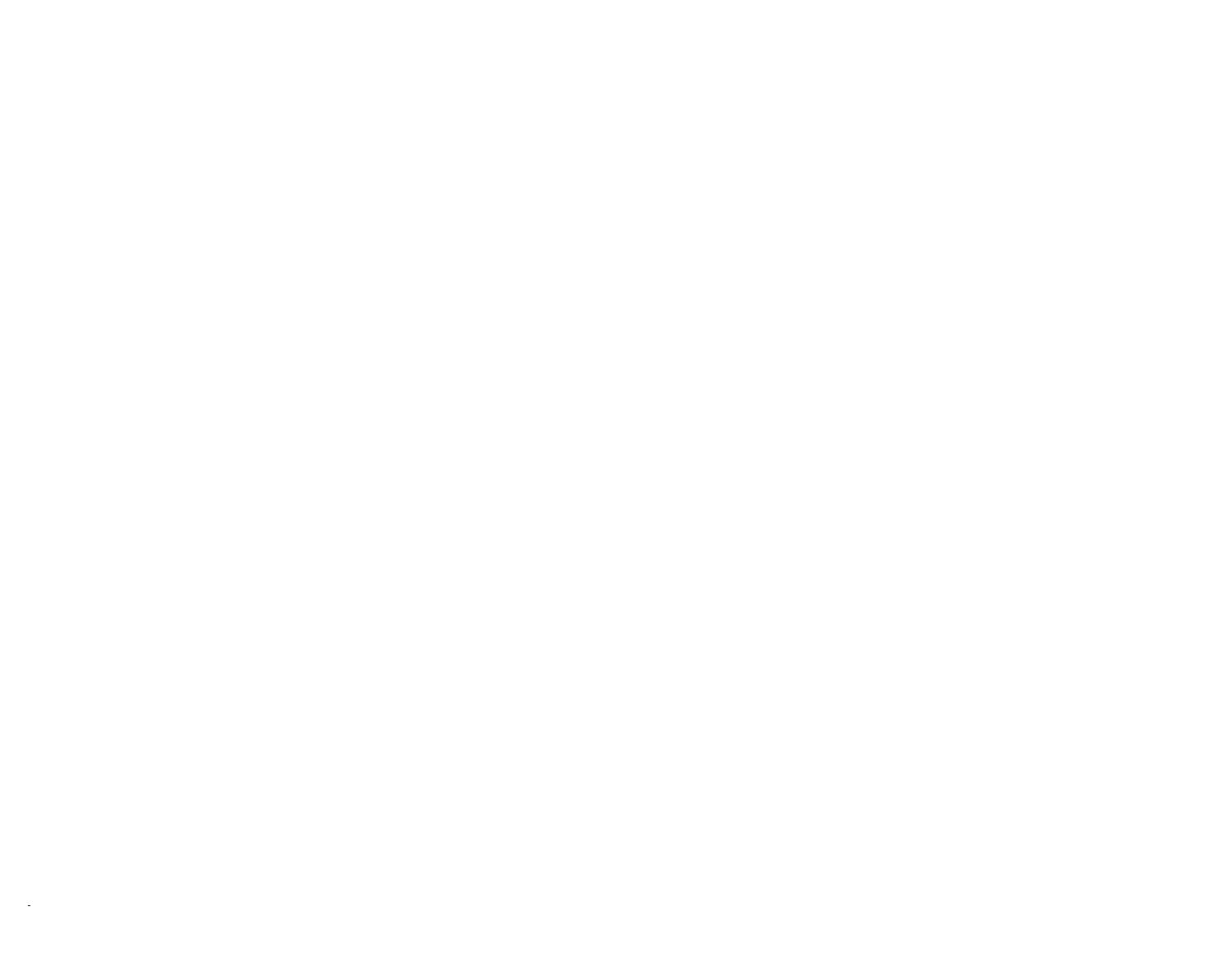|                    | <b>Licence Business Name</b>                           | <b>Address</b>                                               | <b>Licence Type/Sub</b>                    |                              |
|--------------------|--------------------------------------------------------|--------------------------------------------------------------|--------------------------------------------|------------------------------|
| <b>Issue Date:</b> |                                                        | <b>July 27, 2015</b>                                         |                                            |                              |
| 15 705931          | <b>Pendle Renovations</b>                              | 8620 Doulton PI Richmond BC V7C 5A3                          | <b>Inter-Municipal Business</b><br>Licence | <b>Plumbing Contractor</b>   |
| 15 706271          | <b>Taylor Drinkwater</b>                               | 11671 7th Ave Unit 319 Richmond BC V7E 4X2                   | Service Use                                | <b>General Contractor</b>    |
| 15 706249          | Richmond City Carpet Centre Ltd                        | 7088 No 5 Rd Richmond BC V6Y 2V2                             | Service Use                                | Home Occupation              |
| 15 706212          | Apollo Reverente, Consultant                           | 5988 Lancing Rd Unit 24 Richmond BC V7C 3A8                  | Service Use                                | Home Occupation              |
| 15 706272          | Taylor Drinkwater                                      | 11671 7th Ave Unit 319 Richmond BC V7E 4X2                   | <b>Inter-Municipal Business</b><br>Licence | <b>General Contractor</b>    |
| 15 706178          | <b>Styleline Graphics Inc</b>                          | 17918 55 AVE UNIT 9 SURREY BC V3S 6C8                        | Service Use                                | <b>General Contractor</b>    |
| 15 705852          | <b>Elegant Interior Design</b>                         | 1282 E 47TH AVE VANCOUVER BC V5W 2B9                         | Service Use                                |                              |
| 15 704898          | <b>JNB Quality Enterprises Ltd</b>                     | 21300 Gordon Way Unit 143 Richmond BC V6W 1M2                | Mercantile Use                             | <b>Wholesale Trading</b>     |
| 15 702253          | Cherry Wang International<br>Wedding & Event Group Ltd | 5911 Cooney Rd Unit 1 Richmond BC V6X 4H2                    | Mercantile Use                             | <b>Retail Trading</b>        |
| 15 690164          | <b>CNF Trading Ltd</b>                                 | 5520 Minoru Blvd Unit 202 Richmond BC V6X 2A9                | Service Use                                |                              |
| 15 70 6189         | Harbourview Rehabilitation                             | 9547 152 ST UNIT 114 SURREY BC V3R 5Y5                       | Service Use                                |                              |
| 15 705928          | <b>Pendle Renovations</b>                              | 8620 Doulton PI Richmond BC V7C 5A3                          | Service Use                                | <b>Plumbing Contractor</b>   |
| <b>Issue Date:</b> |                                                        | <b>July 28, 2015</b>                                         |                                            |                              |
|                    | 15 699077 Vine & Cedar                                 | 4000 No 3 Rd Unit 2385 Richmond BC V6X 0J8                   | Mercantile Use                             | <b>Retail Trading</b>        |
| 15 700273          | <b>Blue Ribbon Solutions Ltd</b>                       | 12830 Clarke PI Unit 130 Richmond BC V6V 2H5                 | Service Use                                |                              |
|                    | 15 705493 Flower Market Distribution Ltd               | 12191 Bridgeport Rd Unit 11 Richmond BC V6V 1J4              | Mercantile Use                             | <b>Wholesale Trading</b>     |
| <b>Issue Date:</b> |                                                        | <b>July 29, 2015</b>                                         |                                            |                              |
|                    | 15 702562 J M Plywoods Trading Ltd                     | 12840 Bathgate Way Unit 4 Richmond BC V6V 1Z4                | Mercantile Use                             | <b>Wholesale Trading</b>     |
| 15 705313          | Gainway Sports Ltd                                     | 11871 Horseshoe Way Unit 1135 Richmond BC V7A 5H5            | Mercantile Use                             | <b>Wholesale Trading</b>     |
| 15 704884          | Maple Overseas Cultural<br>Foundation                  | 8211 Ackroyd Rd Unit 200 Richmond BC V6X 3K8                 | Service Use                                |                              |
| 15 703484          | Alano Valley Farms Corp                                | 13051 Blundell Rd Richmond BC V6W 1B6                        | Mercantile Use                             | Roadside Stand               |
| 15 697287          | S P C A Thrift Store (Alexandra)                       | 8580 Alexandra Rd Unit 1100 Richmond BC V6X 4B3              | Mercantile Use                             | Retail Trading               |
|                    | 15 704508 Logos Investment Inc                         | 8833 Odlin Cr Unit 145 Richmond BC V6X 3Z7                   | Service Use                                | <b>General Contractor</b>    |
| <b>Issue Date:</b> |                                                        | <b>July 30, 2015</b>                                         |                                            |                              |
|                    | 15 707158 Anxiang Electrical Service                   | 12311 McNeely Dr Unit 28 Richmond BC V6V 2S2                 | <b>Inter-Municipal Business</b><br>Licence | <b>Electrical Contractor</b> |
| 15 707274          | <b>CRL Trading Co, Limited</b>                         | 11291 7th Ave Unit 40 Richmond BC V7E 4J3                    | Service Use                                | Home Occupation              |
|                    | 15 707270 Advantage Home Service Ltd                   | 904 BERKLEY RD UNIT 322 NORTH VANCOUVER BC<br><b>V7H 1Y2</b> | Service Use                                | <b>Gas Contractor</b>        |
| 15 707269          | Advantage Home Service Ltd                             | 904 BERKLEY RD UNIT 322 NORTH VANCOUVER BC<br><b>V7H 1Y2</b> | Service Use                                | <b>Plumbing Contractor</b>   |
| 15 707232          | <b>SourceDirect Business</b><br>Intelligence           | 8400 Cook Rd Unit 22 Richmond BC V6Y 1V5                     | Service Use                                | Home Occupation              |
| 15 707213          | McArthurGlen Management<br>Vancouver Limited           | 7899 Templeton Station Rd Unit 1000 Richmond V7B 0B7         | Service Use                                |                              |
| 15 707310          | Speediest Seven Global Trading<br>Inc                  | 8131 Pigott Rd Richmond BC V7A 2C3                           | Service Use                                | Home Occupation              |
| 15 707164          | Oceank Construction Ltd                                | 955 E 58TH AVE VANCOUVER BC V5X 1W6                          | Service Use                                | <b>General Contractor</b>    |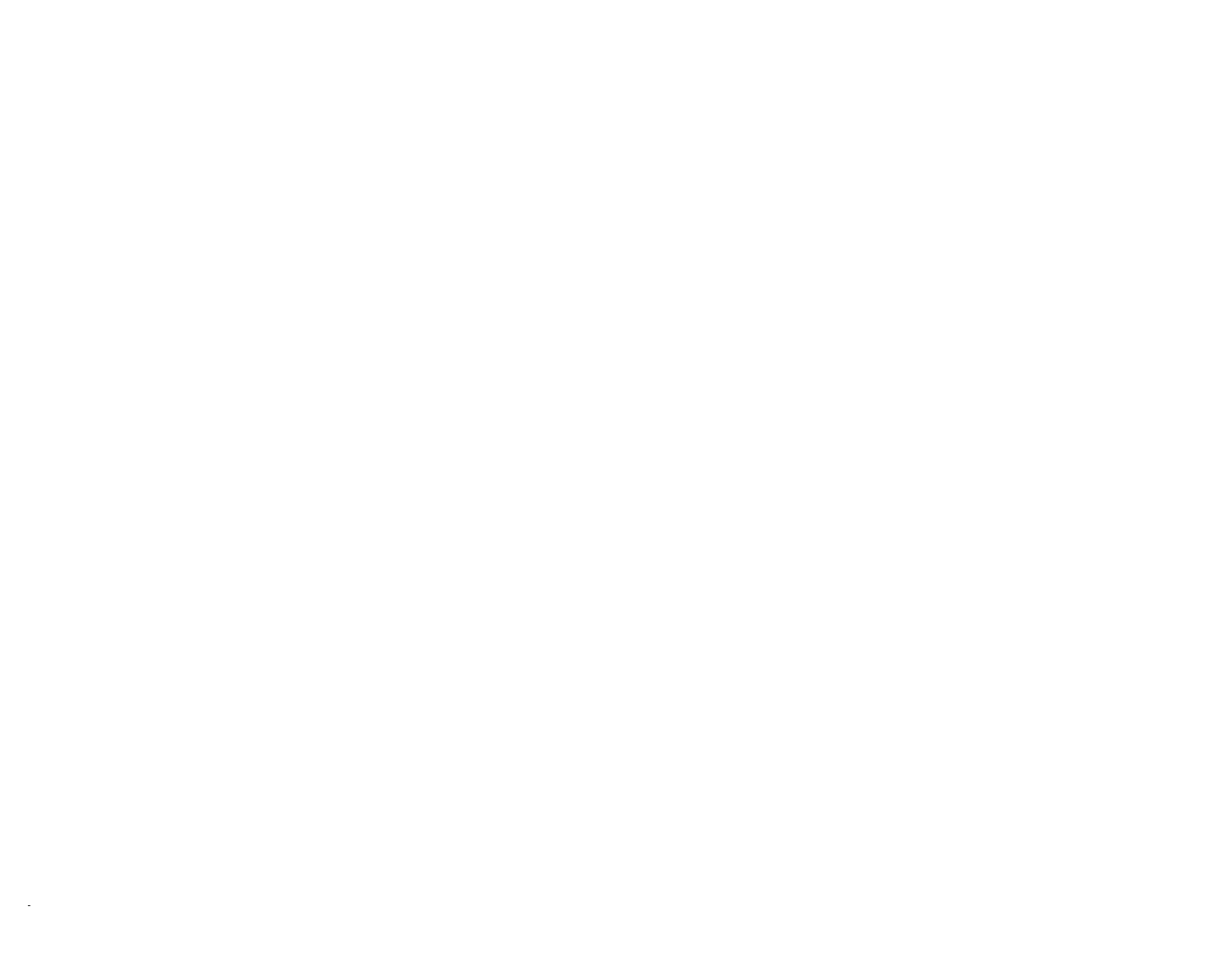|                    | <b>Licence Business Name</b>             | <b>Address</b>                                                         | <b>Licence Type/Sub</b>         |                                            |
|--------------------|------------------------------------------|------------------------------------------------------------------------|---------------------------------|--------------------------------------------|
| 15 707144          | Planet Paving Ltd                        | 8621 E TULSY CR SURREY BC V3W 7P6                                      | Service Use                     | <b>General Contractor</b>                  |
| 15 706306          | Top Band Company                         | 13289 112B AVE SURREY BC V3R 2H4                                       | Service Use                     | <b>General Contractor</b>                  |
| 15 706291          | <b>Absolute Design Services</b>          | 630 COMO LAKE AVE UNIT 105 COQUITLAM BC V3J<br>0E4                     | Service Use                     |                                            |
| 15 704210          | Helen Lu Professional Inc                | 3779 Sexsmith Rd Unit 1228 Richmond BC V6X 3Z9                         | Service Use                     |                                            |
| 15 702162          | <b>Kwantlen Street Market</b>            | 8771 Lansdowne Rd Richmond BC V6X 3V8                                  | Mercantile Use                  | <b>Farmers Market</b>                      |
| 15 699474          | Malama.ca Inc                            | 12800 Bathgate Way Unit 7 Richmond BC V6V 1Z4                          | Service Use                     |                                            |
| 14 674 684         | Ocean Brands GP                          | 3600 Lysander Lane Unit 100 Richmond BC V7B 1C3                        | Service Use                     |                                            |
| 15 707153          | Vantech Mechanical Contracting<br>Ltd    | 28064 112TH AVE MAPLE RIDGE BC V2W 1M9                                 | Service Use                     | <b>Plumbing Contractor</b>                 |
| 15 707198          | <b>Topreno Construction Ltd</b>          | 4260 PRICE CR BURNABY BC V5G 2N2                                       | Service Use                     | <b>General Contractor</b>                  |
| <b>Issue Date:</b> |                                          | <b>July 31, 2015</b>                                                   |                                 |                                            |
|                    | 15 704956 Salon Era Inc                  | 8368 Capstan Way Unit 1323 Richmond BC V6X 4B4                         | Service Use                     |                                            |
| 15 707453          | Aii Tech                                 | 9313 Romaniuk Dr Richmond BC V7E 5G6                                   | Service Use                     | Home Occupation                            |
| 15 707408          | Duric Development Ltd                    | 2296 BONACCORD DR VANCOUVER BC V5P 2N9                                 | Service Use                     | <b>General Contractor</b>                  |
| 15 707399          | Qmaia E-Commerce Inc                     | 8120 General Currie Rd Unit 12 Richmond BC V6Y 3V8                     | Service Use                     | Home Occupation                            |
| 15 707398          |                                          | B C Backflow Testing and Service 1429 GABRIOLA DR COQUITLAM BC V3E 2C6 | Service Use                     | <b>Plumbing Contractor</b>                 |
| 15 707379          | <b>Merivili Floral &amp; Decorations</b> | 10506 Shepherd Dr Richmond BC V6X 4C3                                  | Service Use                     | Home Occupation                            |
| 15 707162          | McGuire's Patty Wagon                    | 19042 SUNRISE PL SURREY BC V3S 7M5                                     | Assembly Use Group 1            | <b>Food Peddlers</b>                       |
| 15 704896          | <b>Bridge Kids Behavior Consulting</b>   | 11240 Bridgeport Rd Unit 206 Richmond BC V6X 1T2                       | Service Use                     |                                            |
| 15 704893          | New Primary Colours Art School           | 8833 Odlin Cr Unit 135 Richmond BC V6X 3Z7                             | Assembly Use Group 3            | <b>Education Institution</b>               |
| 15 704889          | Vicon Whole Sale                         | 4631 Shell Rd Unit 130 Richmond BC V6X 3M4                             | Service Use                     |                                            |
| 15 707296          | Simon's Innovation Services Ltd          | 4794 GEORGIA ST BURNABY BC V5C 2V8                                     | Service Use                     | <b>General Contractor</b>                  |
| <b>Issue Date:</b> |                                          | <b>August 4, 2015</b>                                                  |                                 |                                            |
|                    | 15 707369 Marshmallow Consulting         | 7700 Gilbert Rd Unit 106 Richmond BC V7C 3W2                           | Service Use                     | Home Occupation                            |
| <b>Issue Date:</b> |                                          | <b>August 5, 2015</b>                                                  |                                 |                                            |
|                    | 15 705874 Soar Enterprise Inc            | 16988 83A AVE SURREY BC V4N 4V2                                        | Service Use                     | <b>General Contractor</b>                  |
| <b>Issue Date:</b> |                                          | <b>August 6, 2015</b>                                                  |                                 |                                            |
| 15 707491          | Ecco Shoes Canada Inc                    | 7899 Templeton Station Rd Unit 1085 Richmond V7B 0B7                   | Mercantile Use                  | <b>Retail Trading</b>                      |
| 15 707522          | Camphora Engineering                     | PO BOX 30632 BRENTWOOD BURNABY BC V5C 6J5                              | Service Use                     | <b>General Contractor</b>                  |
| 15 707676          | Evergreen International Trading<br>Ltd   | 8351 River Rd Richmond BC V6X 1Y1                                      | Service Use                     | Mobile Vendor -<br><b>Private Property</b> |
|                    | 15 707525 247MEP Services BC             | 10311 Aragon Rd Richmond BC V7A 3E6                                    | Service Use                     | <b>Electrical Contractor</b>               |
| 15 707527          | 247MEP Services BC                       | 10311 Aragon Rd Richmond BC V7A 3E6                                    | Service Use                     | <b>Plumbing Contractor</b>                 |
|                    | 15 707454 S M Sheung Enterprise Ltd      | 6688 Chelmsford St Richmond BC V7C 4J2                                 | Service Use                     | Home Occupation                            |
|                    | 09 474316 Seven Seas Fishco (2005) Ltd   | 12411 Vulcan Way Richmond BC V6V 1J7                                   | Industrial/Manufacturing<br>Use |                                            |
| 15 706134          | Lo-Cost Garage                           | 2800 Smith St Richmond BC V6X 2J2                                      | Service Use                     |                                            |
| 15 707485          | Jason Young                              | 6111 Tiffany Blvd Unit 21 Richmond BC V7C 4Y7                          | Service Use                     | Home Occupation                            |
| 15 705973          | OSIM Canada                              | 4151 Hazelbridge Way Unit 1250 Richmond BC V6X 4J7                     | Mercantile Use                  | <b>Retail Trading</b>                      |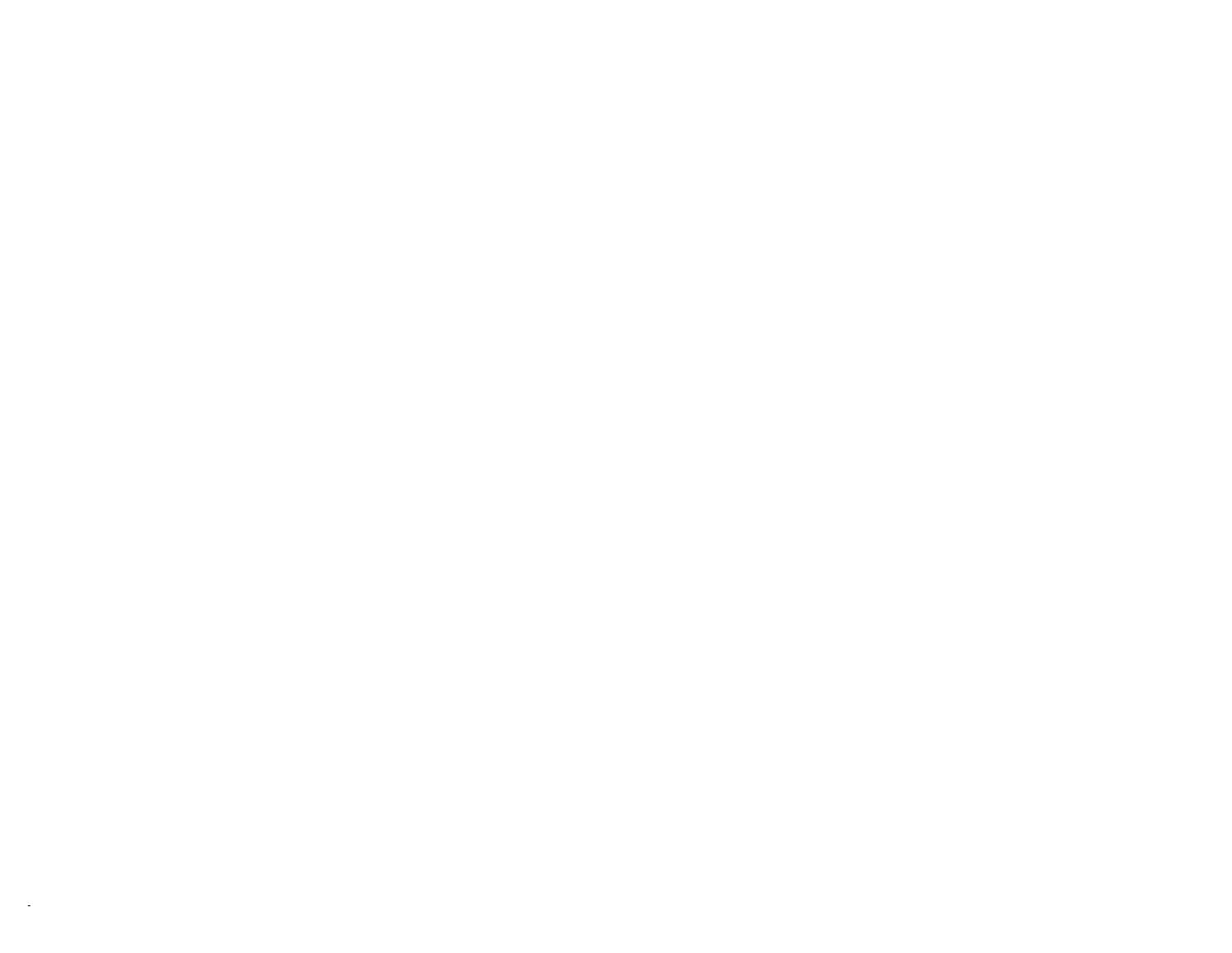|                                              | <b>Licence Business Name</b>                                  | <b>Address</b>                                     | <b>Licence Type/Sub</b>                    |                                                    |
|----------------------------------------------|---------------------------------------------------------------|----------------------------------------------------|--------------------------------------------|----------------------------------------------------|
| <b>Issue Date:</b><br><b>August 7, 2015</b>  |                                                               |                                                    |                                            |                                                    |
|                                              | 15 707793 Canadian Kettle Korn Extreme                        | 1604 KNAPPEN ST PORT COQUITLAM BC V3C 3Z1          | Assembly Use Group 1                       | <b>Food Service</b><br>Establishment, Take-<br>Out |
| <b>Issue Date:</b>                           |                                                               | <b>August 10, 2015</b>                             |                                            |                                                    |
| 15 707766                                    | Fair Business Implement Ltd                                   | 827 CITADEL DR PORT COQUITLAM BC V3C 6B1           | Service Use                                | <b>Gas Contractor</b>                              |
| 15 707775                                    | Greentree Landscaping Ltd                                     | 8620 Osgoode PI Richmond BC V7A 4M5                | Service Use                                | <b>General Contractor</b>                          |
| 15 707778                                    | Greentree Landscaping Ltd                                     | 8620 Osgoode PI Richmond BC V7A 4M5                | <b>Inter-Municipal Business</b><br>Licence | <b>General Contractor</b>                          |
| 15 707780                                    | Pacific Edge Consulting                                       | 7111 Marrington Rd Richmond BC V7C 1V4             | Service Use                                | Home Occupation                                    |
| 15 707781                                    | <b>Youle Travel Ltd</b>                                       | 8288 Saba Rd Unit 1103 Richmond BC V6Y 4C8         | Service Use                                | Home Occupation                                    |
| 15 707754                                    | A & A Home Care Services                                      | 2820 No 4 Rd Richmond BC V6X 2L5                   | Service Use                                | Home Occupation                                    |
| 15 707820                                    | Evgeny Volkotrubov                                            | 3476 RALEIGH ST PORT COQUITLAM BC V3B 4P8          | Service Use                                | <b>Plumbing Contractor</b>                         |
| 15 707694                                    | Black and Morgan ESL Services                                 | 8111 Rideau Dr Richmond BC V7A 4M6                 | Service Use                                | Home Occupation                                    |
| 15 707784                                    | Fortune Light Investment Ltd                                  | 8288 Saba Rd Unit 1103 Richmond BC V6Y 4C8         | Service Use                                | Home Occupation                                    |
| 15 707749                                    | The Pacific MJ Enterprises Ltd                                | 9755 Haddon Dr Richmond BC V7E 6H5                 | Service Use                                | <b>General Contractor</b>                          |
| 15 707684                                    | Ask Creative Flower & Gift<br>Workshop                        | 9480 Glenacres Dr Richmond BC V7A 1Y7              | Service Use                                | Home Occupation                                    |
| 15 707651                                    | Vision Helicopters Ltd                                        | 5455 Airport Rd Richmond BC V7B 1B5                | Service Use                                |                                                    |
| 15 707642                                    | Oliver's Bridge Development Inc.                              | 412 MARINERS WAY MAYNE ISLAND BC VON 2J2           | Service Use                                | <b>General Contractor</b>                          |
| 15 707572                                    | <b>Habitat Couture</b>                                        | 6934 GLOVER RD LANGLEY BC V2Y 1X9                  | Service Use                                | <b>General Contractor</b>                          |
| 15 707520                                    | <b>Rich Palace Construction Ltd</b>                           | 5091 Maple Rd Richmond BC V7E 1G2                  | Service Use                                | <b>General Contractor</b>                          |
| 14 673737                                    | M J Travel and Cruise Ltd                                     | 10451 Shellbridge Way Unit 150 Richmond BC V6X 2W8 | Service Use                                | <b>Travel Agency</b>                               |
| 15 707750                                    | The Pacific MJ Enterprises Ltd                                | 9755 Haddon Dr Richmond BC V7E 6H5                 | <b>Inter-Municipal Business</b><br>Licence | <b>General Contractor</b>                          |
| <b>Issue Date:</b>                           |                                                               | <b>August 11, 2015</b>                             |                                            |                                                    |
| 15 707910                                    | Maple Way International Trading<br>Co                         | 7711 Williams Rd Unit 13 Richmond BC V7A 1G2       | Service Use                                | Home Occupation                                    |
| 15 707384                                    | Canada RUYI Ice Wine World<br>Group Ltd                       | 5811 Cooney Rd Unit 305 Richmond BC V6X 3M1        | Service Use                                |                                                    |
| 15 707953                                    | <b>Ravin Remedies</b>                                         | 7988 Ackroyd Rd Unit 1607 Richmond BC V6X 0K6      | Service Use                                | Home Occupation                                    |
| 15 707932                                    | Shin-Yi Construction                                          | 3531 WELLINGTON AVE VANCOUVER BC V5R 4Y9           | Service Use                                | <b>General Contractor</b>                          |
| 15 707912                                    | Design II Creation Inc                                        | 7200 Gilbert Rd Unit 203 Richmond BC V7C 3W2       | Service Use                                | Home Occupation                                    |
| 15 699636                                    | Canada Shaw's Education and<br>Immigration Consulting Inc.    | 4000 No 3 Rd Unit 2345 Richmond BC V6X 0J8         | Service Use                                |                                                    |
| 15 707760                                    | Asia Pacific-Canada Chamber of<br><b>Commerce Association</b> | 5811 Cooney Rd Unit 305 Richmond BC V6X 3M1        | Service Use                                |                                                    |
| 15 707381                                    | International Business Centre of<br>Canada Ltd                | 5811 Cooney Rd Unit 305 Richmond BC V6X 3M1        | Service Use                                |                                                    |
| 15 705885                                    | <b>Bitcoiniacs</b>                                            | 6020 No 3 Rd Unit 104 Richmond BC V6Y 2B3          | Vending Machine Use                        | <b>Banking Machine</b>                             |
| 15 705881                                    | <b>Bitcoiniacs</b>                                            | 6020 No 3 Rd Unit 104 Richmond BC V6Y 2B3          | Service Use                                |                                                    |
| 15 707696                                    | <b>Dynamic Automotive Detailing</b>                           | 11366 246A ST MAPLE RIDGE BC V2W 2A3               | Service Use                                |                                                    |
| <b>August 12, 2015</b><br><b>Issue Date:</b> |                                                               |                                                    |                                            |                                                    |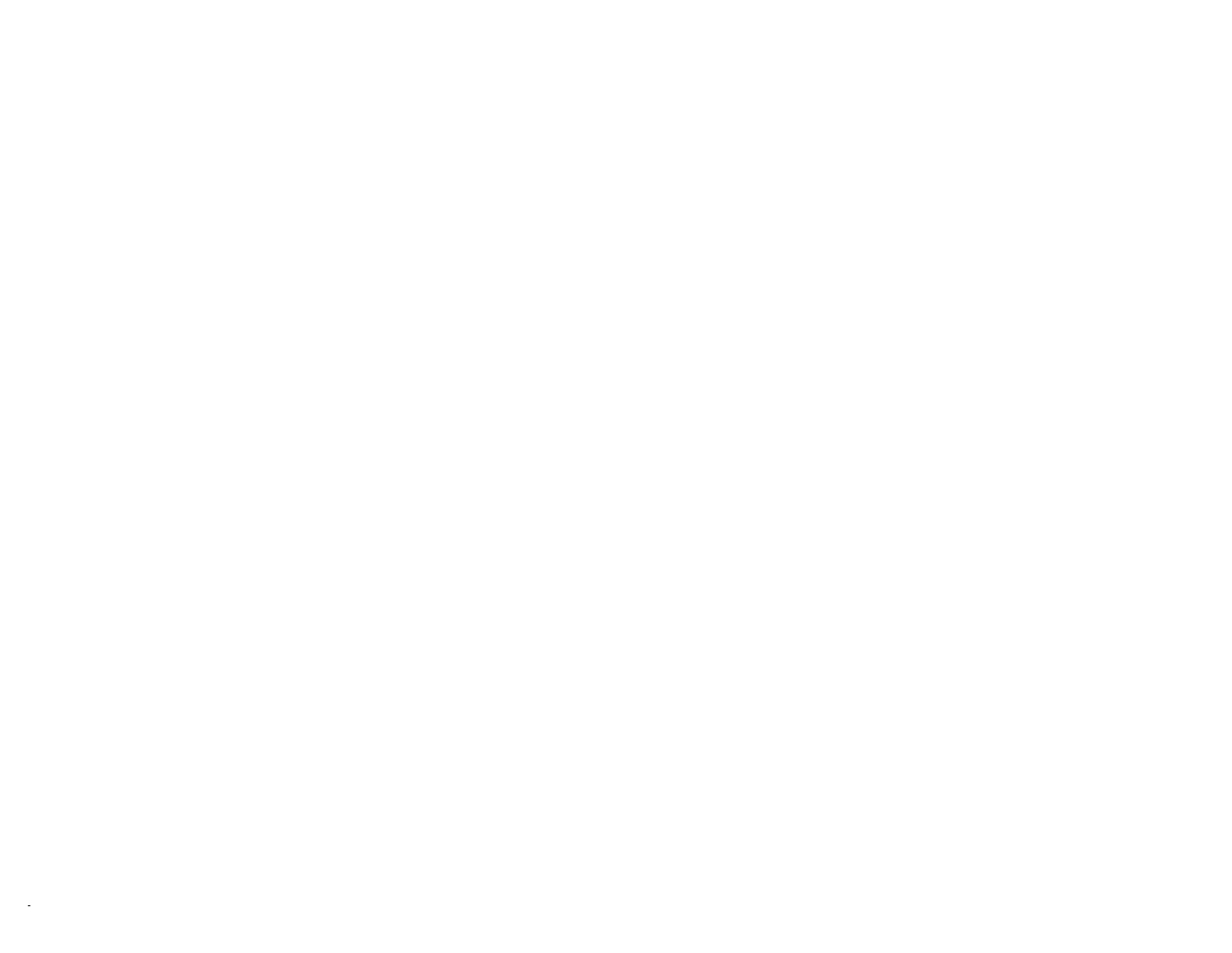|                    | Licence Business Name                                    | <b>Address</b>                                       | <b>Licence Type/Sub</b>                    |                                                    |
|--------------------|----------------------------------------------------------|------------------------------------------------------|--------------------------------------------|----------------------------------------------------|
| 15 708031          | <b>ES-Team Contracting Inc</b>                           | 8451 Fairfax Cr Richmond BC V7C 1X9                  | <b>Inter-Municipal Business</b><br>Licence | <b>General Contractor</b>                          |
| 15 708043          | Metropolitan Stucco Specialists<br>Ltd                   | 101-1001 W BROADWAY UNIT 322 VANCOUVER BC            | Service Use                                | <b>General Contractor</b>                          |
| 15 708029          | <b>ES-Team Contracting Inc</b>                           | 8451 Fairfax Cr Richmond BC V7C 1X9                  | Service Use                                | <b>General Contractor</b>                          |
| 15 708013          | Music To You - Lessons in your<br>home                   | 11020 Williams Rd Unit 28 Richmond BC V7A 1X8        | Service Use                                | Home Occupation                                    |
| 15 708003          | Creative Zebra Culture Media Ltd                         | 9691 Odlin Rd Richmond BC V6X 1E1                    | Service Use                                | Home Occupation                                    |
| 15 707965          | Reduce My Accent                                         | 11888 Mellis Dr Unit 14 Richmond BC V6X 1M1          | Service Use                                | Home Occupation                                    |
| 15 707963          | <b>Actitech Electronics Inc.</b>                         | 8520 Fairbrook Cr Richmond BC V7C 1Z3                | Service Use                                | Home Occupation                                    |
| 15 707945          | Evelyn Wai Yin Lau                                       | 7691 Moffatt Rd Unit 12 Richmond BC V6Y 1X9          | Service Use                                | Home Occupation                                    |
| 13 650675          | Natural Life Nutrition Inc                               | 2631 Viking Way Unit 108 Richmond BC V6V 3B5         | Mercantile Use                             | <b>Wholesale Trading</b>                           |
| 15 708053          | Samsonite Canada Inc                                     | 7899 Templeton Station Rd Unit 1018 Richmond V7B 0B7 | Mercantile Use                             | <b>Retail Trading</b>                              |
| 15 707967          | <b>Harsent Construction Group Ltd</b>                    | 4571 Steveston Hwy Richmond BC V7E 2K4               | Service Use                                | <b>General Contractor</b>                          |
| <b>Issue Date:</b> |                                                          | <b>August 13, 2015</b>                               |                                            |                                                    |
|                    | 15 708068 Caffe Artigiano Inc                            | 7899 Templeton Station Rd Unit 1082 Richmond V7B 0B7 | Assembly Use Group 1                       | <b>Food Service</b><br>Establishment               |
| 15 708104          | <b>CAMP Skate IA</b>                                     | 6832 27TH AVE NE SEATTLE WA 98115 USA                | Service Use                                |                                                    |
| 15 708094          | Lole                                                     | 7899 Templeton Station Rd Unit 1010 Richmond V7B 0B7 | Mercantile Use                             | <b>Retail Trading</b>                              |
| 15 708062          | Super Peach Gift Store                                   | 8220 No 2 Rd Unit 102 Richmond BC V7C 4P3            | Service Use                                | Home Occupation                                    |
| 15 707909          | Associated Engineering (BC) Ltd                          | 4940 CANADA WAY UNIT 300 BURNABY BC V5G 4M5          | Service Use                                |                                                    |
| 15 708095          | H & H Dhillon Masonry                                    | 10771 Anahim Dr Richmond BC V7A 3C6                  | Service Use                                | <b>General Contractor</b>                          |
| <b>Issue Date:</b> |                                                          | <b>August 14, 2015</b>                               |                                            |                                                    |
|                    | 15 708249 Curry Den Food Truck                           | 12631 Vulcan Way Richmond BC V6V 1J7                 | Assembly Use Group 1                       | <b>Food Service</b><br>Establishment, Take-<br>Out |
|                    | 15 708216 Family Home Contracting                        | 222 17TH ST E NORTH VANCOUVER BC V7L 2V7             | Service Use                                | <b>General Contractor</b>                          |
| <b>Issue Date:</b> |                                                          | <b>August 17, 2015</b>                               |                                            |                                                    |
| 15 708347          | Healthyu Research                                        | 6111 No 1 Rd Unit 33 Richmond BC V7C 1T4             | Service Use                                |                                                    |
| 15 708248          | <b>DECO Enterprise Trading</b>                           | 10348 Lassam Rd Richmond BC V7E 2C1                  | Service Use                                | Home Occupation                                    |
| 15 708148          | Dody Landscaping Ltd                                     | 7940 Eperson Rd Richmond BC V7C 2K6                  | Service Use                                | <b>General Contractor</b>                          |
| 15 708242          | Harvest Overseas Education and<br>Immigration Consulting | 10348 Lassam Rd Richmond BC V7E 2C1                  | Service Use                                | Home Occupation                                    |
| 15 708169          | Sexy Juice                                               | 7899 Templeton Station Rd Unit 1204 Richmond V7B 0B7 | Assembly Use Group 1                       | <b>Food Service</b><br>Establishment, Take-<br>Out |
|                    | 15 707534 The Bannock Wagon                              | 5433 HIGHROAD CRES CHILLIWACK BC V2R 3Y1             | Assembly Use Group 1                       | <b>Food Service</b><br>Establishment, Take-<br>Out |
| 15 707519          | Neille Vietnamese Cuisine                                | 10180 153 ST UNIT 434 SURREY BC V3R 0B5              | Assembly Use Group 1                       | <b>Food Service</b><br>Establishment, Take-<br>Out |
| 13 645933          | Ascentia Properties Ltd                                  | 2639 Viking Way Unit 250 Richmond BC V6V 3B7         | Service Use                                | <b>General Contractor</b>                          |
| 15 705920          | <b>TCE Stone</b>                                         | 6671 Elmbridge Way Unit 120 Richmond BC V7C 5C2      | Mercantile Use                             | <b>Wholesale Trading</b>                           |
| 15 708102          | Larry Billings Finishing                                 | 8540 Citation Dr Unit 113 Richmond BC V6Y 3A3        | Service Use                                | <b>General Contractor</b>                          |
|                    |                                                          |                                                      |                                            |                                                    |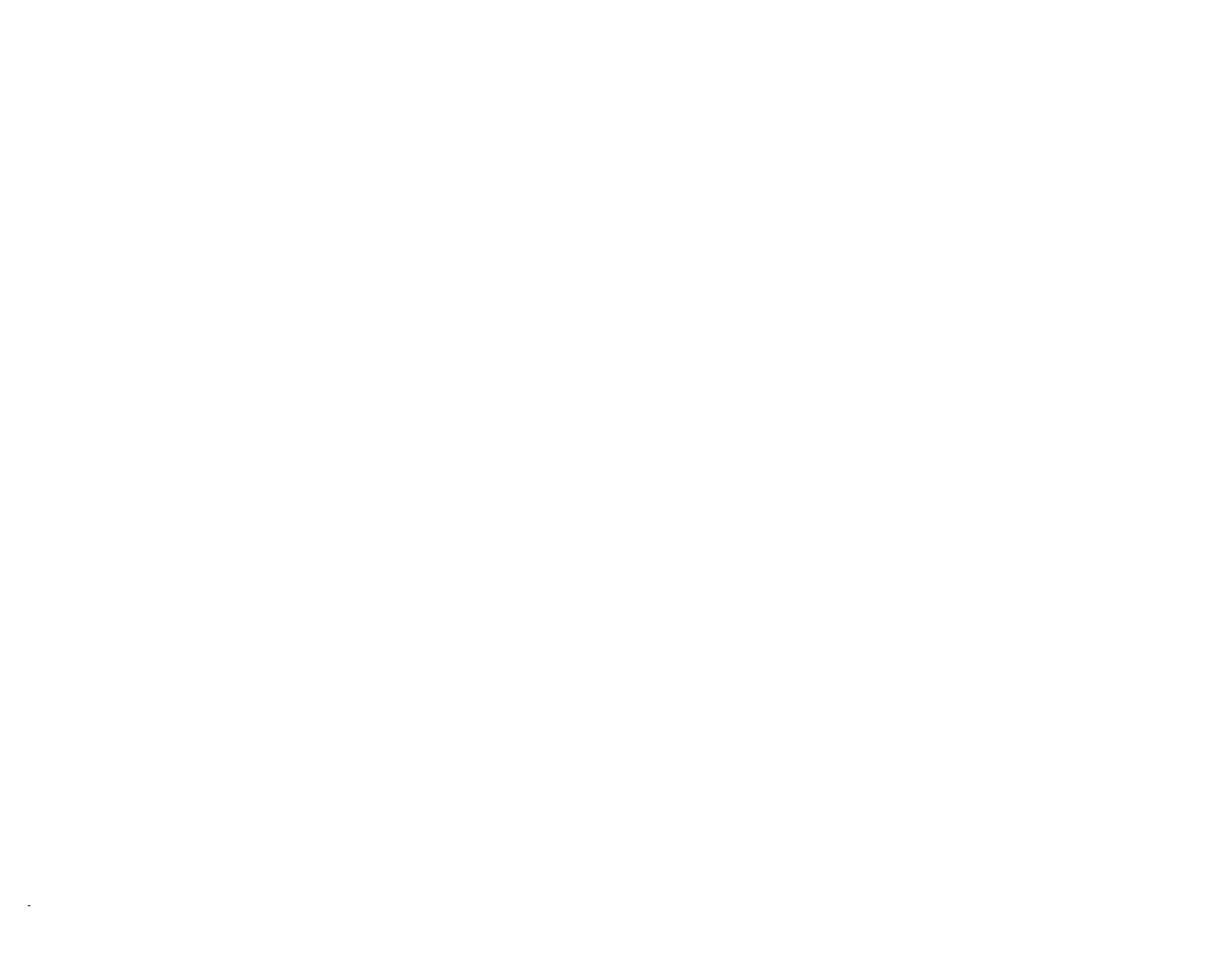|                    | Licence Business Name                        | <b>Address</b>                                                                  | <b>Licence Type/Sub</b> |                                                    |
|--------------------|----------------------------------------------|---------------------------------------------------------------------------------|-------------------------|----------------------------------------------------|
| <b>Issue Date:</b> |                                              | <b>August 18, 2015</b>                                                          |                         |                                                    |
| 15 705905          | <b>Orient Depot</b>                          | 11780 Hammersmith Way Unit 165 Richmond BC V7A 5E9                              | Mercantile Use          | Wholesale Trading                                  |
| 15 708433          | AW Fireguard Supplies Ltd                    | 2906 ST JOHNS ST PORT MOODY BC V3H 2C3                                          | Service Use             | <b>General Contractor</b>                          |
| 15 708408          | Linknode Technical and Design<br>Service Inc | 9331 Francis Rd Unit 3 Richmond BC V6Y 1B2                                      | Service Use             | Home Occupation                                    |
| 15 708369          | Frimae Electric Ltd                          | 5660 MAIN ST VANCOUVER BC V5W 2S4                                               | Service Use             | <b>Electrical Contractor</b>                       |
| 15 708316          | Puma Canada Inc                              | 7899 Templeton Station Rd Unit 1027 Richmond V7B 0B7                            | Mercantile Use          | <b>Retail Trading</b>                              |
| 15 708304          | Coast to Coast Catering                      | 71 WARWICK AVE N BURNABY BC V5B 1K8                                             | Assembly Use Group 1    | <b>Food Peddlers</b>                               |
| 15 705972          | Keplanur Outdoor Canada Ltd                  | 10451 Shellbridge Way Unit 150 Richmond BC V6X 2W8                              | Service Use             |                                                    |
| 15 705260          | <b>Evident Point Software Corp</b>           | 3751 Shell Rd Unit 130 Richmond BC V6X 2W2                                      | Service Use             |                                                    |
| 15 705188          | Citywide Sundecks Ltd                        | 3580 Moncton St Unit 265 Richmond BC V7E 3A4                                    | Service Use             | <b>General Contractor</b>                          |
| 15 705152          | Heyday Realty Inc                            | 6081 No 3 Rd Unit 801 Richmond BC V6Y 2B2                                       | Service Use             |                                                    |
| 15 697861          | Moral's Village Hotpot                       | 4540 No 3 Rd Unit 1200 Richmond BC V6X 4E4                                      | Assembly Use Group 1    | <b>Food Service</b><br>Establishment               |
| 14 669356          | CTG Brands Inc                               | 12111 Riverside Way Richmond BC V6W 1K8                                         | Mercantile Use          | <b>Wholesale Trading</b>                           |
| 15 708123          | Stolovaya Catering                           | PO BOX 2422 SARDIS STN MAIL CHILLIWACK BC V2R<br>1A7                            | Assembly Use Group 1    | <b>Food Service</b><br>Establishment, Take-<br>Out |
| <b>Issue Date:</b> |                                              | <b>August 19, 2015</b>                                                          |                         |                                                    |
| 15 708323          | Dan-Ex Contracting Ltd                       | 1586 RAILWAY ST NORTH VANCOUVER BC V7J 1B5                                      | Service Use             | <b>General Contractor</b>                          |
| 15 708508          |                                              | We Simplify Renovation & Design 1031 RIDGEWOOD DR NORTH VANCOUVER BC V7R<br>1H9 | Service Use             | <b>General Contractor</b>                          |
| 15 708557          | Koehn Brothers Industries Ltd                | 1850 KINGSWAY AVE UNIT 21 PORT COQUITLAM BC<br>V3C 1S6                          | Service Use             | <b>General Contractor</b>                          |
| <b>Issue Date:</b> |                                              | <b>August 20, 2015</b>                                                          |                         |                                                    |
|                    | 15 708395 G's Donairs                        | 46526 MCCAFFERY BLVD CHILLIWACK BC V2P 1E5                                      | Assembly Use Group 1    | <b>Food Service</b><br>Establishment, Take-<br>Out |
| 15 708444          | Uncle Kebab                                  | 3625 WINDCREST DR UNIT 306 NORTH VANCOUVER<br><b>BC V6G 2S6</b>                 | Assembly Use Group 1    | <b>Food Service</b><br>Establishment, Take-<br>Out |
| 15 705906          | <b>Trust Car Rental</b>                      | 3411 No 3 Rd Unit 120 Richmond BC V6X 2B8                                       | Vehicle for Hire        | Vehicle For Hire<br>Office                         |
| 15 708655          | D John Gas                                   | 31921 STARLING AVE MISSION BC V2V 4T8                                           | Service Use             | <b>Gas Contractor</b>                              |
| 15 705907          | Trust Car Rental                             | 3411 No 3 Rd Unit 120 Richmond BC V6X 2B8                                       | Vehicle for Hire        | Class J - Rental<br>Vehicle Group 2                |
| <b>Issue Date:</b> |                                              | <b>August 21, 2015</b>                                                          |                         |                                                    |
| 07 378944          | <b>Colter Developments</b>                   | 11711 No 5 Rd Unit 3 Richmond BC V7A 4E8                                        | Service Use             | <b>General Contractor</b>                          |
| 15 702778          | <b>Bisco Industries Ltd</b>                  | 21320 Gordon Way Unit 240 Richmond BC V6W 1J8                                   | Service Use             |                                                    |
| 15 705976          | Realtyline                                   | 4000 No 3 Rd Unit 6025 Richmond BC V6X 0J8                                      | Service Use             |                                                    |
| 15 708450          | Potato Express                               | 2423 AVON PL UNIT 13 PORT COQUITLAM BC V3B<br>OH <sub>5</sub>                   | Assembly Use Group 1    | <b>Food Service</b><br>Establishment, Take-<br>Out |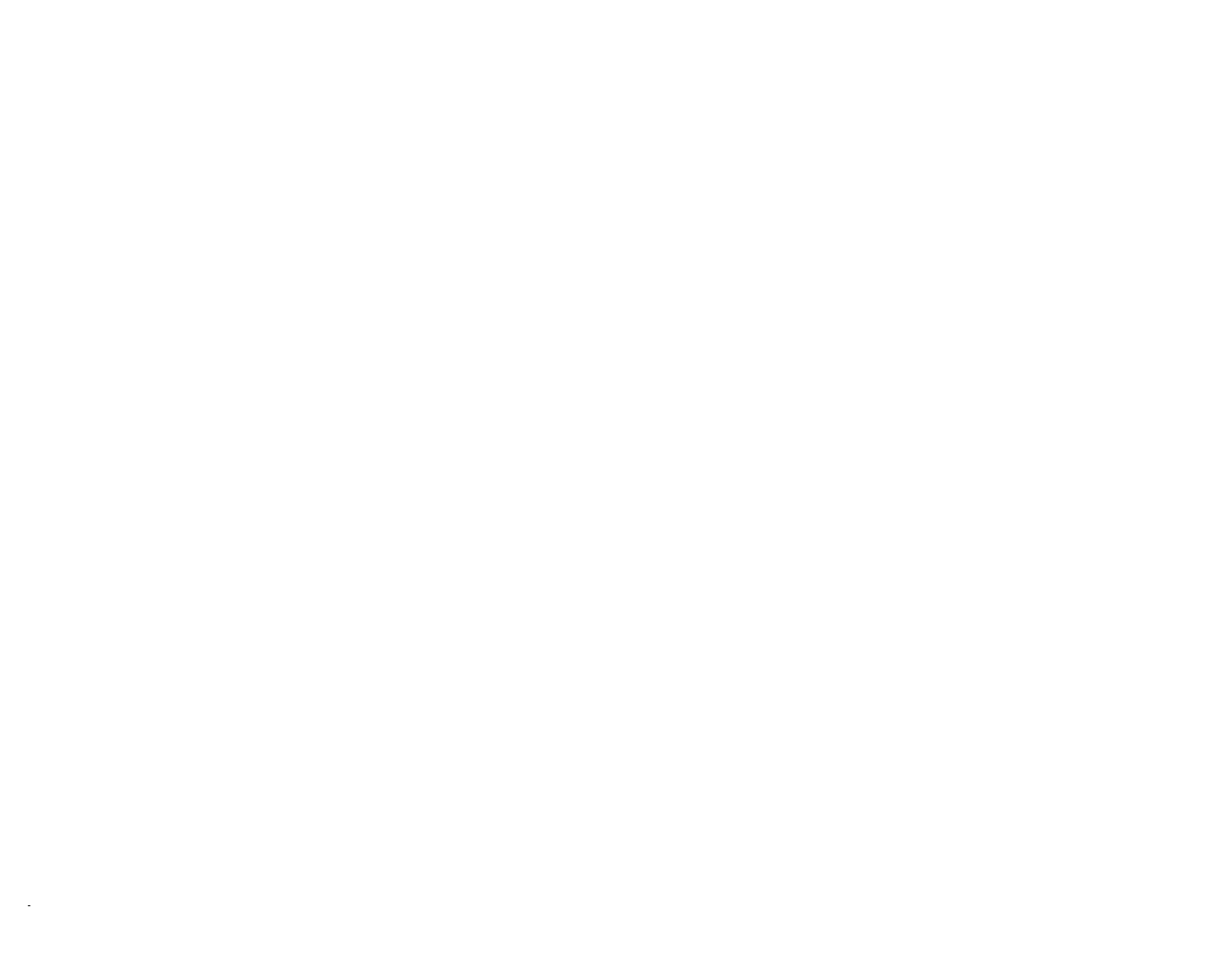|                    | Licence Business Name                                       | <b>Address</b>                                      | <b>Licence Type/Sub</b>         |                                                    |
|--------------------|-------------------------------------------------------------|-----------------------------------------------------|---------------------------------|----------------------------------------------------|
| 15 708638          | Taters - The Baked Potato Co                                | 6295 190TH ST SURREY BC V3S 8S4                     | Assembly Use Group 1            | <b>Food Service</b><br>Establishment, Take-<br>Out |
| 15 708676          | Central Richmond Projects Ltd                               | 11452 93RD AVE DELTA BC V4C 3N4                     | Service Use                     | <b>General Contractor</b>                          |
| 15 708727          | Membroxy Special Application<br><b>Technologies Ltd</b>     | 8800 Greenfield Dr Richmond BC V7A 4N7              | Service Use                     | Home Occupation                                    |
| <b>Issue Date:</b> |                                                             | <b>August 24, 2015</b>                              |                                 |                                                    |
| 15 706133          | Vancouver Northern Food Inc                                 | 3571 Viking Way Unit 4 Richmond BC V6V 1W1          | Industrial/Manufacturing<br>Use |                                                    |
| 15 707597          | Menard Cosmetics (Canada) Inc                               | 4151 Hazelbridge Way Unit 2220 Richmond BC V6X 4J7  | Mercantile Use                  | <b>Retail Trading</b>                              |
| 15 705713          | Coactive Athletics Inc.                                     | 20800 Westminster Hwy Unit 3223 Richmond BC V6V 2W3 | Mercantile Use                  | <b>Wholesale Trading</b>                           |
| 15 701720          | Fajet Express Ltd                                           | 13986 Cambie Rd Unit 243 Richmond BC V6V 2K3        | Service Use                     | <b>Delivery Services</b>                           |
| 15 708794          | Darshan Singh Chahal                                        | 3571 Bamfield Dr Richmond BC V6X 3B5                | Service Use                     | <b>General Contractor</b>                          |
| <b>Issue Date:</b> |                                                             | <b>August 25, 2015</b>                              |                                 |                                                    |
| 15 708889          | Alexander Lisnevskiy                                        | 12221 210 ST MAPLE RIDGE BC V2B 8X9                 | Service Use                     | <b>Gas Contractor</b>                              |
| 15 703567          | Gaia Farm                                                   | 12700 Blundell Rd Richmond BC V6W 1B3               | Mercantile Use                  | Roadside Stand                                     |
| 15 704631          | Sunflower Home Service Ltd                                  | 14273 Knox Way Unit 143 Richmond BC V6V 2Z4         | Mercantile Use                  | <b>Wholesale Trading</b>                           |
| 15 706094          | <b>West-Side Trends Constructions</b><br>& Restorations Inc | 11120 Horseshoe Way Unit 140 Richmond BC V7A 5H7    | Service Use                     | <b>General Contractor</b>                          |
| 15 708108          | Hidden Fortress (Planet of the<br>Apes)                     | 2880 UNDERHILL AVE BURNABY BC V5A 3C5               | Service Use                     |                                                    |
| 15 708720          | Meat2Eat Catering                                           | 446 W 8TH AVE VANCOUVER BC V5Y 1N9                  | Assembly Use Group 1            | <b>Food Service</b><br>Establishment, Take-<br>Out |
| 15 708835          | 1041211 BC Ltd                                              | 10660 Shell Rd Richmond BC V7A 3X4                  | Service Use                     | <b>General Contractor</b>                          |
| 15 708872          | Orbit Properties Inc                                        | 833 E 64TH AVE VANCOUVER BC V5X 2N5                 | Service Use                     | <b>General Contractor</b>                          |
| 15 708874          | The Roof Medics                                             | 11871 Pintail Dr Richmond BC V7E 4N7                | Service Use                     | <b>General Contractor</b>                          |
| <b>Issue Date:</b> |                                                             | <b>August 26, 2015</b>                              |                                 |                                                    |
| 15 708962          | <b>Mattock Construction Inc.</b>                            | 2900 JOHN ST UNIT 302 MARKHAM ON L3R 5G3            | Service Use                     | <b>General Contractor</b>                          |
| 15 708832          | Fijian Fusion Catering Inc                                  | 10888 144 ST SURREY BC V3R 3N1                      | Assembly Use Group 1            | <b>Food Service</b><br>Establishment, Take-<br>Out |
| 15 697969          | Plus II Sanitation Supplies Inc                             | 12071 Jacobson Way Unit 120 Richmond BC V6W 1L5     | Mercantile Use                  | <b>Wholesale Trading</b>                           |
| 15 705180          | Lido (Vancouver) Travel & Hotel                             | 7711 Belair Dr Richmond BC V7A 1B9                  | <b>Residential Use</b>          | Bed & Breakfast                                    |
| 15 704504          | Maple Harvest International<br>Group Ltd                    | 11786 River Rd Unit 154 Richmond BC V6X 3Z3         | Mercantile Use                  | <b>Wholesale Trading</b>                           |
| <b>Issue Date:</b> |                                                             | <b>August 27, 2015</b>                              |                                 |                                                    |
|                    | 15 702293 ITour Travel Services Ltd                         | 5131 Sapphire PI Richmond BC V7C 4Z9                | Service Use                     | <b>Travel Agency</b>                               |
| <b>Issue Date:</b> |                                                             | <b>August 28, 2015</b>                              |                                 |                                                    |
|                    | 15 708973 2 Red Doors Marketing Inc                         | 10671 McKessock PI Richmond BC V6X 3Y3              | Service Use                     | Home Occupation                                    |
| 15 709938          | T'N'T Energy Systems Services<br><b>Inc</b>                 | 11015 ORIOLE DR SURREY BC V4R 5A7                   | Service Use                     | <b>Gas Contractor</b>                              |

 $\overline{\phantom{0}}$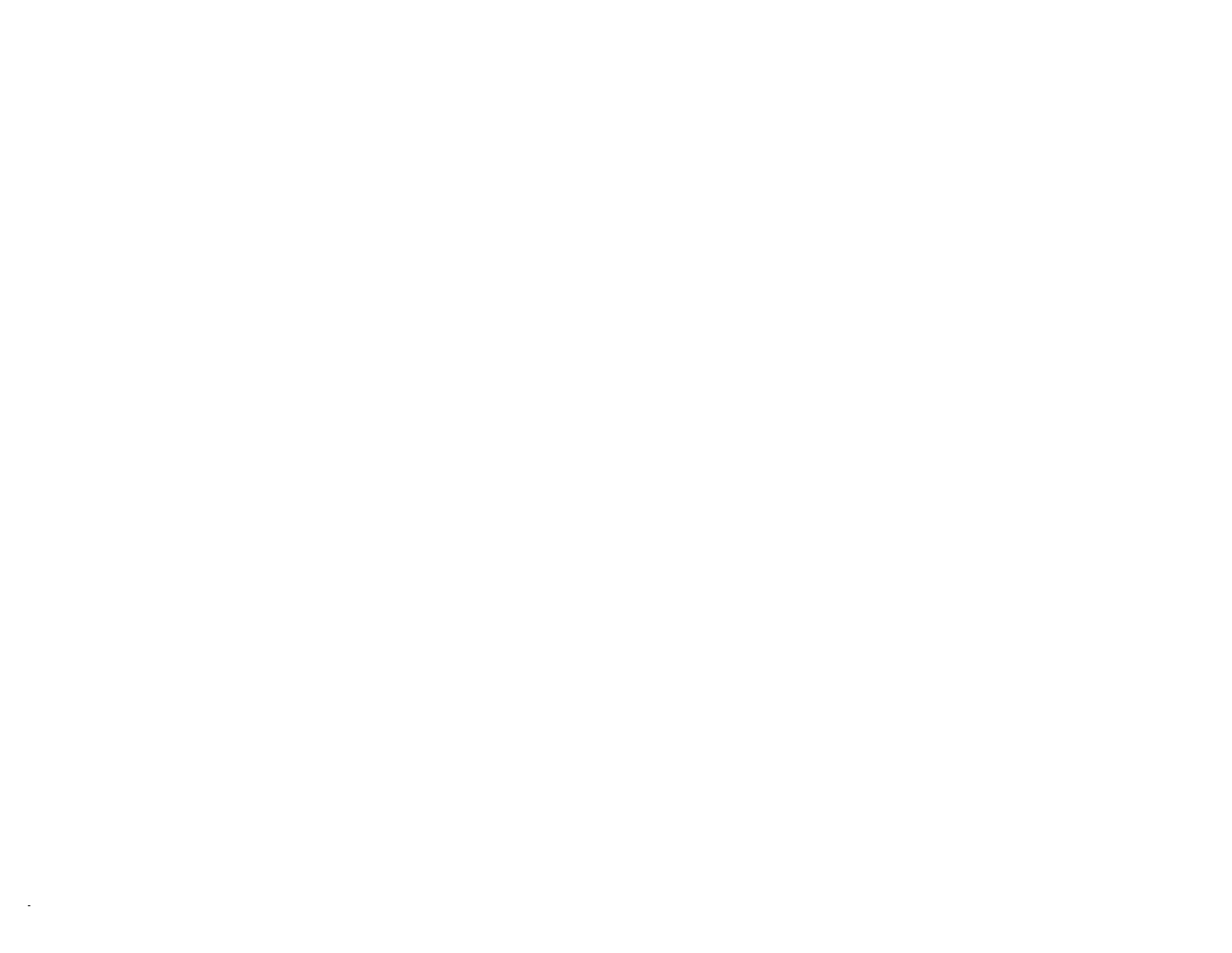|                    | Licence Business Name                               | <b>Address</b>                                                 | <b>Licence Type/Sub</b> |                                                    |
|--------------------|-----------------------------------------------------|----------------------------------------------------------------|-------------------------|----------------------------------------------------|
| 15 709936          | <b>Tonnell Interior Contracting</b><br>Limited      | 70 E BEAVER CREEK RD UNIT 204 RICHMOND HILL<br>ON L4B 3B2      | Service Use             | <b>General Contractor</b>                          |
| 15 709787          | Euro-Tech Coatings                                  | 22548 KENDRICK LOOP MAPLE RIDGE BC V2X 9W5                     | Service Use             | <b>General Contractor</b>                          |
| 15 708892          | <b>Fucai Design Construction</b><br>Company         | 8406 ARBOUR PL DELTA BC V4C 7H4                                | Service Use             | <b>General Contractor</b>                          |
| 15 708010          | <b>Symbols Multisensory Learning</b><br>Centers Inc | 8351 Alexandra Rd Unit 205 Richmond BC V6X 3P3                 | Assembly Use Group 3    | <b>Education Institution</b>                       |
| 15 707219          | Heng Sheng Financial Party Ltd                      | 4540 No 3 Rd Unit 1425 Richmond BC V6X 4E4                     | Service Use             |                                                    |
| 12 612497          | <b>Rak Food Service</b>                             | 4151 Hazelbridge Way Unit 1780 Richmond BC V6X 4J7             | Assembly Use Group 1    | <b>Food Service</b><br>Establishment               |
| 15 704715          | Vancouver Star Image Ltd                            | 9111 Beckwith Rd Unit 2070 Richmond BC V6X 1V7                 | Mercantile Use          | <b>Wholesale Trading</b>                           |
| 15 702290          | Ronin8 Technologies Ltd                             | 11411 Blacksmith PI Unit 6 Richmond BC V7A 4T7                 | Service Use             |                                                    |
| 14 661194          | Metal Supermarkets Richmond                         | 14271 Knox Way Unit 140 Richmond BC V6V 2Z4                    | Mercantile Use          | <b>Wholesale Trading</b>                           |
| 15 707308          | <b>Phoenix Realty Corp</b>                          | 11951 Hammersmith Way Unit 118 Richmond BC V7A 5H9             | Service Use             |                                                    |
| 15 709882          | P & E Janitorial Service                            | 6931 Cooney Rd Unit 105 Richmond BC V6Y 2J9                    | Service Use             | Home Occupation                                    |
| <b>Issue Date:</b> |                                                     | <b>August 31, 2015</b>                                         |                         |                                                    |
|                    | 15 702567 Home BBQ                                  | 8291 Ackroyd Rd Unit 150 Richmond BC V6X 3K5                   | Assembly Use Group 1    | <b>Food Service</b><br>Establishment               |
| 15 709959          | Vagaira Siding Ltd                                  | 1554 BERGSTROM RD WHITE ROCK BC V4B 3G9                        | Service Use             | <b>General Contractor</b>                          |
| 15 709888          | Cantastic                                           | 4680 Blundell Rd Richmond BC V7C 1G9                           | Service Use             | Home Occupation                                    |
| 15 705207          | Terra Nova Medical Centre Ltd                       | 6011 No 1 Rd Unit 140 Richmond BC V7C 1T4                      | Service Use             |                                                    |
| 15 708311          | Terra Nova Pharmachoice                             | 6011 No 1 Rd Unit 135 Richmond BC V7C 1T4                      | Mercantile Use          | <b>Retail Trading</b>                              |
| <b>Issue Date:</b> |                                                     | September 1, 2015                                              |                         |                                                    |
| 15 709987          | Xin-Tian-Di Electrical Ltd                          | 808 GAUTHIER AVE COQUITLAM BC V3K 1R9                          | Service Use             | <b>Electrical Contractor</b>                       |
| 15 710043          | R Squared Construction                              | 11751 King Rd Unit 37 Richmond BC V7A 3B5                      | Service Use             | <b>General Contractor</b>                          |
| 15 710041          | <b>SCS Merchandise</b>                              | 2723 W 5TH AVE VANCOUVER BC V6T 1T5                            | Service Use             | Mobile Vendor -<br><b>Private Property</b>         |
| 15 710009          | Corduroi Club Company                               | 9399 Tomicki Ave Unit 312 Richmond BC V6X 0H6                  | Service Use             | Home Occupation                                    |
| 15 709796          | Railtown Cafe & Catering                            | 397 RAILWAY ST VANCOUVER BC V6A 1A4                            | Assembly Use Group 1    | <b>Food Service</b><br>Establishment, Take-<br>Out |
|                    | 15 707955 VF International Exchange Inc             | 5811 Cooney Rd Unit 206 Richmond BC V6X 3M1                    | Service Use             |                                                    |
| 15 707151          | Westminster Development Ltd                         | 6211 No 3 Rd Unit 135 Richmond BC V6Y OC2                      | Service Use             | <b>General Contractor</b>                          |
|                    | 15 706115 Ocean Harvest Seafood Inc                 | 1350 Valmont Way Unit 7 Richmond BC V6V 1Y4                    | Mercantile Use          | <b>Wholesale Trading</b>                           |
|                    | 15 706092 Asia Pacific Global Trading Ltd           | 11880 Hammersmith Way Unit 170 Richmond BC V7A 5C8 Service Use |                         |                                                    |
|                    | 15 709989 Safe 1 Electrical & Plumbing              | 729 REGAN AVE COQUITLAM BC V3J 3A5                             | Service Use             | <b>Plumbing Contractor</b>                         |
| <b>Issue Date:</b> |                                                     | September 2, 2015                                              |                         |                                                    |
|                    | 15 710050 Cook Place Apartments                     | 8251 Cook Rd Richmond BC V6Y 1V3                               | <b>Residential Use</b>  | <b>Apartment Building</b>                          |
| 15 710181          | <b>BC Hoop Scoop</b>                                | 10471 Steveston Hwy Richmond BC V7A 1N3                        | Service Use             | Home Occupation                                    |
| 15 710097          | Waterlilies Lingerie And Susan<br>Mukai             | 5740 Garrison Rd Unit 24 Richmond BC V7C 5E7                   | Service Use             | Home Occupation                                    |
| 15 694956          | Loewen Music & Dance Academy                        | 12351 Bridgeport Rd Unit 201 Richmond BC V6V 1J4               | Assembly Use Group 3    | <b>Education Institution</b>                       |
| 14 681423          | <b>Bill Power Trucking Inc</b>                      | 13986 Cambie Rd Unit 243 Richmond BC V6V 2K3                   | Service Use             |                                                    |
|                    |                                                     |                                                                |                         |                                                    |

٠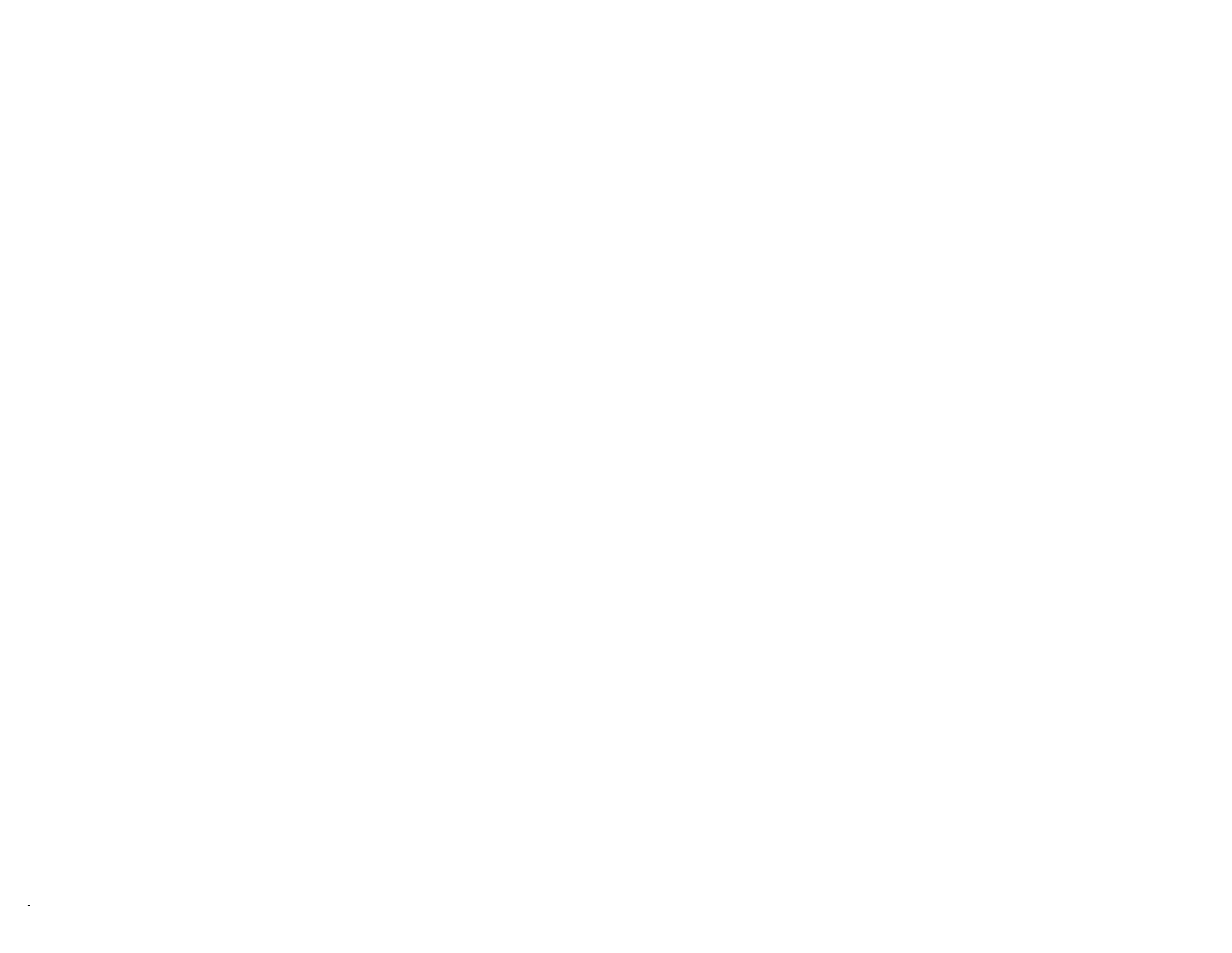|                        | <b>Licence Business Name</b>                                | <b>Address</b>                                                                 | <b>Licence Type/Sub</b>                      |                                                                                    |
|------------------------|-------------------------------------------------------------|--------------------------------------------------------------------------------|----------------------------------------------|------------------------------------------------------------------------------------|
|                        | 15 710148 Taser Sandwiches                                  | 3281 COMMERCIAL DR VANCOUVER BC V5N 4E5                                        | Assembly Use Group 1                         | Food Service<br>Establishment, Take-<br>Out                                        |
| <b>Issue Date:</b>     |                                                             | September 3, 2015                                                              |                                              |                                                                                    |
| 15 707637<br>15 709962 | <b>Potts Education Studio</b><br>Jamaican Mi Juicy          | 8700 McKim Way Unit 3023 Richmond BC V6X 4A5<br>9692 151 ST SURREY BC V3R 8W7  | Assembly Use Group 3<br>Assembly Use Group 1 | <b>Education Institution</b><br><b>Food Service</b><br>Establishment, Take-<br>Out |
| 15 710273<br>15 710254 | Improve Development Ltd<br>Lookinglass                      | 9268 Pauleshin Cr Richmond BC V7E 6P2<br>2400 BOUNDARY ROAD BURNABY BC V5M 3Z3 | Service Use<br>Service Use                   | <b>General Contractor</b>                                                          |
| 15 710235              | Aqua Fresh Cleaners Ltd                                     | 8831 Lansdowne Rd Unit 1202 Richmond BC V6X 3T5                                | Service Use                                  | Home Occupation                                                                    |
| 15 708184              | Playheads Fashion Ltd                                       | 11471 Blacksmith PI Unit 103 Richmond BC V7A 4T7                               | Mercantile Use                               | <b>Wholesale Trading</b>                                                           |
|                        | 15 708111 Super Thai                                        | 3288 TURNER ST VANCOUVER BC V5K 2H3                                            | Assembly Use Group 1                         | <b>Food Service</b><br>Establishment, Take-<br>Out                                 |
|                        | 15 707962 Shun Feng Express Services Ltd                    | 13680 Bridgeport Rd Unit 9 Richmond BC V6V 1V3                                 | Service Use                                  |                                                                                    |
| 15 707634              | <b>Potts Education Studio</b>                               | 8766 McKim Way Unit 1015 Richmond BC V6X 4G4                                   | Assembly Use Group 3                         | <b>Education Institution</b>                                                       |
|                        | 15 708072 Didi's Greek Kouzina                              | 1007 W 58TH AVE VANCOUVER BC V6P 1V9                                           | Assembly Use Group 1                         | <b>Food Peddlers</b>                                                               |
| <b>Issue Date:</b>     |                                                             | September 4, 2015                                                              |                                              |                                                                                    |
|                        | 15 710299 This Little PiggyMobile<br>Catering Inc           | 2571 TRILLIUM PL COQUITLAM BC V3E 2M4                                          | Assembly Use Group 1                         | <b>Food Service</b><br>Establishment, Take-<br>Out                                 |
| <b>Issue Date:</b>     |                                                             | September 8, 2015                                                              |                                              |                                                                                    |
| 15 703572              | Livingsprings Financial Corp                                | 7080 River Rd Unit 201 Richmond BC V6X 1X5                                     | Service Use                                  |                                                                                    |
| 15 710369              | <b>ADC Auto Decoration Club</b>                             | 12191 Bridgeport Rd Unit 12 Richmond BC V6V 1J4                                | Service Use                                  |                                                                                    |
| 15 708640              | Auntie Polly's Kitchen                                      | 8700 McKim Way Unit 2188 Richmond BC V6X 4A5                                   | Assembly Use Group 1                         | <b>Food Service</b><br>Establishment, Take-<br>Out                                 |
| 15 710396              | <b>Revelyn Quinones</b>                                     | 7011 Blundell Rd Unit 405 Richmond BC V6Y 1J5                                  | Service Use                                  | Home Occupation                                                                    |
| 15 708441              | <b>Winson Estates Ltd</b>                                   | 4940 No 3 Rd Unit 219 Richmond BC V6X 3A5                                      | Service Use                                  |                                                                                    |
| 15 707836              | Canada Haihua Investment Ltd                                | 8111 Anderson Rd Unit 620 Richmond BC V6Y 3Z8                                  | Service Use                                  | Second-Hand Dealer                                                                 |
| 15 702043              | ChangSheng International                                    | 3011 Viking Way Unit 220 Richmond BC V6V 1W1                                   | Service Use                                  |                                                                                    |
| 15 702041              | ChangSheng International                                    | 3011 Viking Way Unit 220 Richmond BC V6V 1W1                                   | Mercantile Use                               |                                                                                    |
| 15 708407              | MapleVille United Trading Group<br>Inc                      | 22091 Fraserwood Way Unit 2000 Richmond BC V6W 1J5                             | Service Use                                  |                                                                                    |
|                        | 15 708103 1-Bridge Logistics Corp                           | 6251 Graybar Rd Unit 210 Richmond BC V6W 1H3                                   | Service Use                                  |                                                                                    |
| <b>Issue Date:</b>     |                                                             | September 9, 2015                                                              |                                              |                                                                                    |
|                        | 15 706159 WenXin House                                      | 6011 Alta Crt Richmond BC V7C 4A2                                              | <b>Residential Use</b>                       | Bed & Breakfast                                                                    |
|                        | 15 707632 Green Day Vegetarian<br><b>Restaurant Limited</b> | 8888 Odlin Cr Unit 2160 Richmond BC V6X 3Z8                                    | Assembly Use Group 1                         | <b>Food Service</b><br>Establishment                                               |
| <b>Issue Date:</b>     |                                                             | September 10, 2015                                                             |                                              |                                                                                    |
| 15 710611              | Home & House Builder Ltd                                    | 6180 No 5 Rd Richmond BC V6Y 2T9                                               | Service Use                                  | <b>General Contractor</b>                                                          |
| 15 710619              | Kaleido99 Media                                             | 9900 Gilbert Rd Richmond BC V7E 2G9                                            | Service Use                                  | Home Occupation                                                                    |
| September 7, 2016      |                                                             |                                                                                | Page 41 of 57                                |                                                                                    |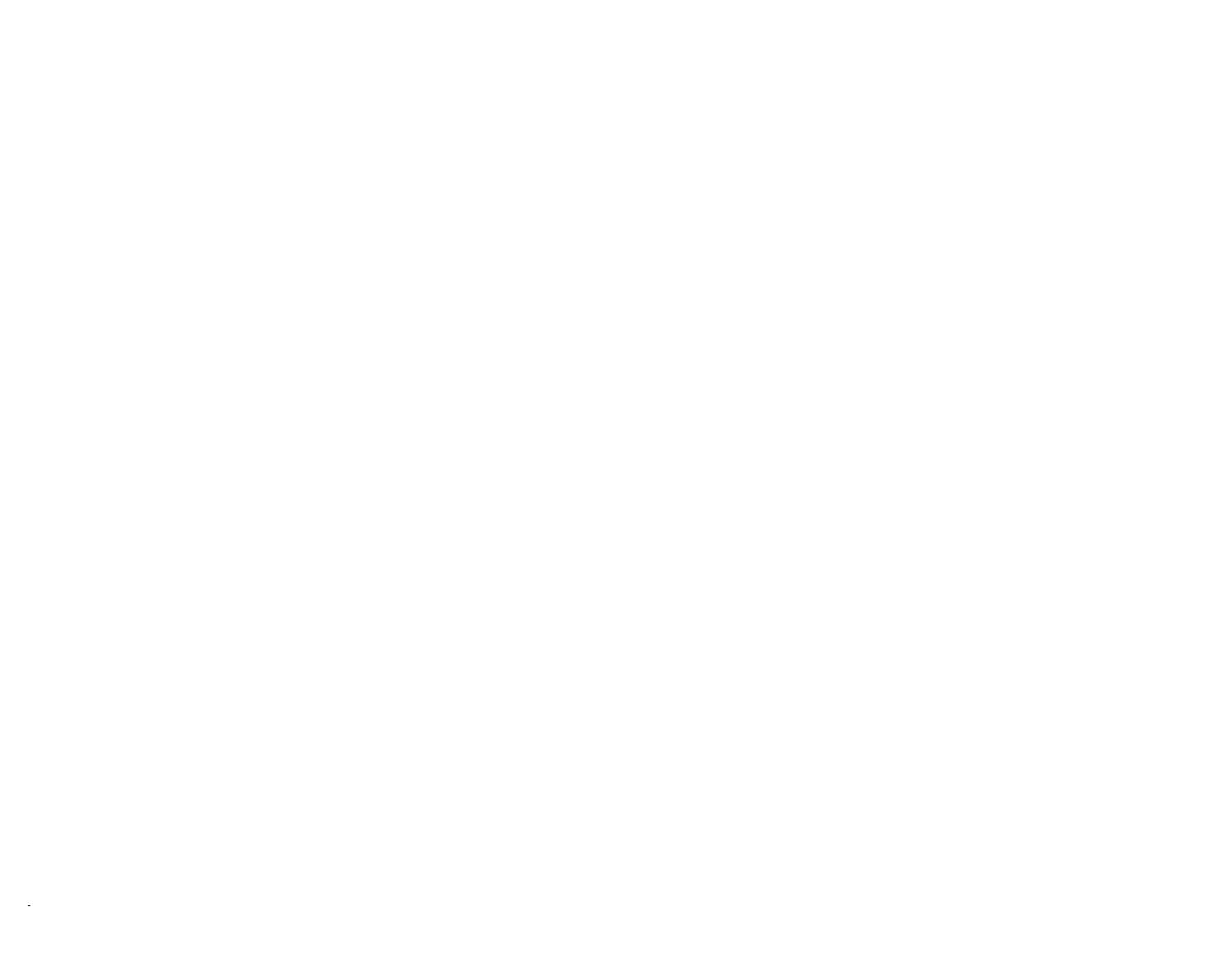|                    | <b>Licence Business Name</b>           | <b>Address</b>                                                | <b>Licence Type/Sub</b>                    |                                               |
|--------------------|----------------------------------------|---------------------------------------------------------------|--------------------------------------------|-----------------------------------------------|
| 15 710608          | <b>Reeves Painting</b>                 | 25160 58TH AVE ALDERGROVE BC V4W 1G6                          | Service Use                                | <b>General Contractor</b>                     |
| 15 710516          | GreenLands Construction                | 7373 Westminster Hwy Unit 1202 Richmond BC V6X 0B5            | Service Use                                | <b>General Contractor</b>                     |
| 15 695048          | <b>Drive Badminton</b>                 | 4551 No 3 Rd Unit 138 Richmond BC V6X 2C3                     | Assembly Use Group 3                       | <b>Health Studio</b>                          |
| 12 620698          | Secan Technologies Inc                 | 11780 River Rd Unit 140 Richmond BC V6X 1Z7                   | Service Use                                | <b>General Contractor</b>                     |
| 15 710529          | <b>Five Star Permits</b>               | 240 PARSONS RD OKANAGAN FALLS BC V0H 1R3                      | Service Use                                |                                               |
| <b>Issue Date:</b> |                                        | <b>September 11, 2015</b>                                     |                                            |                                               |
|                    | 15 710166 DLY Space                    | 11151 Williams Rd Richmond BC V7A 1J2                         | Service Use                                | <b>General Contractor</b>                     |
| 15 710713          | <b>Esenti Skincare</b>                 | 5800 Andrews Rd Unit 123 Richmond BC V7E 6M2                  | Service Use                                | Home Occupation                               |
| 15 710687          | <b>MEB Services Ltd</b>                | 11391 7th Ave Unit 21 Richmond BC V7E 4J4                     | Service Use                                | Home Occupation                               |
| 13 649995          | Jumbo King Enterprises Ltd             | 11411 Blacksmith PI Unit 8 Richmond BC V7A 4T7                | Industrial/Manufacturing<br>Use            |                                               |
| 15 710168          | DLY Space                              | 11151 Williams Rd Richmond BC V7A 1J2                         | <b>Inter-Municipal Business</b><br>Licence | <b>General Contractor</b>                     |
| 15 710033          | Lids #7789                             | 6551 No 3 Rd Unit 1920 Richmond BC V6Y 2B6                    | Mercantile Use                             | <b>Retail Trading</b>                         |
| 15 705968          | Jespa (Canada) Company                 | 4811 Blair Dr Unit 31 Richmond BC V6X 4E3                     | Service Use                                | Home Occupation                               |
| 15 710616          | AMW North America Investment<br>Ltd    | 1938 E 38TH AVE VANCOUVER BC V5P 1G7                          | Service Use                                | <b>General Contractor</b>                     |
| <b>Issue Date:</b> |                                        | <b>September 14, 2015</b>                                     |                                            |                                               |
|                    | 15 707573 Sanhao Driving School        | 11220 Voyageur Way Unit 11 Richmond BC V6X 3E1                | Vehicle for Hire                           | Vehicle For Hire<br>Office                    |
| 15 710750          | <b>MACHT Consulting</b>                | 11591 Seaport Ave Richmond BC V7A 3E2                         | Service Use                                | Home Occupation                               |
| 15 710746          | PH5 Architecture Inc                   | 309 W CORDOVA ST UNIT 204 VANCOUVER BC V6B<br>1E <sub>5</sub> | Service Use                                |                                               |
| 15 710752          | <b>Eastern Pacific Trading Company</b> | 8091 No 2 Rd Unit 7 Richmond BC V7C 3M2                       | Service Use                                | Home Occupation                               |
| 15 710731          | Seven West Homes Ltd                   | 2242 SICAMOUS AVE COQUITLAM BC V3K 6R9                        | Service Use                                | <b>General Contractor</b>                     |
| 15 705841          | Select Seafoods Canada Ltd             | 11771 Horseshoe Way Unit 2 Richmond BC V7A 4V4                | Service Use                                |                                               |
| 15 703333          | Dollarama GP Inc                       | 3675 Westminster Hwy Unit 160 Richmond BC V7C 5V2             | Mercantile Use                             | Retail Trading                                |
| 15 707575          | Sanhao Driving School                  | 11220 Voyageur Way Unit 11 Richmond BC V6X 3E1                | Vehicle for Hire                           | Class K -<br><b>DriverTraining</b><br>Vehicle |
|                    | 15 710692 Toppro Education Academy Ltd | 9580 Alberta Rd Unit 1 Richmond BC V6Y 1T6                    | Service Use                                | Home Occupation                               |
| <b>Issue Date:</b> |                                        | <b>September 15, 2015</b>                                     |                                            |                                               |
| 15 708826          | Vanderful Auction Inc                  | 5811 Cedarbridge Way Unit 140 Richmond BC V6X 2A8             | Mercantile Use                             | Second-Hand Dealer                            |
| 15 708828          | Vanderful Auction Inc                  | 5811 Cedarbridge Way Unit 140 Richmond BC V6X 2A8             | Service Use                                |                                               |
|                    | 15 709002 Richmond B & B               | 6311 Danube Rd Richmond BC V7C 3H8                            | <b>Residential Use</b>                     | Bed & Breakfast                               |
|                    | 15 710896 Vans #8119                   | 7899 Templeton Station Rd Unit 1094 Richmond V7B 0B7          | Mercantile Use                             | <b>Retail Trading</b>                         |
| <b>Issue Date:</b> |                                        | September 16, 2015                                            |                                            |                                               |
| 15 710051          | <b>Grey Financial &amp; Services</b>   | 22788 Westminster Hwy Unit 45 Richmond BC V6V 0B1             | Service Use                                | Home Occupation                               |
| 15 711032          | Star Physiotherapy                     | 5881 ST MARGARETS ST VANCOUVER BC V5R 3H6                     | Service Use                                |                                               |
| 15 710973          | Silva Bay Forming Ltd                  | 1157 SKANA DR DELTA BC V4M 2L5                                | Service Use                                | <b>General Contractor</b>                     |
| 15 710924          | Crown West Services Inc                | 2397 KING GEORGE BLVD UNIT 606 SURREY BC V4A<br>5A4           | Service Use                                | <b>General Contractor</b>                     |
|                    |                                        |                                                               |                                            |                                               |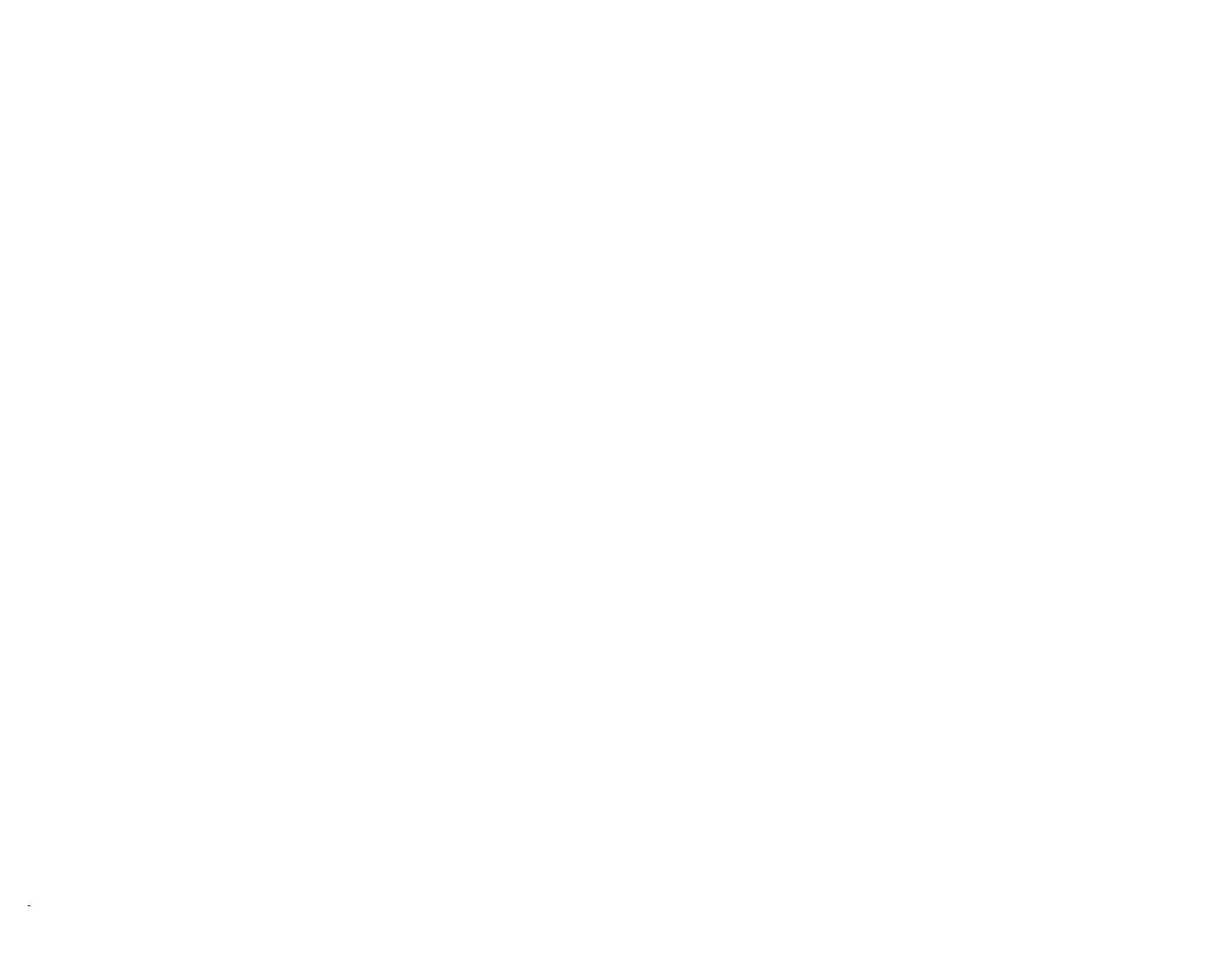|                    | Licence Business Name                                        | <b>Address</b>                                               | <b>Licence Type/Sub</b> |                                                    |
|--------------------|--------------------------------------------------------------|--------------------------------------------------------------|-------------------------|----------------------------------------------------|
| 15 710918          | <b>Rusart Fine Arts Co</b>                                   | 15168 36TH AVE UNIT 64 SURREY BC V3Z 0Z6                     | Service Use             |                                                    |
| 15 708735          | Newegg Canada Inc                                            | 13248 Worster Crt Richmond BC V6V 2B3                        | Mercantile Use          | <b>Wholesale Trading</b>                           |
| 15 707387          | Smart Trak Technologies Inc                                  | 11331 Coppersmith Way Unit 200 Richmond BC V7A 5J9           | Service Use             |                                                    |
| 15 710922          | 0901193 B C Ltd                                              | 6425 WINDSOR ST VANCOUVER BC V5W 3J4                         | Service Use             | <b>General Contractor</b>                          |
| <b>Issue Date:</b> |                                                              | <b>September 17, 2015</b>                                    |                         |                                                    |
|                    | 15 711015 Callingwood Agricultural                           | 3111 Corvette Way Unit 901 Richmond BC V6X 0E2               | Service Use             | Home Occupation                                    |
| 15 711113          | Services Inc<br>Eco Master Heating and Cooling<br>Ltd        | 2637 SANDSTONE CR COQUITLAM BC V3E 2T8                       | Service Use             | <b>Gas Contractor</b>                              |
| 15 711109          | 7630298 Canada Incorporated                                  | 3651 Rees Rd Richmond BC V6X 2S4                             | Service Use             | Home Occupation                                    |
| 15 710521          | Terra Nova Physiotherapy                                     | 6011 No 1 Rd Unit 140 Richmond BC V7C 1T4                    | Service Use             |                                                    |
| 15 711088          | Kimbo Technology                                             | 8700 Sidaway Rd Richmond BC V6W 1G8                          | Service Use             | Home Occupation                                    |
| 15 711115          | <b>Projekt Werks Systems</b>                                 | 3571 McKay Dr Richmond BC V6X 3R7                            | Service Use             | Home Occupation                                    |
| 15 711016          | Kouver Custom Homes Ltd                                      | 3460 Solway Dr Richmond BC V7E 3T5                           | Service Use             | <b>General Contractor</b>                          |
| 15 710972          | Vanmay Vacation Ltd                                          | 8717 Cook Cr Richmond BC V6Y 1X1                             | Service Use             | Home Occupation                                    |
| 15 710900          | <b>Cotton Candy Kids</b>                                     | 1373 GLENBROOK ST COQUITLAM BC V3E 3G8                       | Assembly Use Group 1    | <b>Food Service</b><br>Establishment, Take-<br>Out |
| 15 710803          | Vancouver Ice Cream Co                                       | 1243 THURLOW ST UNIT A VANCOUVER BC V6E 1X4                  | Assembly Use Group 1    | <b>Food Service</b><br>Establishment, Take-<br>Out |
| 15 706300          | Ay Pacific International Trading<br><b>Inc</b>               | 8888 Odlin Cr Unit 3275 Richmond BC V6X 3Z8                  | Service Use             |                                                    |
| 14 662186          | Sandhar Trucking Ltd                                         | 11371 Coppersmith Way Unit 120 Richmond BC V7A 5E8           | Service Use             |                                                    |
| 15 710839          | "iZombie" Season 2 (Television<br>Series for the CW Network) | 555 BROOKSBANK AVE UNIT 10/210 NORTH<br>VANCOUVER BC V7J 3S5 | Service Use             |                                                    |
|                    | 15 711010 Edgar Muenala                                      | 4000 No 3 Rd Richmond BC V6X 0J8                             | Service Use             |                                                    |
| <b>Issue Date:</b> |                                                              | <b>September 21, 2015</b>                                    |                         |                                                    |
| 15 710937          | West Coast Mini Putt                                         | 7391 Elmbridge Way Richmond BC V6X 1B8                       | Vending Machine Use     | <b>Amusement Centre</b>                            |
| 15 711293          | Ken Phillips Painting                                        | 1520 VIDAL ST UNIT 311 WHITE ROCK BC V4B 3T7                 | Service Use             | <b>General Contractor</b>                          |
|                    | 15 711292 Ajeet Homes Ltd                                    | 10588 River Dr Richmond BC V6X 1Z4                           | Service Use             | <b>General Contractor</b>                          |
| 15 711211          | Ovo Development and Holdings<br>Ltd                          | 12622 60A AVE SURREY BC V3X 0A7                              | Service Use             | <b>General Contractor</b>                          |
| 15 711197          | Prism Glass Ltd                                              | 2431 BENNIE PL PORT COQUITLAM BC V3B 7M6                     | Service Use             | <b>General Contractor</b>                          |
|                    | 15 711189 Julian Rendell Consulting                          | 8871 Fairdell Cr Richmond BC V7C 1W5                         | Service Use             | Home Occupation                                    |
|                    | 15 711170 Onetrack Heating & Air<br>Conditioning Inc         | 15233 34TH AVE UNIT 85 SURREY BC V3S 2T7                     | Service Use             | Gas Contractor                                     |
| 15 710936          | West Coast Mini Putt                                         | 7391 Elmbridge Way Richmond BC V6X 1B8                       | Assembly Use Group 3    | Commercial<br>Entertainment                        |
| 15 708721          | Canada Top Holdings Inc                                      | 22091 Fraserwood Way Unit 1145 Richmond BC V6W 1J5           | Mercantile Use          | <b>Wholesale Trading</b>                           |
| 15 708608          | <b>Insurify Services Inc</b>                                 | 5811 Cooney Rd Unit 305 Richmond BC V6X 3M1                  | Service Use             |                                                    |
| 15 707233          | James H Yeung Professional<br>Corporation                    | 6091 Gilbert Rd Unit 790 Richmond BC V7C 5L9                 | Service Use             |                                                    |
| 15 711171          | JB Landscaping & Drain Tile Ltd                              | PO BOX 2472 STN A ABBOTSFORD BC V2T 4X3                      | Service Use             | <b>General Contractor</b>                          |
| <b>Issue Date:</b> |                                                              | <b>September 22, 2015</b>                                    |                         |                                                    |

٠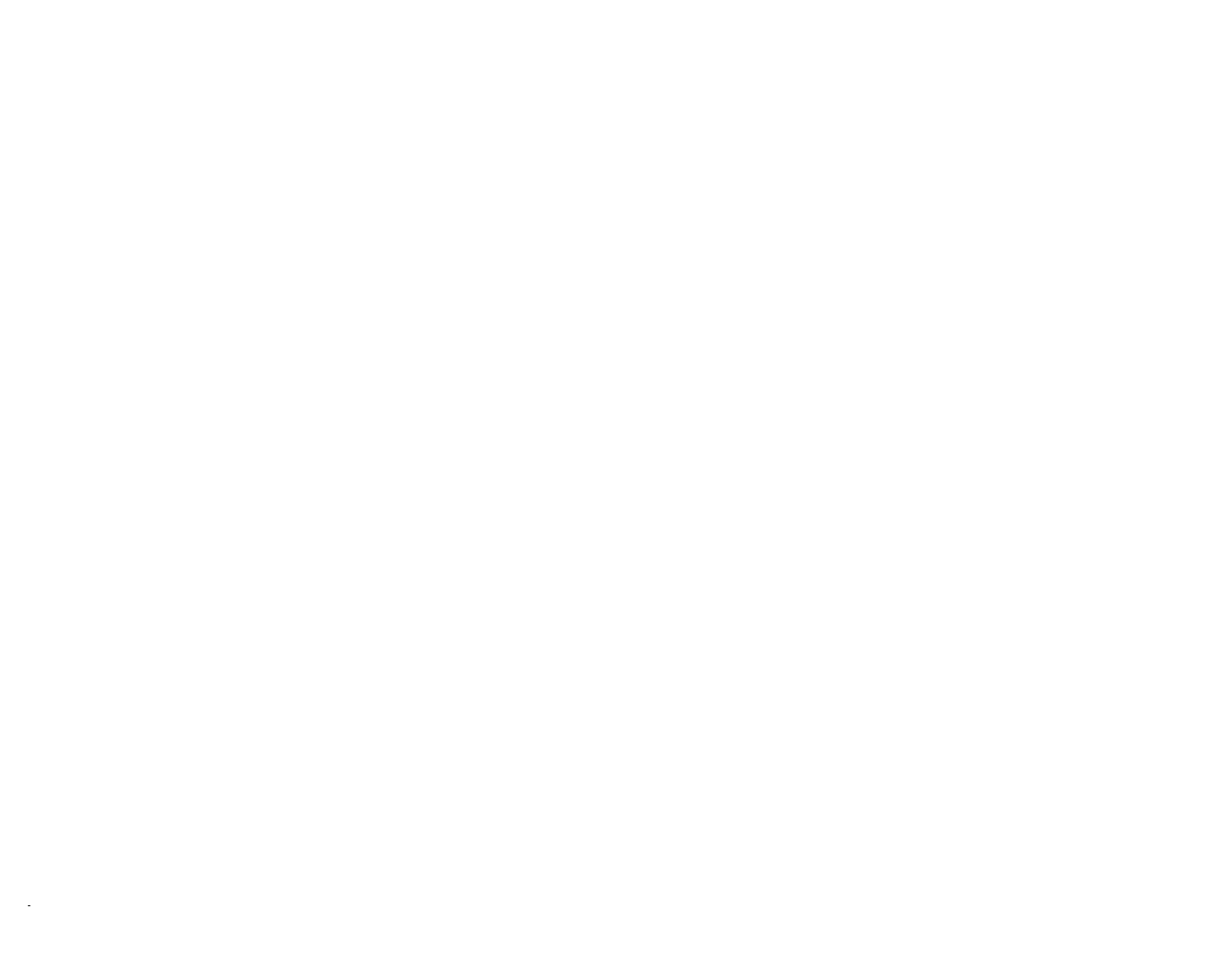|                    | <b>Licence Business Name</b>                       | <b>Address</b>                                                                                | <b>Licence Type/Sub</b> |                                                    |
|--------------------|----------------------------------------------------|-----------------------------------------------------------------------------------------------|-------------------------|----------------------------------------------------|
| 15 996857          | TML Management Group Ltd                           | 2680 Shell Rd Unit 108 Richmond BC V6X 4C9                                                    | Service Use             |                                                    |
| <b>Issue Date:</b> |                                                    | <b>September 23, 2015</b>                                                                     |                         |                                                    |
| 15 711323          | JTC Trading Company Ltd                            | 5931 Williams Rd Unit 9 Richmond BC V7E 1K2                                                   | Service Use             | Home Occupation                                    |
| 15 711460          | Anju Renovation Ltd                                | 5750 HASTINGS ST UNIT 115 BURNABY BC V5B 1R6                                                  | Service Use             | <b>General Contractor</b>                          |
| 15 711462          | 1040451 BC Ltd                                     | 6700 No 1 Rd Richmond BC V7C 1T5                                                              | Service Use             | <b>General Contractor</b>                          |
| 15 711423          | Canadian Artistic Design &<br>Decor Company Ltd    | 5508 Cornwall Dr Richmond BC V7C 5M6                                                          | Service Use             | Home Occupation                                    |
| 15 707238          | Shawarma Palace Inc                                | 11020 No 5 Rd Unit 123 Richmond BC V7A 4E7                                                    | Assembly Use Group 1    | <b>Food Service</b><br>Establishment               |
| 15 704886          | TJL Floor And Garage Door Inc                      | 12191 Bridgeport Rd Unit 7 Richmond BC V6V 1J4                                                | Mercantile Use          | <b>Retail Trading</b>                              |
| 13 639397          | Homesmart Building Supplies Ltd                    | 4691 Vanguard Rd Unit 180 Richmond BC V6X 2P7                                                 | Service Use             | <b>General Contractor</b>                          |
| 15 703370          | Club One Fitness Inc                               | 4328 No 3 Rd Unit 200 Richmond BC V6X 2C2                                                     | Assembly Use Group 3    | <b>Health Studio</b>                               |
| 15 711492          | <b>Elegant Interior Decorators</b>                 | 8411 Ackroyd Rd Unit 224 Richmond BC V6X 3E6                                                  | Service Use             | Home Occupation                                    |
| 15 709807          | Xpert Travel Services Ltd                          | 4000 No 3 Rd Unit 3075 Richmond BC V6X 0J8                                                    | Service Use             | <b>Travel Agency</b>                               |
| <b>Issue Date:</b> |                                                    | <b>September 24, 2015</b>                                                                     |                         |                                                    |
|                    | 15 711566 Element Spray Foam Inc                   | 3793 SANDY HILL RD ABBOTSFORD BC V3G 1H9                                                      | Service Use             | <b>General Contractor</b>                          |
| 15 711573          | Carrie Tsang Immigration<br>Consulting             | 7362 Elmbridge Way Unit 1608 Richmond BC V6X 0A6                                              | Service Use             | Home Occupation                                    |
| 15 711562          | Vancouver Jie Nuo Cleaning Ltd                     | 5151 Brighouse Way Unit 301 Richmond V7C 0A6                                                  | Service Use             | Home Occupation                                    |
| 15 711560          | <b>Continental Construction</b>                    | 11286 ROXBURGH RD SURREY BC V3R 9J3                                                           | Service Use             | <b>General Contractor</b>                          |
| 15 711554          | <b>Thind Properties Ltd</b>                        | 2245 KINGSWAY VANCOUVER BC V5N 2T6                                                            | Service Use             | <b>General Contractor</b>                          |
| 15 711542          | Diamond Parking/DPS#4894                           | 4940 No 3 Rd Richmond BC V6X 3A5                                                              | Service Use             | Parking Enforcement<br><b>Business</b>             |
| 15 711394          | Armak Architectural Millwork Ltd                   | 1551 BROADWAY ST UNIT 120 PORT COQUITLAM BC<br>V3C 6N9                                        | Service Use             | <b>General Contractor</b>                          |
| 15 710739          | Discover Energy Corp                               | 13511 Crestwood PI Unit 5 Richmond BC V6V 2E9                                                 | Service Use             |                                                    |
| 15 710514          | Lulu Tours Ltd                                     | 4328 No 3 Rd Unit 135 Richmond BC V6X 2C2                                                     | Service Use             | <b>Travel Agency</b>                               |
| 15 705261          | Hua-Tuo Acupuncture & TCM<br>Clinic                | 8888 Odlin Cr Unit 1125 Richmond BC V6X 3Z8                                                   | Service Use             |                                                    |
| 15 711546          | Tumble And Roar Apparel                            | 7691 Moffatt Rd Unit 10 Richmond BC V6Y 1X9                                                   | Service Use             | Home Occupation                                    |
| <b>Issue Date:</b> |                                                    | <b>September 25, 2015</b>                                                                     |                         |                                                    |
|                    |                                                    | 15 711591 A N G E L O Vintage Palace SRL 7899 Templeton Station Rd Unit 1075 Richmond V7B 0B7 | Mercantile Use          | Retail Trading                                     |
|                    | 15 711592 5 Diamond Enterprises                    | 1708 E 32ND AVE VANCOUVER BC V5N 3B6                                                          | Vehicle for Hire        | Class B - Limousine                                |
| <b>Issue Date:</b> |                                                    | <b>September 28, 2015</b>                                                                     |                         |                                                    |
|                    | 15 711196 PDM Counselling & Consulting<br>Services | 6011 No 1 Rd Unit 140 Richmond BC V7C 1T4                                                     | Service Use             |                                                    |
| 15 711463          | Modern Golf Ltd                                    | 12553 Bridgeport Rd Unit 130 Richmond BC V6V 1J4                                              | Mercantile Use          | <b>Wholesale Trading</b>                           |
|                    | 15 702676 Menchie's Frozen Yogurt                  | 8100 No 2 Rd Unit 135 Richmond BC V7C 5J9                                                     | Assembly Use Group 1    | <b>Food Service</b><br>Establishment, Take-<br>Out |
| <b>Issue Date:</b> |                                                    | <b>September 29, 2015</b>                                                                     |                         |                                                    |

September 7, 2016 Page 44 of 57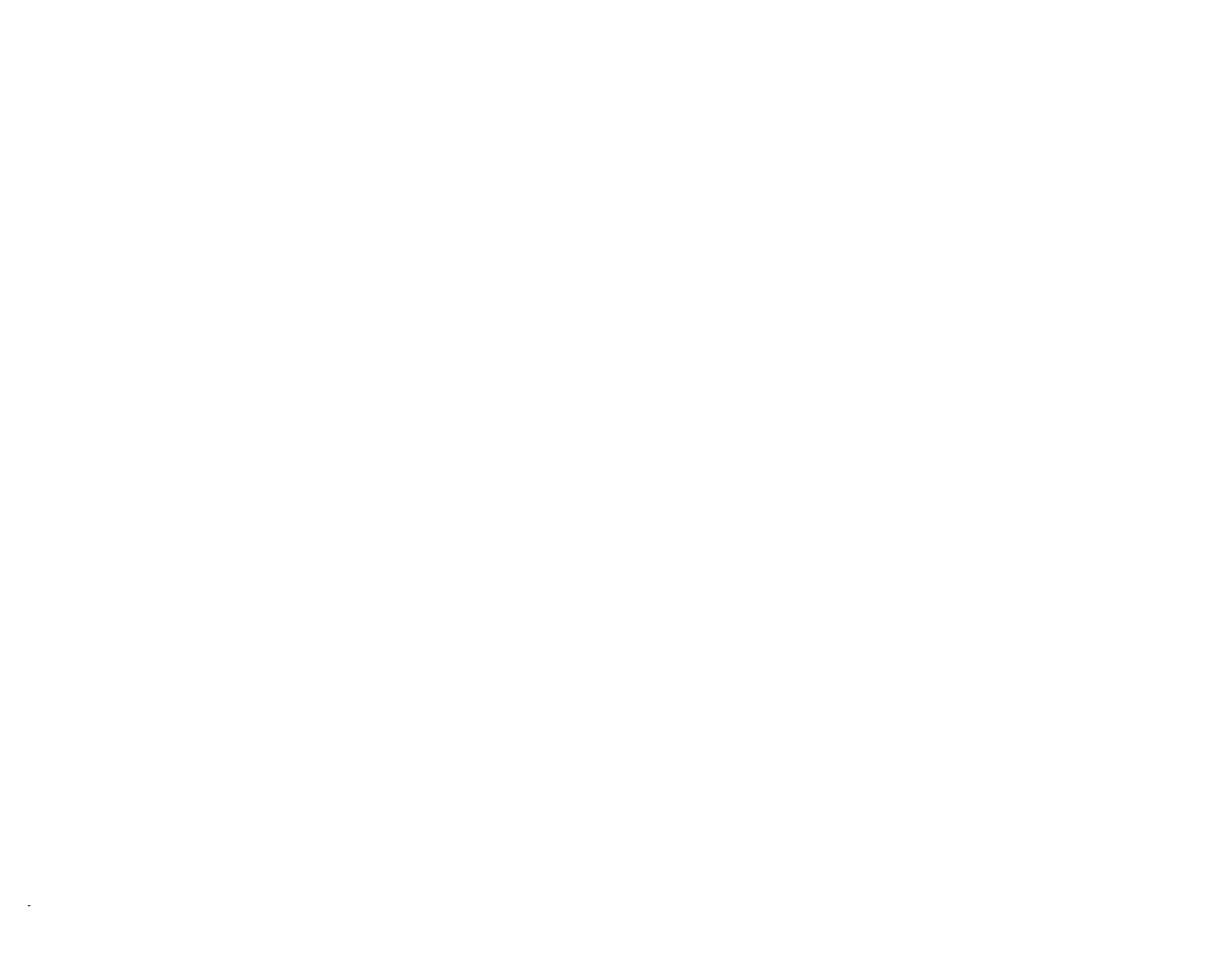|                    | Licence Business Name                                   | <b>Address</b>                                                           | <b>Licence Type/Sub</b>         |                                     |
|--------------------|---------------------------------------------------------|--------------------------------------------------------------------------|---------------------------------|-------------------------------------|
| 15 707549          |                                                         | Bryan Auto Trading Company Ltd 3411 No 3 Rd Unit 160 Richmond BC V6X 2B8 | Vehicle for Hire                | Class J - Rental<br>Vehicle Group 2 |
| 15 707961          | <b>Premier Graphics Inc</b>                             | 2551 Vauxhall PI Unit 3 Richmond BC V6V 1Z5                              | Industrial/Manufacturing<br>Use |                                     |
| 15 709776          | Dr Hubert W Siu Chiropractic<br>Corporation             | 8700 McKim Way Unit 1128 Richmond BC V6X 4A5                             | Service Use                     |                                     |
| 15 709868          | <b>Best Seafood Inc</b>                                 | 21771 Fraserwood Way Richmond BC V6W 1J5                                 | Service Use                     |                                     |
| 15 712562          | <b>Skyler Construction Inc</b>                          | 2416 MAIN ST UNIT 386 VANCOUVER BC V5T 3E2                               | Service Use                     | <b>General Contractor</b>           |
| 15 707548          |                                                         | Bryan Auto Trading Company Ltd 3411 No 3 Rd Unit 160 Richmond BC V6X 2B8 | Vehicle for Hire                | Vehicle For Hire<br>Office          |
| <b>Issue Date:</b> |                                                         | September 30, 2015                                                       |                                 |                                     |
|                    | 15 710274 Home Park First Funding Inc                   | 5900 No 3 Rd Unit 710 Richmond BC V6X 3P7                                | Service Use                     |                                     |
| 15 705552          | China Art                                               | 4380 No 3 Rd Unit 1135 Richmond BC V6X 3V7                               | Mercantile Use                  | <b>Retail Trading</b>               |
| 15 710452          | Howard Jones And Dr D Bains                             | 10691 Shellbridge Way Unit 130 Richmond BC V6X 2W8                       | Service Use                     |                                     |
| 15 710356          | Canada Pathway                                          | 4000 No 3 Rd Unit 5200 Richmond BC V6X 0J8                               | Service Use                     |                                     |
| 15 710004          | Karen Mori & Associates Ltd                             | 3911 Moncton St Unit 210 Richmond BC V7E 3A7                             | Service Use                     |                                     |
| 15 697598          | Clark & Macdonald Investments<br>Ltd                    | 6191 Westminster Hwy Unit 140 Richmond BC V7C 4V4                        | Mercantile Use                  | <b>Wholesale Trading</b>            |
| 15 710096          | Dealuse                                                 | 6191 Westminster Hwy Unit 140 Richmond BC V7C 4V4                        | Service Use                     |                                     |
| <b>Issue Date:</b> |                                                         | <b>October 1, 2015</b>                                                   |                                 |                                     |
|                    | 14 675004 Oval Stone Art Ltd                            | 2300 Simpson Rd Unit 5 Richmond BC V6X 2P9                               | Industrial/Manufacturing<br>Use |                                     |
| 15 712719          | Better Signs Inc                                        | 2999 UNDERHILL AVE UNIT 213 BURNABY BC V5A<br>3C <sub>2</sub>            | Service Use                     | <b>General Contractor</b>           |
| <b>Issue Date:</b> |                                                         | <b>October 5, 2015</b>                                                   |                                 |                                     |
|                    | 15 711419 The Body Shop                                 | 7899 Templeton Station Rd Unit 1036 Richmond V7B 0B7                     | Mercantile Use                  | <b>Retail Trading</b>               |
| 15 712875          | Quanneng Home Renovation Ltd                            | 8875 Cook Cr Richmond BC V6Y 1X1                                         | Service Use                     | <b>General Contractor</b>           |
| 15 712855          | E P Engineered Pump Service<br>Ltd                      | 1635 INDUSTRIAL AVE PORT COQUITLAM BC V3C<br>6M <sub>9</sub>             | Service Use                     | <b>General Contractor</b>           |
| 15 712770          | Horizon Building Management<br>Group, Horizon BMG, HBMG | 9040 BLUNDELL RD UNIT 283 RICHMOND BC V7C 4C1                            | Service Use                     | <b>General Contractor</b>           |
| 15 708884          | Village Books & Coffee House                            | 12111 1st Ave Richmond BC V7E 3M1                                        | Mercantile Use                  | <b>Retail Trading</b>               |
| 15 704993          | Kingsway Interiors                                      | 11180 Voyageur Way Unit 110 Richmond BC V6X 3N8                          | Mercantile Use                  | <b>Retail Trading</b>               |
| 15 712840          | Silo Construction Ltd                                   | 7160 Beecham Rd Richmond BC V7C 1V7                                      | Service Use                     | <b>General Contractor</b>           |
| <b>Issue Date:</b> |                                                         | October 6, 2015                                                          |                                 |                                     |
|                    | 15 710816 RVS Security                                  | 11980 Hammersmith Way Unit 1115 Richmond BC V7A<br>0A4                   | Service Use                     |                                     |
| 15 709525          | Top Vision Immigration<br>Consulting Inc                | 10691 Shellbridge Way Unit 150 Richmond BC V6X 2W8                       | Service Use                     |                                     |
| <b>Issue Date:</b> |                                                         | October 7, 2015                                                          |                                 |                                     |
| 15 712892          | Matrix Pest Control Co                                  | 8620 Jones Rd Unit 210 Richmond BC V6Y 3Z4                               | Service Use                     |                                     |
| 15 713009          | Cascade Roofing and<br>Waterproofing 2007 Inc           | 7968 VENTURE PL CHILLIWACK BC V2R 0K2                                    | Service Use                     |                                     |
|                    |                                                         |                                                                          |                                 |                                     |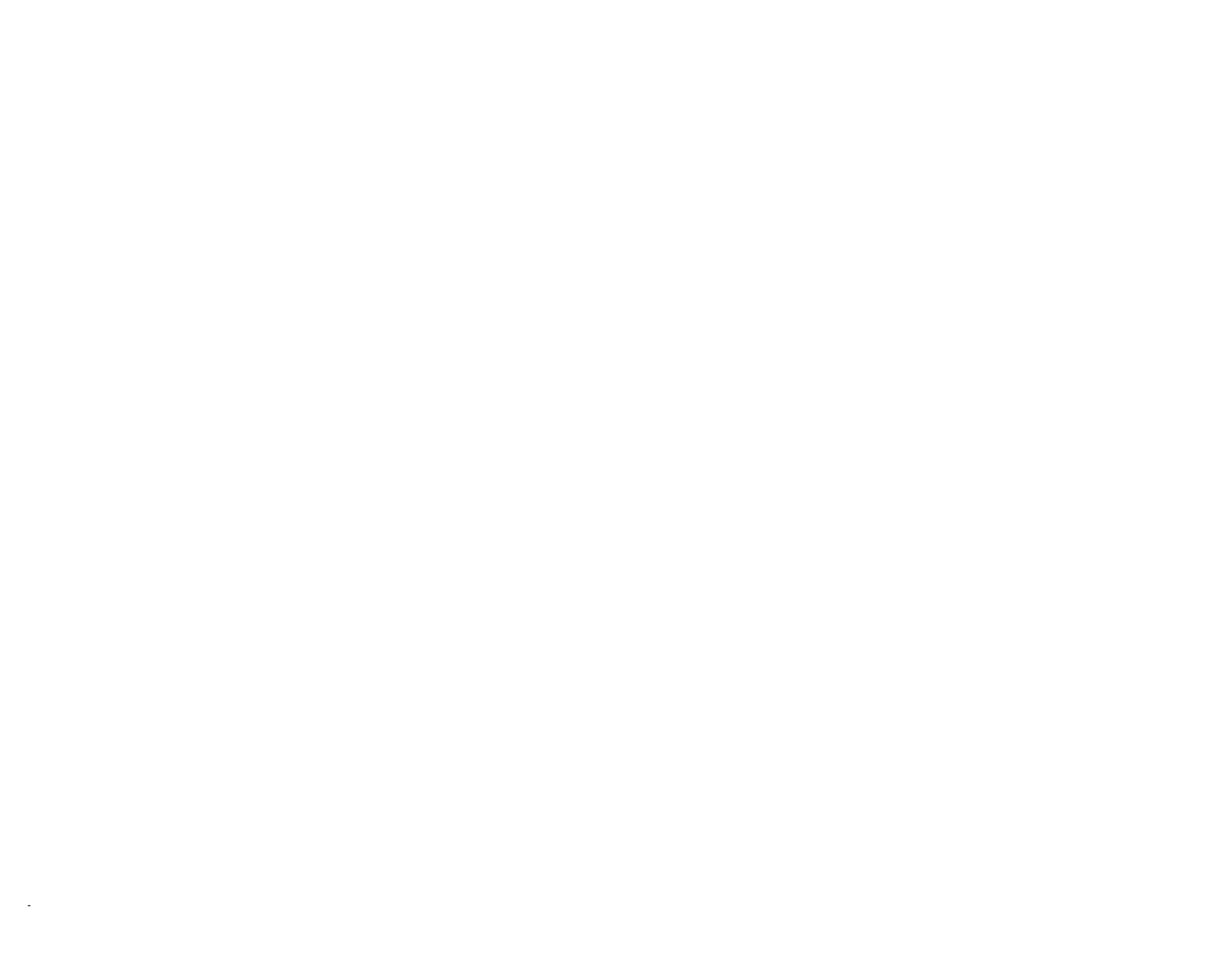|                    | Licence Business Name                                      | <b>Address</b>                                     | <b>Licence Type/Sub</b> |                                             |
|--------------------|------------------------------------------------------------|----------------------------------------------------|-------------------------|---------------------------------------------|
| 15 712947          | Longboard Construction Inc                                 | 2903 KINGVIEW BLVD SE AIRDRIE AB T4A 0C4           | Service Use             | <b>General Contractor</b>                   |
| 15 712036          | London Drugs Limited -<br>Insurance Department             | 11666 Steveston Hwy Unit 3200 Richmond BC V7A 5J3  | Service Use             |                                             |
| 15 711717          | <b>B &amp; N Translation Service</b>                       | 6081 No 3 Rd Unit 917 Richmond BC V6Y 2B2          | Service Use             |                                             |
| 15 712035          | London Drugs Limited -<br>Insurance Department             | 5971 No 3 Rd Richmond BC V6X 2E3                   | Service Use             |                                             |
| <b>Issue Date:</b> |                                                            | October 8, 2015                                    |                         |                                             |
| 15 713049          | Kulph Anitantira                                           | 7338 Gollner Ave Unit 603 Richmond BC V6Y 0H8      | Service Use             | Home Occupation                             |
| 15 712517          | Vanbaobei                                                  | 7288 Heather St Unit 92 Richmond BC V6Y 4L4        | Service Use             | Home Occupation                             |
| 15 712968          | <b>Edison Paint</b>                                        | 6180 Cooney Rd Unit 703 Richmond BC V6Y 2J4        | Service Use             | <b>General Contractor</b>                   |
| 15 712969          | J1 Construction                                            | 8711 General Currie Rd Unit 15 Richmond BC V6Y 1M3 | Service Use             | <b>General Contractor</b>                   |
| 15 713006          | Spartan Stucco                                             | 4360 Garden City Rd Richmond BC V6X 2K3            | Service Use             | <b>General Contractor</b>                   |
| 15 713029          | Interiors by Nikki                                         | 5551 Lackner Cr Richmond BC V7E 6A5                | Service Use             | Home Occupation                             |
| <b>Issue Date:</b> |                                                            | <b>October 9, 2015</b>                             |                         |                                             |
| 15 713168          | <b>NAC Contractors Ltd</b>                                 | 21 QUEEN ST MORRISTON ON N0B 2C0                   | Service Use             | <b>General Contractor</b>                   |
| 15 713166          | Village Bookkeeping Services                               | 3111 Georgia St Richmond BC V7E 2R2                | Service Use             | Home Occupation                             |
| 15 713119          | Pacific North International<br><b>Trading Incorporated</b> | 22800 Windsor Crt Unit 6 Richmond BC V6V 2X6       | Service Use             | Home Occupation                             |
| 15 705813          | Jun Fu Tang                                                | 5951 Minoru Blvd Unit 155 Richmond BC V6X 4B1      | Mercantile Use          | Second-Hand Dealer                          |
| <b>Issue Date:</b> |                                                            | October 13, 2015                                   |                         |                                             |
| 15 713152          | Trueview Technical Services Inc                            | 10571 Algonquin Dr Richmond BC V7A 3A5             | Service Use             | Home Occupation                             |
| 15 713167          | C M Lau Consulting Inc                                     | 6331 Granville Cr Richmond BC V7C 2V3              | Service Use             | Home Occupation                             |
| 15 713151          | Top Pacific Enterprises Ltd                                | 9411 Glendower Dr Unit 345 Richmond BC V7A 2Y6     | Service Use             | Home Occupation                             |
| 15 713150          | Top Pacific Enterprises Ltd                                | 9411 Glendower Dr Unit 345 Richmond BC V7A 2Y6     | Service Use             | Home Occupation                             |
| 15 713123          | Pegasus Foods (Canada) Inc                                 | 3277 Georgia St Richmond BC V7E 2R4                | Service Use             | Home Occupation                             |
| 15 713101          | <b>BEPCOM Technical Services</b>                           | 10500 DELSOM CR UNIT 81 DELTA BC V4C 0C3           | Service Use             |                                             |
| 15 713057          | Jani-Clean Commercial Cleaning<br>Ltd                      | 12240 Horseshoe Way Unit 10 Richmond BC V7A 4X9    | Service Use             |                                             |
| 15 713004          | Soleil Industrial Inc                                      | 8633 Mowbray Rd Richmond BC V7A 2B9                | Service Use             | Home Occupation                             |
| 15 711658          | Wildleaf Vietnamese Cuisine Ltd                            | 4151 Hazelbridge Way Unit 3230 Richmond BC V6X 4J7 | Assembly Use Group 1    | Food Service<br>Establishment, Take-<br>Out |
| 15 708699          | <b>Direction Fashion</b>                                   | 4000 No 3 Rd Unit 2285 Richmond BC V6X 0J8         | Mercantile Use          | Retail Trading                              |
| 15 713191          | <b>Steve Cheng Contracting</b>                             | 2468 E BROADWAY UNIT 507 VANCOUVER BC V5M<br>4T9   | Service Use             | <b>General Contractor</b>                   |
|                    | 15 713113 Soleil Industrial Inc                            | 8633 Mowbray Rd Richmond BC V7A 2B9                | Service Use             | Home Occupation                             |
| <b>Issue Date:</b> |                                                            | October 16, 2015                                   |                         |                                             |
|                    | 15 713451 Saadia Organics Inc                              | 4720 Larkspur Ave Richmond BC V7C 2J3              | Service Use             | Home Occupation                             |
|                    | 15 713452 Ferguson Moving and Storage                      | 4720 Larkspur Ave Richmond BC V7C 2J3              | Service Use             | Home Occupation                             |
| <b>Issue Date:</b> |                                                            | October 19, 2015                                   |                         |                                             |
|                    | 15 711012 HomilyChart Canada Inc                           | 8131 Westminster Hwy Unit 238 Richmond BC V6X 1A7  | Service Use             |                                             |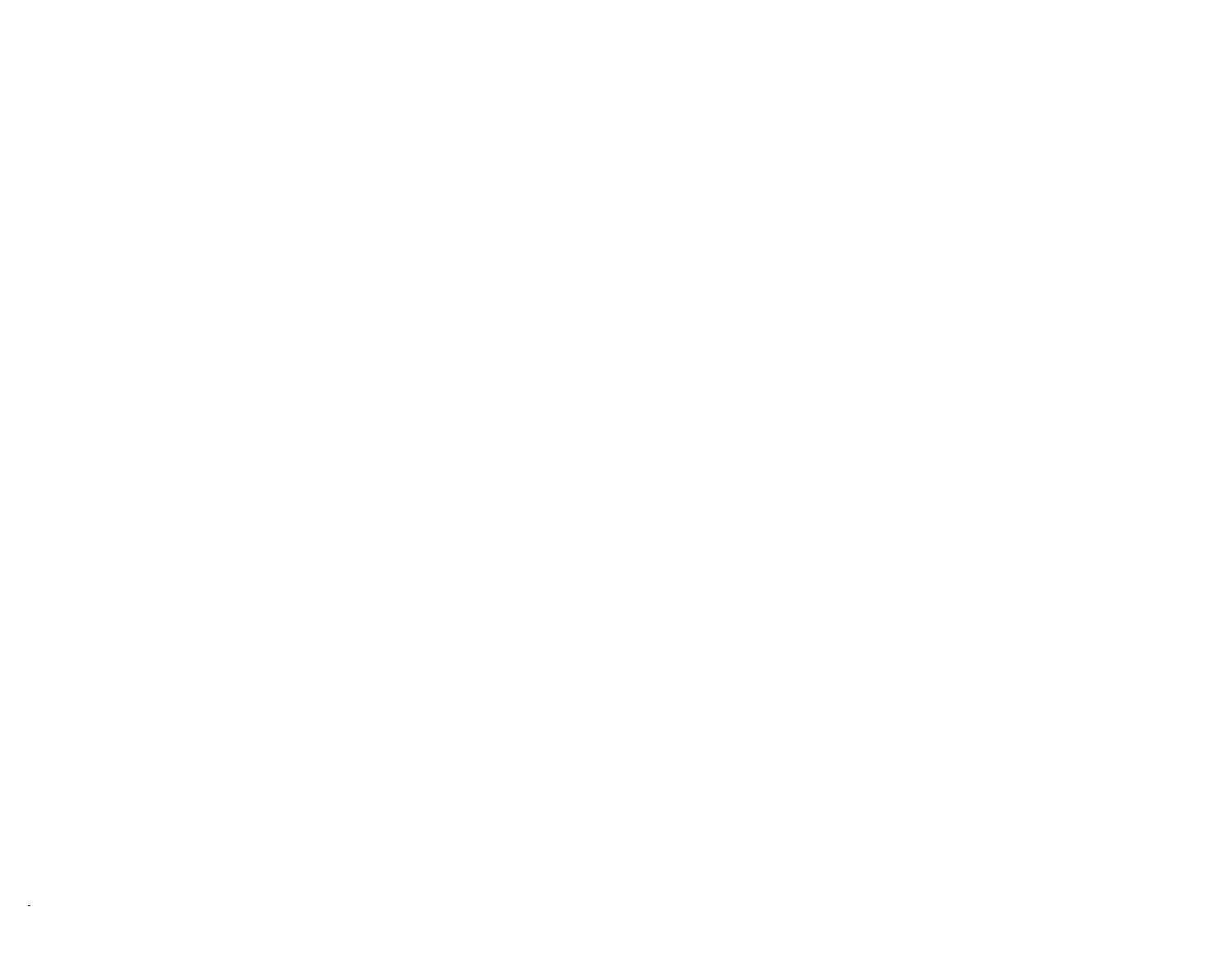|                    | Licence Business Name                                           | <b>Address</b>                                                  | <b>Licence Type/Sub</b>                    |                                        |
|--------------------|-----------------------------------------------------------------|-----------------------------------------------------------------|--------------------------------------------|----------------------------------------|
| 15 713433          | West Cascades Electrical Ltd                                    | 3075 PRIMROSE LANE UNIT 410 COQUITLAM BC V3B<br>7S <sub>2</sub> | Service Use                                | <b>Electrical Contractor</b>           |
|                    | 15 712952 CTC Milestone Enterprises Ltd                         | 13986 Cambie Rd Unit 288 Richmond BC V6V 2K3                    | <b>Inter-Municipal Business</b><br>Licence | <b>General Contractor</b>              |
| 15 700530          | Immark International Service Ltd                                | 8111 Anderson Rd Unit 605 Richmond BC V6Y 3Z8                   | Service Use                                |                                        |
| 15 712950          | <b>CTC Milestone Enterprises Ltd</b>                            | 13986 Cambie Rd Unit 288 Richmond BC V6V 2K3                    | Service Use                                | <b>General Contractor</b>              |
| 15 711288          | <b>Cerberus Universal Marketing</b><br>Corp                     | 5811 Cooney Rd Unit 305 Richmond BC V6X 3M1                     | Service Use                                |                                        |
| 15 711194          | <b>IDO Design Inc</b>                                           | 5811 Cooney Rd Unit 305 Richmond BC V6X 3M1                     | Service Use                                |                                        |
| 15 713489          | <b>Bora Construction Ltd</b>                                    | 15399 GUILDFORD DR UNIT 70 SURREY BC V3R 7C6                    | Service Use                                | <b>General Contractor</b>              |
| 15 698077          | <b>HTO Seafood Ltd</b>                                          | 2460 Viscount Way Richmond BC V6V 1N1                           | Mercantile Use                             | <b>Wholesale Trading</b>               |
| 15 710569          | Canada Bowen Holdings Inc                                       | 10451 Shellbridge Way Unit 150 Richmond BC V6X 2W8              | Service Use                                |                                        |
| 15 702748          | Dr B Gill                                                       | 6091 Gilbert Rd Unit 720 Richmond BC V7C 5L9                    | Service Use                                |                                        |
| 15 702373          | <b>Green Town Nutrition</b>                                     | 4940 No 3 Rd Unit 209 Richmond BC V6X 3A5                       | Service Use                                |                                        |
| 15 703504          | OmniSolu Technology Inc                                         | 3751 Jacombs Rd Unit 135 Richmond BC V6V 2R4                    | Service Use                                |                                        |
| 15 708315          | Raju Nanduri, CGA                                               | 3031 Beckman PI Unit 160 Richmond BC V6X 3R2                    | Service Use                                |                                        |
| 15 709822          | Royal Maple Garden Cultural<br>Communication Inc                | 5951 Minoru Blvd Unit 143 Richmond BC V6X 4B1                   | Service Use                                |                                        |
| 15 710370          | Aspire Mortgage Corporation                                     | 11860 Hammersmith Way Unit 158 Richmond BC V7A 5G1 Service Use  |                                            |                                        |
| <b>Issue Date:</b> |                                                                 | October 20, 2015                                                |                                            |                                        |
| 15 713548          | Vancouver Jewelry Center                                        | 5891 Musgrave Cr Richmond BC V7C 5N5                            | Service Use                                | Home Occupation                        |
| 15 713334          | Zhang's Tree & Gardening<br>Services                            | 2010 SEVENTH AVE NEW WESTMINSTER BC V3M 2L6                     | Service Use                                | <b>General Contractor</b>              |
| 15 713556          | Zwilling J A Henckels Canada Ltd                                | 7899 Templeton Station Rd Unit 1034 Richmond V7B 0B7            | Mercantile Use                             | Retail Trading                         |
| 15 713525          | <b>Walia Construction</b>                                       | 7491 Langton Rd Richmond BC V7C 4B4                             | Service Use                                | <b>General Contractor</b>              |
| 15 713521          | iWash Cleaning                                                  | 9399 Odlin Rd Unit 220 Richmond BC V6X 0J6                      | Service Use                                | Home Occupation                        |
| 15 713517          | Atomic Plumbing & Heating Ltd                                   | 7749 JENSEN PL BURNABY BC V5H 2A7                               | Service Use                                | <b>Plumbing Contractor</b>             |
| 15 713516          | Cozystay Holdings Inc                                           | 3851 Jacombs Rd Unit 170 Richmond BC V6V 2H7                    | Service Use                                |                                        |
| 15 713496          | <b>Loyaleaf Financial</b>                                       | 4000 No 3 Rd Unit 4005 Richmond BC V6X 0J8                      | Service Use                                |                                        |
| 15 713655          | Diamond Parking/DPS #4893                                       | 5900 Minoru Blvd Richmond BC V6X 2A9                            | Service Use                                | Parking Enforcement<br><b>Business</b> |
| 15 711085          | <b>Nobilis Consulting Ltd</b>                                   | 4000 No 3 Rd Unit 5155 Richmond BC V6X 0J8                      | Service Use                                |                                        |
| 15 713631          | M McConkey Arborist Services<br>Ltd                             | 34976 LABURNUM AVE ABBOTSFORD BC V2S 5M7                        | Service Use                                | <b>General Contractor</b>              |
| 15 713322          | Canada Asia-Pacific Agricultural<br>Trade Inc                   | 4000 No 3 Rd Unit 3135 Richmond BC V6X 0J8                      | Mercantile Use                             | <b>Retail Trading</b>                  |
| 15 710989          | <b>Amber Financial Services Corp</b>                            | 5900 No 3 Rd Unit 415 Richmond BC V6X 3P7                       | Service Use                                |                                        |
| 15 711173          | Ham Building Supplies Ltd                                       | 1091 Eburne PI Richmond BC V6Y 2Y7                              | Mercantile Use                             | <b>Wholesale Trading</b>               |
| 15 711367          | GC Immigration and Education<br><b>Consulting Services Corp</b> | 10691 Shellbridge Way Unit 130 Richmond BC V6X 2W8              | Service Use                                |                                        |
| 15 711370          | Sovereign National Realty Inc                                   | 13988 Maycrest Way Unit 175 Richmond BC V6V 3C3                 | Service Use                                |                                        |
| 15 712480          | <b>Lifepath Transformations</b>                                 | 9700 Glenacres Dr Unit 109 Richmond BC V7A 1Y7                  | Service Use                                | Home Occupation                        |
| 15 712878          | Lilian Du Enterprises Inc                                       | 4680 Groat Ave Richmond BC V7E 5E3                              | Service Use                                | Home Occupation                        |
| 15 713279          | Vanplings                                                       | 8400 Anderson Rd Unit 310 Richmond BC V6Y 1S6                   | Service Use                                | Home Occupation                        |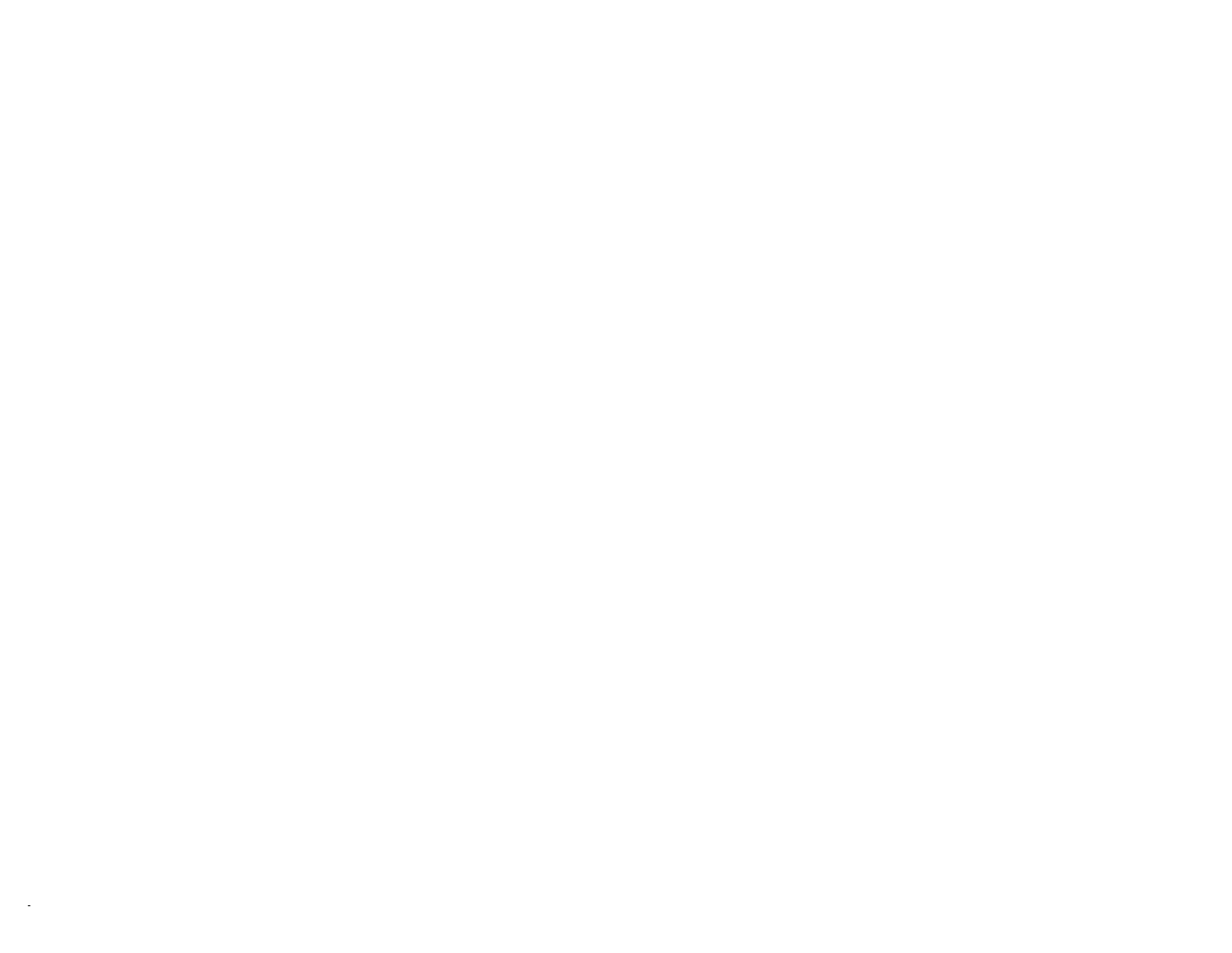|                    | <b>Licence Business Name</b>                          | <b>Address</b>                                              | <b>Licence Type/Sub</b>                    |                                      |
|--------------------|-------------------------------------------------------|-------------------------------------------------------------|--------------------------------------------|--------------------------------------|
| <b>Issue Date:</b> |                                                       | October 21, 2015                                            |                                            |                                      |
| 15 713687          | Julie's Home Care                                     | 4900 Francis Rd Unit 202 Richmond BC V7C 4R5                | Service Use                                | Home Occupation                      |
| 15 713669          | 1044957 BC Ltd                                        | 9451 Granville Ave Unit 25 Richmond BC V6Y 1P9              | Service Use                                | <b>General Contractor</b>            |
|                    | 15 713672 CJS Trading and Co Ltd                      | 8460 Granville Ave Unit 1607 Richmond BC V6Y 4E7            | Service Use                                | Home Occupation                      |
| 15 713673          | 1044957 BC Ltd                                        | 9451 Granville Ave Unit 25 Richmond BC V6Y 1P9              | <b>Inter-Municipal Business</b><br>Licence | <b>General Contractor</b>            |
|                    | 15 707753 Bibo Pizzeria                               | 7899 Templeton Station Rd Unit 1205 Richmond V7B 0B7        | Assembly Use Group 1                       | <b>Food Service</b><br>Establishment |
| <b>Issue Date:</b> |                                                       | October 22, 2015                                            |                                            |                                      |
| 15 713758          | JP Commercial Innovations                             | 6380 Buswell St Unit 218 Richmond BC V6Y 2G2                | Service Use                                | Home Occupation                      |
| 15 711593          | Made In Print                                         | 4000 No 3 Rd Unit 3005 Richmond BC V6X 0J8                  | Industrial/Manufacturing<br>Use            |                                      |
|                    | 15 713732 Silfy Beddings                              | 6300 Birch St Unit 50 Richmond BC V6Y 4K3                   | Service Use                                | Home Occupation                      |
|                    | 15 713714 Ragani Rogier Performance<br>Training       | 11300 Merchantman PI Richmond BC V7E 4R3                    | Service Use                                | Home Occupation                      |
|                    | 15 711353 F & X Investment Ltd                        | 6081 No 3 Rd Unit 809 Richmond BC V6Y 2B2                   | Service Use                                |                                      |
| 15 711318          | M-Express Trading Group Ltd                           | 4800 No 3 Rd Unit 213 Richmond BC V6X 3A6                   | Service Use                                |                                      |
| 15 711264          | Woodcode Enterprises Ltd                              | 13680 Bridgeport Rd Unit 9 Richmond BC V6V 1V3              | Service Use                                | <b>General Contractor</b>            |
| 15 707635          | <b>Potts Education Studio</b>                         | 8766 McKim Way Unit 1075 Richmond BC V6X 4G4                | Assembly Use Group 3                       | <b>Education Institution</b>         |
|                    | 15 708980 2 Guys With Knives                          | 2220 Vauxhall PI Richmond BC V6V 1Z9                        | Industrial/Manufacturing<br>Use            |                                      |
| <b>Issue Date:</b> |                                                       | October 26, 2015                                            |                                            |                                      |
| 15 705352          | Beauty Glass Shop Ltd                                 | 13500 Maycrest Way Unit 130 Richmond BC V6V 2N8             | Mercantile Use                             | <b>Wholesale Trading</b>             |
| 15 713886          | <b>Next Level Plumbing</b>                            | 3139 FREY PL PORT COQUITLAM BC V3B 5X3                      | Service Use                                | <b>Gas Contractor</b>                |
| 15 713892          | Dimension Multimedia Ltd                              | 8511 Westminster Hwy Unit 206 Richmond BC V6X 3H7           | Service Use                                | Home Occupation                      |
| 15 713964          | <b>Oriental International Business</b><br>Service Ltd | 6081 No 3 Rd Unit 806 Richmond BC V6Y 2B2                   | Service Use                                |                                      |
| 15 714008          | Dyru Service Maintenance                              | 10333 No 5 Rd Richmond BC V7A 4E6                           | Service Use                                | Home Occupation                      |
| <b>Issue Date:</b> |                                                       | October 27, 2015                                            |                                            |                                      |
|                    | 15 708795 Prairie Cottage Foods                       | 2188 No 5 Rd Unit 190 Richmond BC V6X 2T1                   | Industrial/Manufacturing<br>Use            |                                      |
|                    | 15 714817 Avolve Software Corp                        | 4835 E CACTUS RD UNIT 420 SCOTTSDALE AZ 85254<br><b>USA</b> | Service Use                                |                                      |
|                    | 15 697730 Big Wave Sales & Marketing                  | 12500 Horseshoe Way Unit 130 Richmond BC V7A 5K2            | Mercantile Use                             | <b>Wholesale Trading</b>             |
|                    | 15 714828 OneStop Enterprise Ltd                      | 6833 Livingstone PI Unit 31 Richmond BC V7C 5T1             | Service Use                                | Home Occupation                      |
| <b>Issue Date:</b> |                                                       | October 28, 2015                                            |                                            |                                      |
|                    | 15 711623 Treemark Capital Corporation                | 4000 No 3 Rd Unit 6095 Richmond BC V6X 0J8                  | Service Use                                |                                      |
| 15 714855          | Herman Ho Design Studio Inc                           | 6380 Buswell St Unit 306 Richmond BC V6Y 2G2                | Service Use                                | Home Occupation                      |
|                    | 15 712491 VV Information                              | 6081 No 3 Rd Unit 803 Richmond BC V6Y 2B2                   | Service Use                                |                                      |
|                    | 15 710084 V V S S Consulting Ltd                      | 4000 No 3 Rd Unit 2295 Richmond BC V6X 0J8                  | Service Use                                |                                      |
|                    | 15 703388 Art On Yards Renovations                    | 9580 Saunders Rd Richmond BC V7A 2B4                        | Service Use                                | <b>General Contractor</b>            |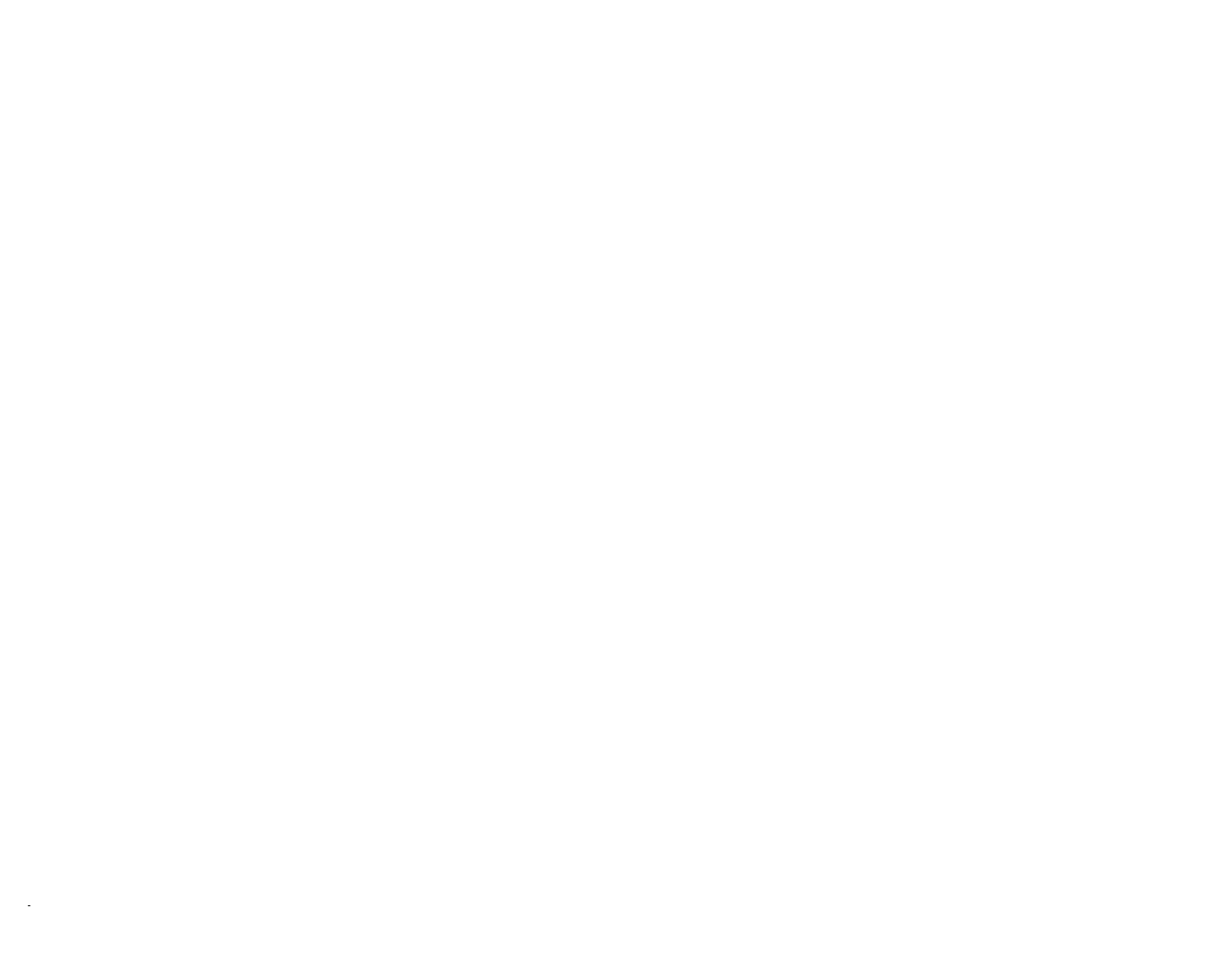|                                               | Licence Business Name                             | <b>Address</b>                                                 | <b>Licence Type/Sub</b>                    |                                                    |
|-----------------------------------------------|---------------------------------------------------|----------------------------------------------------------------|--------------------------------------------|----------------------------------------------------|
| 15 702375                                     | Kairui Development and<br>Investment (Canada) Ltd | 3840 Jacombs Rd Unit 108 Richmond BC V6V 1Y6                   | Service Use                                |                                                    |
| 13 638839                                     | Livart Furniture Canada Co Ltd                    | 11280 Twigg PI Unit 123 Richmond BC V6V 0A6                    | Mercantile Use                             | <b>Wholesale Trading</b>                           |
| 13 638838                                     | Vesta Cucine Inc                                  | 11280 Twigg PI Unit 123 Richmond BC V6V 0A6                    | Mercantile Use                             | <b>Wholesale Trading</b>                           |
| 15 712566                                     | Neway Holiday (Canada) Ltd                        | 8700 McKim Way Unit 3233 Richmond BC V6X 4A5                   | Service Use                                | <b>Travel Agency</b>                               |
| <b>Issue Date:</b>                            |                                                   | October 29, 2015                                               |                                            |                                                    |
|                                               | 14 676416 Alloy Wheel Repair Ltd                  | 2691 Simpson Rd Unit 115 Richmond BC V6X 2R2                   | Service Use                                |                                                    |
| 15 715024                                     | <b>Ecofirst Plumbing</b>                          | 19041 FORD RD UNIT 315 PITT MEADOWS BC V3Y<br>1 <sub>V</sub> 9 | Service Use                                | <b>Plumbing Contractor</b>                         |
| 15 715131                                     | <b>Aryo Construction Ltd</b>                      | 10751 Mortfield Rd Unit 23 Richmond BC V7A 2W1                 | Service Use                                | <b>General Contractor</b>                          |
| 15 715066                                     | Mann S Chiang                                     | 5600 Andrews Rd Unit 407 Richmond BC V7E 6N1                   | <b>Inter-Municipal Business</b><br>Licence | <b>Electrical Contractor</b>                       |
| 15 715065                                     | Mann S Chiang                                     | 5600 Andrews Rd Unit 407 Richmond BC V7E 6N1                   | Service Use                                | <b>Electrical Contractor</b>                       |
| 15 713453                                     | Home Forlife Furnishings<br>International Inc     | 8351 Alexandra Rd Unit 280 Richmond BC V6X 3P3                 | Service Use                                |                                                    |
| 15 712779                                     | Neptune Wonton Noodle<br>Restaurant               | 7899 Templeton Station Rd Unit 1207 Richmond V7B 0B7           | Assembly Use Group 1                       | <b>Food Service</b><br>Establishment, Take-<br>Out |
| 15 710425                                     | New Modern Reflexology & Body<br>Care Centre Inc  | 4811 Hazelbridge Way Unit 165 Richmond BC V6X 3K7              | Service Use                                | <b>Therapeutic Touch</b><br>Treatments             |
| 15 703217                                     | Capstone Living Ltd / Bayrich<br>Development Ltd  | 8600 Cambie Rd Unit 140 Richmond BC V6X 4J9                    | Service Use                                |                                                    |
| 15 703310                                     | <b>Bayrich Development Ltd</b>                    | 8600 Cambie Rd Unit 140 Richmond BC V6X 4J9                    | Service Use                                |                                                    |
| <b>Issue Date:</b>                            |                                                   | <b>November 2, 2015</b>                                        |                                            |                                                    |
| 15 711657                                     | C Wok Restaurant                                  | 8131 Westminster Hwy Unit 138 Richmond BC V6X 1A7              | Assembly Use Group 1                       | <b>Food Service</b><br>Establishment               |
| 15 715230                                     | <b>Naturalizer Outlet</b>                         | 7899 Templeton Station Rd Unit 1017 Richmond V7B 0B7           | Mercantile Use                             | Retail Trading                                     |
| 15 714819                                     | L'Image Beauty Salon Ltd                          | 4000 No 3 Rd Unit 2255 Richmond BC V6X 0J8                     | Service Use                                |                                                    |
| 15 715236                                     | Diamond Parking/DPS #4890                         | 10111 River Dr Richmond BC V6X 1Z2                             | Service Use                                | Parking Enforcement<br><b>Business</b>             |
| 15 711565                                     | <b>NEK Canada Global Textile</b><br>Group Inc     | 13160 Vanier PI Unit 130 Richmond BC V6V 2J2                   | Mercantile Use                             | <b>Wholesale Trading</b>                           |
| 15 711558                                     | SimuMind Technology Ltd                           | 13500 Maycrest Way Unit 230 Richmond BC V6V 2N8                | Service Use                                |                                                    |
| 15 713469                                     | <b>Beauty Princess Studio Ltd</b>                 | 4000 No 3 Rd Unit 3065 Richmond BC V6X 0J8                     | Service Use                                |                                                    |
| 15 711914                                     | Huamulan Developments Inc                         | 4940 No 3 Rd Unit 218 Richmond BC V6X 3A5                      | Service Use                                |                                                    |
| <b>Issue Date:</b><br><b>November 3, 2015</b> |                                                   |                                                                |                                            |                                                    |
| 15 715319                                     | <b>Maple Communications Group</b><br>Inc          | 14088 Riverport Way Unit 118 Richmond BC V6W 0A7               | Service Use                                | Home Occupation                                    |
| 15 715330                                     | Pamela Huggan                                     | 22108 Sharpe Ave Richmond BC V6V 3C5                           | Service Use                                | Home Occupation                                    |
| 15 715153                                     | Zoncent International                             | 4000 No 3 Rd Unit 2110 Richmond BC V6X 0J8                     | Service Use                                |                                                    |
| 15 713960                                     | <b>Embrace Counselling Services</b><br>Centre     | 8877 Odlin Cr Unit 200 Richmond BC V6X 3Z7                     | Service Use                                |                                                    |
| 15 713914                                     | Marketerian Online Ltd                            | 10451 Shellbridge Way Unit 200 Richmond BC V6X 2W8             | Service Use                                |                                                    |
| 15 713902                                     | Jin-Ocean Mortgage Investment<br>Corporation      | 4000 No 3 Rd Unit 3035 Richmond BC V6X 0J8                     | Service Use                                |                                                    |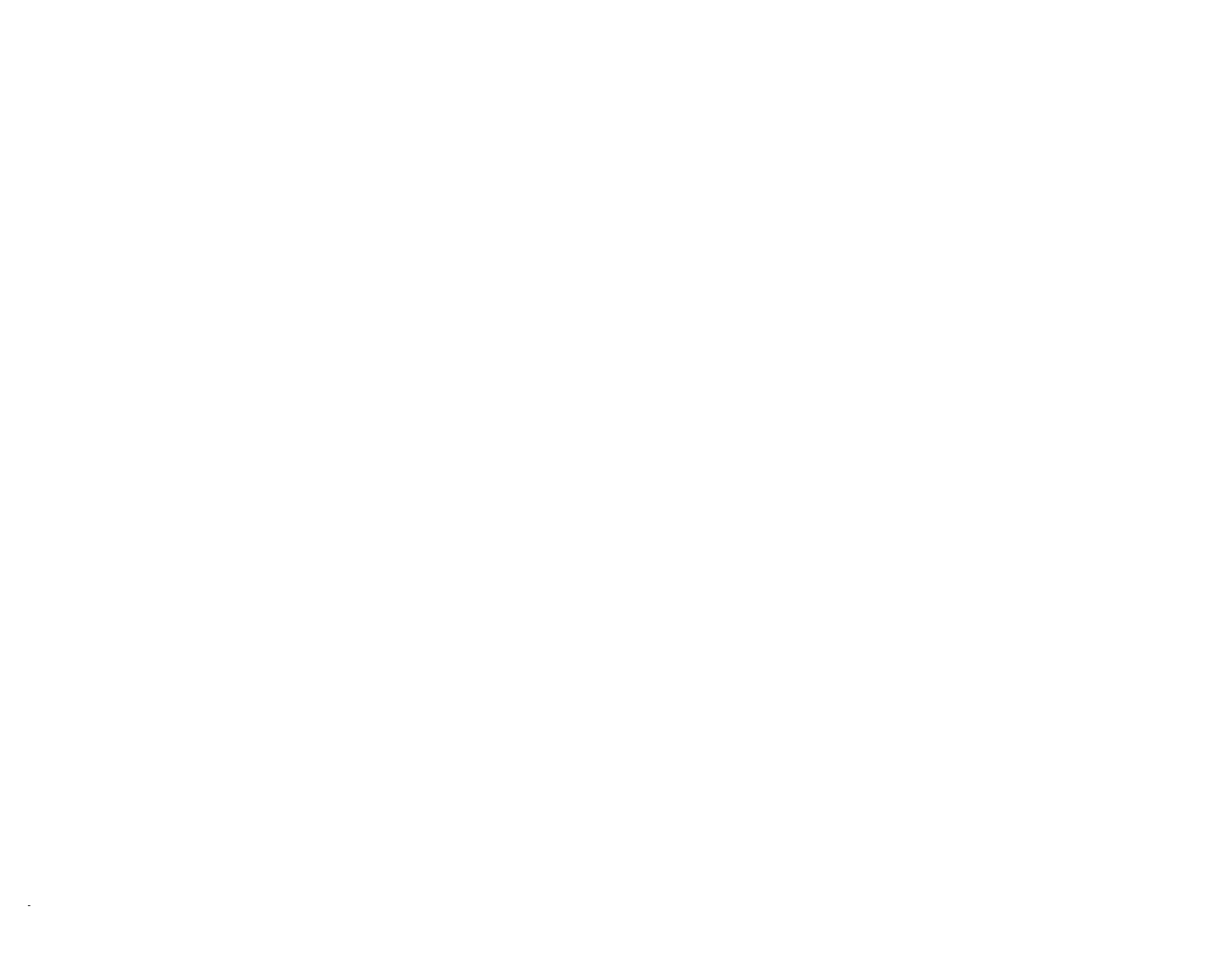|                    | Licence Business Name                                         | <b>Address</b>                                     | <b>Licence Type/Sub</b>                    |                                      |
|--------------------|---------------------------------------------------------------|----------------------------------------------------|--------------------------------------------|--------------------------------------|
| 15 713879          | Canadian Financial Institute                                  | 4000 No 3 Rd Unit 6135 Richmond BC V6X 0J8         | Assembly Use Group 3                       | <b>Education Institution</b>         |
| 15 709939          | Tian Bao Travel Ltd                                           | 8260 Westminster Hwy Unit 1290 Richmond BC V6X 3Y2 | Service Use                                | <b>Travel Agency</b>                 |
| 15 715341          | Wynner Construction Co Ltd                                    | 3501 MCNICOLL AVE UNIT 8 SCARBOROUGH ON M1V<br>2N3 | Service Use                                | <b>General Contractor</b>            |
| <b>Issue Date:</b> |                                                               | November 4, 2015                                   |                                            |                                      |
|                    | 15 710160 Level Best Concrete Lifting Ltd                     | 2360 Vauxhall PI Richmond BC V6V 1Z9               | Service Use                                | <b>General Contractor</b>            |
|                    | 15 711172 East Side Technology                                | 8960 Beckwith Rd Unit 110 Richmond BC V6X 1V5      | Industrial/Manufacturing<br>Use            |                                      |
| <b>Issue Date:</b> |                                                               | <b>November 9, 2015</b>                            |                                            |                                      |
|                    | 15 712837 Guangson Consulting                                 | 4000 No 3 Rd Unit 3270 Richmond BC V6X 0J8         | Service Use                                |                                      |
| 15 715370          | Metro Edge Realty                                             | 11331 Coppersmith Way Unit 305 Richmond BC V7A 5J9 | Service Use                                |                                      |
| 15 715397          | Dono Gift Ltd                                                 | 9133 Sills Ave Unit 69 Richmond BC V6Y 4H6         | Service Use                                | Home Occupation                      |
| 15 715408          | 9319948 Canada Inc                                            | 12881 256 ST MAPLE RIDGE BC V4R 1C6                | Service Use                                |                                      |
| 15 715 618         | <b>Citius Enterprises Ltd</b>                                 | 6660 Graybar Rd Unit 170 Richmond BC V6W 1H9       | Service Use                                |                                      |
| 15 715620          | Fortune Landscaping Company                                   | 11280 Sealord Rd Richmond BC V7A 3K7               | Service Use                                | <b>General Contractor</b>            |
| <b>Issue Date:</b> |                                                               | <b>November 10, 2015</b>                           |                                            |                                      |
| 15 715696          | <b>Enrich Developments Ltd</b>                                | 6851 Mayflower Dr Richmond BC V7C 2K1              | Service Use                                | <b>General Contractor</b>            |
| 15 715697          | <b>Enrich Developments Ltd</b>                                | 6851 Mayflower Dr Richmond BC V7C 2K1              | <b>Inter-Municipal Business</b><br>Licence | <b>General Contractor</b>            |
|                    | 13 650209 711 Express Service Ltd                             | 3771 Jacombs Rd Unit 410 Richmond BC V6V 2L9       | Service Use                                | <b>Delivery Services</b>             |
| <b>Issue Date:</b> |                                                               | <b>November 12, 2015</b>                           |                                            |                                      |
|                    | 15 715389 Acasia International Education<br>Group Inc         | 4000 No 3 Rd Unit 6045 Richmond BC V6X 0J8         | Service Use                                |                                      |
| 15 715809          | Chucaiyuan (Canada) Science<br><b>Technology Ltd</b>          | 10451 Shellbridge Way Unit 150 Richmond BC V6X 2W8 | Mercantile Use                             | <b>Wholesale Trading</b>             |
| 15 715808          | Lailu International Group Ltd                                 | 8751 Cooper Rd Richmond BC V6Y 2M6                 | Service Use                                | Home Occupation                      |
| 15 715782          | Yongfeng Holdings Inc                                         | 3380 Jesmond Ave Richmond BC V7E 1C3               | <b>Inter-Municipal Business</b><br>Licence | <b>General Contractor</b>            |
| 15 715781          | Yongfeng Holdings Inc                                         | 3380 Jesmond Ave Richmond BC V7E 1C3               | Service Use                                | <b>General Contractor</b>            |
| 15 715755          | Dawning Light Educational<br>Solutions                        | 6511 Gilbert Rd Unit 111 Richmond BC V7C 3V9       | Service Use                                | Home Occupation                      |
| 15 715424          | Acasia International Education<br>Group Inc                   | 4000 No 3 Rd Unit 6045 Richmond BC V6X 0J8         | Service Use                                |                                      |
|                    | 15 715302 Fuel Your Fire                                      | 3008 GLEN DR UNIT 1508 COQUITLAM BC V3B 0J5        | Assembly Use Group 1                       | <b>Food Catering</b>                 |
| 15 713639          | Flower Lash                                                   | 4000 No 3 Rd Unit 2290 Richmond BC V6X 0J8         | Service Use                                |                                      |
| 15 713427          | Liuyishou International<br>Management Company (Canada)<br>Ltd | 12871 Clarke PI Unit 160 Richmond BC V6V 2H9       | Service Use                                |                                      |
| 15 713424          | Carb 2 Flooring Ltd                                           | 12271 Bridgeport Rd Richmond BC V6V 1J4            | Mercantile Use                             | <b>Retail Trading</b>                |
| 15 710546 CoCoRu   |                                                               | 8391 Alexandra Rd Unit 2140 Richmond BC V6X 3W5    | Assembly Use Group 1                       | <b>Food Service</b><br>Establishment |
|                    | 15 707243 S & S Interior Design Inc                           | 3260 Viking Way Unit 7 Richmond BC V6V 1N6         | Service Use                                |                                      |
|                    | 15 699276 CRC Medical Clinic                                  | 6971 Elmbridge Way Unit 180 Richmond BC V7C 0A5    | Service Use                                |                                      |
|                    | 15 696855 C R C Drugs                                         | 6971 Elmbridge Way Unit 180 Richmond BC V7C 0A5    | Mercantile Use                             | <b>Retail Trading</b>                |
| September 7, 2016  |                                                               |                                                    | Page 50 of 57                              |                                      |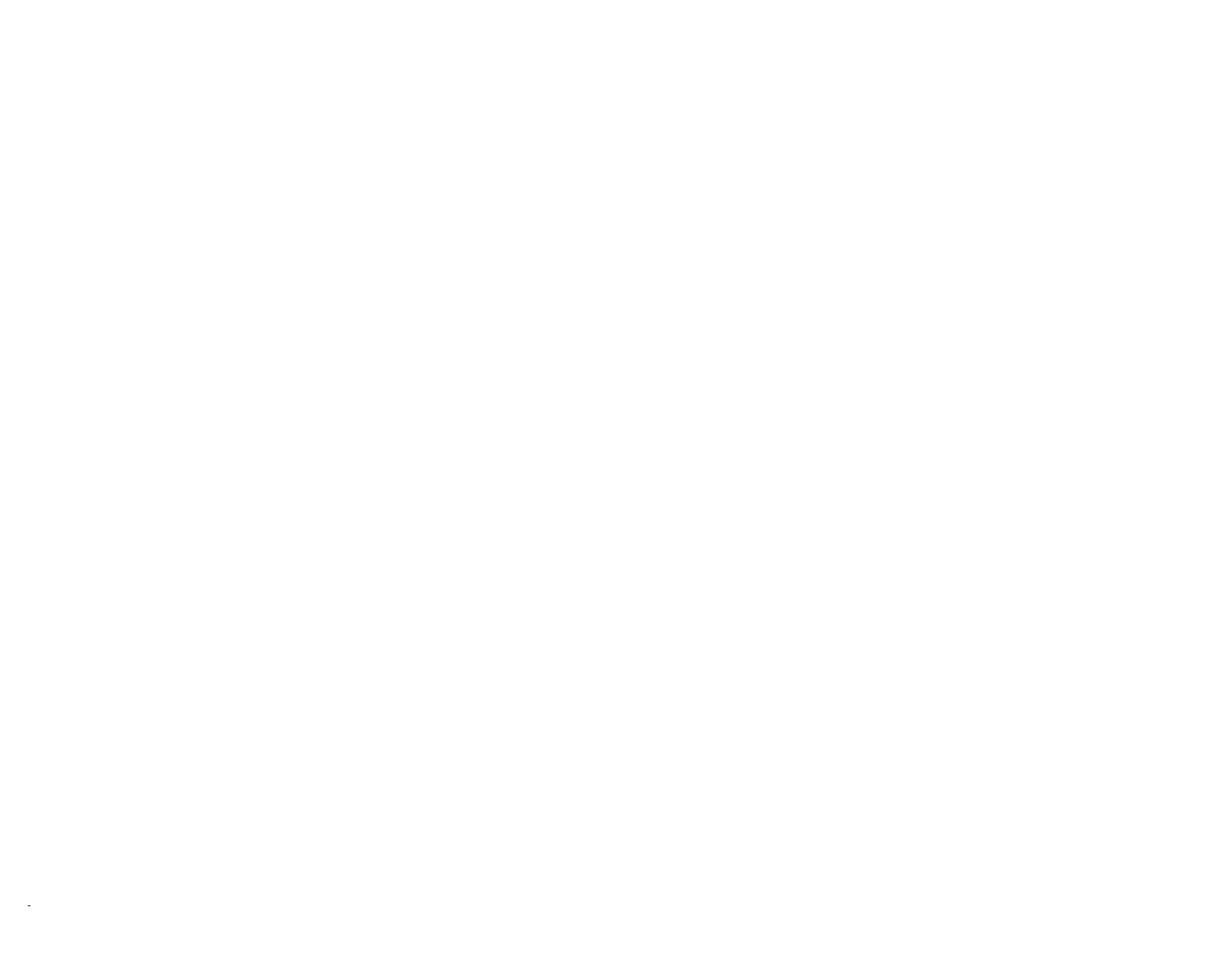|                    | Licence Business Name                                          | <b>Address</b>                                     | <b>Licence Type/Sub</b>         |                             |
|--------------------|----------------------------------------------------------------|----------------------------------------------------|---------------------------------|-----------------------------|
|                    | 15 715720 Greenpoints Florist                                  | 22560 Rathburn Dr Richmond BC V6V 2P9              | Service Use                     | Home Occupation             |
| <b>Issue Date:</b> |                                                                | <b>November 16, 2015</b>                           |                                 |                             |
|                    | 15 715904 Isn Enterprises Inc                                  | 899 WEST 8TH AVE VANCOUVER BC V5Z 1E3<br>CANADA    | Service Use                     | <b>General Contractor</b>   |
| 15 715831          | Kamow Finishing Carpentry Ltd                                  | 14241 100A AVE SURREY BC V3T 1K7                   | Service Use                     | <b>General Contractor</b>   |
| 15 715943          | C Squared International Trading                                | 13391 Blundell Rd Richmond BC V6W 1B6              | Service Use                     | Home Occupation             |
| 15 715849          | <b>Lattimer Gallery YVR</b>                                    | 3211 Grant McConachie Way Richmond BC              | Mercantile Use                  | <b>Retail Trading</b>       |
| 15 715293          | <b>Banyan Holding Corporation</b>                              | 3011 Viking Way Unit 230 Richmond BC V6V 1W1       | Service Use                     |                             |
| 15 714907          | Canada Intime Investment Co Ltd                                | 8191 Westminster Hwy Unit 328 Richmond BC V6X 1A7  | Service Use                     |                             |
| 15 710198          | <b>Vancouver Wine Merchants</b>                                | 4000 No 3 Rd Unit 1055 Richmond BC V6X 0J8         | Service Use                     |                             |
| 15 710200          | Vancouver Wine Merchants                                       | 4000 No 3 Rd Unit 1055 Richmond BC V6X 0J8         | Mercantile Use                  | <b>Retail Trading</b>       |
| 15 715794          | <b>Goldwell and Company</b>                                    | 7679 IMPERIAL ST BURNABY BC V5Z 1P3                | Service Use                     | <b>General Contractor</b>   |
| <b>Issue Date:</b> |                                                                | <b>November 17, 2015</b>                           |                                 |                             |
| 15 716035          | Inno Construction Ltd                                          | 617 SMITH AVE UNIT 118 COQUITLAM BC V3J 0C3        | Service Use                     | <b>General Contractor</b>   |
| 13 631275          | Uncle 4 Fortune Business<br>Groups Inc                         | 11460 Voyageur Way Unit 6 Richmond BC V6X 3E1      | Service Use                     |                             |
| 15 714811          | New Time International<br><b>Consulting Group Ltd</b>          | 5900 No 3 Rd Unit 300 Richmond BC V6X 3P7          | Service Use                     |                             |
|                    | 15 715958 L-Direct Cleaning Services                           | 7288 No 3 Rd Unit 312 Richmond BC V6Y 3Y1          | Service Use                     | Home Occupation             |
| <b>Issue Date:</b> |                                                                | <b>November 18, 2015</b>                           |                                 |                             |
| 15 716104          | Vision West Aluminum Ltd                                       | 19055 54TH AVE UNIT 301 SURREY BC V3S 4R1          | Service Use                     | <b>General Contractor</b>   |
| 15 715854          | <b>GCS Consulting Inc</b>                                      | 3011 Viking Way Unit 100 Richmond BC V6V 1W1       | Service Use                     |                             |
| 15 713713          | Dunbar Upholstery Ltd                                          | 2288 No 5 Rd Unit 140 Richmond BC V6X 2T1          | Industrial/Manufacturing<br>Use |                             |
| 15 715774          | Wideview International Financial<br>Asset Management Group Inc | 10451 Shellbridge Way Unit 200 Richmond BC V6X 2W8 | Service Use                     |                             |
| <b>Issue Date:</b> |                                                                | <b>November 19, 2015</b>                           |                                 |                             |
| 15 713491          | Sunlight Xstone Supply Inc                                     | 11800 Voyageur Way Unit 100 Richmond BC V6X 3G9    | Mercantile Use                  | <b>Wholesale Trading</b>    |
| 15 713959          | Canada Brightway International<br>Logistics Ltd                | 4611 Viking Way Unit 270 Richmond BC V6V 2K9       | Service Use                     |                             |
| 14 676180          | 0957812 BC Ltd                                                 | 11211 Twigg PI Richmond BC V6V 3C9                 | Service Use                     |                             |
| 15 713519          | <b>Creation Decor Inc.</b>                                     | 12051 Horseshoe Way Unit 130 Richmond BC V7A 4V4   | Service Use                     | <b>General Contractor</b>   |
| 15 715062          | <b>Homecomfort Custom Cabinetry</b><br>& Millwork Ltd          | 8700 McKim Way Unit 3168 Richmond BC V6X 4A5       | Service Use                     |                             |
| 15 711304          | 2k420 Clothing Company                                         | 6551 No 3 Rd Unit 1322 Richmond BC V6Y 2B6         | Mercantile Use                  | <b>Retail Trading</b>       |
| 15 711072          | Multivac Canada Inc                                            | 13160 Vanier PI Unit 120 Richmond BC V6V 2J2       | Mercantile Use                  | <b>Wholesale Trading</b>    |
| 15 705435          | Fearmongers Haunted House Inc                                  | 14211 Burrows Rd Unit 5 Richmond BC V6V 1K9        | Assembly Use Group 3            | Commercial<br>Entertainment |
| 10 561399          | ANL Enterprises Incorporation                                  | 1900 Savage Rd Richmond BC V6V 3A5                 | Mercantile Use                  | <b>Wholesale Trading</b>    |
| 15 709994          | Kirmac Collison & Autoglass                                    | 11420 Voyageur Way Richmond BC V6X 3E1             | Service Use                     |                             |
| <b>Issue Date:</b> |                                                                | <b>November 23, 2015</b>                           |                                 |                             |
|                    | 15 714061 Vancouver Battery Corp                               | 5300 No 3 Rd Unit 822 Richmond BC V6X 2X9          | Mercantile Use                  | <b>Retail Trading</b>       |
| September 7, 2016  |                                                                |                                                    | Page 51 of 57                   |                             |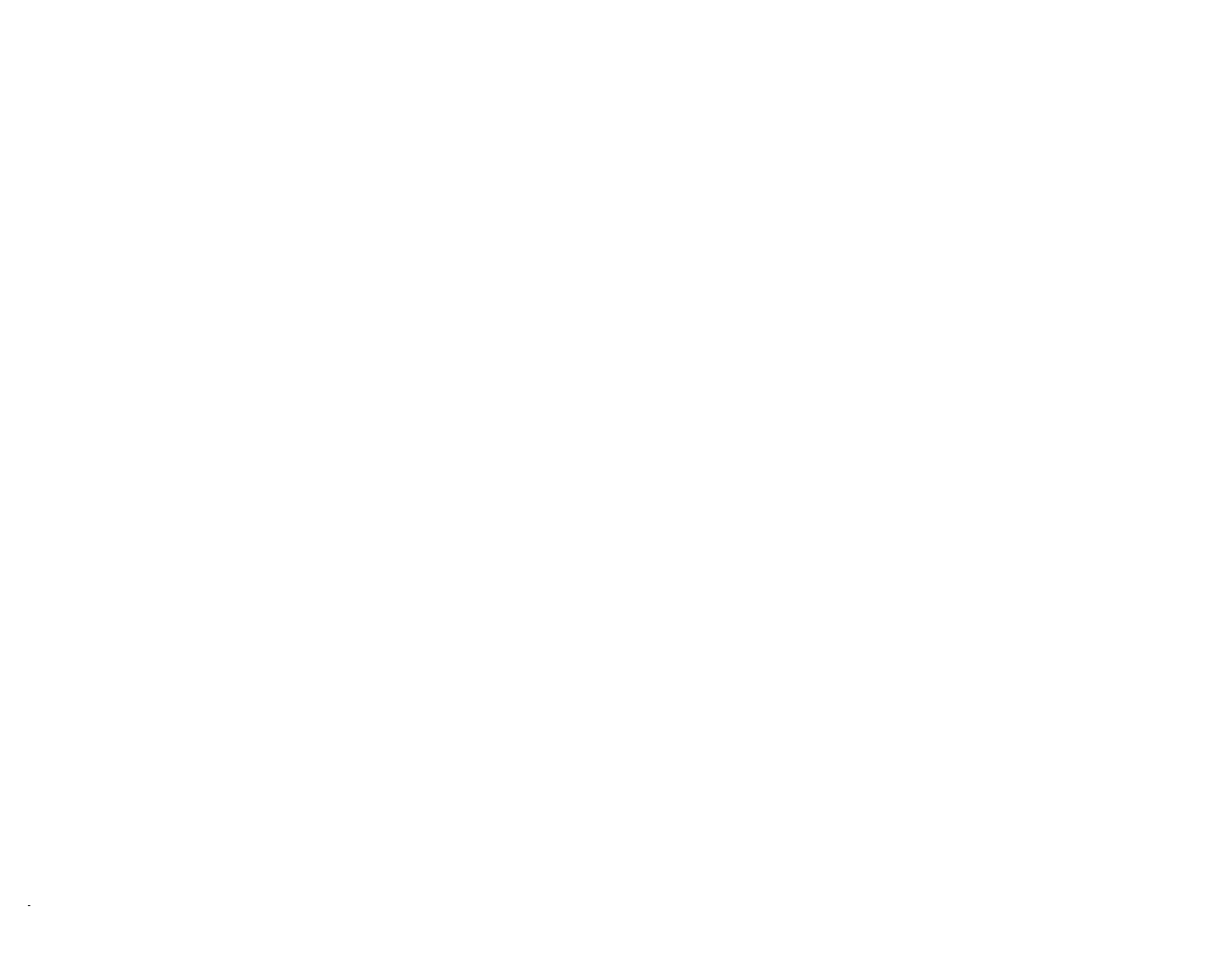|                                                | Licence Business Name                               | <b>Address</b>                                                  | <b>Licence Type/Sub</b>                    |                              |
|------------------------------------------------|-----------------------------------------------------|-----------------------------------------------------------------|--------------------------------------------|------------------------------|
| 15 715132                                      | <b>Rioshine Commercial Properties</b><br>Investment | 3700 No 3 Rd Unit 2560 Richmond BC V6X 3X2                      | Service Use                                |                              |
| 15 716345                                      | Ginkgo Tree Ent                                     | 1216 KENT ST WHITE ROCK BC V4B 4T5                              | Service Use                                | <b>General Contractor</b>    |
| 15 716336                                      | Dovie Mechanical Ltd                                | 16965 23RD AVE SURREY BC V3Z 9Z2                                | Service Use                                | <b>Plumbing Contractor</b>   |
| 15 716332                                      | Enja Renovation Ltd                                 | 5270 OAKMOUNT CR UNIT 304 BURNABY BC V5H 4S1                    | Service Use                                | <b>General Contractor</b>    |
| 15 716323                                      | <b>Permit Masters</b>                               | 736 8TH AVE SW UNIT 920 CALGARY AB T2P 1H4                      | Service Use                                |                              |
| 15 716265                                      | DJ Woodward Trading                                 | 9373 Hemlock Dr Unit 520 Richmond BC V6Y 0A9                    | Service Use                                | Home Occupation              |
| 15 703071                                      | <b>McRae's Environmental Services</b><br>Ltd        | 23511 Dyke Rd Richmond BC V6V 1E3                               | Service Use                                | <b>General Contractor</b>    |
| 15 713865                                      | <b>Richbay Enterprises Ltd</b>                      | 21300 Gordon Way Unit 243 Richmond BC V6W 1M2                   | Service Use                                |                              |
| 15 716284                                      | Jue Feng Li                                         | 7171 Steveston Hwy Unit 43 Richmond BC V7A 5K4                  | Service Use                                | <b>General Contractor</b>    |
| 15 713236                                      | Algae Fresh Rental                                  | 3080 River Rd Richmond BC V7C 5N2                               | <b>Residential Use</b>                     | Bed & Breakfast              |
| 15 712848                                      | <b>Rennsport Automobile</b>                         | 21320 Westminster Hwy Unit 2123 Richmond BC V6V 2X5             | Mercantile Use                             | Automobile Dealer            |
| 15 710512                                      | Happy Star Home Hotel                               | 10351 Finlayson Dr Richmond BC V6X 1W8                          | <b>Residential Use</b>                     | Bed & Breakfast              |
| 15 710213                                      | Salon Juniper                                       | 3900 Moncton St Unit 110 Richmond BC V7E 3A6                    | Service Use                                |                              |
| 15 713871                                      | <b>KC Aluminum Inc</b>                              | 11181 Voyageur Way Unit 110 Richmond BC V6X 3N9                 | Service Use                                | <b>General Contractor</b>    |
| <b>Issue Date:</b>                             |                                                     | <b>November 25, 2015</b>                                        |                                            |                              |
| 15 716529                                      | SF Logistics Co                                     | 4851 Larkspur Ave Richmond BC V7C 2J1                           | Service Use                                | Home Occupation              |
| 15 71 65 68                                    | <b>Envirowest Consultants Inc</b>                   | 151 BROADWAY ST UNIT 101 PORT COQUITLAM BC<br>V3C 6M2           | Service Use                                |                              |
| 15 71 6490                                     | <b>Broadbase Construction Ltd</b>                   | 6073 BOUNDARY DR SURREY BC V3X 2A7                              | Service Use                                | <b>General Contractor</b>    |
| 15 716440                                      | Lordco Auto Parts                                   | 22866 DEWDNEY TRUNK RD MAPLE RIDGE BC V2X<br>3K6                | Service Use                                | <b>General Contractor</b>    |
| 15 694954                                      | Loewen Piano House Ltd                              | 12351 Bridgeport Rd Unit 1 Richmond BC V6V 1J4                  | Mercantile Use                             | Retail Trading               |
|                                                | 15 716469 Daniel Kolb                               | 3553 W 38TH AVE VANCOUVER BC V6N 2X9                            | Service Use                                | <b>General Contractor</b>    |
| <b>Issue Date:</b><br><b>November 26, 2015</b> |                                                     |                                                                 |                                            |                              |
| 15 716281                                      | Wesley Music & Arts Academy<br>(Richmond) Inc       | 5611 Cooney Rd Unit 140 Richmond BC V6X 3J6                     | Assembly Use Group 3                       | <b>Education Institution</b> |
| 15 716614                                      | General Concrete Ltd                                | MURRAYVILLE RPO. PO BOX 12061 LANGLEY BC V2Y<br>0M <sub>6</sub> | Service Use                                | General Contractor           |
| 15 716610                                      | RW Tile & Marble Ltd                                | PO BOX 54043 1562 LONSDALE AVE NORTH<br>VANCOUVER BC V7M 3L5    | Service Use                                | <b>General Contractor</b>    |
| 15 716555                                      | Junebee Construction Ltd                            | 3088 Francis Rd Unit 75 Richmond BC V7C 5V9                     | <b>Inter-Municipal Business</b><br>Licence | <b>General Contractor</b>    |
|                                                | 15 716554 Junebee Construction Ltd                  | 3088 Francis Rd Unit 75 Richmond BC V7C 5V9                     | Service Use                                | <b>General Contractor</b>    |
|                                                | 08 448102 Artifax Design                            | 4671 Vanguard Rd Richmond BC V6X 2P7                            | Industrial/Manufacturing<br>Use            |                              |
| 15 716526                                      | Magnus Ingenium Firearms Co                         | 8640 Bennett Rd Unit 60 Richmond BC V6Y 3T9                     | Service Use                                |                              |
| 15 715448                                      | <b>Pure Channel Communications</b><br>Inc           | 11951 Hammersmith Way Unit 108 Richmond BC V7A 5H9              | Service Use                                |                              |
| 15 715271                                      | Secure Defence Corporation                          | 11871 Horseshoe Way Unit 1201 Richmond BC V7A 5H5               | <b>Inter-Municipal Business</b><br>Licence | <b>General Contractor</b>    |
| 15 715268                                      | Secure Defence Corporation                          | 11871 Horseshoe Way Unit 1201 Richmond BC V7A 5H5               | Service Use                                | <b>General Contractor</b>    |
| 15 716551                                      | Ammolite & Jade                                     | 7899 Templeton Station Rd Unit 1025 Richmond V7B 0B7            | Mercantile Use                             | <b>Retail Trading</b>        |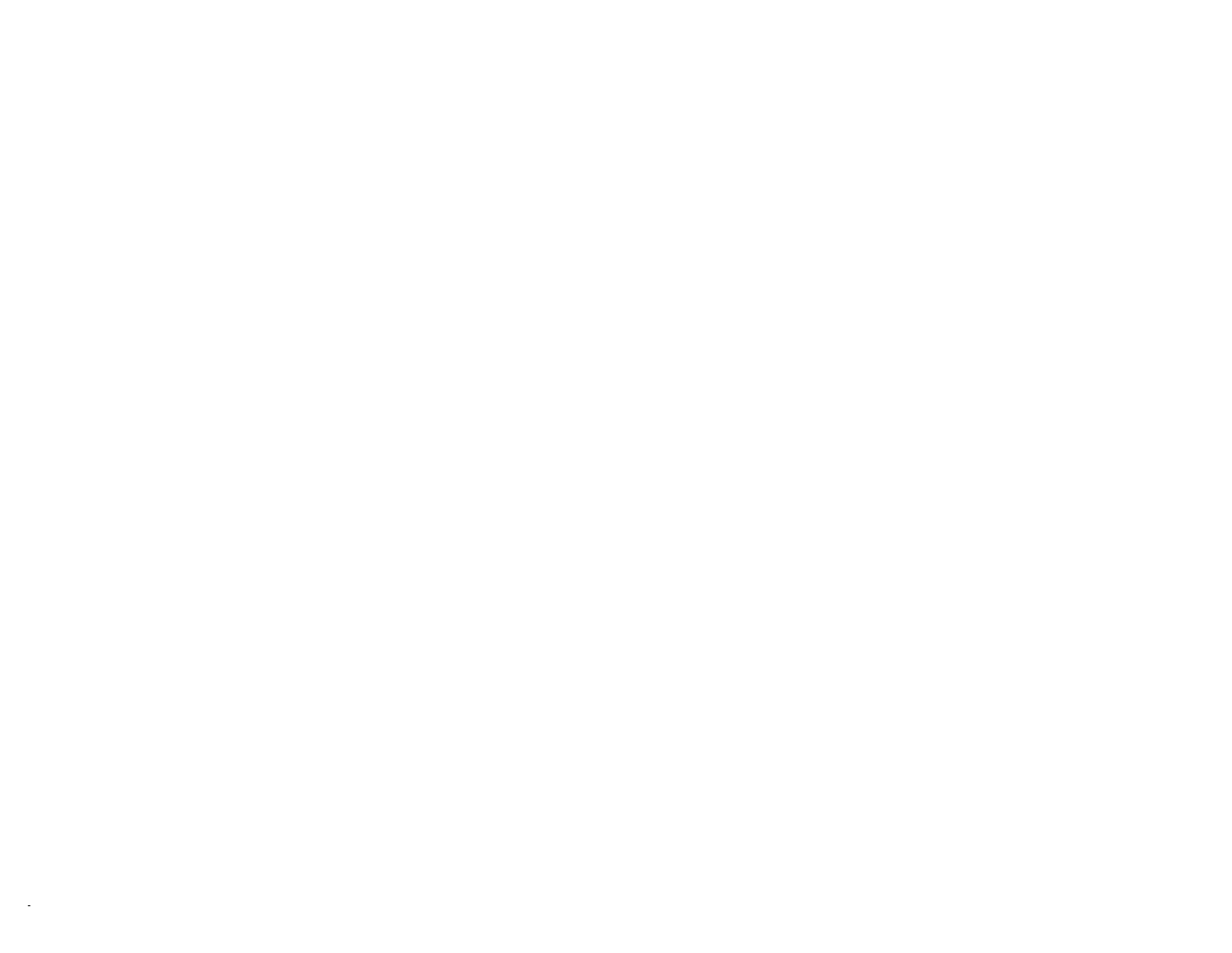|                                               | <b>Licence Business Name</b>                   | <b>Address</b>                                                               | <b>Licence Type/Sub</b>                    |                              |  |
|-----------------------------------------------|------------------------------------------------|------------------------------------------------------------------------------|--------------------------------------------|------------------------------|--|
|                                               | <b>Issue Date:</b><br><b>November 27, 2015</b> |                                                                              |                                            |                              |  |
| 15 712791                                     | Empire Hair Salon Ltd                          | 4540 No 3 Rd Unit 1305 Richmond BC V6X 4E4                                   | Service Use                                |                              |  |
| 15 71 6711                                    | <b>Blueline Electrical Services Ltd</b>        | 15 FAWCETT RD UNIT 117 COQUITLAM BC V3K 6V2                                  | Service Use                                | <b>Electrical Contractor</b> |  |
| 14 672615                                     | Great-Land Investment<br>Management Inc        | 8580 Cambie Rd Unit 202 Richmond BC V6X 4J8                                  | Service Use                                |                              |  |
| 15 71 6631                                    | Realcrete Consultants Inc                      | 11337 Kingcome Ave Richmond BC V7A 4W1                                       | Service Use                                | Home Occupation              |  |
| 15 715354 Formula                             |                                                | 4000 No 3 Rd Unit 2230 Richmond BC V6X 0J8                                   | Mercantile Use                             | <b>Retail Trading</b>        |  |
| <b>Issue Date:</b>                            |                                                | <b>November 30, 2015</b>                                                     |                                            |                              |  |
| 15 712777                                     | Apex the Gym                                   | 5930 No 6 Rd Unit 328 Richmond BC V6V 1Z1                                    | Service Use                                |                              |  |
| 15 713210                                     | <b>Tutu Studio</b>                             | 12871 Clarke PI Unit 120 Richmond BC V6V 2H9                                 | Mercantile Use                             | <b>Wholesale Trading</b>     |  |
| 15 715181                                     | <b>Cleair Aquatics Ltd</b>                     | 3771 Jacombs Rd Unit 415 Richmond BC V6V 2L9                                 | Mercantile Use                             | <b>Wholesale Trading</b>     |  |
| 15 71 5643                                    |                                                | 8120 Chambers Management Inc 8120 Granville Ave Unit 100 Richmond BC V6Y 1P3 | Service Use                                |                              |  |
| 15 716753                                     | Hopro Consulting Services Ltd                  | 9388 McKim Way Unit 320 Richmond BC V6X 0J7                                  | Service Use                                | Home Occupation              |  |
| 15 716778                                     | <b>Focus Professional Services Inc.</b>        | 7288 No 3 Rd Unit 208 Richmond BC V6Y 3Y1                                    | Service Use                                | Home Occupation              |  |
| <b>Issue Date:</b>                            |                                                | <b>December 1, 2015</b>                                                      |                                            |                              |  |
| 15 716839                                     | New Longre English Education<br>Inc            | 4000 No 3 Rd Unit 6005 Richmond BC V6X 0J8                                   | Assembly Use Group 3                       | <b>Education Institution</b> |  |
| 15 699081                                     | Kai Yuan Financial Ltd                         | 4328 No 3 Rd Unit 100 Richmond BC V6X 2C2                                    | Service Use                                |                              |  |
| 15 705137 T Walker                            |                                                | 4000 No 3 Rd Unit 2065 Richmond BC V6X 0J8                                   | Mercantile Use                             | <b>Retail Trading</b>        |  |
| 15 710791                                     |                                                | Advantage Box Company Limited 2080 Van Dyke PI Richmond BC V6V 1X9           | Mercantile Use                             | <b>Wholesale Trading</b>     |  |
| 15 716837                                     | Triconcivil Works Ltd                          | 18812 96TH AVE UNIT 22 SURREY BC V4N 3R1                                     | Service Use                                | <b>General Contractor</b>    |  |
| <b>Issue Date:</b><br><b>December 2, 2015</b> |                                                |                                                                              |                                            |                              |  |
|                                               | 14 653304 Mercury Millwork                     | 12191 Vulcan Way Richmond BC V6V 1J7                                         | Industrial/Manufacturing<br>Use            |                              |  |
| <b>Issue Date:</b><br>December 3, 2015        |                                                |                                                                              |                                            |                              |  |
| 15 700161                                     | SPMU Studio                                    | 8788 McKim Way Unit 1200 Richmond BC V6X 4E2                                 | Service Use                                |                              |  |
| 15 713100                                     | <b>Richmond Home Furnishings</b>               | 12351 Bridgeport Rd Unit 5 Richmond BC V6V 1J4                               | Mercantile Use                             | <b>Retail Trading</b>        |  |
| 15 713107                                     | Golden Crown Marketing LLC                     | 11782 River Rd Unit 104 Richmond BC V6X 1Z7                                  | Mercantile Use                             | <b>Wholesale Trading</b>     |  |
| 15 713526                                     | <b>Fencelink Construction Rentals</b>          | 12440 Vulcan Way Unit 160 Richmond BC V6V 1J8                                | Service Use                                | <b>General Contractor</b>    |  |
| 15 713640                                     | Automotive Paint Repair                        | 8940 River Dr Unit 110 Richmond BC V6X 1Y8                                   | Service Use                                |                              |  |
| 15 716947                                     | Pacific Highmark Developments<br>Ltd           | 14472 MALABAR CR WHITE ROCK BC V4B 2Y6                                       | Service Use                                | <b>General Contractor</b>    |  |
| 11 591491                                     | Ulferts Furniture (Canada) Inc                 | 6751 Graybar Rd Unit 170 Richmond BC V6W 1H3                                 | Service Use                                |                              |  |
| <b>Issue Date:</b>                            |                                                | December 4, 2015                                                             |                                            |                              |  |
|                                               | 15 717112 Mid Town Asphalt Paving Ltd          | 22728 Norton Crt Unit 2 Richmond BC V6V 2W7                                  | Service Use                                | <b>General Contractor</b>    |  |
|                                               | 15 717113 Mid Town Asphalt Paving Ltd          | 22728 Norton Crt Unit 2 Richmond BC V6V 2W7                                  | <b>Inter-Municipal Business</b><br>Licence | <b>General Contractor</b>    |  |
| <b>Issue Date:</b>                            |                                                | December 7, 2015                                                             |                                            |                              |  |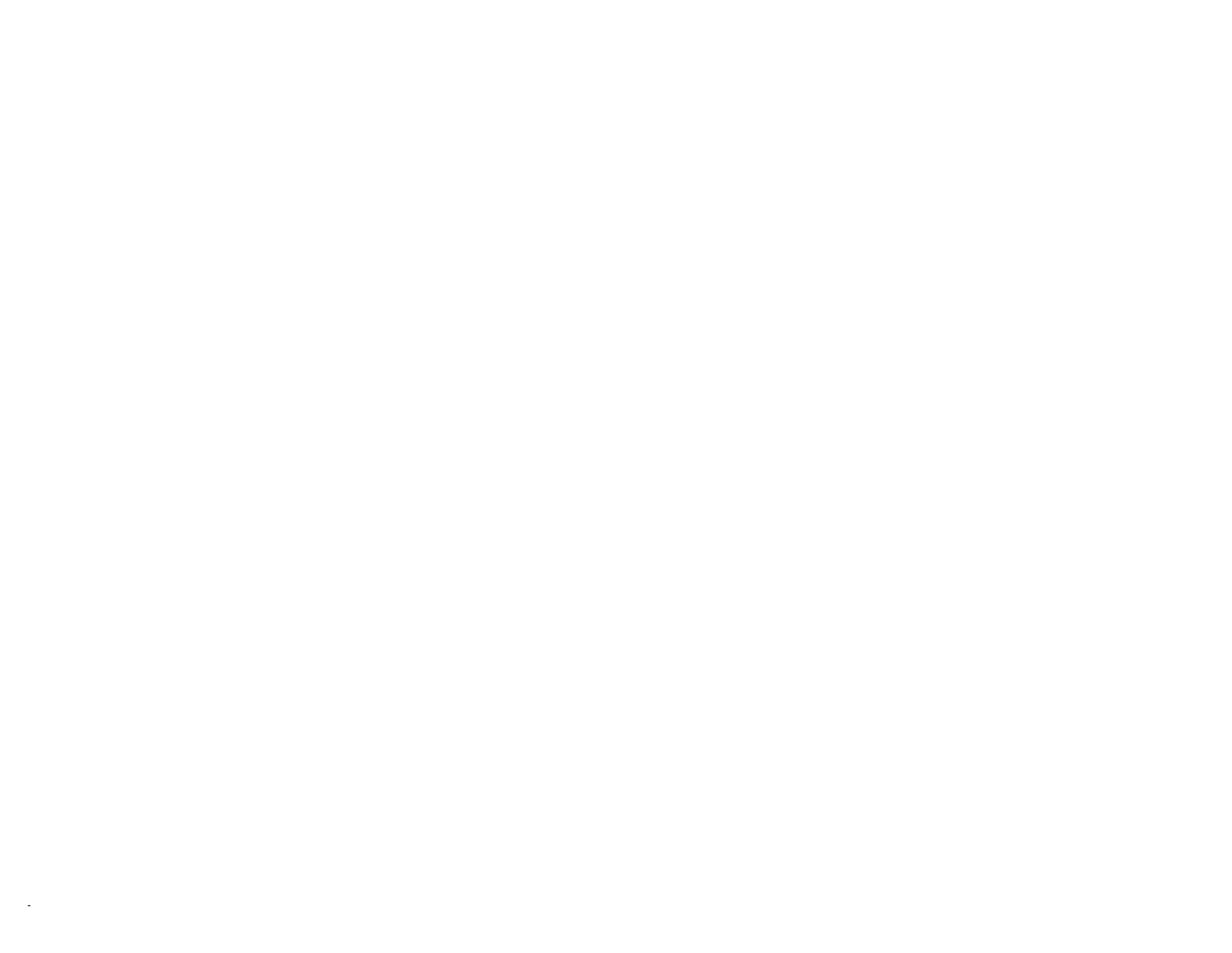|                    | Licence Business Name                                            | <b>Address</b>                                       | <b>Licence Type/Sub</b>                    |                                                    |
|--------------------|------------------------------------------------------------------|------------------------------------------------------|--------------------------------------------|----------------------------------------------------|
| 15 717119          | <b>Easterbrook Construction Group</b><br>Ltd                     | 6920 Camsell Cr Richmond BC V7C 2M8                  | Service Use                                | <b>General Contractor</b>                          |
| 15 717174          | Canden                                                           | 7288 Heather St Unit 109 Richmond BC V6Y 4L4         | Service Use                                | <b>Plumbing Contractor</b>                         |
| 15 717176          | Canden                                                           | 7288 Heather St Unit 109 Richmond BC V6Y 4L4         | <b>Inter-Municipal Business</b><br>Licence | <b>Plumbing Contractor</b>                         |
| 15 717168          | McRae's Environmental Services<br>Ltd                            | 23511 Dyke Rd Richmond BC V6V 1E3                    | <b>Inter-Municipal Business</b><br>Licence | <b>General Contractor</b>                          |
| 15 713921          | Shalene Lin                                                      | 4231 Hazelbridge Way Unit 115 Richmond BC V6X 3L7    | Service Use                                |                                                    |
| 15 703430          | <b>GH Fitness</b>                                                | 3411 No 3 Rd Unit 150 Richmond BC V6X 2B8            | Service Use                                |                                                    |
| 15 717110          | <b>Benest Real Estate Development</b><br>Ltd                     | 1351 CENTINENTAL ST UNIT 610 VANCOUVER BC<br>V6Z 0C6 | Service Use                                | <b>General Contractor</b>                          |
| 15 712877          | Pizza Garden                                                     | 4000 No 3 Rd Unit 130 Richmond BC V6X 0J8            | Assembly Use Group 1                       | <b>Food Service</b><br>Establishment, Take-<br>Out |
| <b>Issue Date:</b> |                                                                  | December 8, 2015                                     |                                            |                                                    |
|                    | 09 509638 ZE Investments Ltd                                     | 5920 No 2 Rd Unit 130 Richmond BC V7C 4R9            | Service Use                                |                                                    |
|                    | 12 630253 ZE Corporation                                         | 5920 No 2 Rd Unit 130 Richmond BC V7C 4R9            | Service Use                                |                                                    |
|                    | 15 708741 Yuan's Shanghai Serendipity<br>Cuisine                 | 4260 No 3 Rd Unit 180 Richmond BC V6X 2C2            | Assembly Use Group 1                       | <b>Food Service</b><br>Establishment               |
|                    | 15 715542 Le Reve Beauty Spa                                     | 8888 Odlin Cr Unit 1275 Richmond BC V6X 3Z8          | Service Use                                |                                                    |
| 15 717254          | <b>Sunsquad Property Management</b><br>and Services Inc.         | 11360 Seaton Rd Richmond BC V7A 3G2                  | Service Use                                | Home Occupation                                    |
| 15 717255          | <b>Springer Land Corp</b>                                        | 2130 124 ST SURREY BC V4A 3M5                        | Service Use                                | <b>General Contractor</b>                          |
|                    | 15 717276 Courtyard Gardens                                      | 7051 Moffatt Rd Richmond BC V6Y 3W2                  | <b>Residential Use</b>                     | <b>Apartment Building</b>                          |
| <b>Issue Date:</b> |                                                                  | <b>December 9, 2015</b>                              |                                            |                                                    |
| 15 707537          | Amazing Beauty & Spa Ltd                                         | 4380 No 3 Rd Unit 1130 Richmond BC V6X 3V7           | Service Use                                |                                                    |
| 15 714941          | Dr Renee Talbot Ophthalmology<br><b>Professional Corporation</b> | 11331 Coppersmith Way Unit 270 Richmond BC V7A 5J9   | Service Use                                |                                                    |
| 15 715845          | Shake Shake Tea                                                  | 4600 No 3 Rd Unit 131 Richmond BC V6X 2C2            | Assembly Use Group 1                       | <b>Food Service</b><br>Establishment               |
| <b>Issue Date:</b> |                                                                  | <b>December 10, 2015</b>                             |                                            |                                                    |
| 15 717460          | <b>ENJ Construction Service</b>                                  | 9940 Patterson Rd Richmond BC V6X 1R2                | <b>Inter-Municipal Business</b><br>Licence | <b>General Contractor</b>                          |
| 15 713316          | Kit's Antique                                                    | 4540 No 3 Rd Unit 1410 Richmond BC V6X 4E4           | Mercantile Use                             | <b>Retail Trading</b>                              |
| 15 716287          | Sterling Marking Products Inc,<br>Xstamper Canada Division       | 3011 Viking Way Unit 100 Richmond BC V6V 1W1         | Mercantile Use                             | <b>Wholesale Trading</b>                           |
| 15 716634          | Legend Tours Ltd                                                 | 8171 Ackroyd Rd Unit 2000 Richmond BC V6X 3K1        | Service Use                                | <b>Travel Agency</b>                               |
| 15 716864          | Maione Beauty Ltd                                                | 4000 No 3 Rd Unit 5135 Richmond BC V6X 0J8           | Mercantile Use                             | <b>Retail Trading</b>                              |
| 15 716908          | Haihua Immigration Service Ltd                                   | 8111 Anderson Rd Unit 620 Richmond BC V6Y 3Z8        | Service Use                                |                                                    |
| 15 717338          | Just Virani Consulting Inc                                       | 6960 No 1 Rd Richmond BC V7C 1T5                     | Service Use                                | Home Occupation                                    |
| 15 717355          | D Rose Holdings Inc                                              | 1298 W 10TH AVE UNIT 115 VANCOUVER BC V6H 1J4        | Service Use                                |                                                    |
| 15 717454          | Elite Sprinkler Systems Ltd                                      | 33605 MACLURE RD UNIT 5 ABBOTSFORD BC V2S<br>7W2     | Service Use                                | <b>Sprinkler Contractor</b>                        |
| 15 717455          | Jar Design Inc                                                   | 9371 Auburn Dr Richmond BC V7A 4Y5                   | Service Use                                | Home Occupation                                    |
| 15 717458          | <b>ENJ Construction Service</b>                                  | 9940 Patterson Rd Richmond BC V6X 1R2                | Service Use                                | <b>General Contractor</b>                          |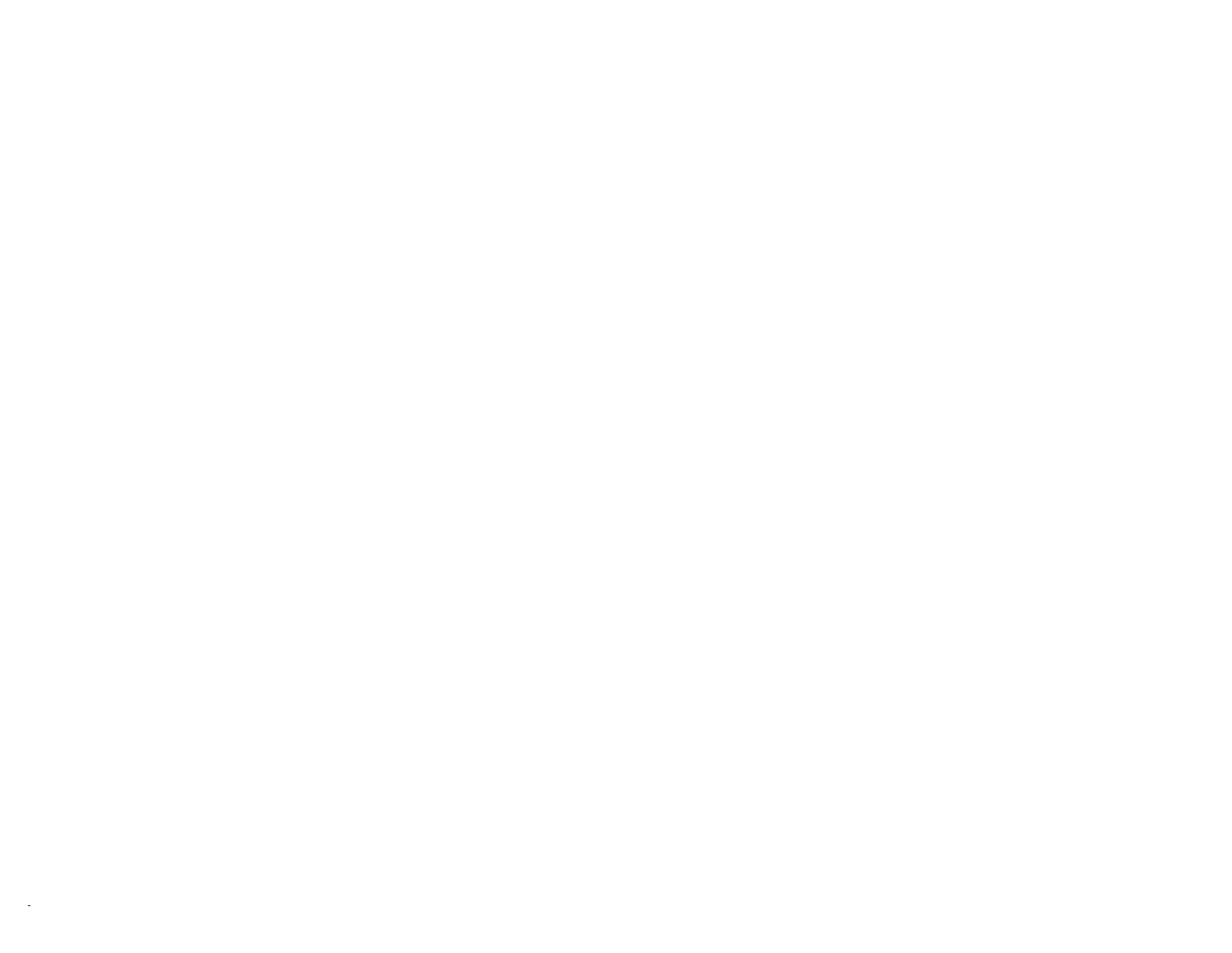|                                                | <b>Licence Business Name</b>                     | <b>Address</b>                                                                                                            | <b>Licence Type/Sub</b>                    |                                      |  |  |
|------------------------------------------------|--------------------------------------------------|---------------------------------------------------------------------------------------------------------------------------|--------------------------------------------|--------------------------------------|--|--|
| <b>Issue Date:</b><br><b>December 11, 2015</b> |                                                  |                                                                                                                           |                                            |                                      |  |  |
|                                                | 15 717502 Heppell Contracting Ltd                | 6352 172ND ST SURREY BC V3S 6V8                                                                                           | Service Use                                | <b>Gas Contractor</b>                |  |  |
| <b>Issue Date:</b>                             |                                                  | <b>December 14, 2015</b>                                                                                                  |                                            |                                      |  |  |
| 14 671874                                      | 15 717659 Hudson - Store #1526                   | 3880 Grant McConachie Way Richmond BC V7B 0A5<br>Dr M Frankel Medical Corporation 6111 River Rd Unit 160 Richmond V7C 0A2 | Mercantile Use<br>Service Use              | <b>Retail Trading</b>                |  |  |
| 15 717660                                      | Hudson - Store #1518                             | 3880 Grant McConachie Way Richmond BC V7B 0A5                                                                             | Mercantile Use                             | <b>Retail Trading</b>                |  |  |
| 15 717658                                      | Hudson - Store #1522                             | 3880 Grant McConachie Way Richmond BC V7B 0A5                                                                             | Mercantile Use                             | <b>Retail Trading</b>                |  |  |
| 15 717616                                      | <b>Batista Properties Inc</b>                    | 1401 LANSDOWNE DR COQUITLAM BC V3E 1R3                                                                                    | Service Use                                | <b>General Contractor</b>            |  |  |
| 15 717601                                      | <b>Sunview Homes Ltd</b>                         | 7360 137TH ST UNIT 652 SURREY BC V3W 1A3                                                                                  | Service Use                                | <b>General Contractor</b>            |  |  |
| 15 716632                                      | Universal ArtsWholesaler Ltd                     | 11460 Voyageur Way Unit 1 Richmond BC V6X 3E1                                                                             | Mercantile Use                             | <b>Wholesale Trading</b>             |  |  |
| 15 716045                                      | Mapleland Enterprises Inc                        | 11460 Voyageur Way Unit 1 Richmond BC V6X 3E1                                                                             | Service Use                                |                                      |  |  |
| 15 715692                                      | Canada Wire Processing                           | 11951 Mitchell Rd Unit 135 Richmond BC V6V 1T5                                                                            | Mercantile Use                             | <b>Scrap Metal Dealer</b>            |  |  |
| 15 715059                                      | Visual Art Academy                               | 5511 Hollybridge Way Unit 6009 Richmond BC V7C 0A3                                                                        | Assembly Use Group 3                       | <b>Education Institution</b>         |  |  |
| 15 710921                                      | Stanley Financial Planning &<br>Welth Management | 4871 Shell Rd Unit 2260 Richmond BC V6X 3Z6                                                                               | Service Use                                |                                      |  |  |
| 15 709972                                      | Happy Tree House BBQ<br>Restaurant               | 8171 Alexandra Rd Unit 105 Richmond BC V6X 1C3                                                                            | Assembly Use Group 1                       | <b>Food Service</b><br>Establishment |  |  |
|                                                | 15 716423 505Junk Head Office                    | 9711 Seagrave Rd Richmond BC V7A 3X7                                                                                      | Service Use                                | Home Occupation                      |  |  |
| <b>Issue Date:</b>                             |                                                  | <b>December 15, 2015</b>                                                                                                  |                                            |                                      |  |  |
| 15 717646                                      | Allwin Fortune Management Inc                    | 7988 Ackroyd Rd Unit 1508 Richmond BC V6X 0K6                                                                             | Service Use                                | Home Occupation                      |  |  |
| 15 717645                                      | Allwin Fortune Management Inc                    | 7988 Ackroyd Rd Unit 1508 Richmond BC V6X 0K6                                                                             | Service Use                                | Home Occupation                      |  |  |
|                                                | 15 717644 Allwin Fortune Management Inc          | 7988 Ackroyd Rd Unit 1508 Richmond BC V6X 0K6                                                                             | Service Use                                | Home Occupation                      |  |  |
| <b>Issue Date:</b>                             |                                                  | December 16, 2015                                                                                                         |                                            |                                      |  |  |
| 15 716865                                      | <b>Canada Grandview Resources</b><br>Inc         | 13351 Commerce Pkwy Unit 1253 Richmond BC V6V 2X7                                                                         | Service Use                                |                                      |  |  |
| 15 717841                                      | Canada Resurgence Logistics<br>and Trade Ltd     | 7788 Ackroyd Rd Unit 1013 Richmond BC V6X 0M8                                                                             | Service Use                                | Home Occupation                      |  |  |
| 15 717513                                      | Prosperous Square Development<br>Ltd             | 7508 Bridge St Richmond BC V6Y 2S7                                                                                        | Service Use                                | <b>General Contractor</b>            |  |  |
| 15 717675                                      | <b>Crystal Creek Property Services</b><br>Ltd    | 3245 E 54TH AVE VANCOUVER BC V5S 1Z2                                                                                      | Service Use                                | <b>Plumbing Contractor</b>           |  |  |
| 15 717684                                      | S M Sheung Enterprise Ltd                        | 6688 Chelmsford St Richmond BC V7C 4J2                                                                                    | Service Use                                | <b>General Contractor</b>            |  |  |
|                                                | 15 717685 S M Sheung Enterprise Ltd              | 6688 Chelmsford St Richmond BC V7C 4J2                                                                                    | <b>Inter-Municipal Business</b><br>Licence | <b>General Contractor</b>            |  |  |
|                                                | 15 717810 George Huenefeld                       | 12871 Railway Ave Unit 312 Richmond BC V7E 6K3                                                                            | Service Use                                | Professional Dog<br>Walker           |  |  |
| 15 716669                                      | <b>IFG Wealth</b>                                | 13091 Vanier PI Unit 311 Richmond BC V6V 2J1                                                                              | Service Use                                |                                      |  |  |
| 15 717694                                      | Alfred & Steven                                  | 1988 WEST 18TH AVE VANCOUVER BC V6J 2N5                                                                                   | Service Use                                | <b>General Contractor</b>            |  |  |
| 15 716412                                      | Milan Tile                                       | 3860 Jacombs Rd Unit 108 Richmond BC V6V 1Y6                                                                              | Mercantile Use                             | <b>Wholesale Trading</b>             |  |  |
| 15 716224                                      | <b>GCTTI Natural Health Training</b><br>Centre   | 13071 Vanier PI Unit 230 Richmond BC V6V 2J1                                                                              | Assembly Use Group 3                       | <b>Education Institution</b>         |  |  |
| 15 715514                                      | Viceroy Financial Group Ltd                      | 12211 Horseshoe Way Unit 150 Richmond BC V7A 4V4                                                                          | Service Use                                |                                      |  |  |
|                                                | 15 712513 True Love Forever Ltd                  | 4000 No 3 Rd Unit 6090 Richmond BC V6X 0J8                                                                                | Mercantile Use                             | <b>Retail Trading</b>                |  |  |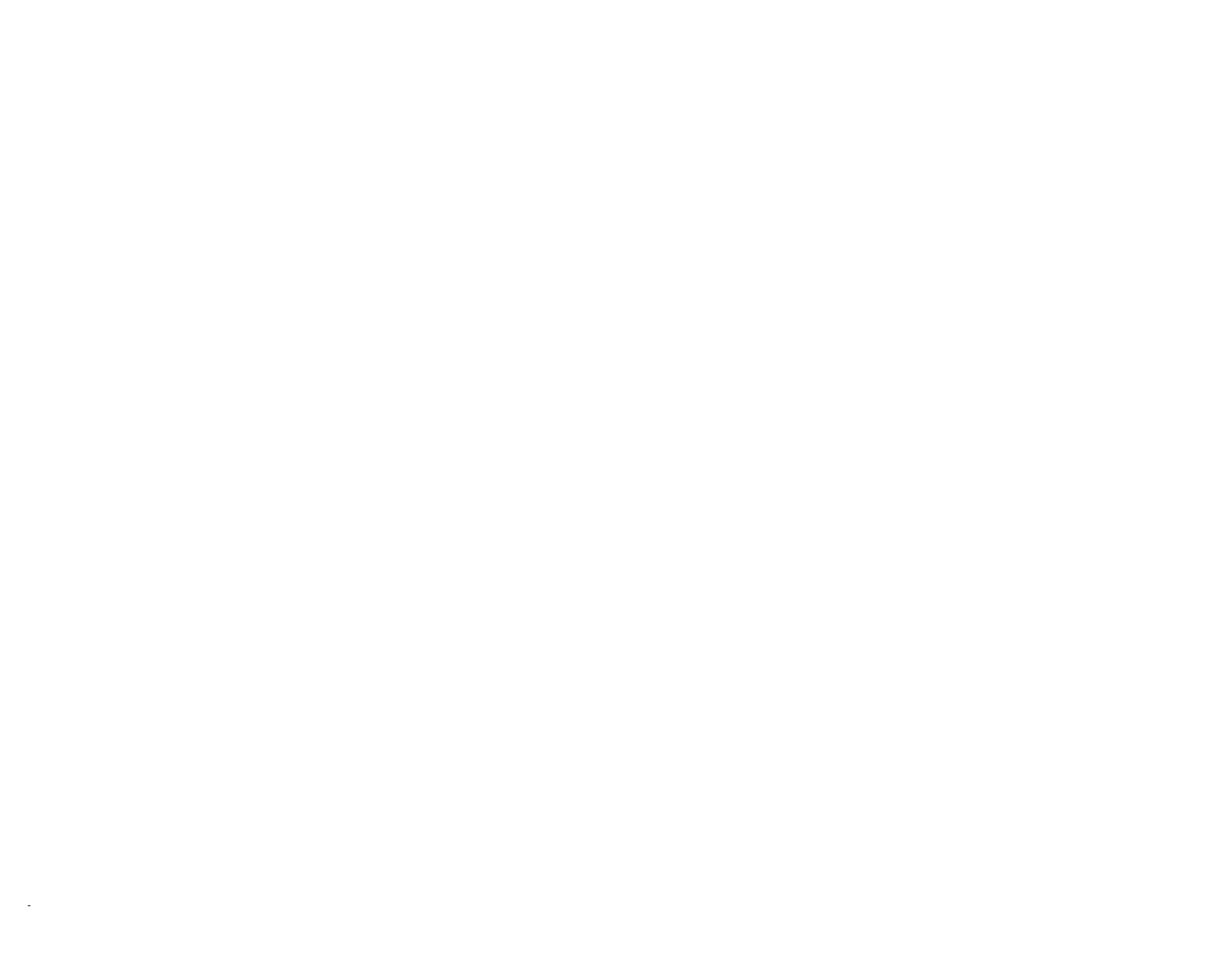|                    | Licence Business Name                            | <b>Address</b>                                                 | <b>Licence Type/Sub</b>                    |                            |
|--------------------|--------------------------------------------------|----------------------------------------------------------------|--------------------------------------------|----------------------------|
| 15 694591          | Wavini Home Inc                                  | 3850 Jacombs Rd Unit 103 Richmond BC V6V 1Y6                   | Service Use                                | <b>General Contractor</b>  |
| 15 692013          | Wavini Home Inc                                  | 3850 Jacombs Rd Unit 103 Richmond BC V6V 1Y6                   | Industrial/Manufacturing<br>Use            |                            |
| 15 71 6861         | <b>HOMEI Properties Limited</b>                  | 13351 Commerce Pkwy Unit 1253 Richmond BC V6V 2X7              | Service Use                                |                            |
| 15 716863          | <b>Sterling Resource Management</b><br>Ltd       | 13351 Commerce Pkwy Unit 1253 Richmond BC V6V 2X7              | Service Use                                |                            |
| <b>Issue Date:</b> |                                                  | <b>December 17, 2015</b>                                       |                                            |                            |
| 15 703551          | Habib & Hanifa                                   | 12691 Blundell Rd Richmond BC V6W 1B4                          | Mercantile Use                             | Roadside Stand             |
| 15 717549          | Willson International Limited                    | 5000 Miller Rd Unit 2125 Richmond BC V7B 1K9                   | Service Use                                |                            |
| <b>Issue Date:</b> |                                                  | December 18, 2015                                              |                                            |                            |
| 15 710868          | Lucid Management Group                           | 23080 Hamilton Rd Richmond BC V6V 1C9                          | Service Use                                |                            |
| 15 717976          | Dadsons Electric Co Ltd                          | 8280 Leslie Rd Richmond BC V6X 1E5                             | <b>Inter-Municipal Business</b><br>Licence | <b>General Contractor</b>  |
| 15 717974          | Dadsons Electric Co Ltd                          | 8280 Leslie Rd Richmond BC V6X 1E5                             | Service Use                                | <b>General Contractor</b>  |
| 15 717813          | Futune Immigration & Education<br>Consulting Inc | 7437 Moffatt Rd Unit 115 Richmond BC V6Y 3V9                   | Service Use                                | Home Occupation            |
| 15 716038          | Proquip On-Site Diesel<br><b>Refuelling Ltd</b>  | 23080 Hamilton Rd Richmond BC V6V 1C9                          | Service Use                                |                            |
| 15 715309          | Keller Canada                                    | 21320 Gordon Way Unit 220 Richmond BC V6W 1J8                  | Service Use                                |                            |
| 15 712638          | <b>National Bank Financial</b>                   | 8010 Saba Rd Unit 130 Richmond BC V6Y 4B2                      | Service Use                                |                            |
| 15 710865          | West Coast Sign Service Inc                      | 23080 Hamilton Rd Richmond BC V6V 1C9                          | Service Use                                | <b>General Contractor</b>  |
| 13 633909          | <b>Avigilon Corporation</b>                      | 4620 Viking Way Unit 150 Richmond BC V6V 2L5                   | Industrial/Manufacturing<br>Use            |                            |
| 15 713252          | Ambient Trading Company Ltd                      | 21320 Westminster Hwy Unit 2113 Richmond BC V6V 2X5            | Service Use                                |                            |
| <b>Issue Date:</b> |                                                  | <b>December 21, 2015</b>                                       |                                            |                            |
| 15 713906          | Aili & Annie Natural Nutrition                   | 4000 No 3 Rd Unit 3120 Richmond BC V6X 0J8                     | Mercantile Use                             | <b>Retail Trading</b>      |
| 15 718037          | 604 Plumbing Services Ltd                        | 19906 35 AVE LANGLEY BC V3A 2P8                                | Service Use                                | <b>Plumbing Contractor</b> |
| 15 718034          | Hispeed Boats (Canada) Ltd                       | 8691 Elsmore Rd Richmond BC V7C 2A4                            | Service Use                                | Home Occupation            |
| 15 718032          | <b>Ucreate Design Company</b>                    | 9111 No 5 Rd Unit 8 Richmond BC V7A 4N3                        | Service Use                                | Home Occupation            |
| 15 718062          | <b>JWS Education Services</b>                    | 4133 Stolberg St Unit 783 Richmond BC V6X 0J3                  | Service Use                                | Home Occupation            |
| 15 717996          | MZHL Management Ltd                              | 3711 Robson Crt Unit 40 Richmond BC V7C 5T8                    | Service Use                                | <b>General Contractor</b>  |
| 15 711619          | Auswan Enterprises Ltd                           | 4000 No 3 Rd Unit 1125 Richmond BC V6X 0J8                     | Mercantile Use                             | <b>Retail Trading</b>      |
| 15 710580          | Omnus Investments                                | 13351 Commerce Pkwy Unit 1255 Richmond BC V6V 2X7              | Service Use                                |                            |
|                    | 15 700432 Sugar 'n Ice                           | 3531 Bayview St Unit 115 Richmond BC V7E 5W3                   | Mercantile Use                             | <b>Retail Trading</b>      |
|                    | 15 716113 Broadway Foods Group Inc               | 12800 Bathgate Way Unit 8 Richmond BC V6V 1Z4                  | Service Use                                |                            |
| 15 715792          | <b>Canada CYTS Travel Services</b><br>Inc        | 11880 Hammersmith Way Unit 145 Richmond BC V7A 5C8 Service Use |                                            |                            |
| <b>Issue Date:</b> |                                                  | <b>December 22, 2015</b>                                       |                                            |                            |
| 15 718141          | Garden in Gardens Greenhouse<br>Ltd              | 7600 No 5 Rd Richmond BC V6Y 2V2                               | Service Use                                | Home Occupation            |
| 15 718142          | Garden in Gardens Greenhouse<br>Ltd              | 7600 No 5 Rd Richmond BC V6Y 2V2                               | <b>Inter-Municipal Business</b><br>Licence | <b>General Contractor</b>  |